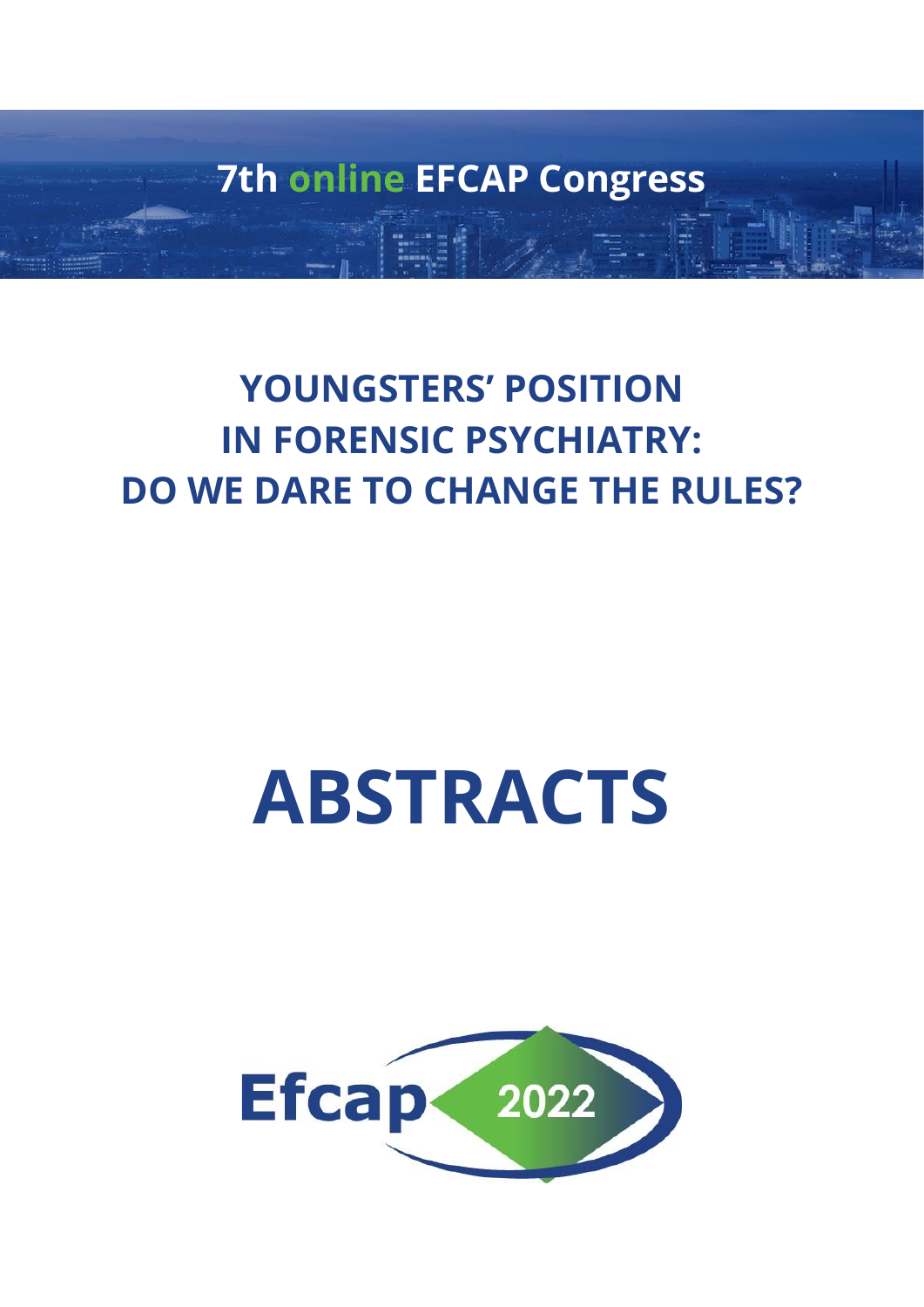

## **INDEX**

| 2 Community Based interventions for "pre"-forensic boys with severe psychopathology - the STABIL project in         |
|---------------------------------------------------------------------------------------------------------------------|
| 4 Sharing experiences with implementing the Neurosequential Model of Therapeutics in the health care system         |
| 5 The role of client empathy in treatment outcome at youth forensic psychiatric services  6                         |
|                                                                                                                     |
| 8 The minimum age of criminal responsibility: reflections on international heterogeneity of age and                 |
|                                                                                                                     |
|                                                                                                                     |
| 16 Triggering Threat, Drive and Soothing: Differences in HRV patterns between forensic boys and male                |
| 22 The role of self-control in understanding aggressive ideations and behaviors: An experience sampling             |
| 26 Adverse Childhood Experiences in Juvenile Offenders: Investigating an Instrument of Comprehensive                |
| 30 Audit of the first 100 admissions to the first high-secure adolescent forensic mental health unit in Australia   |
| 32 The role of ACE and mental health care use in psychological dysfunction of male multi-problem young adults       |
| 41 Coproducing a psychosocial intervention with young people transitioning from adolescent secure hospitals         |
| 43 Separation, seclusion and solitary confinement of children in custodial institutions  21                         |
|                                                                                                                     |
| 52 Psychometric Properties of the Portuguese Teacher-Version of the Social Emotional Assets and Resilience<br>25    |
| 62 Community Forensic Child and Adolescent Mental Health Services: insights after 18 months of service  26          |
|                                                                                                                     |
| 65 Assessing risk in justice-involved youth in transition to adulthood: Data from a 4-year national risk            |
| 67 Back to the future: identifying trends, scenarios and research themes for forensic youth care 31                 |
|                                                                                                                     |
| 69 Psychometric Properties of the Portuguese Teacher-Version of the Inventory of Callous-Unemotional Traits         |
| 70 It's innovative, but is it also effective? Evaluation of innovative tools and interventions targeting youngsters |
| 71 Unravelling heterogeneity: the use of profiles among heterogeneous groups of adolescents with severe             |
| 72 Optimizing reintegration and crime resistance by focusing on recovery: the theory, the practice, and the         |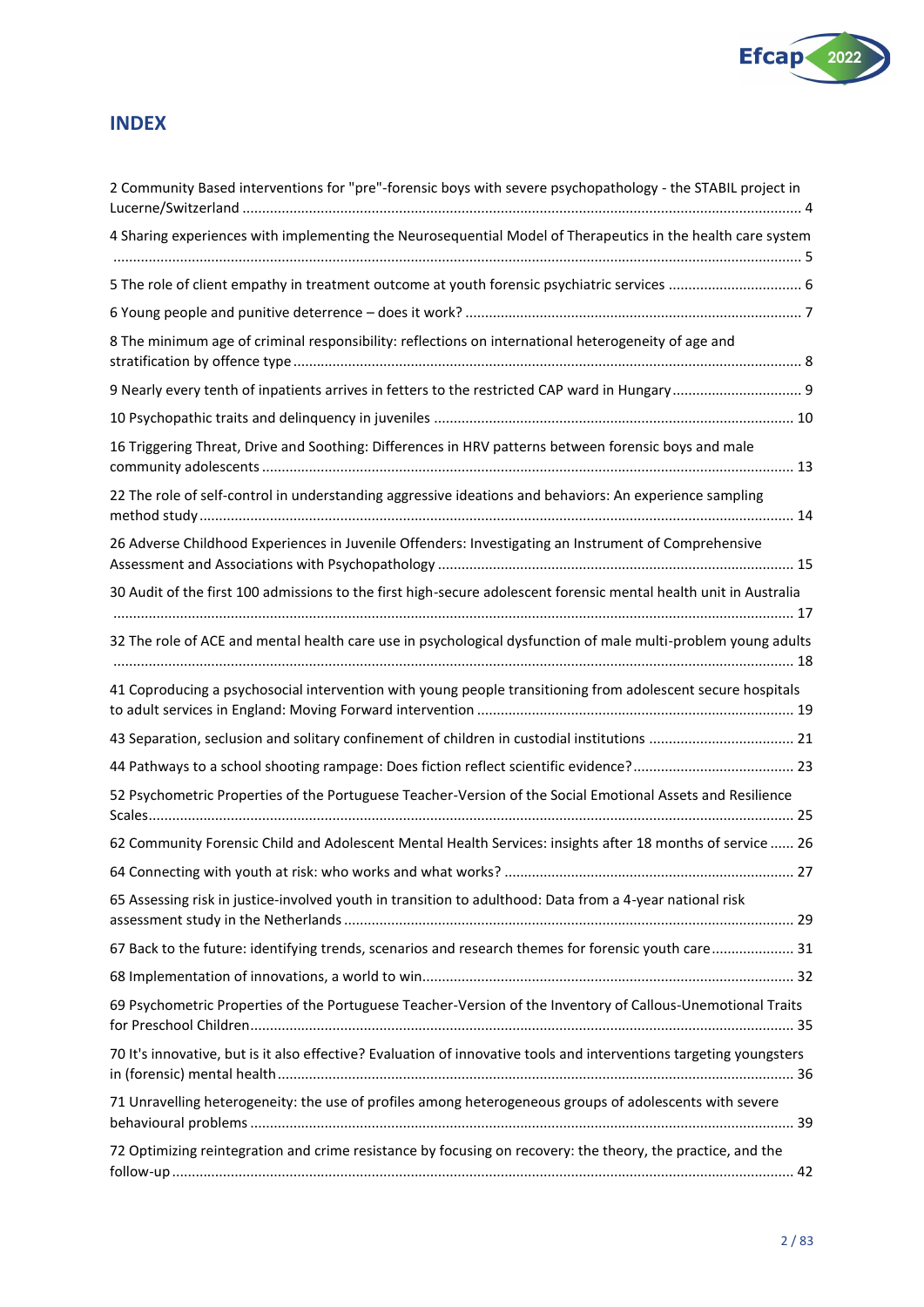

<span id="page-2-0"></span>

| 73 Personality Functioning in self-report and informant report in a sample of juvenile delinquents 45               |
|---------------------------------------------------------------------------------------------------------------------|
| 80 Methodology in child custody dispute assessment: what is done and what could be improved 46                      |
| 82 Protective factors for children with serious problem behaviour: development of and initial findings with the     |
| 84 Study to identify the skills level, experience and training needs of foster carers in regards to high-risk self- |
| 87 The management of aggressive behavior at schools: differential effects of intervention with students and         |
| 90 Young people's experiences of relationships with staff in the Children and Young People's Secure Estate in       |
|                                                                                                                     |
| 94 Juvenile sanctions for young adults: the Adolescent Criminal Law as a developmental approach  56                 |
| 95 New insights on psychopathic traits in youth: Assessment, profiling and treatment 58                             |
| 96 Design, Implementation and Impact of the Interpersonal Violence Prevention Programme (PREVINT;                   |
| 97 Impact of an individual intervention programme with adolescents who engage in sexually abusive behaviour         |
| 98 Adverse Childhood Experiences, Personality, and Crime: Distinct Associations Among a High-Risk Sample of         |
| 100 Implications of UN General Comment Number 24 (2019) in relation to the recommendation to increase               |
| 101 ThePaS- A therapy program for adequate sexual behaviour: indication, contents and clinical application . 64     |
| 103 Community Forensic Child and Adolescent Mental Health Services in London and commissioning across               |
| 104 Tele-therapeutic care during Sars-Cov-2 pandemic in the Forensic Child and Adolescence Psychiatry Zurich        |
| 110 Parental readiness for behavior change and support of juvenile offenders - implications for complex             |
|                                                                                                                     |
|                                                                                                                     |
| 114 Juvenile Offender's Risk Assessment protocol (VRAI): Overview and preliminary results  73                       |
| 115 Risk profiles among juvenile justice-involved youth and associations with adverse childhood experiences 74      |
|                                                                                                                     |
|                                                                                                                     |
| 119 The utility of the Developmental Propensity Model to differentiate among diverse forms of disruptive            |
| 120 Mechanisms of experiential peer support for individuals engaging in criminal behaviour  78                      |
|                                                                                                                     |
| 122 Quality Forensic Care-Youth: a selection of projects to improve the quality of the forensic youth care  80      |
|                                                                                                                     |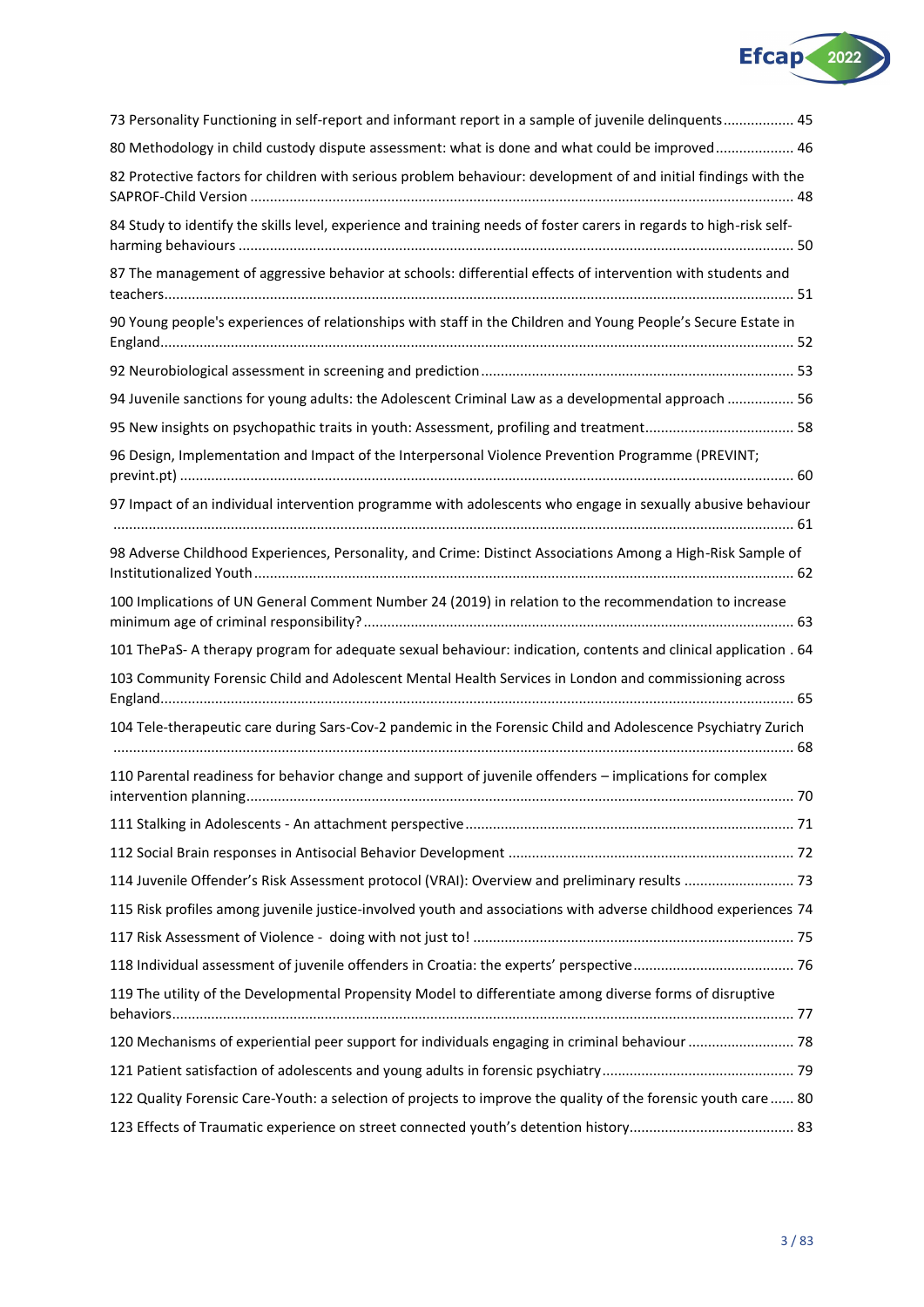

## **2 Community Based interventions for "pre"-forensic boys with severe psychopathology - the STABIL project in Lucerne/Switzerland**

TS Stegmann CT Thalmann, BB Barmettler, EK Klein, KB Burckhardt, OBH Bilke-Hentsch Lucerne Switzerland

**Date:** 20-05-2022 **Time:** 14:30 - 15:25

## **Theme:**

Community based interventions with young offenders

## **Type of presentation:**

Poster presentation

## **Keywords:**

- 1. male adolescents
- 2. impulsivity
- 3. in patient intervention
- 4. comorbidity

## **Abstract and summary**:

Male adolescents with severe comorbid psychopathology such as ASS oder ADHD or PTSD and impulsity often fall between the concepts of psychiatry and institutional care. If delinquency is not severe enough for "regular" forensic services, many different helpers can be concerned und there is a mix of approaches and methodology. Therefore interventions often are disrupted in theses adolescents

To Change the course of these so called "heavy users " of both health and forensic services with poor prognosis due to social and labour integration , a regional psychiatry (lups, LuzernerPsychiatrie, catchment area 600.00 inhabitants in central Switzerland) and a well established youth care system (Jugenddorf Knutwil) developed an interdisciplinary in-patient approach to tackle the combined problems of these youngsters. This project is supported, financed and monitored by the cantonal youth care authority.

After almost one year of work data and experiences are presented, the proof of concept is done and further developments are outlined. Ther first eight patients showed long term psychiatric and youth care interventions and several methodological approaches , one after the other. In stabil they got integrated interventions and a daily routine which served well as a basis for psychotherapy and work. due to the quite remote area of Knutwil there were less seductive situations as in city settings and the adolescents focused on the internal education and work possibilities. personalized and monitored pharmacotherapy developed as a useful tool as well.

After almost a year of work the interdisciplinary in patient stabil -project in Lucerne/CH allows male adolescents with severe psychopathology and minor delinquency the return to less intensive forms of treatment and the possibility to get a qualified education.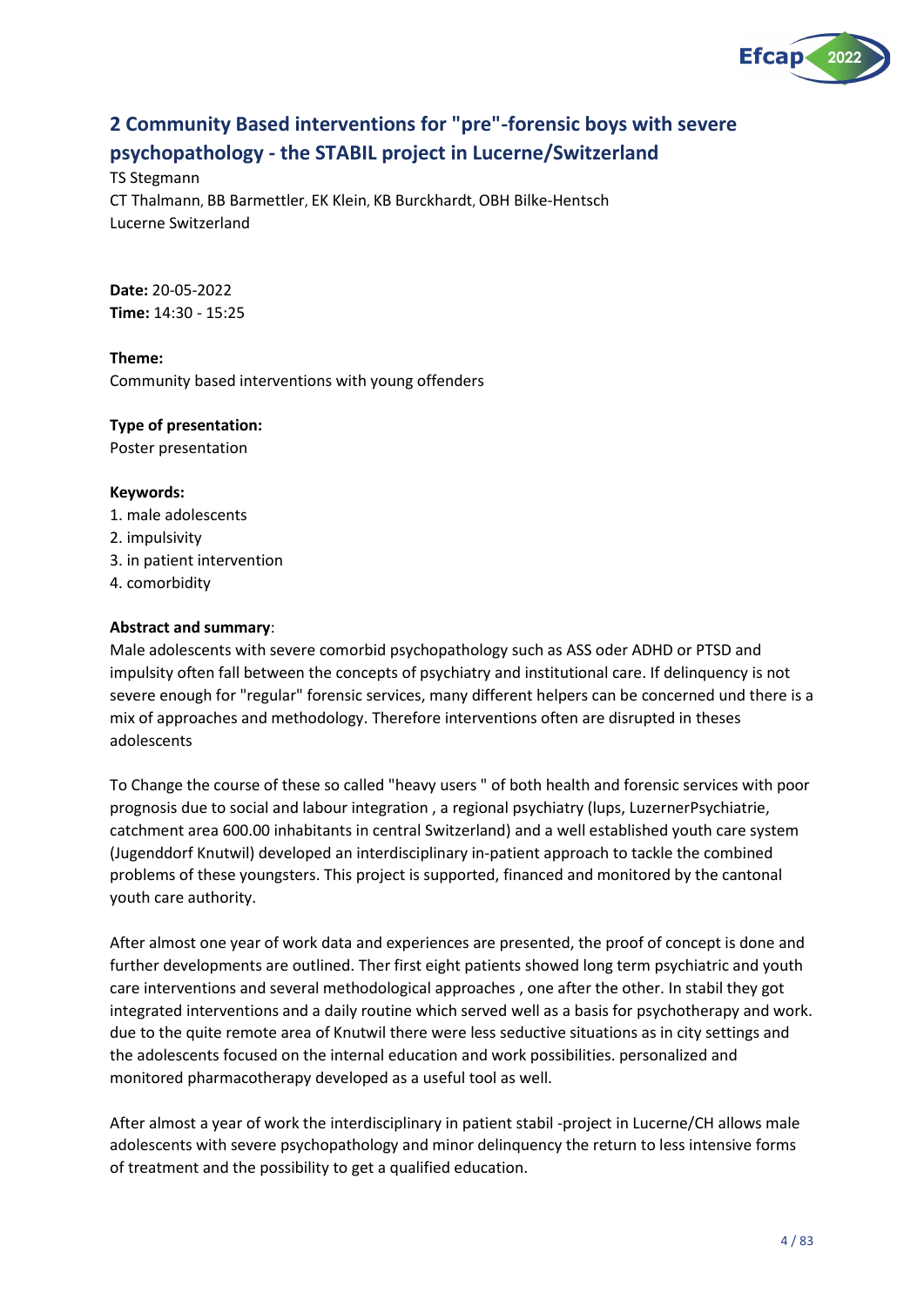

## <span id="page-4-0"></span>**4 Sharing experiences with implementing the Neurosequential Model of Therapeutics in the health care system**

RV Verdouw TeamNEXT Amsterdam Netherlands

**Date:** 20-05-2022 **Time:** 14:30 - 15:05

**Theme:** Neurobiological & - psychological intervention studies

**Type of presentation:**

Show your product

## **Keywords:**

- 1. Development
- 2. Neurobiology
- 3. Trauma
- 4. Timing of interventions

## **Abstract and summary**:

Looking at Western Europe in general, and particularly in the Netherlands the Neurosequential Model of Therapeutics (NMT) is still in a pre-stage of development and implementation. In Europe there are several institutions in the certification process and a handful individuals certified, but in the field of child psychiatry there is still little known about this new approach of clinical problem solving. The Neurosequential Model of Therapeutics (NMT) is a developmentally sensitive, neurobiologyinformed approach to clinical problem solving.

As described by Brandt and colleagues (2012) – "The Neurosequential Model of Therapeutics (NMT) (Perry, 2006) provides an integrated understanding of the sequencing of neurodevelopment embedded in the experiences of the child, and supports biologically informed practices, programs, and policies.

Results will be shown about individual cases where NMT was used as a tool for clinical problem solving. This individual presentation wil be coupled with a workshop from colleagues using the recommendations from a NMT assessment (e.g. somatosensory and attachment enriching interventions).

As a global evidence-based practice (EBP) and coupled with the NMT's brain mapping matrix, the model supports providers in identifying specific areas for therapeutic work and in selecting appropriate therapies, including evidence-based therapies (EBTs), within a comprehensive therapeutic plan.

The Neurosequential Model of Therapeutics has a more developmentally informed, biologically respectful approach to clinical work. It is therefore a useful alternative model to complement and restructure therapeutic interventions in working with traumatized children.

Organized NMT-based intervention models, such as NMT therapeutic child care, can be EBTs."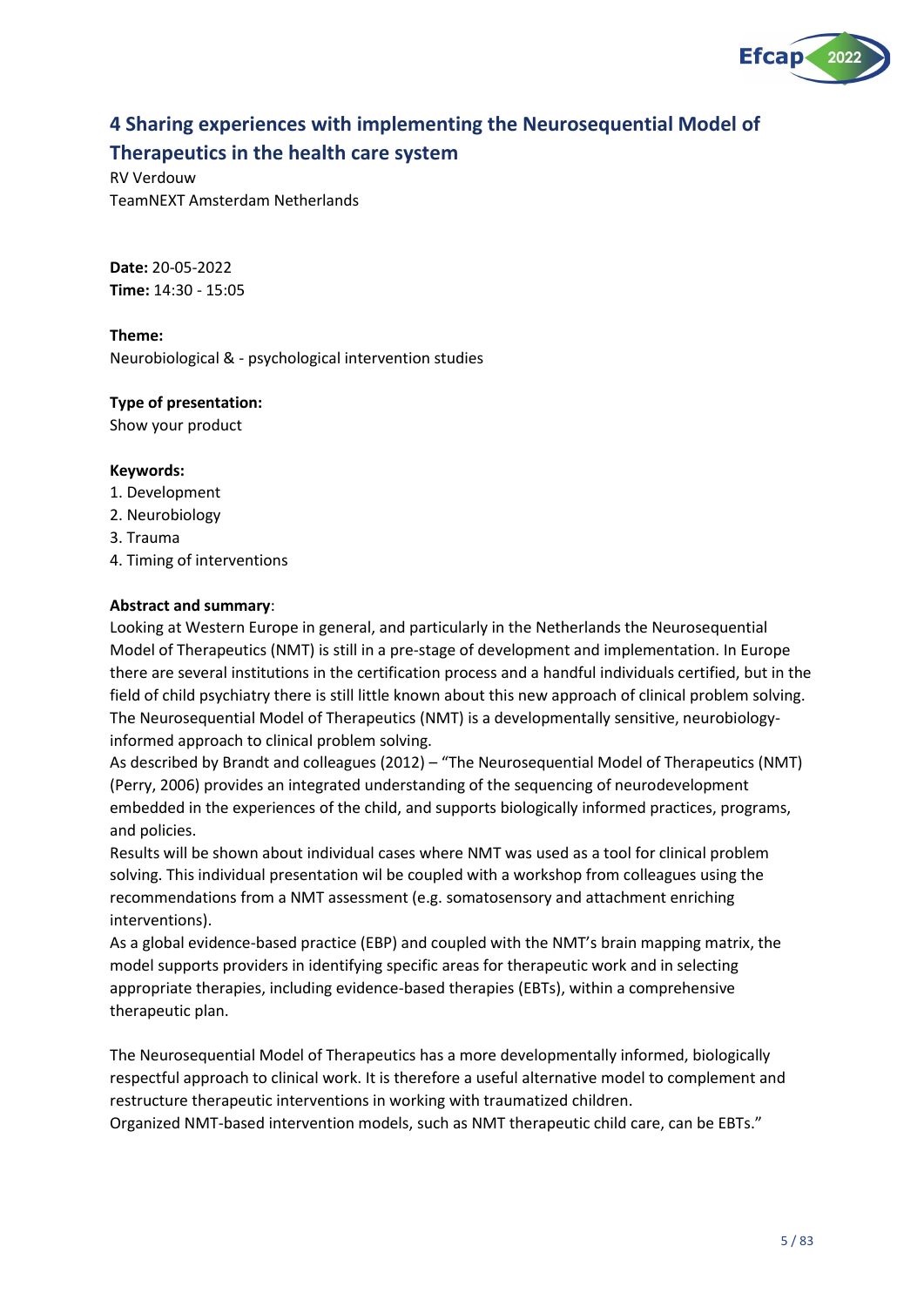

## <span id="page-5-0"></span>**5 The role of client empathy in treatment outcome at youth forensic**

## **psychiatric services**

M. Wied Utrecht University Utrecht Netherlands

**Date:** 18-05-2022 **Time:** 10:45 - 12:15

**Theme:** Assessment and treatment of young and/or adolescent offenders

## **Type of presentation:**

Individual presentation

## **Keywords:**

- 1. empathy
- 2. adolescents

## **Abstract and summary**:

Therapist empathy is known to be essential in establishing a good therapeutic relationship and treatment success. Empathy is a dynamic interpersonal process, however, depending in part on the relationship between the empathizer en person being empathized. The current study explores the role of client empathy in treatment outcome among male and female adolescents receiving treatment as usual (TAU) at forensic psychiatric services. Client reported empathy was assessed at intake and again at six months of treatment. Therapeutic change was rated by their therapist. The following questions are addressed: (1) is client empathy at intake related to therapist reported change at six months? (2) Is client empathy subject to change during the first six months of treatment? (3) Is such change related to therapist reported outcome? (4) are therapist factors (as empathy, personality and gender) involved in client empathy change? Preliminary results reveal that empathy in forensic youth-psychiatric patients is subject to change, that gender can play a decisive role in this and that empathy improvement contributes to therapist reported behaviour change at six months.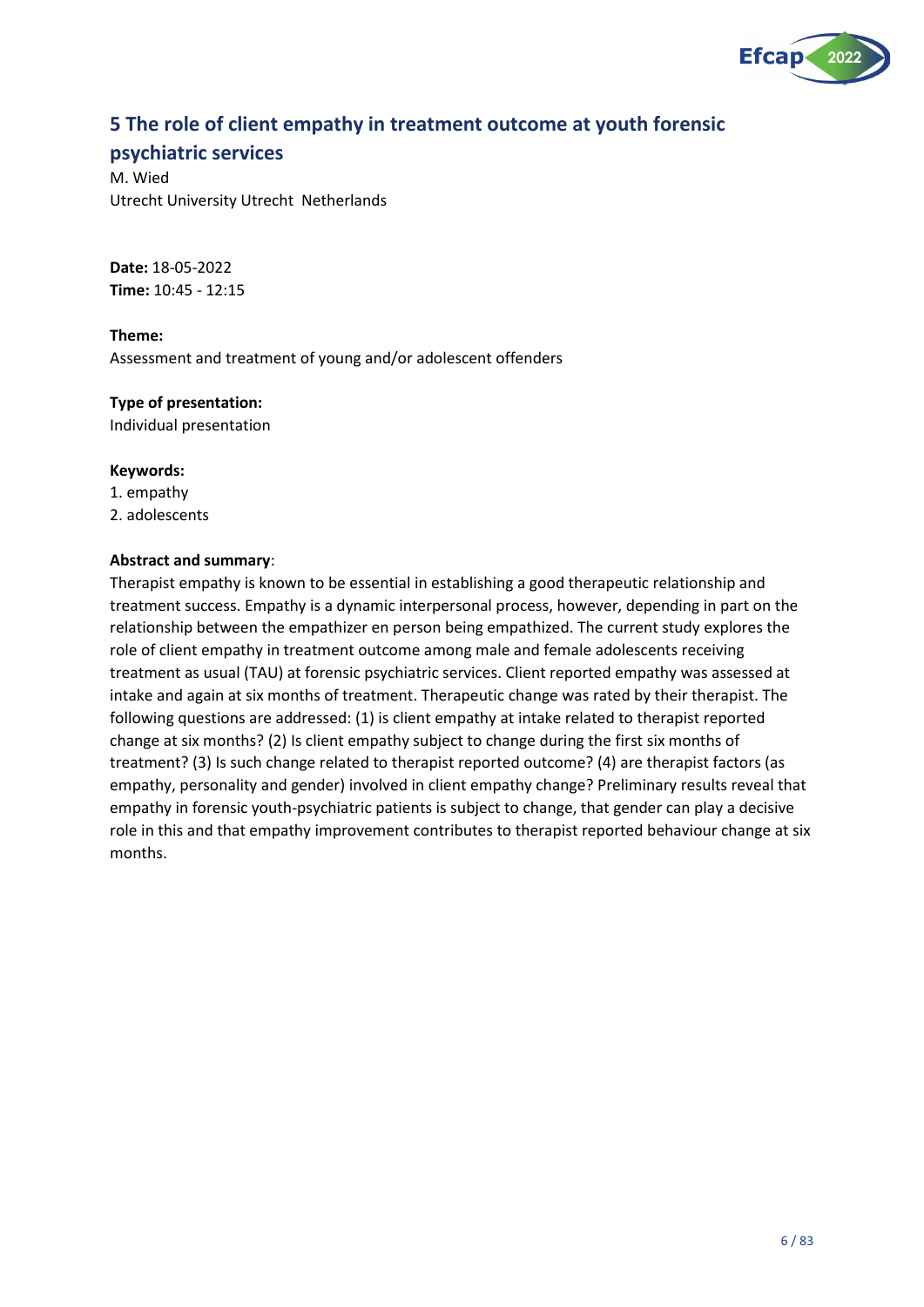

## <span id="page-6-0"></span>**6 Young people and punitive deterrence – does it work?**

E.J.D. Delmage Capital and Coast District Health Board Wellington New Zealand

**Date:** 19-05-2022 **Time:** 10:30 - 12:00

**Theme:** Criminological and legal issues

**Type of presentation:**

Individual presentation

## **Keywords:**

1. Punitive deterrence

## **Abstract and summary**:

This presentation will consider whether young people respond to deterrence following the commission of serious offences. There are two elements for the audience to consider - the neurodevelopmental approach incorporating our understanding of the adolescent brain's capacities and areas of challenge, and the criminological evidence from both child and adult studies. The relationship between punishment and crime is evidently complex and potentially affected by factors unrelated to the reasonable foreseeing of punishment on behalf of the perpetrator. In the case of serious crimes like homicide, rational decisions in the moment are rare – many crimes occur under the influence of alcohol or drugs or in states of heightened emotion, states which children are especially susceptible to in comparison with adults. Studies have shown that children demonstrate increased arousal during adolescence with heightened impulsivity and risk-taking behaviour. Adolescents also tend to be less future-orientated with their decisions and tend to weight gains more heavily than losses compared to adults, and are also influenced by their peers to a greater extent than their adult counterparts, all of which are likely to have an impact on any deterrent effect. The audience will be encouraged to consider the likelihood of deterrence being effective for young offenders committing serious crimes, in light of our knowledge about the capacities of adolescents at various ages and with reflection on methods used internationally to reduce crime rates.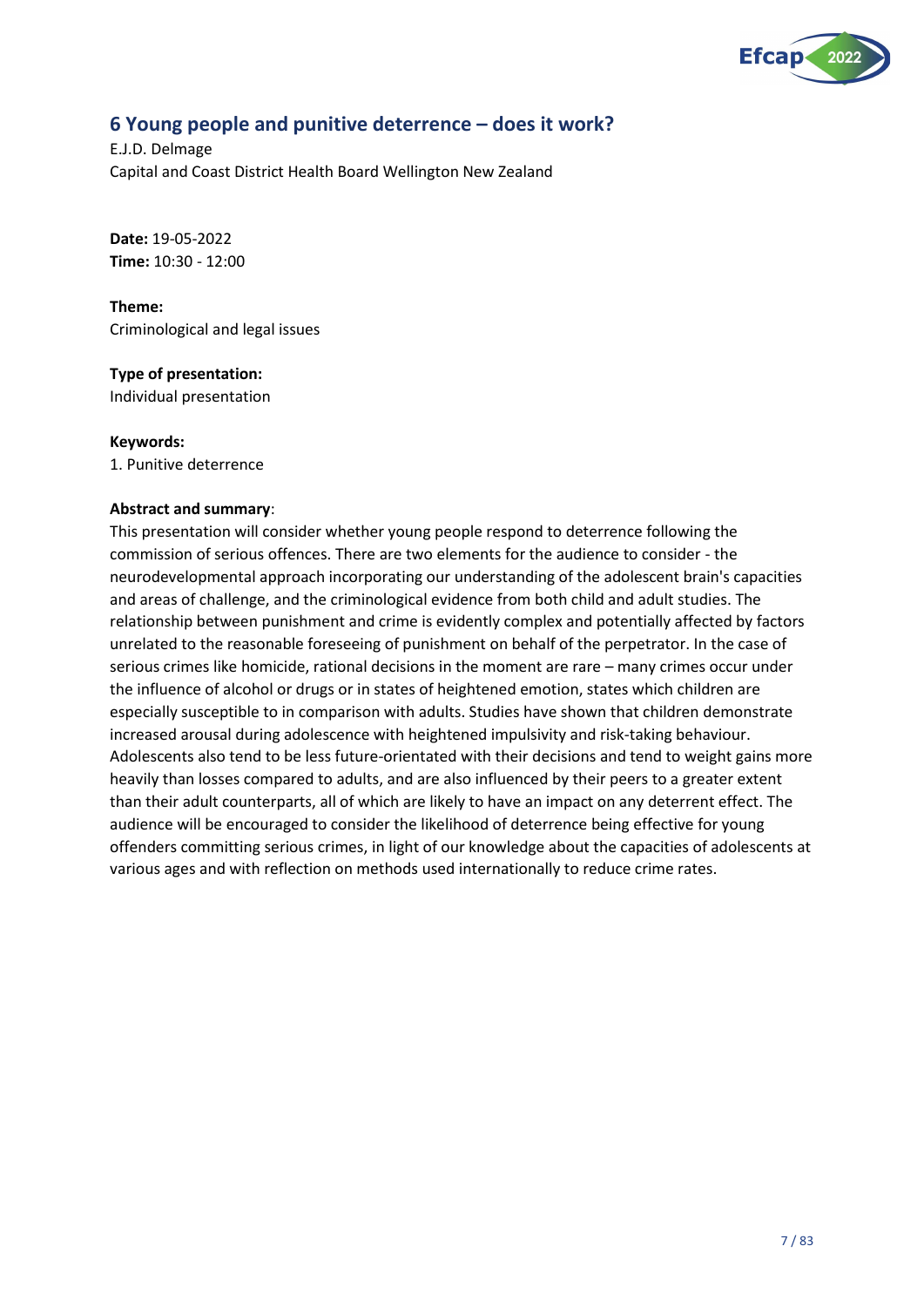

## <span id="page-7-0"></span>**8 The minimum age of criminal responsibility: reflections on international heterogeneity of age and stratification by offence type**

E.J.D. Delmage Capital and Coast District Health Board Wellington New Zealand

**Date:** 19-05-2022 **Time:** 10:30 - 12:00

**Theme:** Criminological and legal issues

**Type of presentation:**

Individual presentation

**Keywords:** 1. Age of criminal responsibility

## **Abstract and summary**:

This presentation is an update on the minimum age of criminal responsibility internationally. The minimum age of criminal responsibility can reasonably be defined as the age below which children are presumed to be unable to have the capacity to commit an offence. In most jurisdictions internationally, this can be described as a conclusive presumption – which means that it must be held to be the case whatever the evidence to the contrary and cannot be rebutted by evidence. Children below this age fall outside of the jurisdiction of the youth criminal justice systems and where they have committed illegal acts, such children are managed by civil law interventions including placement in secure children's homes or where necessary in hospital settings, residential educational settings or highly supported placements under the auspice of local authority social services. The work presented here is a study of the various international positions in relation to the minimum ages of criminal responsibility set by each country, a reflection on the increasing neuroscientific evidence in relation to child brain development and capabilities at various ages, and a consideration of potential options for the future. We will analyse the commonest methods of dealing with young offenders across all countries in the world, considering topics such as doli incapax, sharia law, stratification by offence "seriousness" and the position of international bodies such as the United Nations Committee.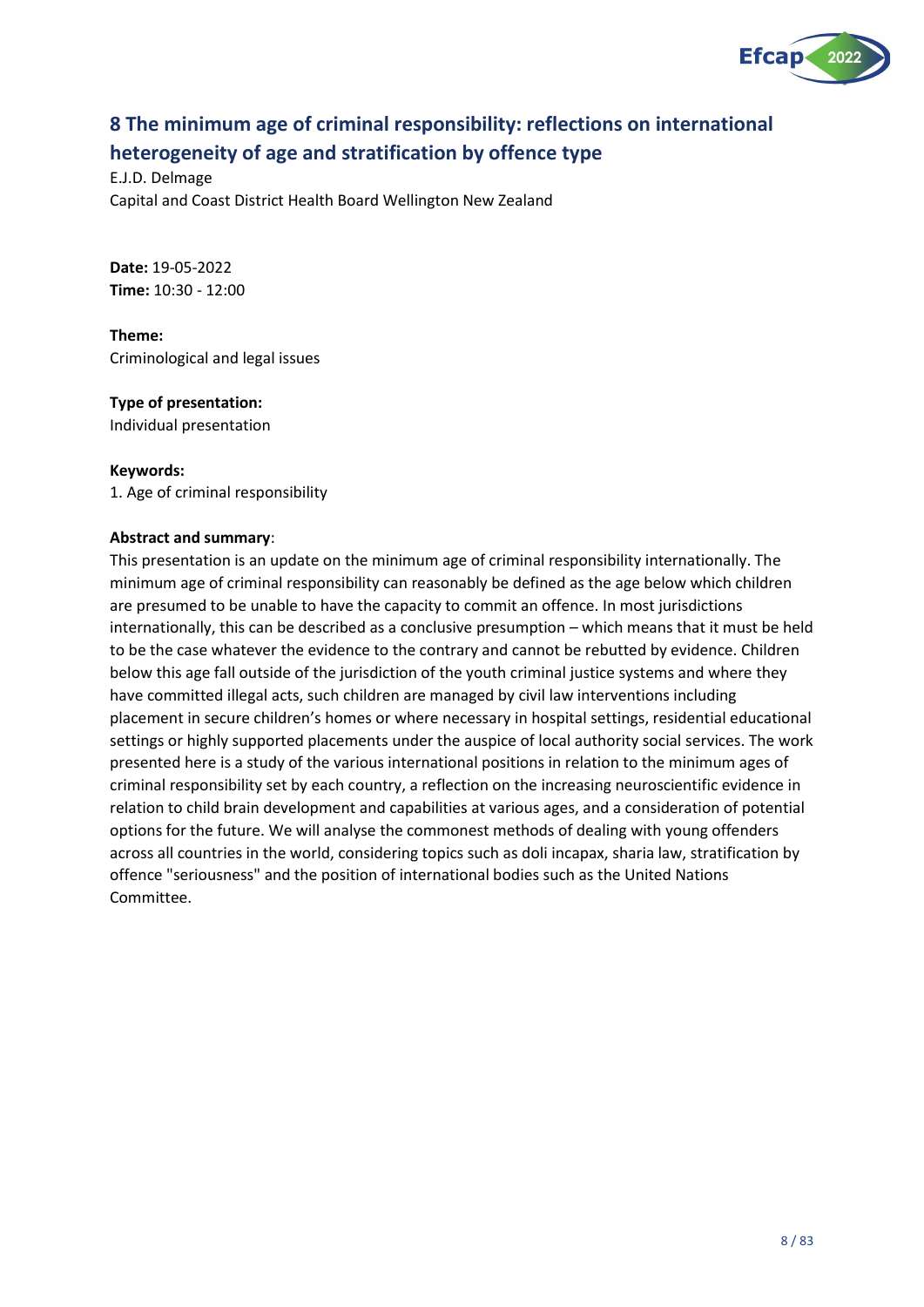

## <span id="page-8-0"></span>**9 Nearly every tenth of inpatients arrives in fetters to the restricted CAP ward**

## **in Hungary**

S. Gyula Heim Pal's National Children's Hospital Budapest Hungary

**Date:** 19-05-2022 **Time:** 10:30 - 12:00

**Theme:** Assessment and treatment of young and/or adolescent offenders

**Type of presentation:**

#### **Keywords:**

- 1. Mental disorder
- 2. Delinquent youths

## **Abstract and summary**:

The psychiatric profile of Hungarian delinquent youths who need in-patient care The prevalence of mental disorders among delinquent youths is relatively well known, but the issue was poorly studied in Hungary. The presentation provides information on the issue by summarizing the experiences obtained at the Heim Pál Children Hospital, Budapest. Exceptional value of the observations collected during the past 10 years is that the delinquent and non-delinquent, same agegroup juveniles came to the ward from the same geographical region with some kinds of behavioral manifestations of their mental disorders.

The study was based on the patient population diagnosed and treated over the last 10 years in the hospital. The average population size per year was 645, out of which on average 57/year were delinquents, aged 16,3 years on average. Diagnoses were based on the Hungarian version of the MINI International Neuropsychiatric Interview for Children and Adolescents.

Leading psychopathologies in delinquents were conduct-disorder (76,2% of cases), attentiondeficit/hyperactivity disorder (17,6%) and oppositional-defiant (14,9%) syndrome. Substance using were a "general" comorbidity with 78,4% of cases within the delinquent group. An enormous rise of drug induced psychosis with 19,2% were seen in 2019 (detailed toxicological analysis of the samples is in progress actually). Comorbidities were also high, and were shown an average 36,8% of the sample, with the leading non-suicidal self-harm (NSSH) disorder by 83,8%! These figures were 2,1 (ADHD) – 8,7 (CD) times larger than in non-delinquent populations diagnosed and treated over the same period on the ward. Comorbidity of anxious disorder combined with ADHD and or CD/ODD were 3,2%, while the remaining ones have a higher anxiety with 10,1%.

Mental disorders involving externalizing behaviors were considerably more frequent in the investigated Hungarian delinquent population than in non-delinquents studied in parallel, but figures were overall similar to those reported in other countries. Earlier observation of Lichtenstein et al (2012, N. Engl. J. Med.) had a conclusion on reducing criminality recidivism by ADHD medications, what suggests the need for assess and offer for treatment of more delinquent juveniles than actually do.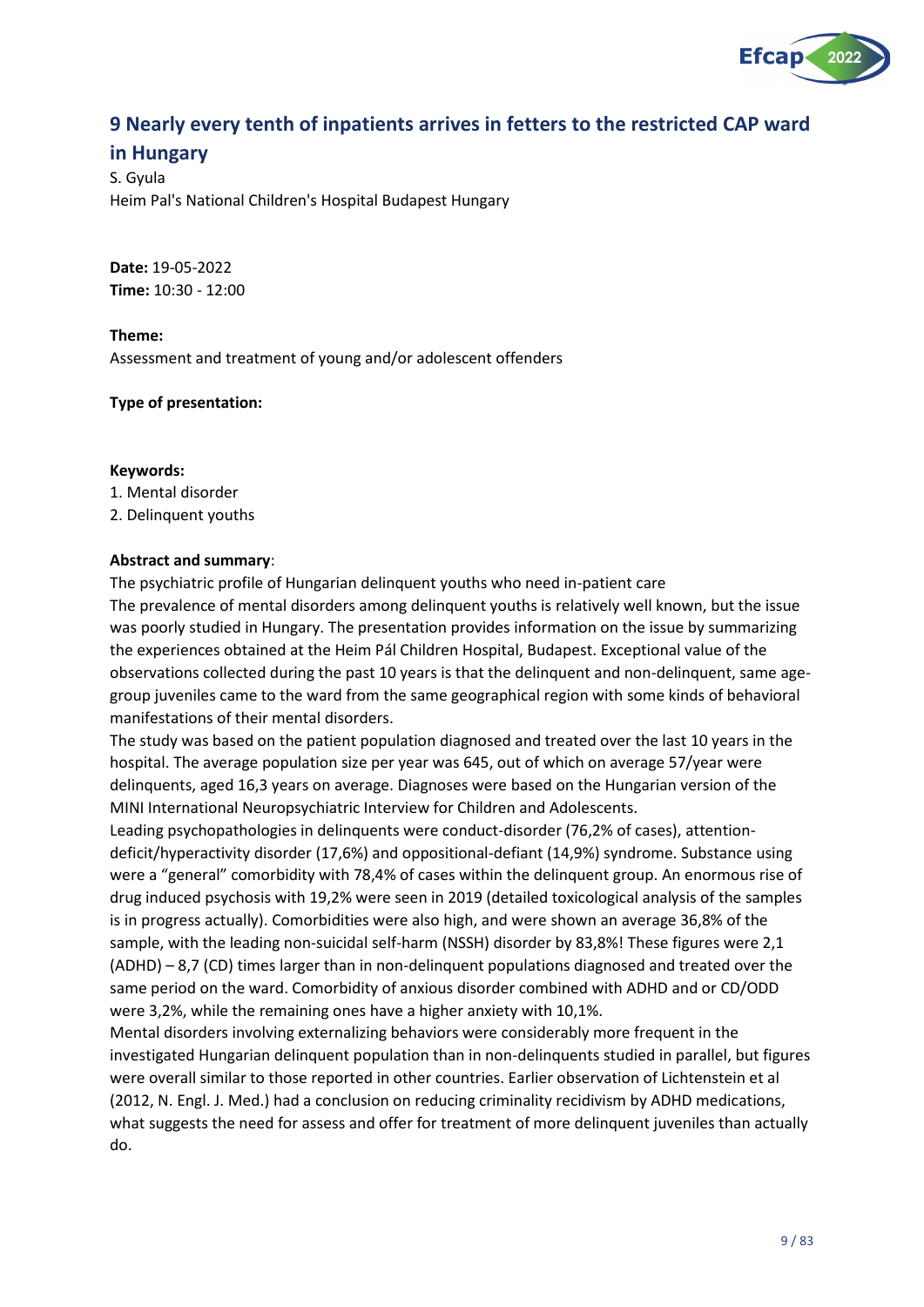

## <span id="page-9-0"></span>**10 Psychopathic traits and delinquency in juveniles**

C. Boonmann <sup>1</sup>, T. Pérez <sup>2</sup>, S.S. Seker <sup>3</sup> K. Schmeck<sup>4</sup>, A. Meyer<sup>4</sup>, N. Jenkel<sup>4</sup>, M. Schmid<sup>4</sup>, J.M. Fegert<sup>5</sup>, E. Jauk<sup>6</sup>, S. Habersaat<sup>4</sup>, J. Palix<sup>7</sup>, S. Fischer<sup>4</sup>, M. Kölch<sup>8</sup>

1 Basel Switzerland

<sup>2</sup> Psychiatric University Hospitals, University of Basel

<sup>3</sup> Psychiatric University Hospitals, University of Basel, Basel, Switzerland Basel Switzerland

<sup>4</sup> University of Basel Basel Switzerland

<sup>5</sup> University of Ulm Ulm Germany

<sup>6</sup> Technical University Dresden Dresden Germany

 $7$  University of Basel / University Hospital of Lausanne Basel/Lausanne Switzerland

<sup>8</sup> Rostock University Medical Center Rostock Germany

**Date:** 18-05-2022 **Time:** 10:45 - 12:15

**Theme:**

Assessment and treatment of young and/or adolescent offenders

## **Type of presentation:**

Symposium

## **Keywords:**

- 1. substance-use disorders
- 2. childhood adversity
- 3. impulsive behavior
- 4. residential care

## **Abstract and summary**:

Psychopathic traits (Grandiose-Manipulative, Callous-Unemotional and Impulsive-Irresponsible traits) seem to be overrepresented in juvenile delinquents in comparison to juveniles from the general population. Still, these traits are also present among juveniles in the general population. In this symposium the influence of psychopathic traits on offending behaviour is discussed from different perspectives.

## **Symposium paper 1**:

## **Psychopathic traits and offending behavior in at-risk and general population juveniles**

*Background*: Youths with high levels of psychopathic traits are a particularly severe subgroup within the group of antisocial youths (e.g., their age of onset is lower and their levels of delinquent behavior are higher than those of youths with low levels of psychopathic traits). More research into the origin and development of these traits could help prevent future antisocial behavior. Therefore, the main aim of our research project was to examine the prospective relationship between psychopathic traits and delinquent behavior (i.e., convictions) in at-risk juveniles (e.g., youths in residential care) as well as in the general population.

*Methods*: Participants were 452 juveniles in residential youth care (placed under civil or criminal law) and 835 juveniles from the general population (age range: 13-21). The Youth Psychopathic Traits Inventory (YPI) was used to assess psychopathic traits. Conviction data was provided by the Federal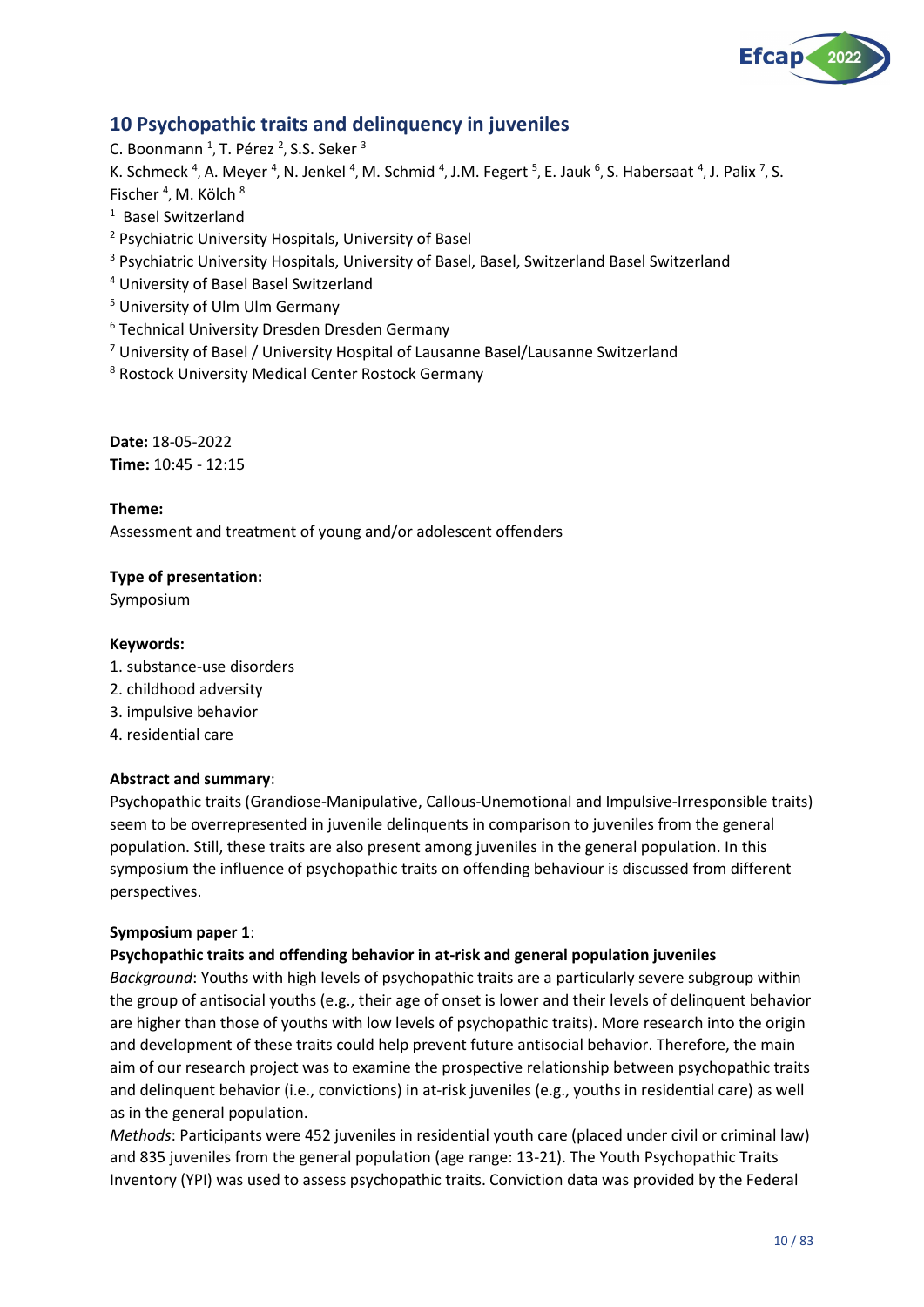

Statistical Office. The mean follow-up time was approximately 9 years in both samples. We set up survival functions (Kaplan-Meier) and calculated Cox proportional hazards regression to examine the relationship between YPI score and risk of being convicted for a violent and non-violent offence. *Results*: High YPI scores (i.e., top half) were associated with a higher hazard of violent and nonviolent offence convictions in the at-risk sample, even when adjusting for various covariates. In the general population sample, high YPI scores were associated with a higher hazard of non-violent offence conviction. These results, however, did not remain significant when adjusting for covariates. *Conclusions*: In the current study, the predictive value of YPI scores for future convictions differed between samples. This should be taken into account when interpreting the generalizability of research results and transferring knowledge into clinical practice.

## **Symposium paper 2**:

**Psychometric properties of the German Youth Psychopathic traits Inventory – Short Version** The aim of the current study is to examine the psychometric properties of the German Version of the Youth Psychopathic traits Inventory-Short Version (YPI-S). A sample of 856 adolescents (age: 15-19) from the German-speaking part of Switzerland was included. All participants completed the 50-item YPI, of which we derived the 18 items of the YPI-S. Furthermore, participants completed the Massachusetts Youth Screening Instrument-Version-2 (MAYSI-2), as well a self-report delinquency questionnaire. We were able to replicate a three-factor structure and found moderate to good internal consistency for the total score as well as for the three dimensions of the YPI-S. Furthermore, we found positive small to medium correlation with both internalizing and externalizing mental health problems, substance abuse problems, and offending behavior. Our results suggest that the German version of the YPI-S is a reliable and valid screening instrument for psychopathic traits in both boys and girls from the general population in the German-speaking part off Switzerland.

## **Symposium paper 3**:

## **Substance-use Disorders Among Child Welfare and Juvenile Justice Adolescents in Residential Care: The Role of Childhood Adversities and Impulsive Behavior**

*Background:*Adolescents in the child welfare (CW) and juvenile justice (JJ) systems show high rates of substance use disorders (SUD). The knowledge about personal (impulsive behavior) and interpersonal (adverse childhood experiences [ACE]) factors related to SUD in CW and JJ involved youths is still inconclusive.

*Objective:* The aim of this study is to investigate the prevalence of SUD and its relationship with ACE and impulsive behavior among CW and JJ involved adolescents respectively.

*Method:* A total of 386 adolescents in residential care ages (37.0% girls; age range = 10-18 years; mean age = 15.41 years) in Switzerland were assessed with well-established questionnaires (CW: *n* = 286; JJ: *n* = 100). Lifetime SUD and different types of ACE were categorically assessed with the Kiddie Schedule for Affective Disorders and Schizophrenia – Present and Lifetime Version. Impulsiveirresponsible behavior was dimensionally measured with the Youth Psychopathic traits Inventory. Logistic regression analyses were used to explore the relationship between ACE, impulsiveirresponsible behavior and lifetime SUD in CW and JJ involved youths separately.

*Results:* JJ involved youths showed high rates of any SUD compared to CW involved youths (38% vs. 20%;  $(X^2(1) = 22.21, p < 0.001)$ . From the different types of ACEs, only physical abuse was associated with any SUD among CW involved youths ( $B = 1.31$ , SE = 0.41,  $p = 0.001$ ), whereas impulsiveirresponsible behavior was related to any SUD among CW involved youths (*B* = 0.43, SE = 0.09, *p* < 0.001) and among JJ involved youth (*B* = 0.44, SE = 0.17, *p* = 0.01).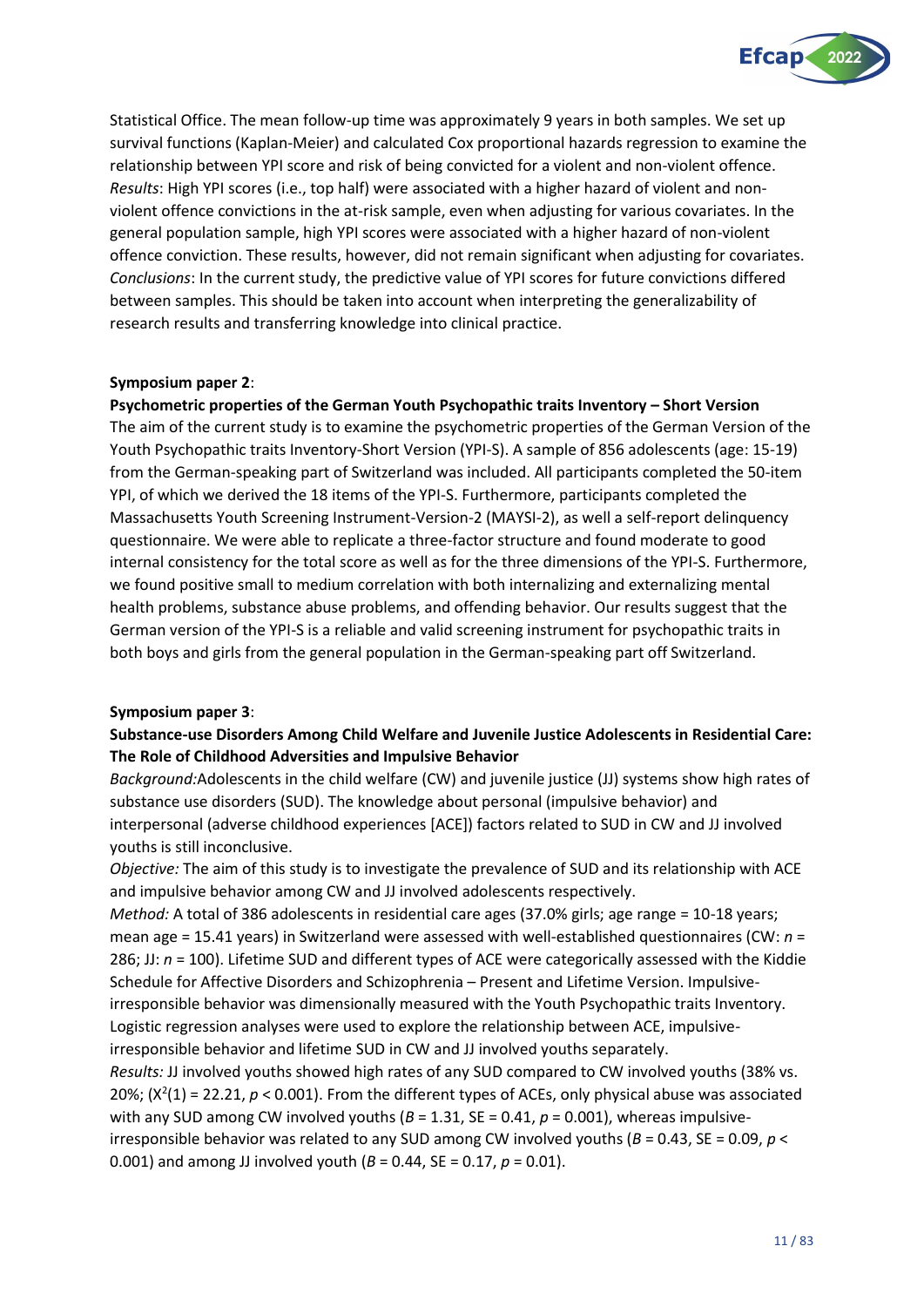

*Conclusion:* Considering the high rates of SUD in CW and JJ involved adolescents, this study highlights that interpersonal ACE are related with SUD among CW involved youths and, additionally, incorporating impulsive behavior in the treatment and assessment may reduce SUD among CW and JJ involved youths.

## **Remarks**

Chair: Cyril Boonmann Researcher Child and Adolescent Psychiatric Research Department, Psychiatric University Hospitals, University of Basel Basel Switzerland

Co-chair: Klaus Schmeck Chair of Child and Adolescent Psychiatry Child and Adolescent Psychiatric Research Department, Psychiatric University Hospitals, University of Basel Basel Switzerland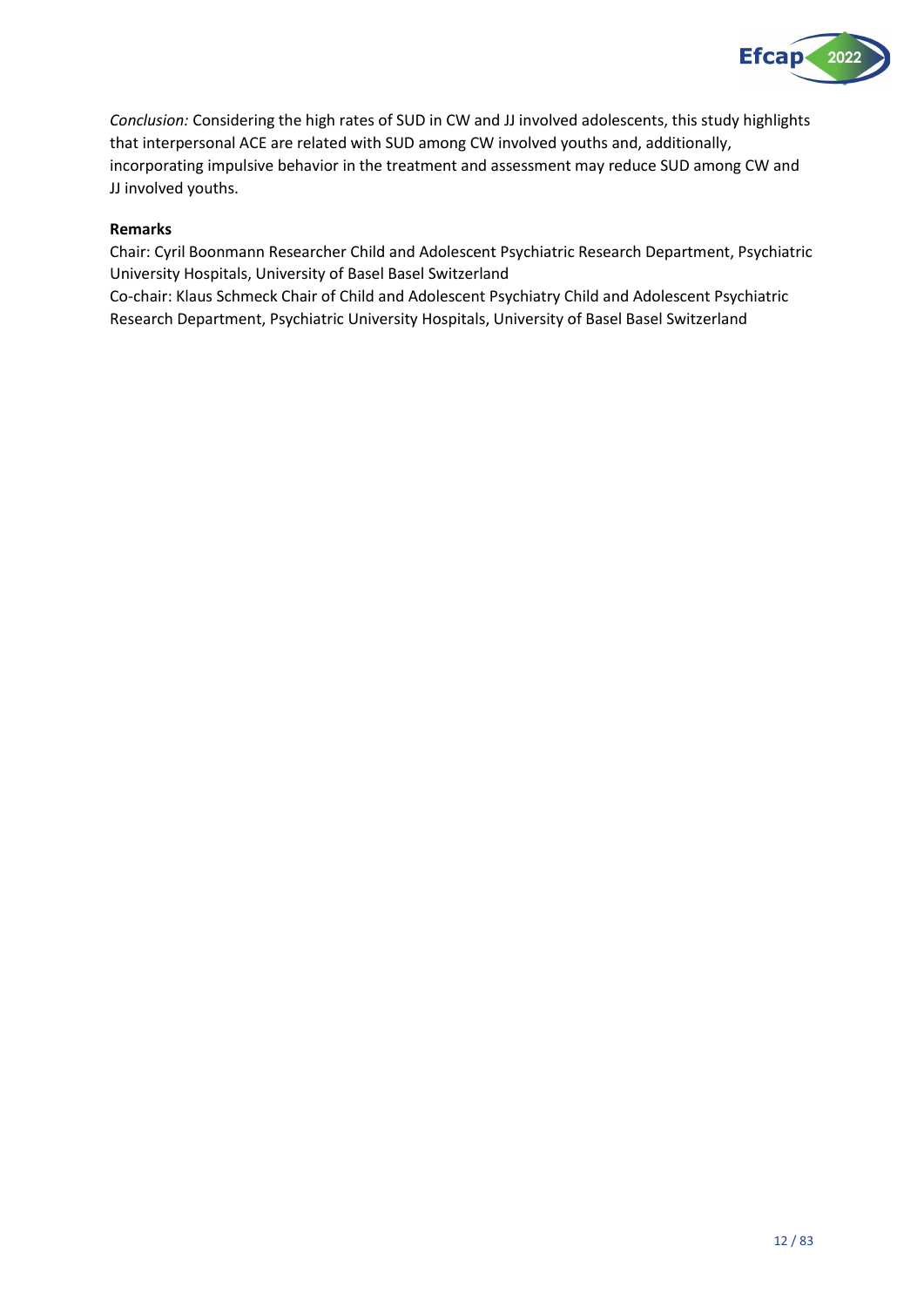

## <span id="page-12-0"></span>**16 Triggering Threat, Drive and Soothing: Differences in HRV patterns between forensic boys and male community adolescents**

## R. Sousa <sup>1</sup>

D. Rijo <sup>1</sup>, N. Petrocchi <sup>2</sup>, P. Gilbert <sup>3</sup>

- <sup>1</sup> Faculty of Psychology and Educational Sciences, University of Coimbra Coimbra Portugal
- <sup>2</sup> John Cabot University Rome Italy
- <sup>3</sup> Derby University Derby United Kingdom

**Date:** 18-05-2022 **Time:** 10:45 - 12:15

## **Theme:**

Assessment and treatment of young and/or adolescent offenders

## **Type of presentation:**

Individual presentation

## **Keywords:**

- 1. Tripartite Model of Affect Regulation
- 2. Heart Rate Variability
- 3. Adolescence
- 4. Male young offenders

## **Abstract and summary**:

The capacity for adaptive emotion regulation is paramount in adolescence. The tripartite model of affect regulation proposes the existence of three emotion regulation systems (i.e., Threat, Drive and Soothing), designed for survival. An unbalanced functioning of these systems associates with greater risk for the development of psychopathology, specifically Conduct Disorder (CD). Youths with CD generally develop in hostile environments, present higher levels of negative emotions and display different emotion regulation patterns when compared to their normative peers. On the other hand, heart rate variability (HRV) has been reported as an accurate index of emotion regulation. However, there is no study exploring specific HRV patterns for each system while comparing healthy and disturbed adolescents.

This study aimed to explore differences in HRV patterns between community males (n = 97) and male young offenders (n = 99), aged between 14 and 18 years old, when triggering the three emotion regulation systems. Data was collected for resting, reactivity and recovering phases, following a standardized experimental procedure. Results showed that in both samples, the threat and drive systems were associated with decreased HRV. Remarkably, while for community males the soothing system associated with increases in HRV, young offenders displayed decreases in parasympathetic nervous system activity, which seems to mirror threat like physiological responses. These physiological findings suggest that young offenders seem to present an underdeveloped/suppressed soothing system when compared to their normative peers. Following these findings, at the beginning of the psychotherapeutic process, attempts to boost the soothing system of young offenders should be cautious.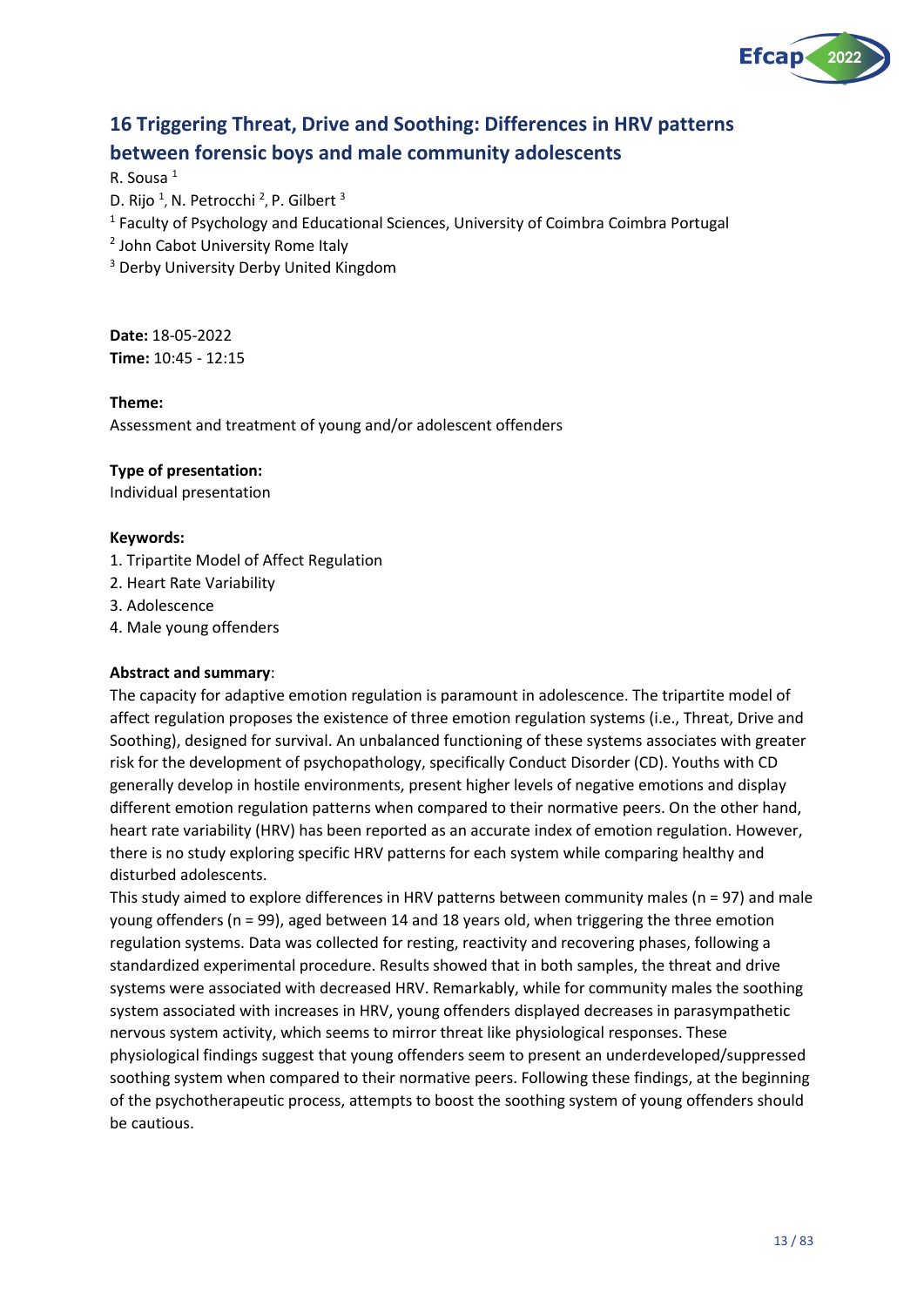

## <span id="page-13-0"></span>**22 The role of self-control in understanding aggressive ideations and behaviors: An experience sampling method study**

SU Urben LC Constanty, SR Ranjbar, GM Miano, FT Turri, CL Lepage, KvP Plessen CHUV Lausanne Switzerland

**Date:** 19-05-2022 **Time:** 14:00 - 15:30

**Theme:** Assessment and treatment of young and/or adolescent offenders

## **Type of presentation:**

Individual presentation

## **Keywords:**

- 1. ecological momentary assessment
- 2. self-regulation
- 3. adolescents
- 4. externalizing symptoms

## **Abstract and summary**:

**Objective.** Through an experience sampling method (ESM), we aimed to examine the associations between aggressive ideations and behaviors in the everyday life as well as the role of processes related to self-regulation (i.e., self-control, ego depletion and emotional reactivity). **Method.** Sixtytwo adolescent males undertook a baseline measure of aggression, violent ideations and an ESM assessment including four measures per day (i.e., aggressive ideations, behaviors, emotional reactivity, anger rumination, and self-control) for nine consecutive days (weekends excluded). **Results.** Aggressive ideations, in daily life, are explained by more negative emotions in the previous day (i.e., lag 4 of anger), lower self-control and stronger anger rumination. Aggressive behaviors in daily life are explained by higher anger rumination as well as by the aggressive ideations from the previous measure. Higher self-control is related to lower probability of aggressive behavior. The higher values of inter-individual variability in violent ideation (i.e., trait) is associated to higher probability of both aggressive ideation and behaviors. **Conclusion.** This study highlights the link between aggressive ideations and behaviors as well as the role of self-control in understanding aggressivity. Furthermore, we observed how anger (i.e., reactivity as well as rumination) plays an important role in aggressive ideations and behaviors in daily life. Thus, this study highlights the usefulness of using daily-life approach to understand the complex interrelationships between aggressive ideations, self-regulation and aggressive behaviors.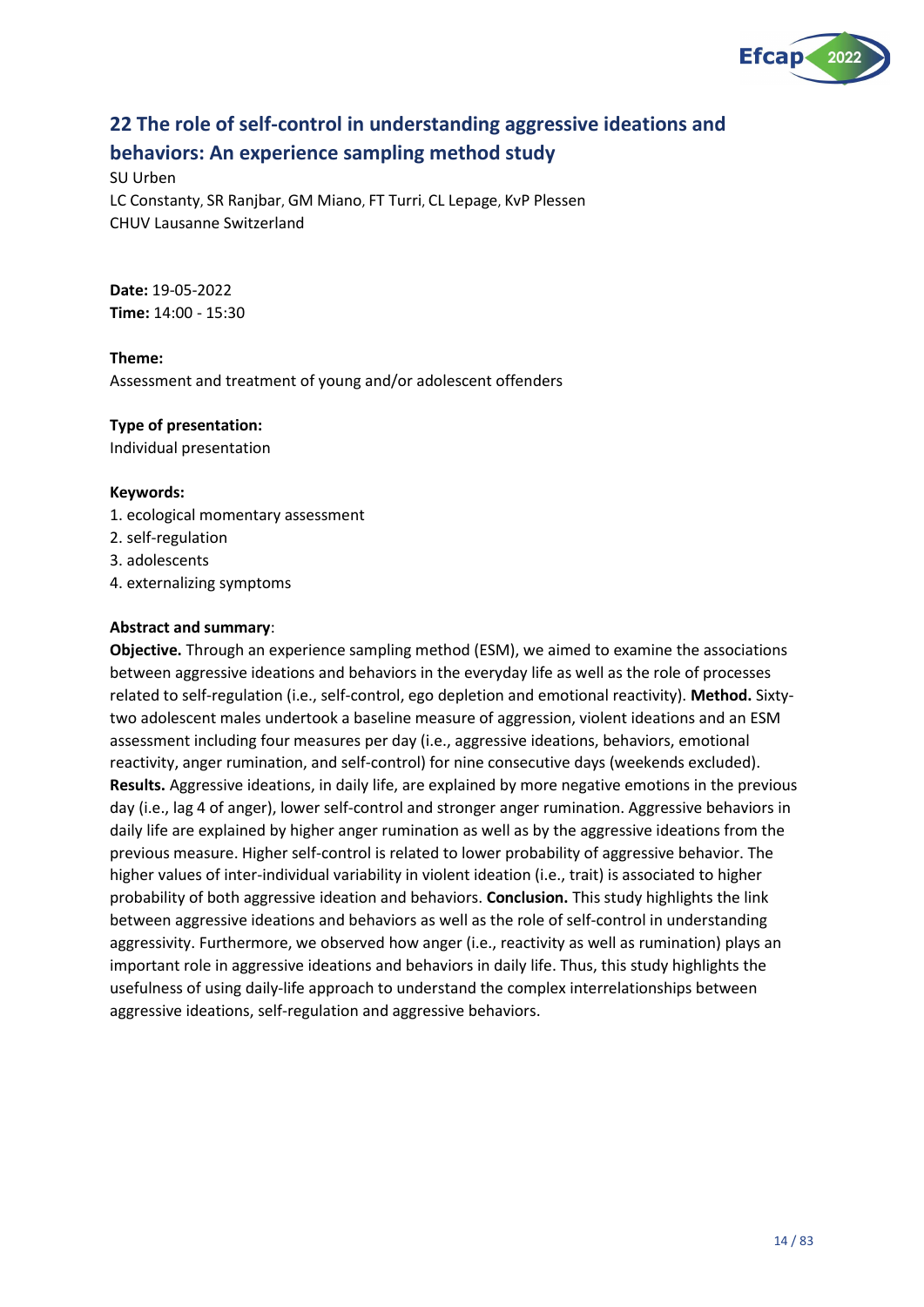

## <span id="page-14-0"></span>**26 Adverse Childhood Experiences in Juvenile Offenders: Investigating an Instrument of Comprehensive Assessment and Associations with**

## **Psychopathology**

FE Euler EM Martin University Hospital of Psychiatry Zürich Switzerland

**Date:** 20-05-2022 **Time:** 14:30 - 15:25

## **Theme:**

Assessment and treatment of young and/or adolescent offenders

## **Type of presentation:**

Poster presentation

## **Keywords:**

- 1. Adverse Childhood Experiences
- 2. Assessment
- 3. Temperament and Character
- 4. Callous-Unemotional Traits

## **Abstract and summary**:

## **Abstract**

Adverse childhood experiences (ACEs) predict juvenile offending and are associated with specific patterns of aggressive behavior. Nonetheless, adolescents in forensic psychiatry rarely meet diagnostic criteria for trauma related psychiatric disorders. Adequate assessment of ACEs in youths comprises a number of specific challenges. As a consequence, psychopathology related to ACEs is often insufficiently recognized. In the present study we applied a comprehensive instrument to assess ACEs and investigated associations of ACEs with psychopathology and personality dimensions. We included data from 99 male adolescent offenders. Results show that the severity of ACEs was significantly associated with higher scores on psychopathology and related personality dimensions. Findings indicate that adequate assessment of ACE is highly relevant for a better understanding and treatment of psychopathology in delinquent youths.

## **Summary**

**Background:** Adverse childhood experiences (ACEs) predict juvenile offending (Fox et al., 2015). Moreover, ACEs are associated with specific patterns of aggressive behavior (Fitton et al, 2020). Nonetheless, adolescents in forensic psychiatry rarely meet diagnostic criteria for trauma related psychiatric disorders. Adequate assessment of ACEs in youths comprises a number of specific challenges (White et al., 2021). As a consequence, psychopathology related to ACEs is often misinterpreted and insufficiently recognized in adolescent offenders. The Maltreatment Classification System (MCS; Barnett et al., 1993) is an empirically validated coding system that integrates different sources of information to capture ACEs comprehensively. Application of the MCS might overcome the aforementioned discrepancies. **Aims**: The first aim of the present study was to apply the MCS in a forensic youth sample and to compare the results with standard assessment of ACEs. The second aim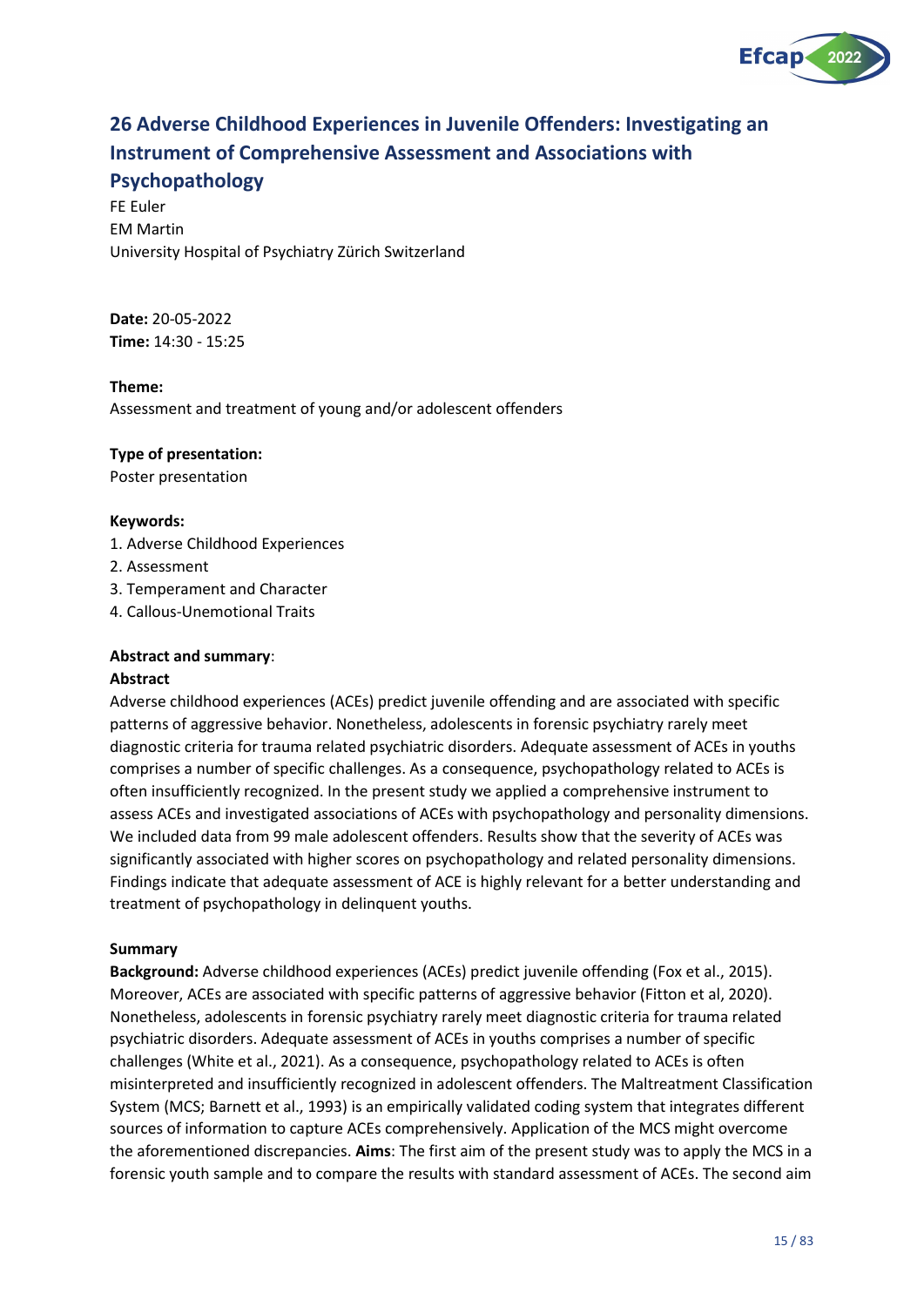

was to investigate associations of ACEs with internalizing and externalizing psychopathology and personality dimensions in the study sample. **Methods:** We included data from a total of 99 male adolescent offenders. We applied the MCS, the Childhood Trauma Questionnaire, the Youth Self Report, the Inventory of Callous-Unemotional Traits and the Junior Temperament and Character Inventory. **Results:** We did not find significant differences between the two instruments assessing ACEs. Nonetheless, severity of ACEs was significantly associated with higher scores on psychopathology and related personality dimensions. **Conclusion**: Comprehensive and valid assessment of ACEs is highly relevant for a better understanding and treatment of psychopathology in delinquent youths. Further research on instruments used to capture ACEs in adolescent forensic psychiatry is needed.

## **References**

Barnett, D., Manly, J. T., & Cicchetti, D. (1993). Defining child maltreatment: The interface between policy and research. In D. Cicchetti & S. L. Toth (Eds.), *Child abuse, child development, and social policy* (Vol. 8, pp. 7-73). Ablex.

Fitton, L., Yu, R., & Fazel, S. (2020). Childhood maltreatment and violent outcomes: A systematic review and meta-analysis of prospective studies. *Trauma, violence, & abuse*, *21*(4), 754-768.

Fox et al. (2015). Trauma changes everything: Examining the relationship between adverse childhood experiences and serious, violent and chronic juvenile offenders. *Child Abuse & Neglect*, *46*, 163-173. White, et al. (2021). Assessment of Maltreatment in Childhood and Adolescence. *Praxis für Kinderpsychologie und Kinderpsychiatrie*, *70*(1), 24-39.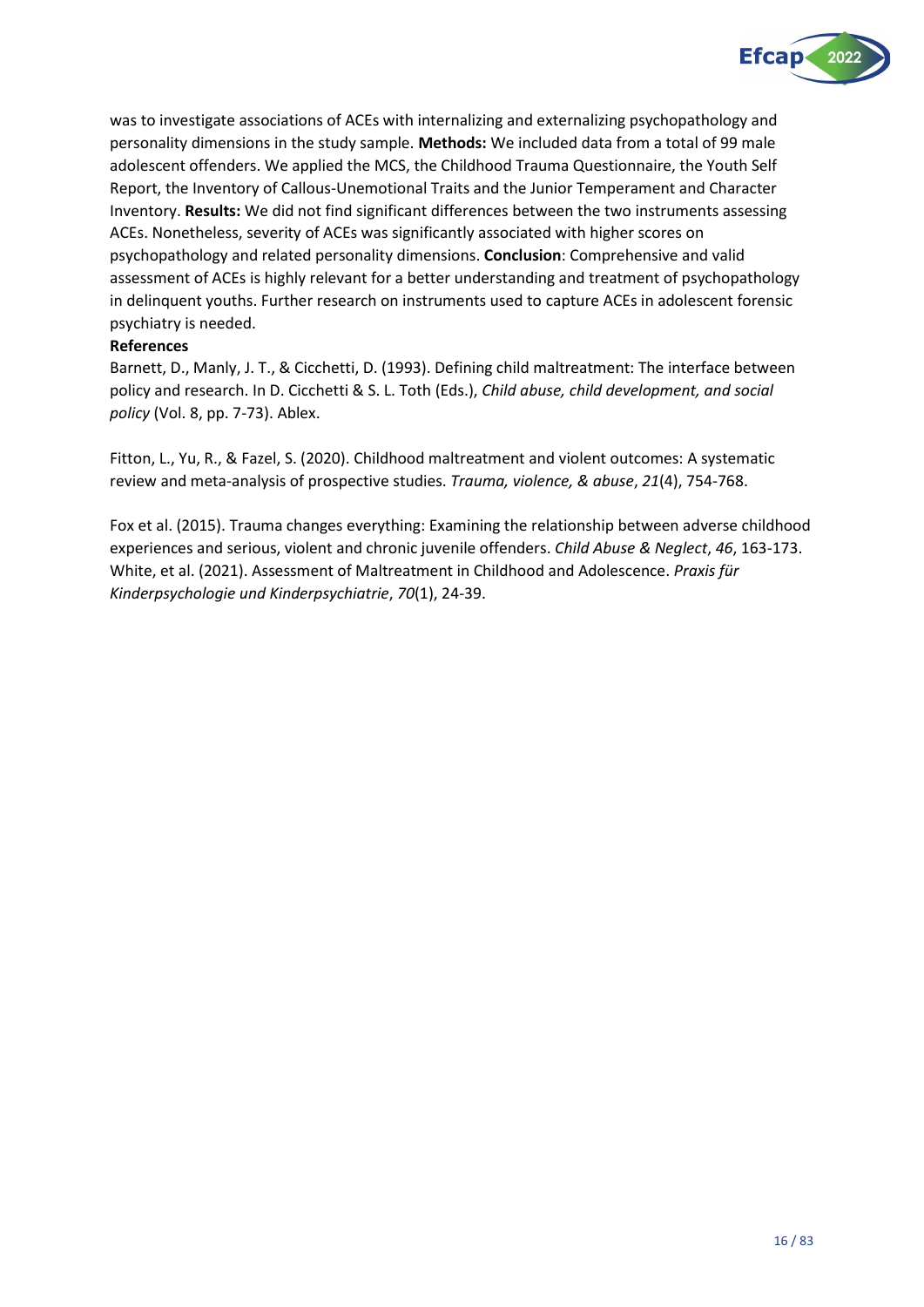

## <span id="page-16-0"></span>**30 Audit of the first 100 admissions to the first high-secure adolescent forensic mental health unit in Australia**

J. Kasinathan Justice Health Forensic Mental Health Network Sydney Australia

**Date:** 19-05-2022 **Time:** 10:30 - 12:00

**Theme:** Assessment and treatment of young and/or adolescent offenders

**Type of presentation:**

Individual presentation

**Keywords:**

1. forensic mental health unit

## **Abstract and summary**:

The Austinmer Adolescent Unit (AAU) is a 6-bed mixed gender unit housed within the high secure Forensic Hospital in Sydney New South Wales (NSW), that opened to admissions in 2008. This is the first and for many years the only secure mental health facility in Australia designated for the assessment and treatment of young people aged 14-21 in NSW, who require mental health treatment and present a risk to others. Patients are admitted to the unit under the Mental Health Act, from custodial and community hospital settings.

The study aims to answer:

What are the mental health and risk characteristics of the first 100 young people admitted to the unit?

What are their demographics?

What are the primary psychiatric diagnoses and associated diagnoses and disorders?

What are the treatment pathways, length of stay and discharge settings?

This provides important understanding of the range of issues presented by this unique population and will assist how best to develop services to better meet the needs of this vulnerable and high-risk population.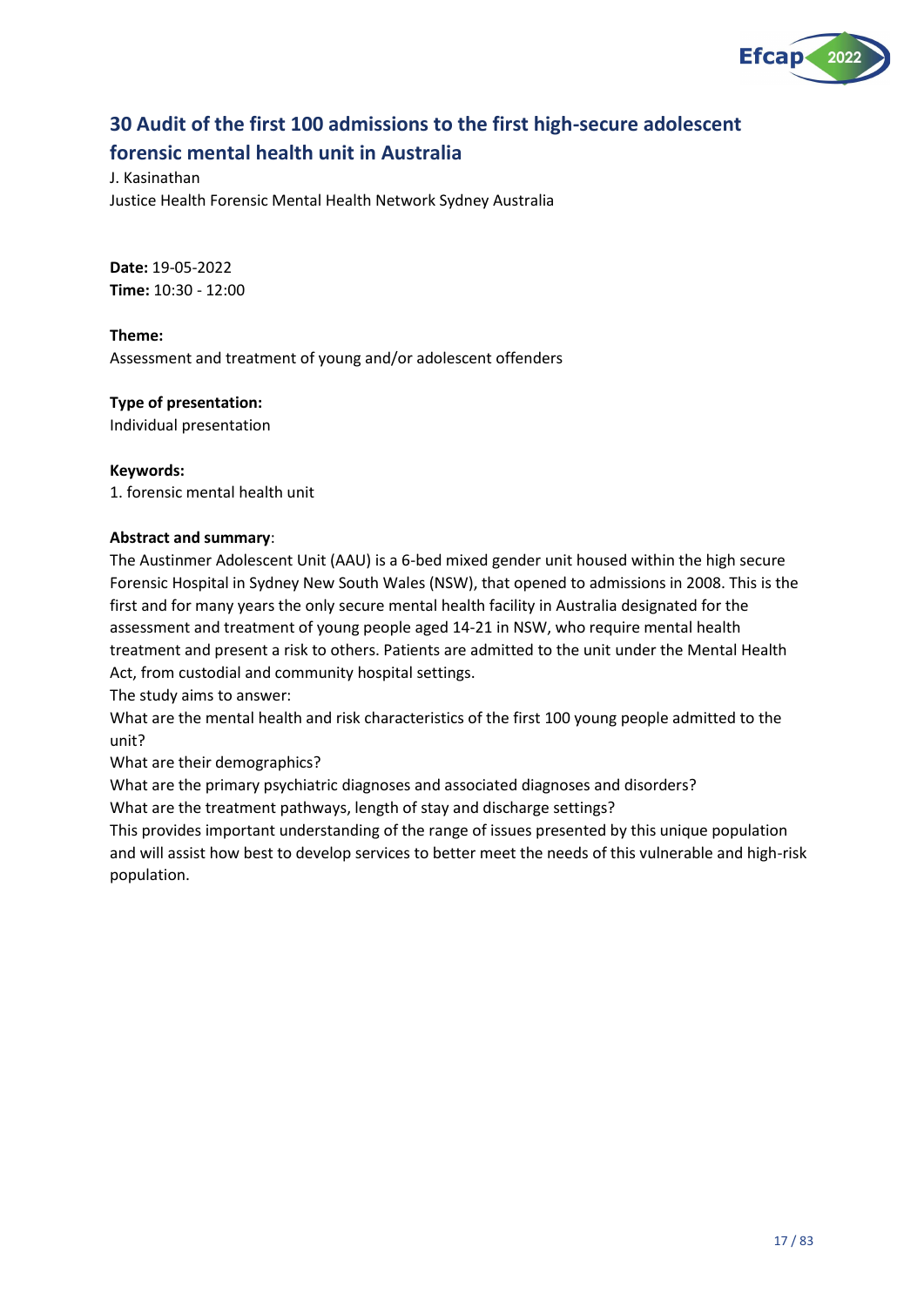

## <span id="page-17-0"></span>**32 The role of ACE and mental health care use in psychological dysfunction of male multi-problem young adults**

L. Duin  $1$ 

F. Bevaart <sup>1</sup>, J. Zijlmans <sup>2</sup>, M.J.A. Luijks <sup>1</sup>, A.H. Doreleijers <sup>1</sup>, A.I. Wierdsma <sup>3</sup>, A.J. Oldehinkel <sup>4</sup>, R. Marhe

 $<sup>1</sup>$ , A. Popma $<sup>1</sup>$ </sup></sup>

- <sup>1</sup> Amsterdam University Medical Centers Amsterdam Netherlands
- <sup>2</sup> Amsterdam University Medical Centers
- <sup>3</sup> Erasmus Medical Center Rotterdam Netherlands
- <sup>4</sup> University of Groningen Groningen Netherlands

**Date:** 19-05-2022 **Time:** 14:00 - 15:30

**Theme:**

Life course perspectives in youth forensic psychiatry

## **Type of presentation:**

Individual presentation

#### **Keywords:**

1. ACE 2. multi-problems

## **Abstract and summary**:

Adverse childhood experiences (ACEs) are associated with severe problem development. This study examines how eleven types of ACEs and mental health care use history are related to current psychological dysfunction among multi-problem young adults with extensive criminal careers. 643 multi-problem young adult men (age 18-27) gave informed consent for us to collect retrospective data and filled out questionnaires. ACEs were highly prevalent (mean 3.6, SD 2.0). Logistic regression analysis showed that compared with participants who experienced other ACEs, participants who experienced psychological problems in their family and grew up in a single-parent family were more likely to have used mental health care, and physically abused participants were less likely to have used mental health care. Linear regression analyses showed a dose-response relationship between ACEs and internalizing and externalizing problems. Linear regression analyses on the single ACE items showed that emotional abuse and emotional neglect were positively related to internalizing problems. Emotional and physical abuse and police contact of family members were positively related to externalizing problems. While multi-problem young adults experienced many ACEs, only a few ACEs were related to mental health care use in childhood and adolescence. Long-term negative effects of ACEs on psychological functioning were demonstrated; specifically, emotional abuse and emotional neglect showed detrimental consequences. Since emotional abuse and emotional neglect are not easily identified and often chronic, child health professionals should be sensitive to such problems.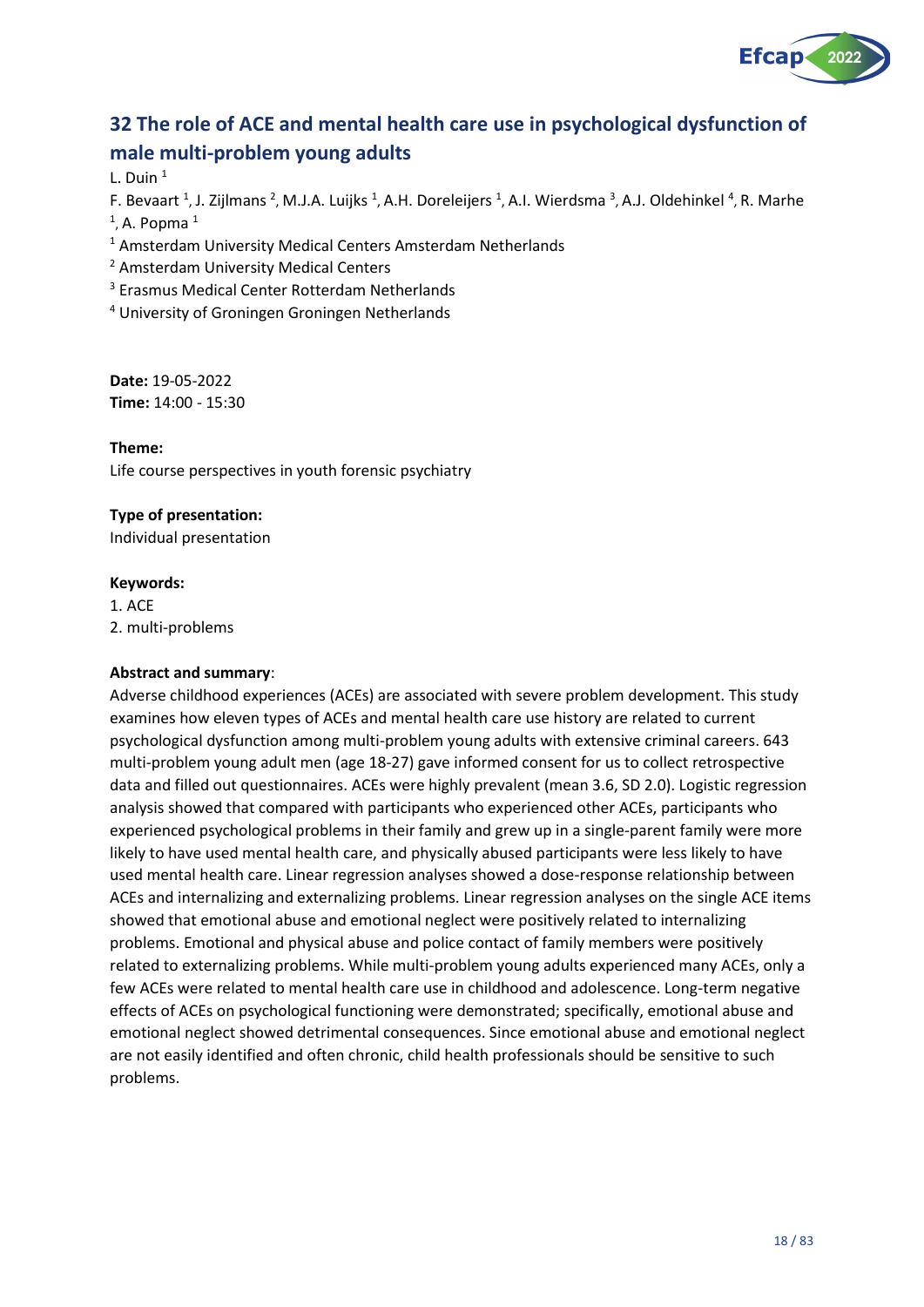

## <span id="page-18-0"></span>**41 Coproducing a psychosocial intervention with young people transitioning from adolescent secure hospitals to adult services in England: Moving**

## **Forward intervention**

I Livanou, A Bull, IA Manitsa, RL Lane, AH Heneghan Kingston University Kingston Upon Thames United Kingdom

**Date:** 19-05-2022 **Time:** 14:00 - 15:30

**Theme:** Neurobiological & - psychological intervention studies

## **Type of presentation:**

Individual presentation

## **Keywords:**

- 1. transition
- 2. intervention
- 3. adolescent secure services
- 4. co-production

## **Abstract and summary**:

**Background:** Young people transitioning from secure adolescent services to adult care present with multiple and complex needs which often remain unmet during transition periods. **Aims:** This paper delineates the process of developing and coproducing the Moving Forward intervention (MFi) with "hard to reach groups" which aims to address the psychosocial needs of transitioning youth who have been systematically excluded from service and research development. **Methods:** Advisory Groups were conducted virtually during Covid-19 to design the MFi module content with 17 keyworkers, two parents and 13 young people aged 17-18 years across six adolescent secure hospitals in England. The intervention was informed by literature-driven themes and coproduced topics such as mentoring support, complex mental health needs, and attachment difficulties. Thematic analysis was used to reflect on the fieldnotes discussed during the Advisory Groups.

**Results:** Three overarching themes pertinent to expectations in adult services, improving communication gaps between services and facilitating the letting go period emerged from the Advisory Groups. It was suggested the MFi is co-delivered by a peer with lived experience to build trust and create hopefulness amongst young people. The importance of promoting graded transitions through standardised procedures such as the proposed intervention was highlighted. **Conclusions:** The current findings promote evidence-base initiatives and build robust practice frameworks that inform treatment and policy guidelines. The young people, parents and keyworkers found the MFi supportive and valued the co-production experience. As such, reducing service inequalities especially in forensic settings should be prioritised by using the reflective tool of coproduction and open responses.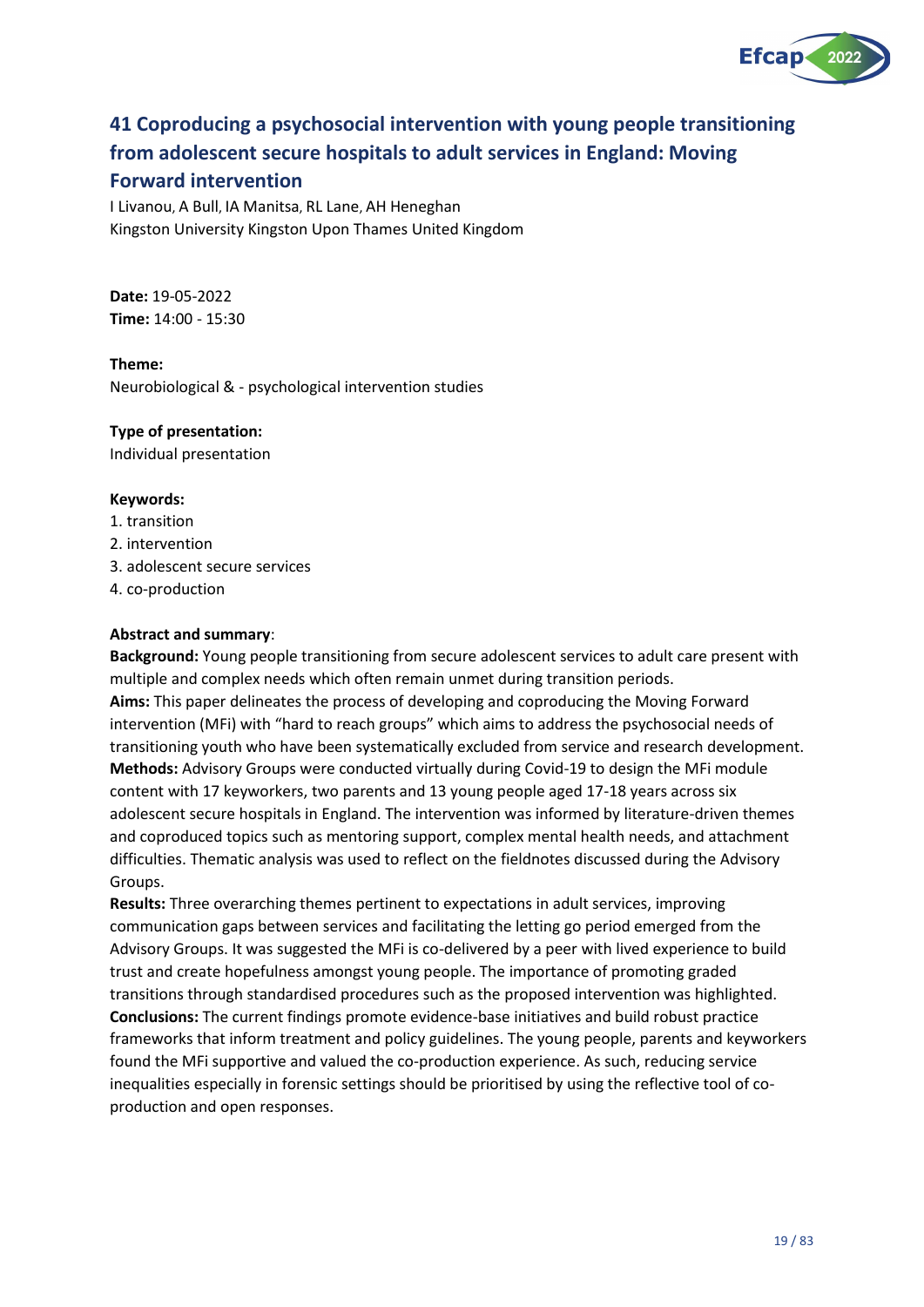

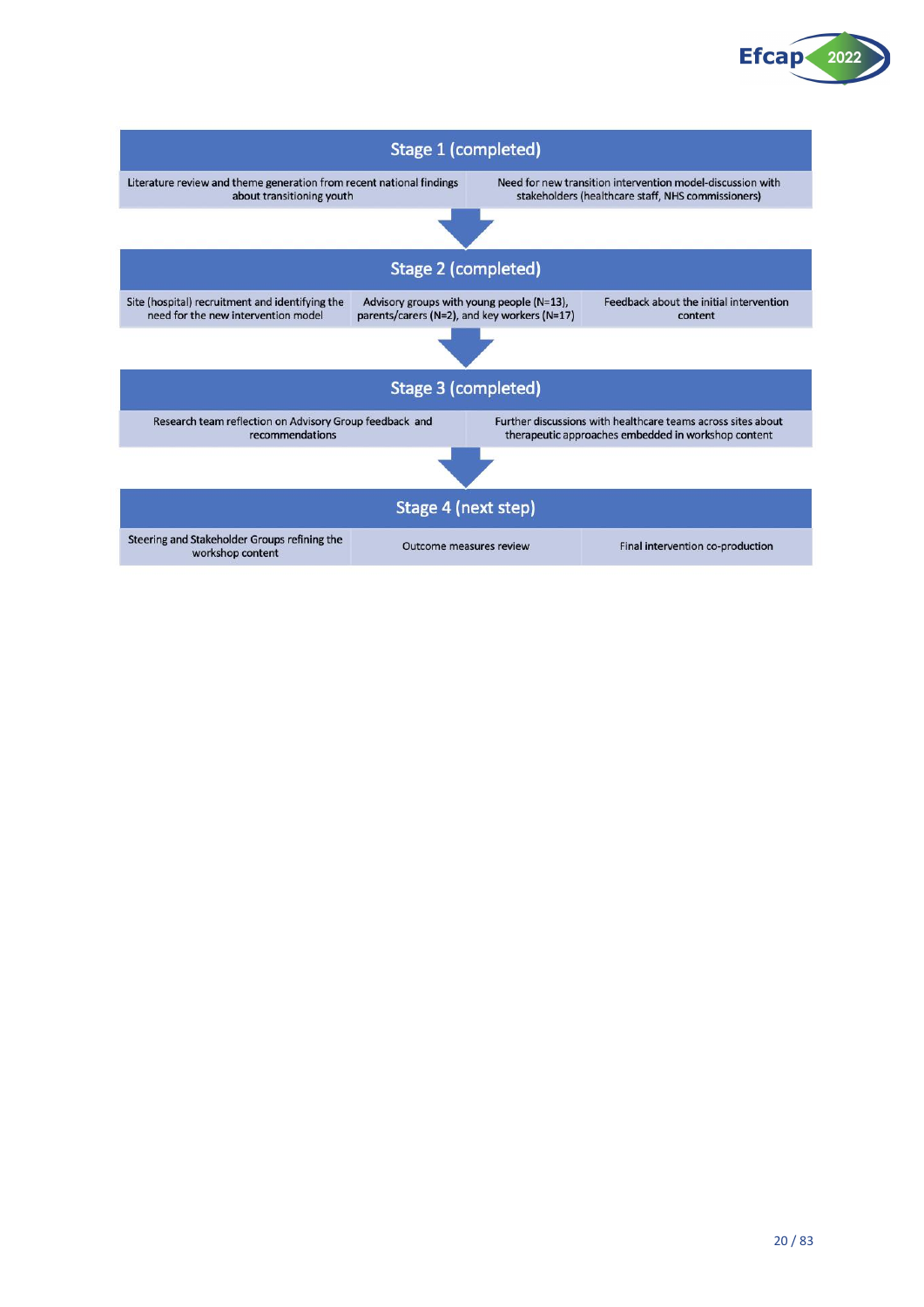

## <span id="page-20-0"></span>**43 Separation, seclusion and solitary confinement of children in custodial**

## **institutions**

A. Jones  $^1$ , L. Janes  $^2$ , H. Hales  $^3$ <sup>1</sup> HM Inspectorate of Prisons Canary Wharf United Kingdom <sup>2</sup> Howard League for Penal Reform London United Kingdom <sup>3</sup> NHS London United Kingdom

**Date:** 19-05-2022 **Time:** 10:30 - 12:00

**Theme:** Criminological and legal issues

## **Type of presentation:**

Symposium

## **Keywords:**

- 1. custodial institutions
- 2. solitary confinement
- 3. Separation

## **Abstract and summary**:

A discussion about the impact of separating children from their peers in custodial institutions. Contributions from HM Inspector

## **Symposium paper 1**:

## **Separation of Children in a UK context**

in 2019 HM Inspectorate of prisons conducted a thematic inspection of separation of children in custodial institutions across England and Wales. This inspection visited all young offender institutions in England and Wales, interviewed 48 children and 37 members of staff. Inspectors tracked in detail the treatment of 57 children.

The findings are source of significant concern; despite a myriad of safeguards and checks most children experienced a regime that amounted to solitary confinement (spending more than 22 hours locked up without meaningful interaction with staff or peers). Some children spent as little as 15 minutes out of their cell each day. In addition, managers at all levels did not intervene quickly enough to prevent children from experiencing these harmful regimes for extended periods of time Inspectors found significant delays with authorisations for separation, healthcare assessments and transfers to secure mental healthcare facilities.

## **Symposium paper 2**:

## **Solitary confinement and the law**

A discussion about the evolving legal framework governing segregation and solitary confinement of children. The Howard League for Penal Reform legal team is the only national specialist service dealing with the legal rights and entitlements of children and young people in custody across England and Wales. The custodial population of children in England and Wales has fallen dramatically in the last decade but there is evidence to show an increase in need and deterioration in treatment over this time. Children in custody in the are more likely to be involved in disciplinary procedures and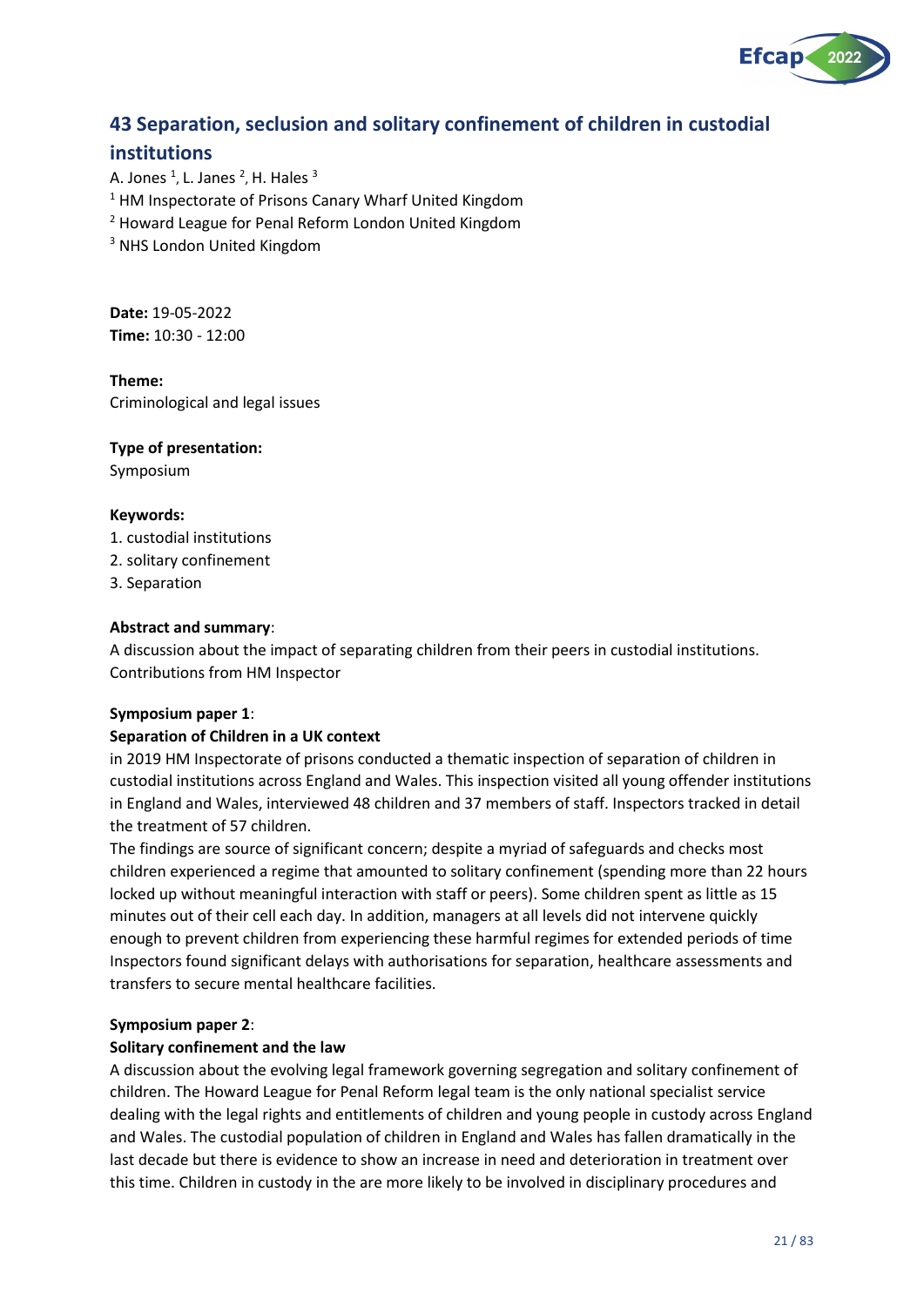

experience segregation and solitary confinement than their adult counterparts. However, they are also much less likely to complain about treatment or enforce their rights. The Howard League's telephone helpline supports hundreds of children and young people each year. Evidence from this work demonstrates the scope of the problems and potential legal solutions to injustices faced by children and young people in the criminal justice system. The discussion will focus on how the separation of children in custody engages and may breach articles within the European Convention on Human Rights and the UN Convention on the Rights of the Child, and the impact the Howard League's legal work has had on practice in England and Wales.

## **Symposium paper 3**:

## **Solitary confinement and medical practice**

There is a growing international consensus – from groups including the United Nations Committee on the Rights of the Child, the European Committee for the Prevention of Torture, and the United Nation's Special Rapporteur on Torture – that solitary confinement should never be used on children. In 2018 the British Medical Association, Royal College of Psychiatrists and the Royal College of Paediatrics and Child Health issues a joint position statement on solitary confinement of children. This stated, "In light of its potential to cause harm, and in the absence of compelling evidence for its use, we call for an end to the use of solitary confinement on children and young people detained in the youth justice system". Despite this, solitary confinement continues to be used and doctors are routinely asked to participate in the decision to separate children from their peers. The discussion will focus on the ethical issues this creates for psychiatrists. In particular, the need to engage with prison managers to reduce the use of separation, and the tension in the the dual role of caring for the child while managing their risk to others.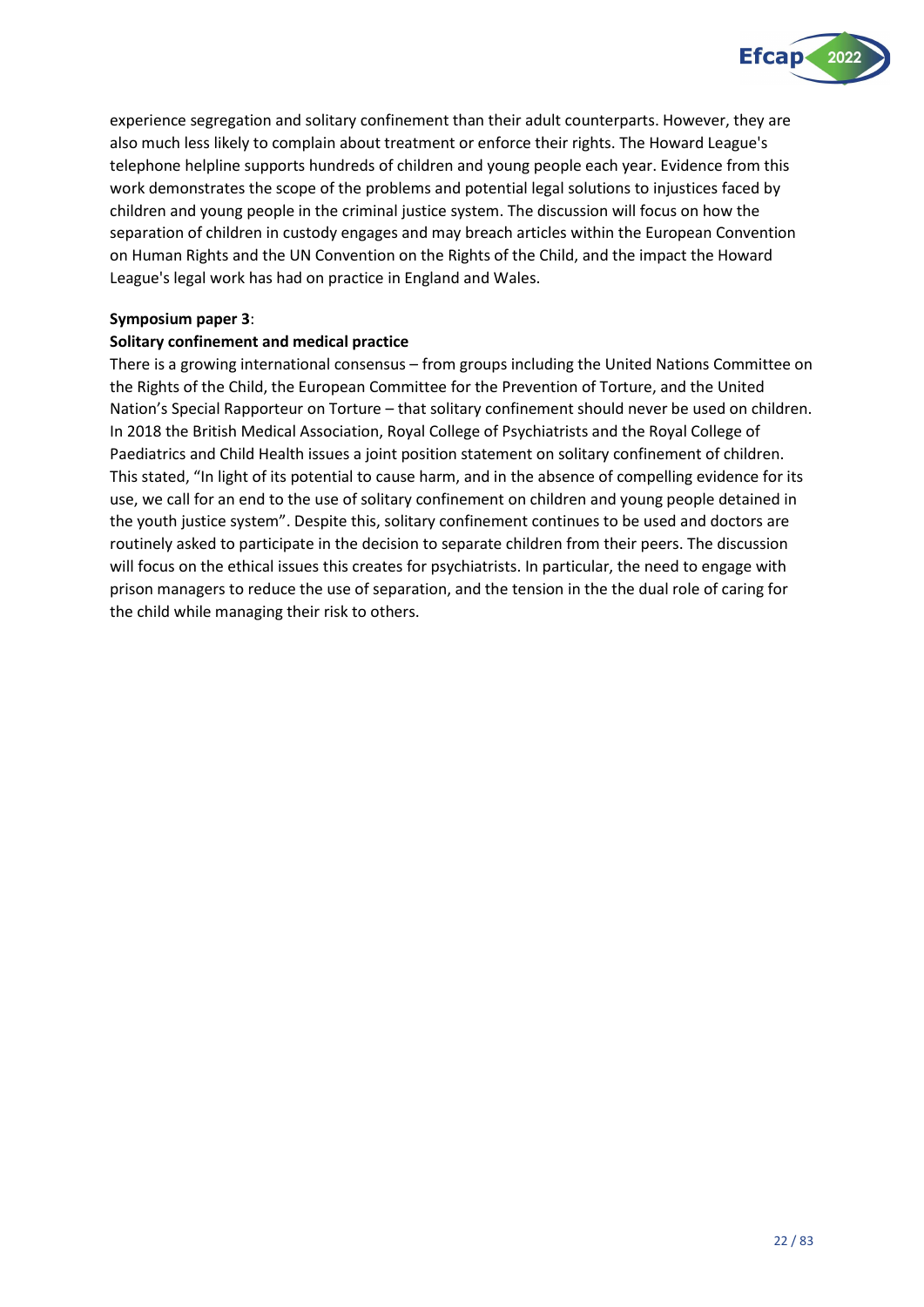

## <span id="page-22-0"></span>**44 Pathways to a school shooting rampage: Does fiction reflect scientific**

## **evidence?**

R. Kaltiala <sup>1</sup>, N.C. Lindberg<sup>2</sup> <sup>1</sup> Tampere University Tampere University Finland <sup>2</sup> University of Helsinki Helsinki Finland

**Date:** 18-05-2022 **Time:** 14:00 - 15:30

**Theme:** Narratives in youth forensic psychiatry

## **Type of presentation:**

Symposium

## **Keywords:**

1. school shootings 2. risk factors 3. fiction

## **Abstract and summary**:

Multiple victim shooting incidents in schools seem to have become more common during the era of the Internet. Subsequent shooters borrow features from previous incidents, widely described in the world wide web, up to the extent that a "cultural script" of a school shooting incident has been acknowledged and is considered one of the critical factors necessary for such incident. Research has identified risk factors for school shootings in both societal level, immediate psychosocial environment level and in the individual. Factors from all these three levels have also found their way to fiction. We shall discuss three portraits of adolescent school shooters in the novels We need to talk about Kevin by Lionel Shriver, Nineteen minutes by Jodi Picoult, and Störst av allt by Malin Persson Giolito. In line with scientific research, the novels imply three different developmental pathways to a killing spree. In one, appetitive violence, childhood psychopathic traits, cultural scripts and attachment trauma are the central topics. In another, bullying, peer rejection and lack of prosocial ties are presented as elements in causal role for a tragedy, in the context of cruel social pecking order in a school. In the third, inappropriate parenting and troubled family relationships pave way to deteriorating mental health, drug abuse and antisocial and narcissistic personality pathology. The narratives gain support from research. In light of these characters, we shall discuss early warning signs and entries for preventing the tragic development by supporting normative adolescent development.

## **Symposium paper 1**:

## Psychopathic traits and appetitive violence

Psychopathic traits in adolescence predict the occurrence of criminal behavior as well as instrumental violence, and some school shooters have been described as being callous-unemotional and showing a lack of empathy, features of narcissism, as well as feelings of superiority. Some school shootings have been associated with careful planning and ceremonial violence with special clothing and weapons. This way, they differ greatly from most homicides, which are impulsive manslaughters committed by marginalized males and characterized by alcohol intoxication. In this symposium we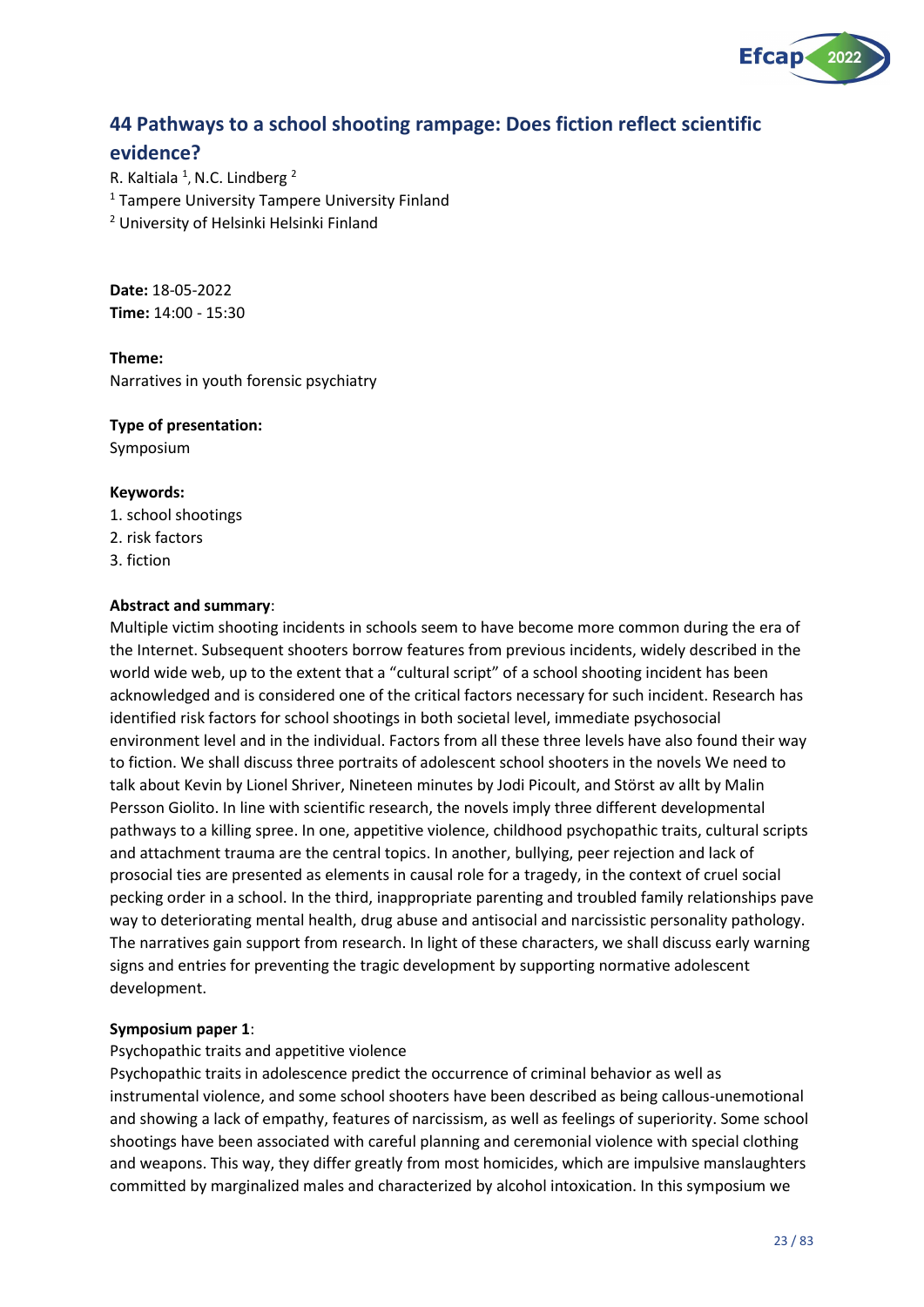

shall describe a fictive portrait of an adolescent school shooter named Kevin by Lionel Shriver (2003). In this novel, appetitive violence, etiology of child and adolescent psychopathic traits, cultural scripts and attachment trauma are the central topics. In light of this story and research knowledge, we shall discuss early warning signs and entries for preventing the tragic development by supporting normative adolescent development.

## **Symposium paper 2**:

Peer rejection, inappropriate parenting and lack of prosocial ties

Risk factors for school shootings in the immediate psychosocial environment have been suggested, for example, bullying and peer rejection, unlimited access to media violence, inappropriate parenting and troubled family relationships, lack of pro-social support systems, certain characteristics of schools, and availability of weapons. Even if research has actually demonstrated that the associations between subjection to bullying and becoming a school rampage shooter are far from that simple, and that many of the shooters have rather been feared, and rejected perhaps due to others feeling uneasy and afraid of them, Peter, the shooter in Jodi Picoult's novel Nineteen minutes is portrayed straightforwardly as a victim on long-term and largescale bullying by the groups of "popular" kids whom "ordinary" kids do not dare resist. However, even if Peter's parents are respectable members of the society and obviously sincerely attempt to provide a loving home, parents also altogether fail to understand the torments Peter goes through as the lonely, rejected and actively bullied kid in a school that allows a cruel pecking order to persist.

Inappropriate parenting is striking in the story of Sebastian in Malin Persson Giolitos Störst av allt. Sebastian is actively rejected by his parents, but also Maria, his girlfriend and finally the sole defendant in court, is, despite the wealthy and socially integrated family background, left totally alone facing and managing the increasing mental disturbance of Sebastian. The young perpetrators present with many personal characteristics associated with school shootings, such as anger, mental disorders, uncommitment to pro-social social systems, marginalization from meaningful social worlds, psychosocial problems, failure of surveillance systems and availability of weapons all apply.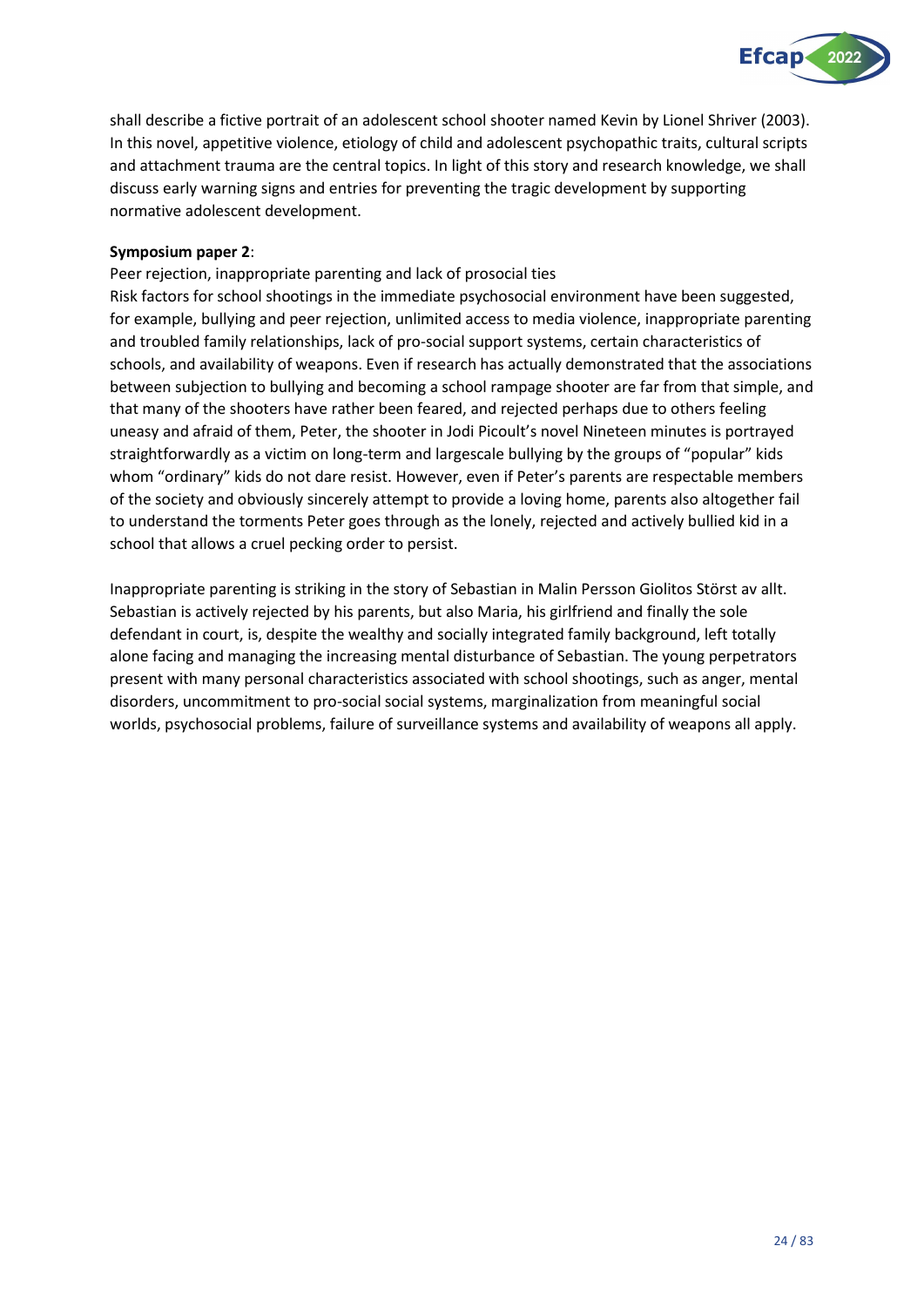

## <span id="page-24-0"></span>**52 Psychometric Properties of the Portuguese Teacher-Version of the Social Emotional Assets and Resilience Scales**

PF Figueiredo<sup>1</sup>

AA Azeredo <sup>2</sup>, RB Barroso <sup>3</sup>, FB Barbosa <sup>2</sup>

<sup>1</sup> Porto Portugal

<sup>2</sup> Faculty of Psychology and Education Science of University of Porto Porto Portugal

<sup>3</sup> University of Trás-os-Montes and Alto Douro Vila Real Portugal

**Date:** 20-05-2022 **Time:** 14:30 - 15:25

## **Theme:**

Assessment and treatment of young and/or adolescent offenders

## **Type of presentation:**

Poster presentation

## **Keywords:**

- 1. Children
- 2. SEARS
- 3. Psychometric proprieties

## **Abstract and summary**:

Research in psychology has evolved over the decades creating a movement of greater emphasis on the assessment of strengths and positive characteristics, rather than focusing on risk factors and the diagnosis of pathology. The Social-Emotional Assets and Resilience Scale (SEARS) is an instrument for assessing the children's strengths, resilience and adaptability in daily life, presenting a form completed by teachers. This study presents the factorial structure of the Portuguese version of teacher-report of SEARS and examines its psychometric properties, namely internal consistency and convergent validity, with a sample of 235 children (116 boys and 119 girls) aged between 5 and 10 years (M= 7.51, SD = 1.63). The factorial structure suggested by Merrell et al. (2011) was tested through a Confirmatory Factor Analyzes, with 41 items making up four factors (responsibility, social competence, self-regulation, and empathy). The first factor (α= .92) was labeled empathy related child's ability to understand to empathize with others' situations and feelings. The second factor ( $\alpha$ = .89) was labeled Social Competence and consisted of nine items related to child's ability to maintain friendships with his or her peers, engage in affective verbal communication, and feel comfortable around group of peers. The third factor ( $\alpha$ = .90) was labeled Responsibility and its concerning to student's ability to accept responsibility, behave conscientiously, and ability to think before acting. Lastly, the fourth factor ( $\alpha$ = .91) was labelled Self Regulation with seven items related to child' selfawareness, metacognition, interpersonal insight, self-management, and direction. In general, our findings support a final structure of 40 items divided into four subscales and provides evidence on the psychometric quality of this instrument. Limitations and future research needs are discussed.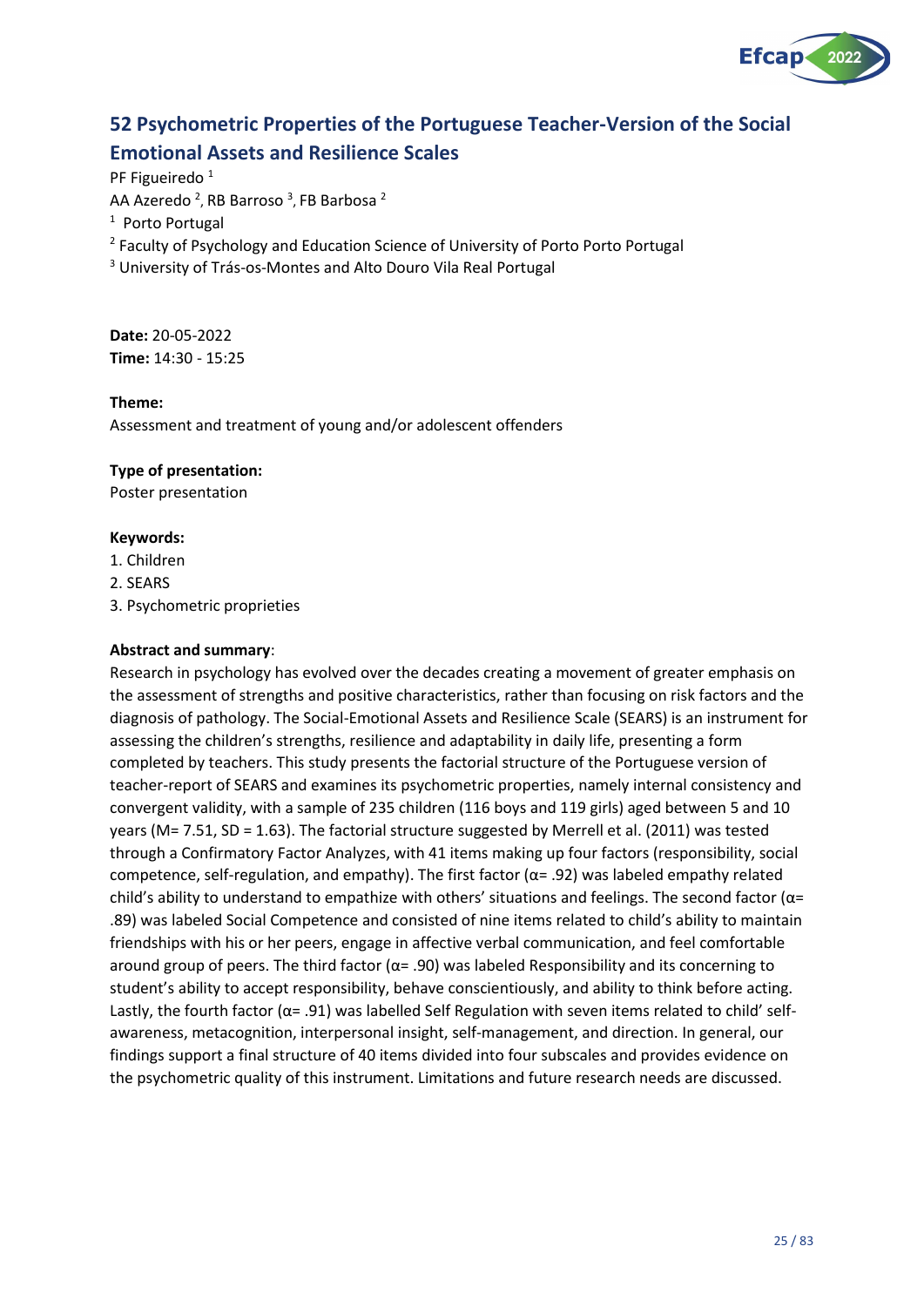

## <span id="page-25-0"></span>**62 Community Forensic Child and Adolescent Mental Health Services: insights after 18 months of service**

## R. Lane S. D'Souza Anna Freud National Centre for Children and Families London United Kingdom

**Date:** 19-05-2022 **Time:** 10:30 - 12:00

## **Theme:**

Community based interventions with young offenders

## **Type of presentation:**

Individual presentation

## **Keywords:**

1. community

## **Abstract and summary**:

*Objectives*: Young people in contact with forensic child and adolescent mental health services present with more complex needs than young people in the general population. Recent policy in child and adolescent mental health has led to the implementation of new workstreams and programmes to improve service provision. This paper examines the characteristics and outcomes of children and young people referred to newly commissioned Community Forensic Child and Adolescent Services (F:CAMHS) and service activity during the first 18 months of service. *Design*: The study is a national cohort study to describe the population and investigate provision and service access across England.

*Methods*: Routine activity data from 13 services has been collected for secondary analysis. *Results*: Data on 1250 advice cases and 1303 referrals is included in analysis. Findings show that 73.1% of young people had accessed CAMHS before their referral, 13.7% of young people referred presented with a learning disability and 51.88% of young people presented with multiple problems. Mixed ANOVAs found significant reductions in overall clinician-rated HoNOSCA scores after referral to Community F:CAMHS.

*Conclusions*: This research is the first study to describe the characteristics of children and young people referred to Community F:CAMHS and provides valuable information on pathways and needs to inform service policy and provision. The data suggests that Community F:CAMHS has a positive impact on mental health and risk outcomes of the children and young people referred to them. Limitations include a small sample at follow-up and using routine data for analysis.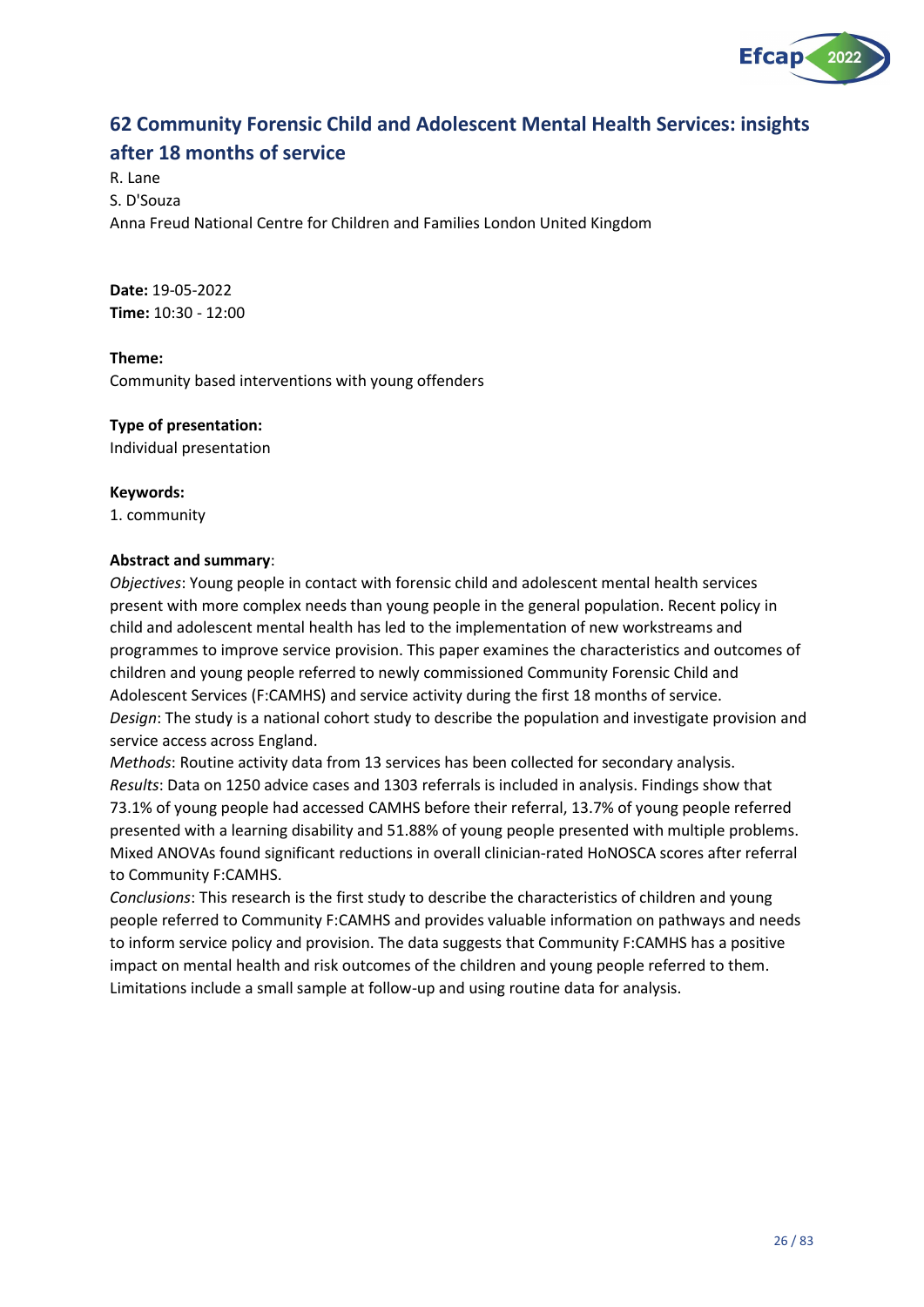

## <span id="page-26-0"></span>**64 Connecting with youth at risk: who works and what works?**

M Dorp<sup>1</sup>, E Mulder<sup>1</sup>, K Nijhof<sup>2</sup>, F Souverein<sup>1</sup> <sup>1</sup> Academic Workplace for At-risk Youth (AWRJ) Amsterdam Netherlands <sup>2</sup> Pluryn Nijmegen Netherlands

**Date:** 18-05-2022 **Time:** 14:00 - 15:30

## **Theme:**

Practices in ambulatory & residential care of children and youngsters

## **Type of presentation:**

Symposium

#### **Keywords:**

- 1. youth at risk
- 2. connecting

## **Abstract and summary**:

Youth (at-risk to be) involved with the justice system pose a complex population: they display a large variety of cognitive, psychological and social problems. It is often difficult to engage these youth in treatment and motivate them to move towards behavioral change. Especially youth placed in secure residential youth care institutions pose a challenging group. In any setting youth care workers need to provide these youth with a context that is both safe and structured with boundaries as well as therapeutic and developmentally appropriate. The therapeutic alliance or the way staff-youth interaction is shaped is hereby paramount. In this symposium, we will focus on what works in connecting with this complex group of youth. Based on interviews and consultations with the youth themselves, we examined what is important in connecting with adolescents, how they perceive different forms of contact with care providers, and how the connection between the adolescent and the care provider can be used to ensure safety within the walls of the institutions.

## **Symposium paper 1**:

## **Small-scale groups as an alternative for secure residential care: What works according to professionals, parents and youth**

Secure residential youth care is an intensive type of out-of-home care for children with serious behavioral and emotional problems, where they receive treatment in a secured environment. Despite that problems of children and youth that receive residential care are complex and treatment at home is no longer seen as an option, the design of secure residential care facilities is questionable.. Living groups in secure residential facilities usually consist of eight to ten children, and a large team of group care workers. Recently there is increasing attention for the development of small-scale groups that exist of a maximum of six – preferably four – children, and stability in group care workers. It is argued that a small-scale model supports an individualized, continuous and integrated care. However, it is not yet clear what the definition of small-scale is: how small is a smallscale group? What is the ratio of youth care workers to children? Further, how do children, parents and youth care workers experience living or working in a small-scale group. What are the key elements and possible benefits of small-scale care, as an alternative for large scale secure residential care facilities? The current presentation focuses on these questions that were explored in a research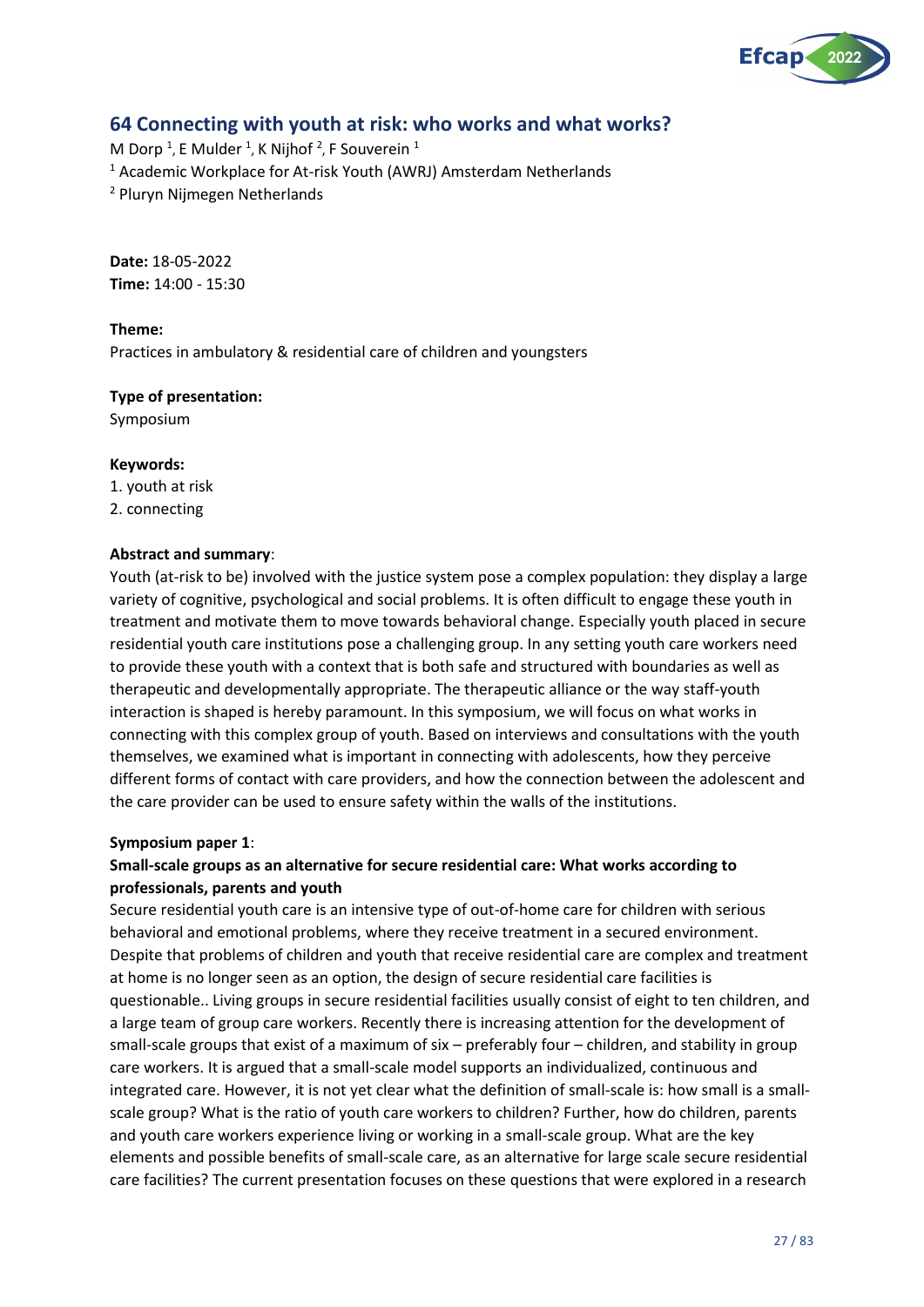

project in The Netherlands involving a literature study and interviews with youth, parents and youth care workers in small-scale residential care facilities. We would like to share these results with the public and engage in an interactive way about the recent development of small-scale care.

## **Symposium paper 2**:

## **Perspectives of adolescents and professionals on seclusion in secure residential youth care**

Youth placed in secure residential youth care typically present a variety of challenging behaviors. In this context, seclusion is often seen as a "last resort" strategy to manage these challenging behaviors. The use of seclusion is controversial, as it can have negative physical and psychological consequences for both youth and professionals. More awareness of the detrimental effects of seclusion have led to efforts to reduce and prevent its use. However, there is a wide disparity in how seclusion is defined. This leads to a diffuse image of what is considered seclusion, complicates measuring its prevalence and the effect of reduction strategies, and hampers initiatives to reduce its use. Therefore, the objective of this study was to develop a shared definition of seclusion by examining how adolescent (ex-)patients and professionals in secure residential youth care organizations perceive (the use of) seclusion. This shared definition would enable monitoring the use of seclusion in secure residential youth care and as such serve as a tool to provide better care. The Delphi-method and focus groups were conducted with respectively 29 and 21 participants from eleven secure residential youth care organizations in the Netherlands. The process of defining seclusion was characterized by a diversity of opinions among participants and revealed the existence of various types of seclusion in practice. This lead to a broad definition of seclusion, which can be used to monitor the use of seclusion, learn from feedback on its use, and reduce seclusion in secure residential youth care.

## **Symposium paper 3**:

## **Providing youth with a secure and therapeutic environment: establishing relational security in juvenile justice institutions**

Secure juvenile justice facilities need to provide youth with a structured, therapeutic, and above all safe environment. Given the complexity of the population within these institutions this is a challenging task: staff need to handle externalizing as well as internalizing problems, with incidence of aggression and violence on one hand and self-harm and suicidal behavior on the other. In managing this complex population, security provides the framework within which structure and care can be safely provided. In an institutional setting there are three distinct, but inter-related elements of security: physical security (e.g. locks and seclusion), procedural security (e.g. restrictions in visits) and relational security (a constructive alliance between youth and staff). There is ample literature showing that high physical and procedural security measures may have detrimental therapeutic effects and do not necessarily increase safety. On the other hand relational security may allow establishing both a supervised and structured as well as therapeutic and safe environment. However, the current scientific literature is lacking an unambiguous substantiated conceptualization of relational security, specifically its operationalization in the context of juvenile justice facilities. The current presentation focusses on extensive qualitative research in a semi-open small-scaled community based juvenile facility. This facility is grounded in a relation security approach. Integrating the perspective of both staff as well as youth and their parents from semi-structured interviews, the current paper presents a conceptualization of relational security and its facilitators and barriers.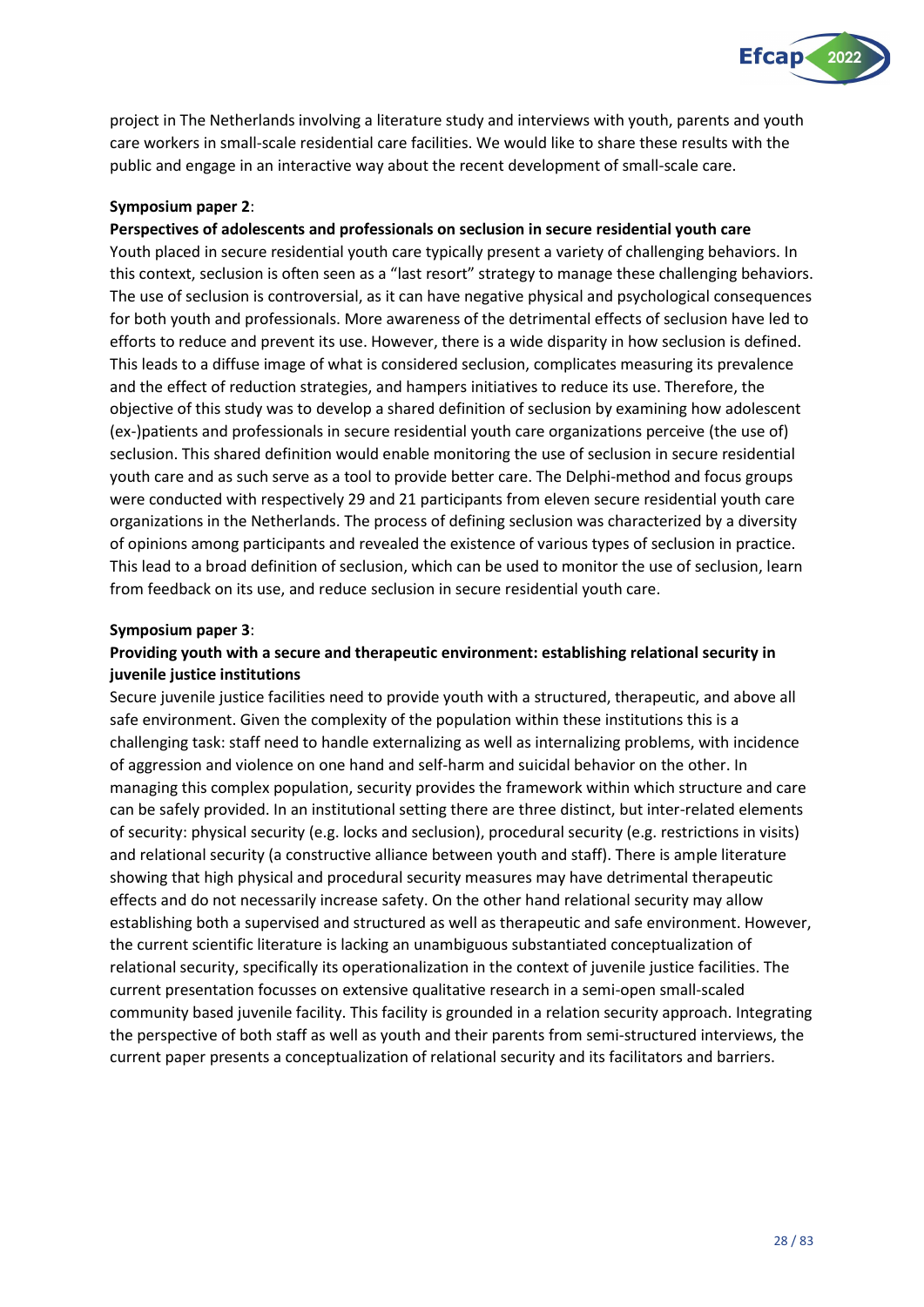

## <span id="page-28-0"></span>**65 Assessing risk in justice-involved youth in transition to adulthood: Data from a 4-year national risk assessment study in the Netherlands**

A.T.H. Kleeven M. Vries Robbè, E.A. Mulder, A. Popma Amsterdam UMC location VUmc Amsterdam Netherlands

**Date:** 19-05-2022 **Time:** 10:30 - 12:00

**Theme:** Assessment and treatment of young and/or adolescent offenders

## **Type of presentation:**

Individual presentation

## **Keywords:**

- 1. Risk Assessment
- 2. Juvenile offenders
- 3. Young adult offender
- 4. Protective factors

## **Abstract and summary**:

In juvenile risk assessment, most assessment tools focus primarily on risk factors while little attention is being devoted to protective factors. It has been suggested that the emphasis on both risk factors and protective factors is crucial for an accurate prediction of risk level. This two-sided approach provides input for personalized care aimed at reducing risk of reoffending. Focusing on protective factors can provide additional treatment guidelines and may enhance treatment motivation amongst offenders and practitioners. Despite the positive influence of these protective factors, Dutch juvenile justice institutions previously had little emphasis on protective factors in risk assessment and risk assessment was mainly used to assess the risk of reoffending, while it's potential for guiding treatment was not widely explored.

In 2016, the SAPROF-YV was implemented nationally in all juvenile justice institutions in the Netherlands in order to enhance the focus on protective factors and facilitate treatment guidance. A large-scale retrospective validation study was designed to evaluate the implementation process and assess the psychometric properties of the SAPROF-YV, SAVRY in juvenile as well as young adult offenders in transition to adulthood (*N* = 354; Age: 13 – 26 years, *M* = 18.5, *SD* = 2.06). The body of literature on specifically the young adult population is surprisingly limited, which causes confusion in clinical practice about whether juvenile or adult assessment tools should be used. Therefore, this study was also designed to compare the predictive validity of the SAPROF-YV and SAVRY with adult versions of these tools (i.e. HCR-20 $\mathrm{V}^3$  and SAPROF).

The SAVRY and SAPROF-YV provided moderate predictive validity for general violent and non-violent reoffending after release from the juvenile justice institutions. In addition, the SAPROF-YV provided incremental predictive validity over the SAVRY risk factors when assessing recidivism, and the predictive validity of the SAPROF-YV was found stronger for younger offenders. Finally, no differences were found in the predictive validity of juvenile and adult risk assessment tools when assessing recidivism in young adult offenders (18-26 years).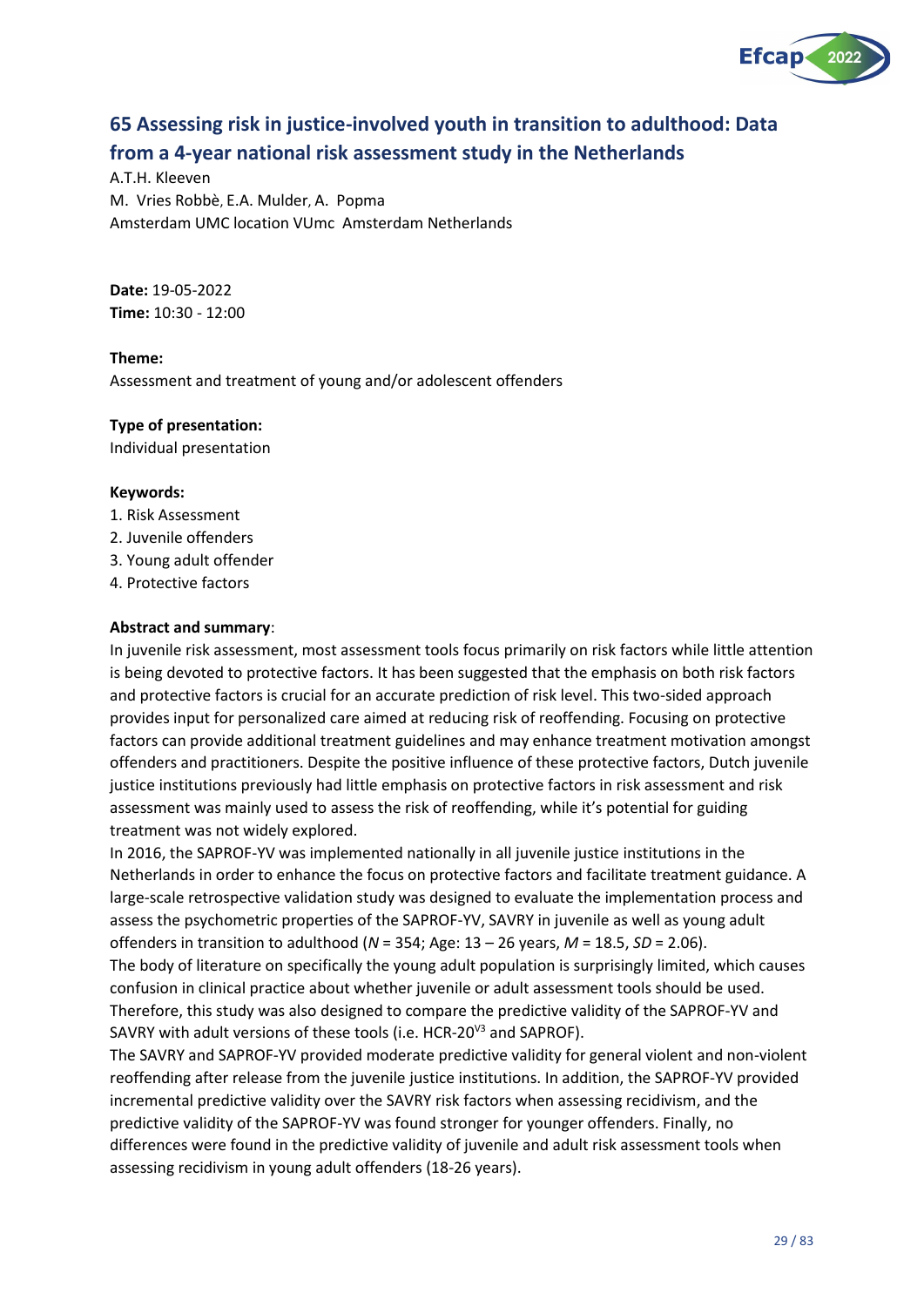

These findings provide important implications regarding the application of juvenile risk assessment in clinical practice suggesting that the SAVRY and SAPROF-YV are both valid tools for the assessment of violence risk in juvenile and young adult offenders released from juvenile justice institutions. Second, the findings in this study highlight the importance of protective factors for the predictive validity of risk assessment in young offenders, especially juvenile offenders up to the age of 18 years, for a wide range of criminal outcomes. As such, a balanced evaluation of strengths and weaknesses is recommended to arrive at the most accurate assessment of (violence) risk, and to determine effective personal guidelines for a strengths-based case management plan. Regarding young adult offenders, results suggest that juvenile and adult risk assessment tools appear equally applicable. This finding should offer flexibility regarding the application of these tools. Additional (prospective) research in different settings is warranted to determine whether these results translate to clinical practice and could be generalized to other young offender populations as well.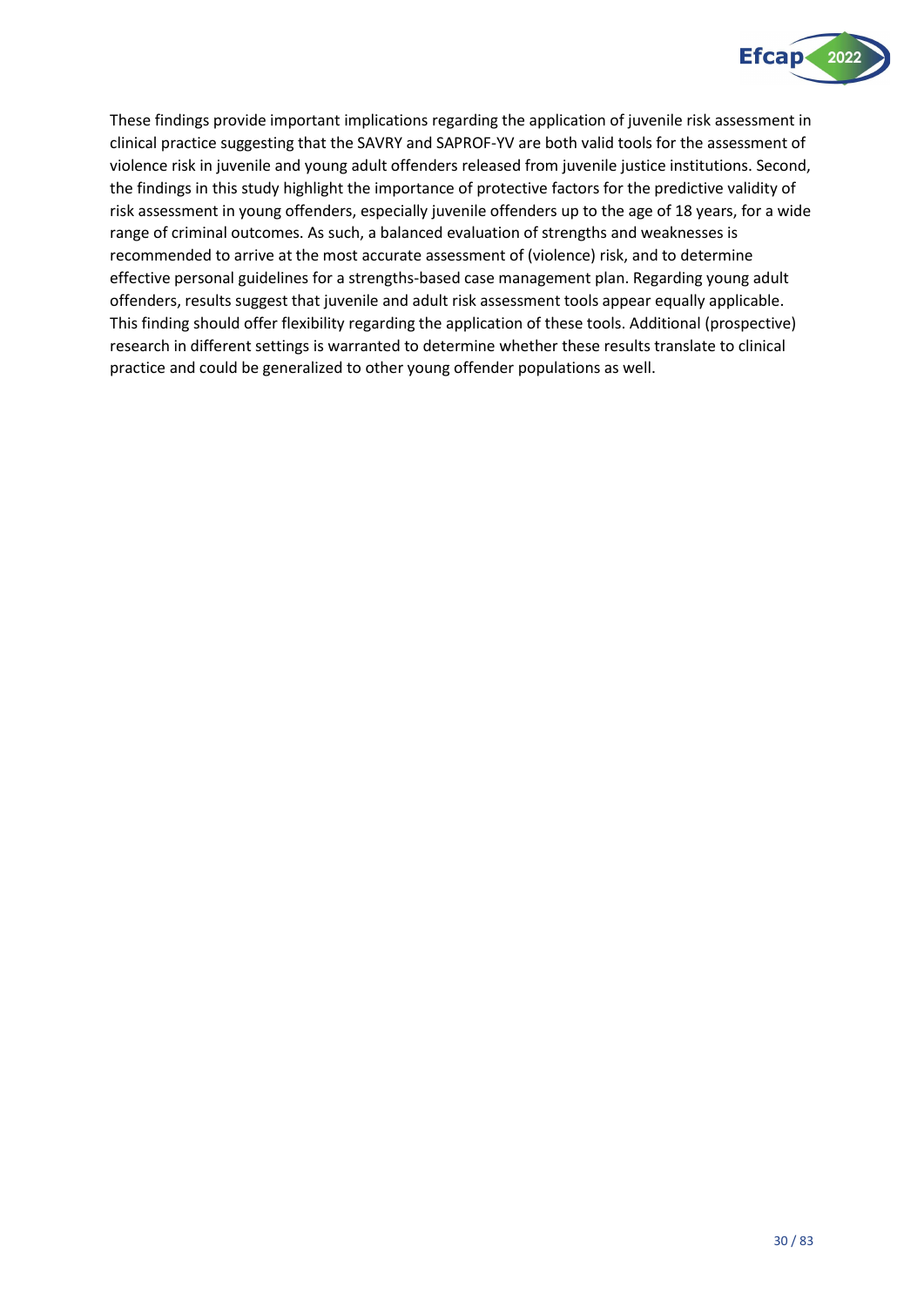

## <span id="page-30-0"></span>**67 Back to the future: identifying trends, scenarios and research themes for**

## **forensic youth care**

I.L. Bongers<sup>1</sup> Ch. Van Nieuwenhuizen <sup>2</sup>  $1$  GGzE Institute for Mental Health Care Eindhoven Netherlands <sup>2</sup> Tilburg University, Scientific Center for Care & Welfare (Tranzo) Tilburg Netherlands

**Date:** 18-05-2022 **Time:** 14:00 - 15:30

## **Theme:**

Assessment and treatment of young and/or adolescent offenders

## **Type of presentation:**

Individual presentation

## **Keywords:**

- 1. Research themes
- 2. Forensic youth care
- 3. scenario method

## **Abstract and summary**:

## Background

The future of forensic youth care is uncertain because of the constantly evolving environment. In order to improve the quality of forensic youth care, these uncertainties have to be taken into account in future research themes.

Aim

The aim of this study is to identify research themes for the next ten years.

Method

Using the scenario method, research themes for the future of forensic youth care were formulated. The research themes were determined with the help of 22 experts. Part of the scenario method was an investigation of future trends using a literature search and two workshops to develop four scenarios for the future and to establish the research themes. Results

The important trends for the future were: an increase in legislation and regulations, shifting from risk reduction to strengths-based care, a more prominent place for prevention and specialized health care, and changes in types of delinquent behavior. Based on these trends, four scenarios for the future were established. The scenarios were organized around two dimensions: (1) the use of data for treatment and restriction of individuals and (2) whether society is organized around groups or individuals. Based on these four scenarios, experts discussed how the quality of forensic youth care could be enhanced. This resulted in six research themes with underlying research questions: (1) alliance, (2) shared decision making, (3) instant feedback, (4) ethical questions in forensic health care, (5) positive psychology and (6) life course perspective.

## Conclusion

To enhance the quality of forensic youth care in the future, it is important to study the themes in different groups of forensic youth and institutions.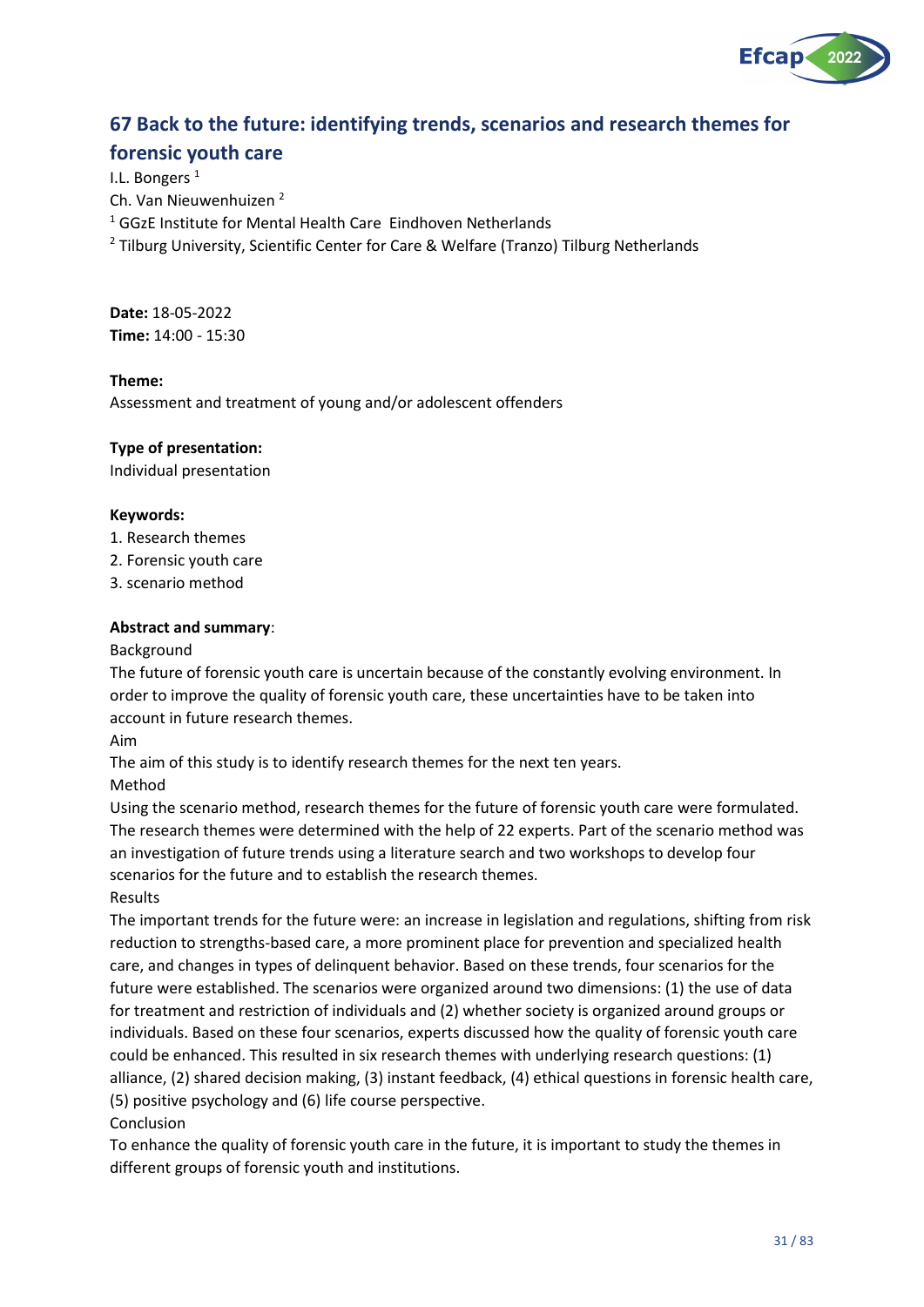

## <span id="page-31-0"></span>**68 Implementation of innovations, a world to win**

I.L. Bongers  $^1$ , D.C. Buitenweg  $^1$ , R Naus  $^1$ Ch. Van Nieuwenhuizen  $^2$ , M. Peeters  $^1$ , R. Van Kuijk  $^1$ <sup>1</sup> GGzE Institute for Mental Health Care Eindhoven Netherlands  $2$  Tilburg University, Scientific Center for Care & Welfare (Tranzo) Tilburg Netherlands

**Date:** 19-05-2022 **Time:** 10:30 - 12:00

## **Theme:**

Practices in ambulatory & residential care of children and youngsters

## **Type of presentation:**

Symposium

## **Keywords:**

- 1. implementation
- 2. expert by experiences
- 3. feedback
- 4. routine outcome monitoring

## **Abstract and summary**:

#### **IMPLEMENTATION OF INNOVATIONS, A WORLD TO WIN**

Implementation is key for innovations to achieve real impact. Innovations that are not properly implemented, are not as effective as they could be. Problems with implementation of innovations are not caused by one factor but by a multitude of factors. Starting point for successful implementation is to explore different stakeholders' perspectives to implementation. In the first presentation, the ForCA QuickScan is presented. This QuickScan can be used to gain insight into the facilitators and barriers to implementation of for instance interventions. The second presentation is an evaluation recovery-oriented, peer-to-peer intervention, barriers and facilitators for the implementation of the intervention are investigated. The last presentation focuses on youngsters' experiences with treatment feedback and their suggestions to improve the implementation of feedback-informed treatment. This symposium might be an inspiring example of youngsters' powerful role and added value in the implementation of innovations.

#### **Symposium paper 1**:

## **PRESENTATION 1: IMPROVING THE IMPLEMENTATION OF INNOVATIONS: A QUICKSCAN**

**Background:** Implementation of interventions is never easy and simple and the quality of the implementation is significantly related to the effectiveness of the intervention. To gain insight into the barriers and facilitators of an implementation process a screening instrument is developed, the ForCA QuickScan (www.forcaquickscan.nl). The purpose of the QuickScan is to quickly determine the barriers and facilitators that play a role when implementing interventions or innovations. The QuickScan is developed with professionals working with forensic youth. Implementation barriers related to the forensic setting are part of the QuickScan.

**Objective:** In this presentation the QuickScan will be explained which is illustrated with an example. **Method:** The QuickScan was filled out by 13 professionals at the start of the implementation process of an innovative feedback tool INKT for youngsters in (forensic) mental healthcare.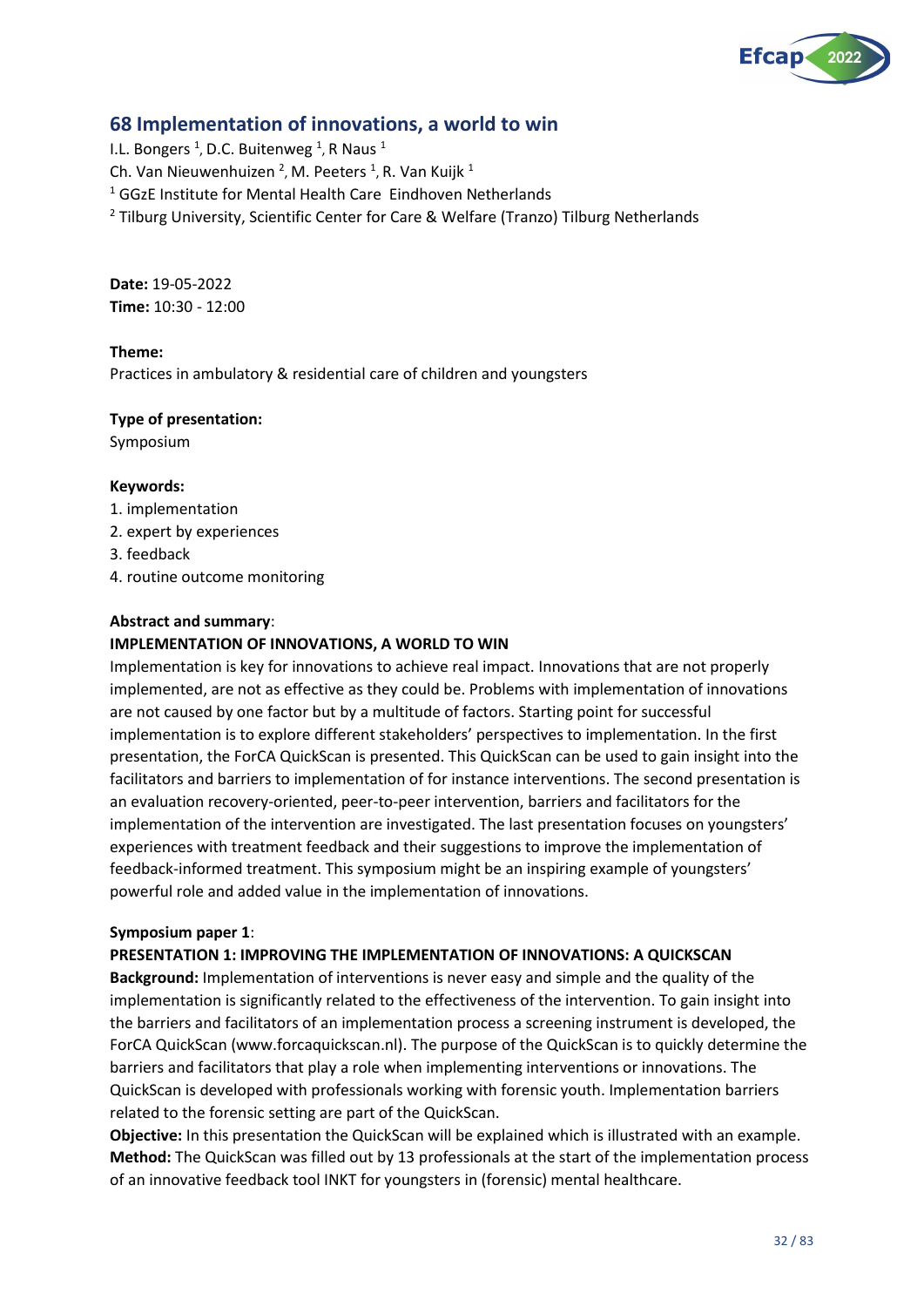

**Results:** The QuickScan describes barriers and facilitators on four domains; i.e. the youngster, organization, intervention, and professionals. Main barriers for the feedback tool were related to problems within the organization. According to the professionals the main facilitator was the understanding of their treatment progress for youngsters when using the feedback tool. **Conclusion:** Using the results of the QuickScan an implementation strategy for the feedback tool was designed.

## **Symposium paper 2**:

## **PRESENTATION 2: Preliminary evaluation of Project Life: a recovery-oriented training for youngsters in forensic youth care**

**Background:** Youngsters with the skills and possibilities to fulfil their life goals contribute positively to society and show less delinquent behaviour (Barendregt, van der Laan, Bongers & van Nieuwenhuizen, 2018). In the Project Life intervention, young people think about what they want to achieve in life and set their own goals.

**Objectives:** The current study examines the effectiveness of the recovery-oriented, peer-to-peer intervention Project Life. In addition, barriers and facilitators for the implementation of Project Life are investigated.

**Methods**: Data will be collected in two ways. First, participants fill out three questionnaires on empowerment, hope and self-esteem during two moments: directly before (T0) and after the Project Life intervention (T1). The differences between the pre-measurement (T0) and post-measurement (T1) will be investigated using the Reliable Change index to determine the effectiveness of Project Life on an individual level. Second, the experiences of youngsters and trainers will be assessed through qualitative group- and individual interviews. In addition, a Quickscan will be used to identify factors that may act as barriers or facilitators for the implementation of the intervention. All qualitative data will be analysed thematically.

**Results:** In this presentation, the preliminary results of both the quantitative and qualitative evaluation of Project Life will be reported. Specifically, the Reliable Change Index and qualitative results regarding the implementation of Project Life will be presented.

**Conclusion**: The suitability of the Project Life intervention for youngsters in forensic youth care and will be discussed.

## **References:**

Barendregt, C. S., Van der Laan, A. M., Bongers, I. L., & Van Nieuwenhuizen, C. (2018). Quality of life, delinquency and psychosocial functioning of adolescents in secure residential care: testing two assumptions of the Good Lives Model. *Child and Adolescent Psychiatry and Mental Health*, 12(1), 4.

## **Symposium paper 3**:

## **PRESENTATION 3: WHAT DO ADOLESCENTS THINK ABOUT ROUTINE OUTCOME MEASURES AND THEIR USE?**

**Background:** Routine Outcome Monitoring (ROM) has become an integral part of Mental Health Care (GGZ). Feedback based on ROM during treatment is considered a successful addition to the overall treatment, which can lead to improved treatment outcomes. Research on feedback in adolescents, however, is scarce. From studies on adult-samples, feedback on treatment progress is related to improvement in daily functioning and a higher quality of life.

**Objective:** The goal of this study is to explore adolescents' experiences with feedback about results of routine outcome monitoring in their treatment and its influence on empowerment.

**Method:** Two weeks to six months after adolescents filled out the ROM-questionnaires, in-depth interviews were conducted with eight adolescents aged 12-18. A thematic analysis was performed using Atlas.ti.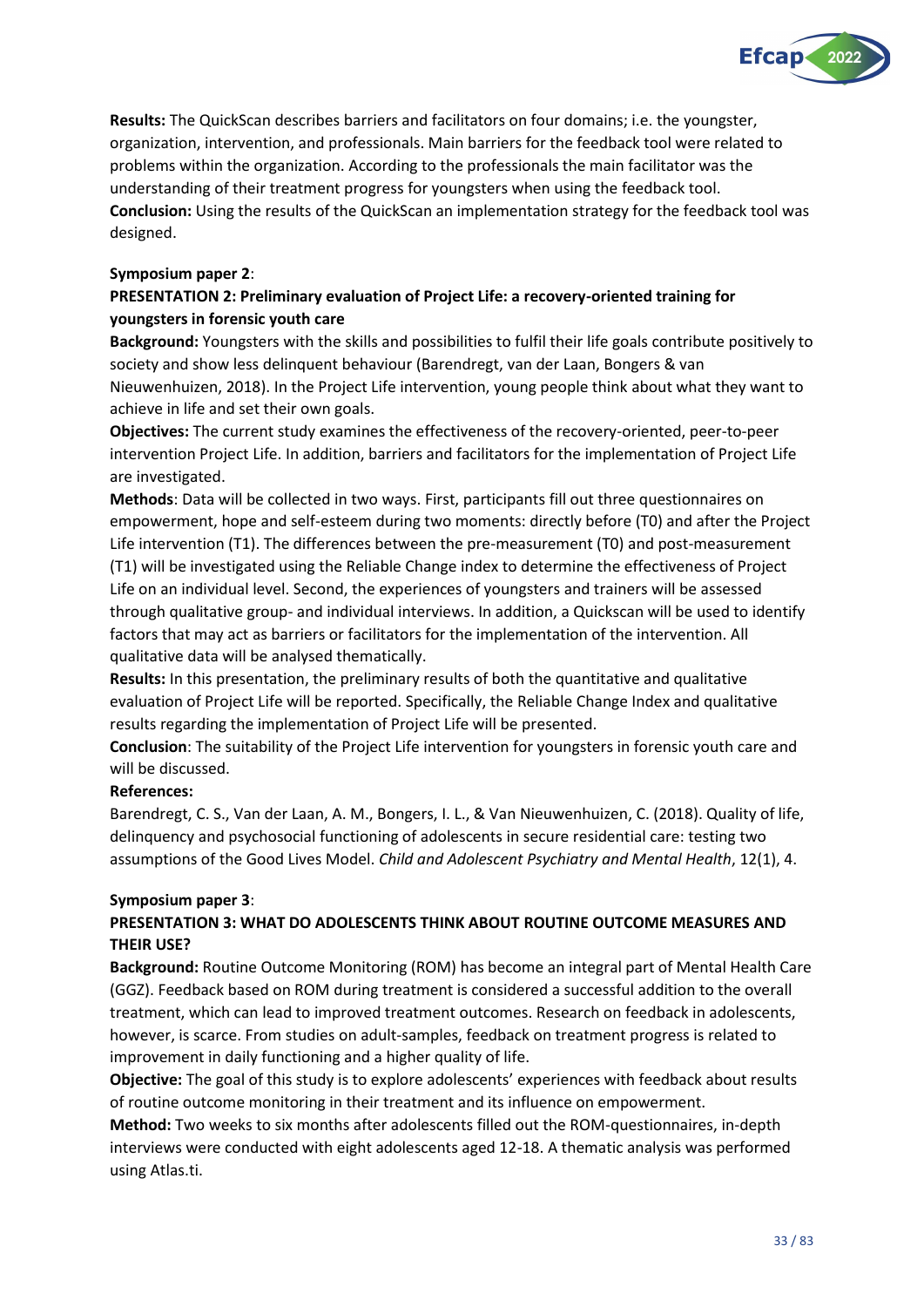

**Results:** Five themes and corresponding subthemes were identified: (1) insight into functioning, (2) positive and negative effects of insight through routine outcome monitoring data, (3) feedbackinformed treatment, (4) shared-decision-making and (5) sense of empowerment. Most adolescents emphasized the importance of feedback and wanted to see the results from the questionnaires they filled out.

**Conclusion:** Adolescents' narratives suggest that feedback is important in treatment. Furthermore, it helps adolescents to engage in treatment. These points stress the importance of the implementation of the feedback tool in the treatment.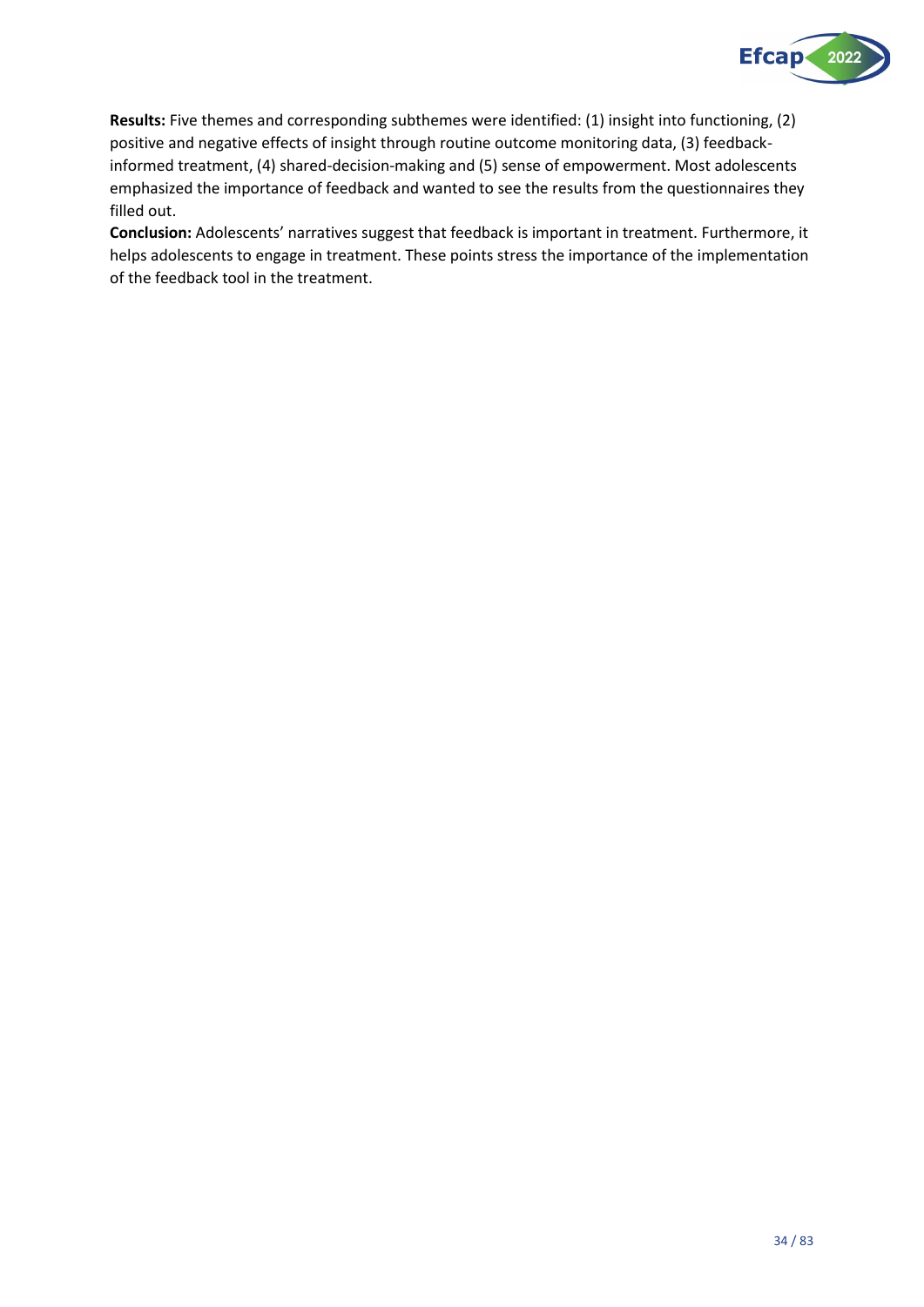

## <span id="page-34-0"></span>**69 Psychometric Properties of the Portuguese Teacher-Version of the Inventory of Callous-Unemotional Traits for Preschool Children**

PF Figueiredo<sup>1</sup>

ER Ramião <sup>2</sup>, DM Moreira <sup>3</sup>, RB Barroso <sup>4</sup>, FB Barbosa <sup>2</sup>

<sup>1</sup> Faculty of Psychology and Educational Sciences, University of Porto Porto Portugal

<sup>2</sup> Faculty of Psychology and Educational Sciences, University of Porto Oporto Portugal

<sup>3</sup> University of Fernando Pessoa Oporto Portugal

<sup>4</sup> University of Tras-os-Montes and Alto Douro Vila Real Portugal

**Date:** 20-05-2022 **Time:** 14:30 - 15:25

**Theme:**

Assessment and treatment of young and/or adolescent offenders

## **Type of presentation:**

Poster presentation

## **Keywords:**

1. callous-unemotional traits

- 2. children
- 3. ICU
- 4. psychometric proprieties

## **Abstract and summary**:

Psychopathy refers to a multidimensional construct that encompasses affective, interpersonal and behavioral dimensions. The affective dimension has been named Callous-unemotional (CU) Traits, constituting the first extension of the concept of psychopathy attributed to children. Although the literature shows more evidence for the characteristics of CU in adolescence, it is in the preschool period that aggressive behavior is prominent, and feelings of guilt and empathy begin to develop. Some researchers suggest that even younger children may have excessive dominance as well as telling strategically intentional lies and deliberately deceive others. The aim of this study is to analyze the factor structure of the Portuguese version of the teacher-report ICU for preschool-age children, and to examine its psychometric properties, such as internal consistency and convergent validity, in a community sample of children. The sample was collected in public schools and comprises the responses of 46 teachers in relation to 131 children (62 girls), between three and six years of age. A confirmatory factor analysis produced two factors: callous and uncaring. The results of the present study showed that the Portuguese version of the ICU scale (teacher's version) seems to be reliable and valid to evaluate CU traits in preschool children.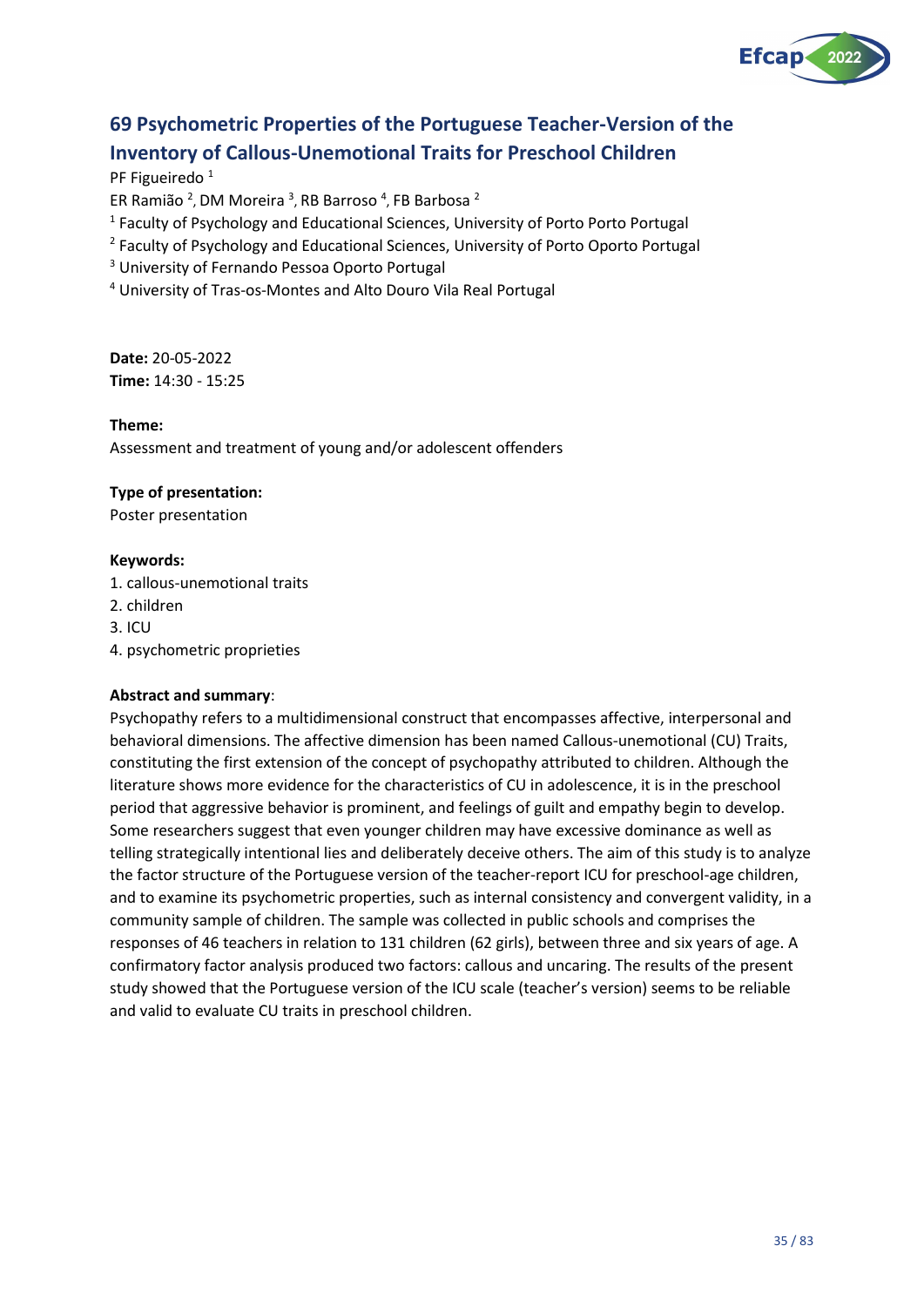

## <span id="page-35-0"></span>**70 It's innovative, but is it also effective? Evaluation of innovative tools and interventions targeting youngsters in (forensic) mental health**

D.C. Buitenweg <sup>1</sup>, I.L. Bongers <sup>1</sup>, A. Parren <sup>1</sup> Ch. Van Nieuwenhuizen <sup>2</sup>  $1$  GGzE Institute for Mental Health Care Eindhoven Netherlands <sup>2</sup> Tilburg University, Scientific Center for Care & Welfare (Tranzo) Tilburg Netherlands

**Date:** 19-05-2022 **Time:** 14:00 - 15:30

## **Theme:**

Assessment and treatment of young and/or adolescent offenders

## **Type of presentation:**

Symposium

## **Keywords:**

1. Intervention

2. digital tools

## **Abstract and summary**:

Forensic psychiatry is positively influenced by developments such as digitalization and the growing focus on recovery. These changes have sparked the development of many innovative tools and interventions for use in adolescent psychiatry. These innovations and tools are attractive alternatives to existing solutions. Still, it is essential that their effectiveness is evaluated scientifically. This symposium covers three evaluations of innovative tools and treatment interventions. The first presentation focuses on the evaluation of INKT, a digital tool that provides youngsters more insight into the outcomes of their treatment. The assessment of the psychometric quality of the QoL-ME, a personalized and visual quality of life assessment app for youngsters and adults with (forensic) psychiatric problems is discussed in the second presentation. Finally, the third presentation addresses a preliminary evaluation of Project Life, a recovery-focused peer-to-peer intervention for youngsters in forensic psychiatry

## **Symposium paper 1**:

## **Evaluation of a web application providing insight in treatment outcome – made by, for and with youngsters**

**Background:** Receiving feedback about treatment outcome is beneficial for patients in youth mental healthcare. Nevertheless, there is still a lot to gain when it comes to delivering feedback to youngsters. To provide youngsters with information about their treatment outcome, the innovative web-based feedback tool INKT (short for 'I Need To Know') has been developed together with youngsters.

**Objective:** The aim of this study is to evaluate the INKT feedback tool.

**Method:** An observational design with a control and experimental condition in two matched cohorts was used to compare change in treatment outcome among youngsters who are being treated in (forensic) mental healthcare. In the control condition, feedback about treatment outcome was delivered as usual and in the experimental condition youngsters received feedback about treatment via the INKT tool. The primary outcome was behavioural change, measured by the Child Behavior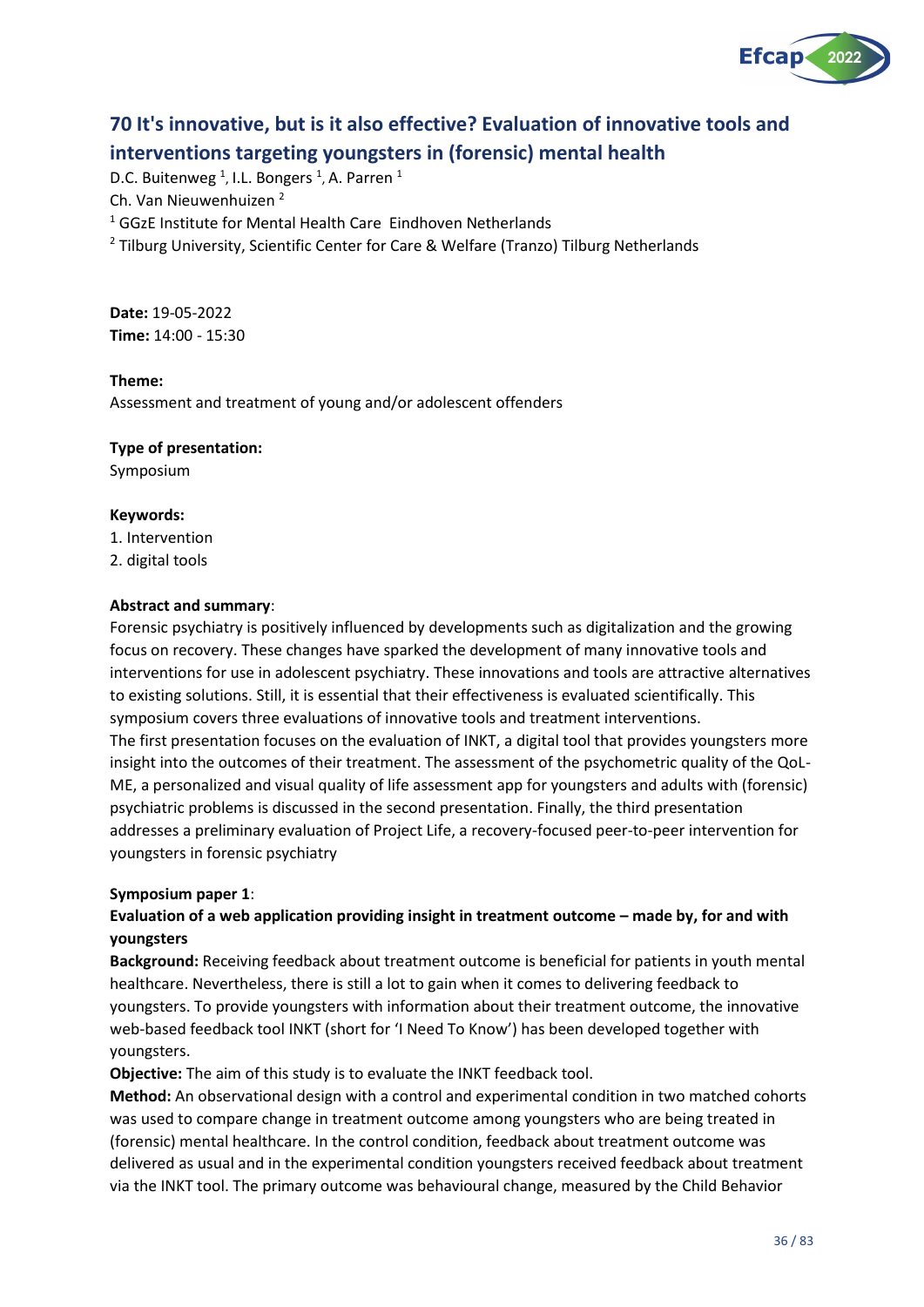

Checklist and Youth Self Report (CBCL & YSR). The Positive Perception Program (PPP) was used to measure the satisfaction with delivered care.

**Results:** Results indicate that, using the INKT feedback tool was not related to behavioural change on the subscales of the CBCL and YSR. Although the use of INKT did not influence behaviour. Youngsters who used the INKT feedback tool were more satisfied with treatment and routine outcome monitoring than youngsters in the control group.

**Conclusion:** The current study underlines the importance of receiving feedback in treatment. Feedback tools such as INKT – made by, for and with youngsters - are a promising way for youngsters to receive feedback.

#### **Symposium paper 2**:

## **Evaluation of a digital, personalized and visual quality of life assessment instrument for youngsters and adults with (forensic)**

**Background:**Quality of Life (QoL) is an important outcome that contributes to the shift towards strength-based approaches in forensic youth mental health (Barendregt et al., 2018). Methods for QoL assessment, however, are not optimally accessible or personalized and do not always mesh with respondents. Recently, an innovative, digital, visual and personalized QoL assessment app for youngsters and adults with (forensic) psychiatric problems was developed: the QoL-ME (Buitenweg et al., 2019).

**Objective:** The picture-based approach to QoL assessment employed in the QoL-ME is one of its main innovative features. This visual approach improves the accessibility of QoL assessment, but may have consequences for the psychometric quality of the QoL-ME. The aim of this study, therefore, was to evaluate the psychometric quality of the QoL-ME by assessing its reliability, validity and responsiveness.

**Methods:** The reliability of the subscales of the QoL-ME was assessed using Cronbach's Alpha. Correlations between the QoL-ME and the Manchester Short Assessment of Quality of Life (MANSA) were computed to assess the construct validity of the QoL-ME. External responsiveness was evaluated by correlating difference scores on the QoL-ME and the MANSA over a period of 6 months. **Results:** Reliability of the subscales of the QoL-ME ranged between .5\* and .84\*. In accordance with expectations, the language-based section of the QoL-ME correlated strongly (r = between .55 and .76) with the MANSA, whilst the picture-based additional modules of the QoL-ME correlated moderately (r = .3) with the MANSA. Difference scores between MANSA and QoL-ME were not significantly correlated.

**Conclusions:** The QoL-ME has adequate psychometric properties . In comparison with the psychometric properties of similar picture-based instruments, both the QoL-ME's reliability and validity can be considered as strong. The responsiveness of the QoL-ME is insufficient, which limits its usefulness in practice.

#### **Symposium paper 3**:

#### **Ask me first! actively involving youngsters in risk assessment using the Transition Inventory**

**Background**: Youngsters in youth forensic psychiatry are generally not actively involved in risk assessment. This is a missed opportunity as active involvement may lead to an improved working alliance, more engagement and stronger predictive validity (Kroner et al., 2020). The Transition Inventory is a self-report instrument that directly involves youngsters in risk assessment (Kroner & Mills, 2015). Before the Transition Inventory can be used in clinical settings, however, more knowledge about its psychometric properties is necessary.

**Objectives:** The aim of the current study is to evaluate the psychometric properties of the Dutch version of the Transition Inventory.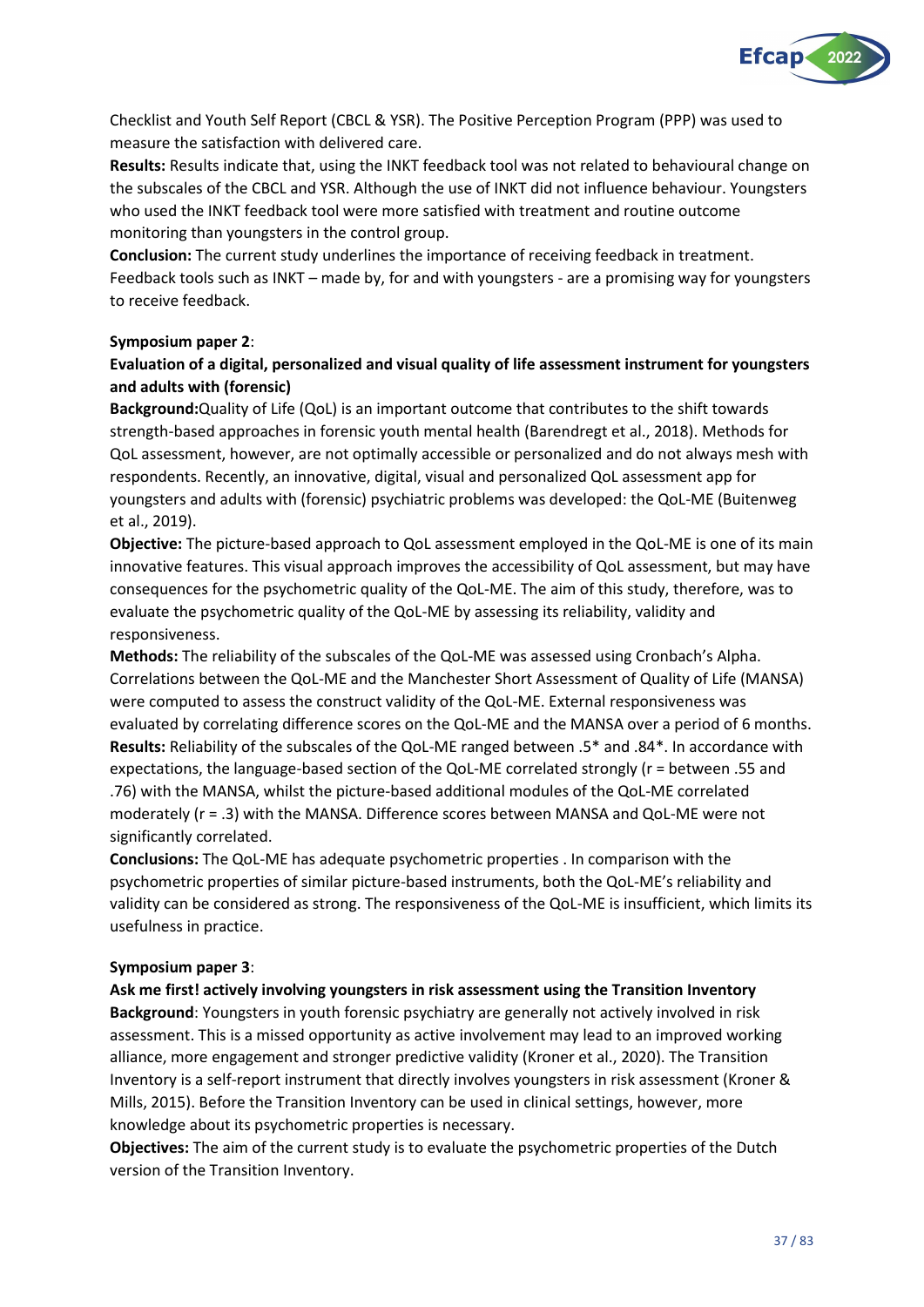

**Methods**: To investigate the psychometric properties of the Transition Inventory, fifty youngsters aged 14 up to and including 22 years old admitted to the Catamaran, a hospital for youth forensic psychiatry and orthopsychiatry or to a Juvenile Justice Institution fill out the Transition Inventory. In addition, demographic information and results on conventional risk-assessment instruments will be collected. In this study, the reliability of the Transition Inventory will be assessed using Cronbach's alpha. Convergent validity will be tested using the correlation between the Transition Inventory and conventional instruments for risk assessment such as the SAVRY or SAPROF-YV. Discriminant validity will be analysed through the correlation between the Transition Inventory and the Satisfaction with Life Scale, Empowerment Questionnaire and Cantril's Ladder. Furthermore, confirmatory factor analysis will be used to assess the construct validity of the Transition Inventory.

**Results:** In this presentation, the results of the psychometric evaluation of the Dutch Transition Inventory will be presented. Specifically, results regarding the reliability and validity of the instrument will be outlined and discussed.

**Conclusion**: Based on the results regarding the psychometric properties of the Transition Inventory, a conclusion regarding its use in clinical practice will be drawn. In addition, possibilities for potential future research will be explored.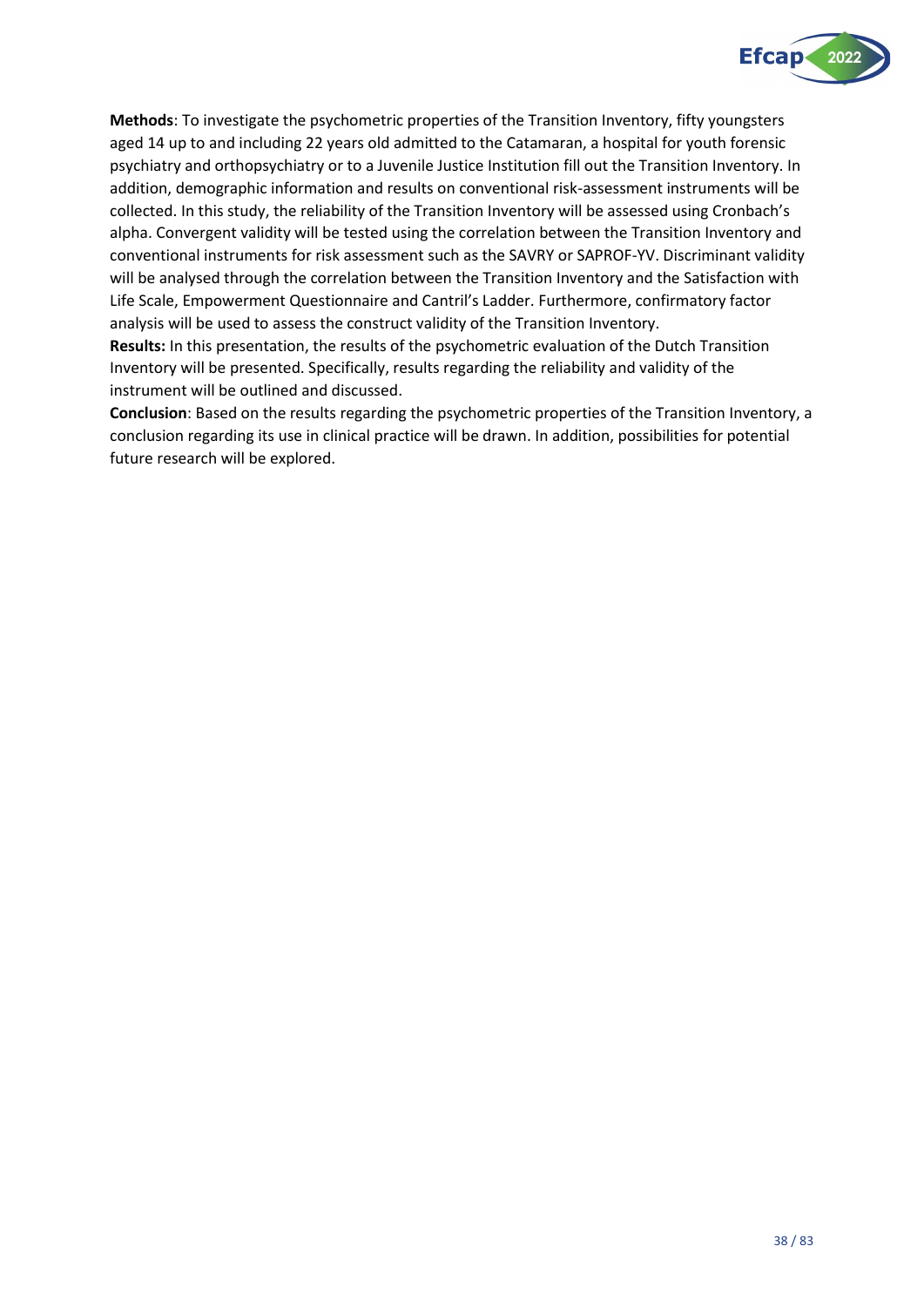

## **71 Unravelling heterogeneity: the use of profiles among heterogeneous groups of adolescents with severe behavioural problems**

EAW Janssen-de Ruijter <sup>1</sup>, AX Rutten <sup>2</sup>, S Hillege-van Woerden <sup>3</sup>

<sup>1</sup> GGzE Oss Netherlands

<sup>2</sup> GGzE/Tilburg University Eindhoven/Tilburg Netherlands

3 Independent Amsterdam Netherlands

**Date:** 19-05-2022 **Time:** 10:30 - 12:00

### **Theme:**

Assessment and treatment of young and/or adolescent offenders

#### **Type of presentation:**

Symposium

#### **Keywords:**

- 1. heterogeneity
- 2. reoffending
- 3. autism
- 4. Latent Class Analysis

#### **Abstract and summary**:

In the heterogeneous population of adolescents with severe behavioural and psychiatric problems, it is essential to identify specific combinations of characteristics that differentiate subgroups of adolescents. The identification of these subgroups may help clinicians to tailor interventions to the specific needs of these adolescents which consequently will improve care guidance and treatment. Furthermore, more insight into these subgroups and their risk on reoffending may improve risk assessment during treatment to, eventually, reduce recidivism. In this symposium, studies will be presented on the identification of subgroups in this heterogeneous population of adolescents with severe behavioural and psychiatric problems.

#### **Symposium paper 1**:

#### **Predicting reoffending of male adolescents with four different risk profiles** Background

Adolescents admitted to secure residential care have an elevated risk of persistent delinquent behaviour. However, this risk may differ between subgroups in this heterogeneous population of adolescents with severe psychiatric problems and disruptive problem behaviour. Identification of subgroups based on co-occurring risk factors in multiple domains might shed a light on the complexity of persistence in delinquent behaviour and might possibly predict which adolescents persist in their delinquent behavior after treatment. In this study, a person-centred approach was used to examine the predictive validity of risk profiles on reoffending after discharge from secure psychiatric residential care.

#### Methods

The sample of this study comprised 238 former male patients of the Catamaran, a hospital for youth forensic psychiatry and orthopsychiatry in the Netherlands. In a Poisson regression analysis, the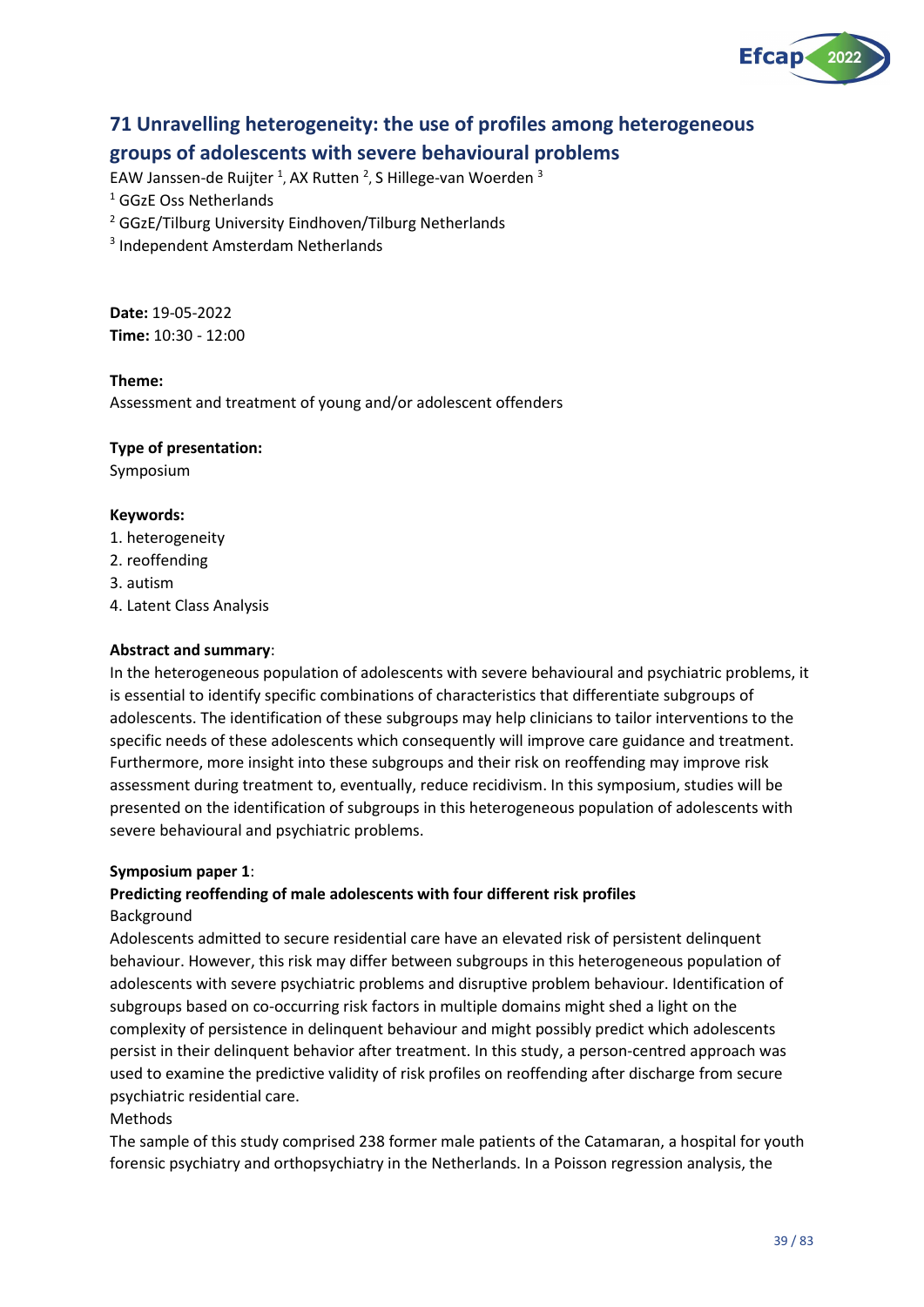

relation between the four previously found risk profiles (dependent variables) and frequency and severity of reoffending (independent variables) —corrected for criminal history—was examined. Results

Results show that the risk profiles significantly predict the frequency and severity of reoffending. Conclusion

Conclusion of this study is that exposure to an accumulation of risk factors in multiple domains increases the rate of reoffending. This argues in favour of multisystemic interventions during residential treatment by also involving the domains peers, school, and family.

### **Symposium paper 2**:

#### **Though boys though decisions**

#### Background

Working with the heterogeneous population of serious juvenile offenders asks for broad knowledge and expertise to provide the best and individualized care. Knowledge is needed on combinations of problem and risk areas within this particular population of serious juvenile offenders. Because of the heterogeneity of the population, focus in treatment differs within this diverse population and evidence-based insights are not always easily applicable in clinical practice. Therefore, a combination of scientific and practical knowledge is needed to be able to tailor treatment. Methods

We started in the clinical field of forensic youth care in the Netherlands to detect the most important domains for treatment. Besides focus on personal offender characteristics, clinicians pointed towards the overall importance of motivation for treatment in this population. Since the population is heterogeneous, we searched for subgroups of serious juvenile offenders (N = 2010) based on different (dynamic) risk factors.

#### Results

Seven subgroups were identified, based on different combinations of risk factors. To translate this knowledge into practice we looked for subgroups that had the highest risk to reoffend and the factors relating to this behavior, so clinicians know what factors need focus during treatment. Finally, input from clinical practice was used in combination with literature to distill motivational techniques for the different subgroups.

#### Conclusion

Successively these studies result in knowledge on what are points of focus in treatment for which specific serious juvenile offender.

#### **Symposium paper 3**:

## **Profiles of juveniles with different symptoms of ASD, with and without delinquent behaviour** Background

It is well known that there are multiple phenotypes of autism spectrum disorder (ASD), also among juveniles with ASD and delinquent behaviour. Specific symptoms of ASD might increase the risk of offending behaviour while on the other hand some symptoms of ASD will protect youngsters with ASD against involvement in offending behaviour. The aims of this study were as follows: 1) Identifying subgroups, with or without autistic traits, based on subscales of the Autism Quotient (AQ), and 2) Identifying subgroups with specific symptoms of ASD which are related to either an increased risk of delinquent behaviour or a lower risk.

#### Methods

Male juveniles from an outpatient department of child and adolescent psychiatry or admitted to a secure residential care (N = 435) were included and assessed using the AQ. Delinquent behaviour and DSM-IV diagnoses were collected. By using a Latent Class Analysis (LCA), it was investigated whether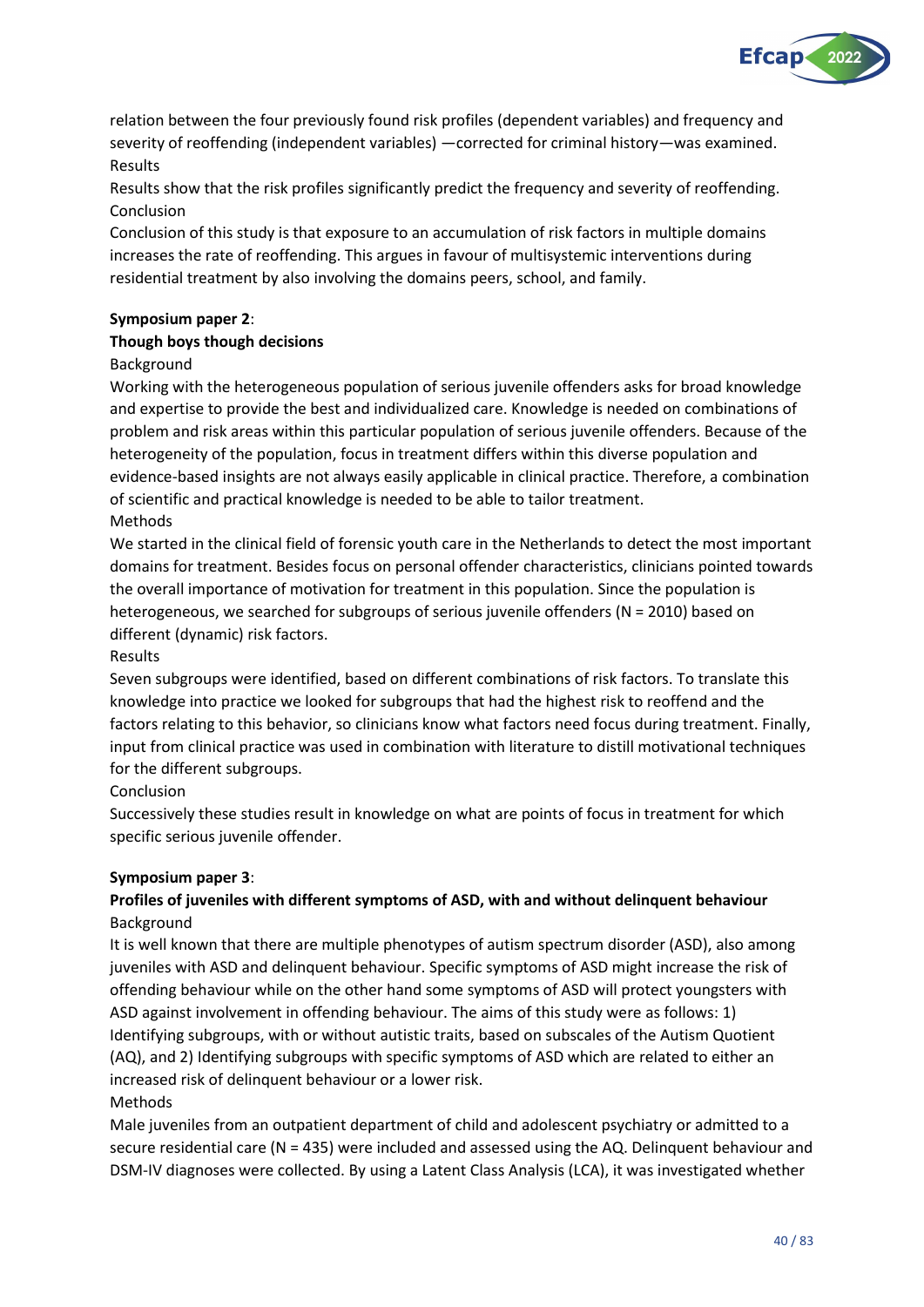

different profiles of male juveniles could be identified. Severe behavioural problems and comorbidity were added to the LCA.

Results

This study identified different profiles based on the subscales of the AQ within male juveniles. The identified profiles differed on scores on the subscales of the AQ. Different relations of the profiles were found with delinquent behaviour and comorbidity.

Conclusion

This study demonstrates distinct subgroups of male juveniles with unique needs related to their profile of ASD symptoms. More insight is needed in the relation between specific symptoms of ASD and delinquent behaviour to adjust the treatment to their unique needs.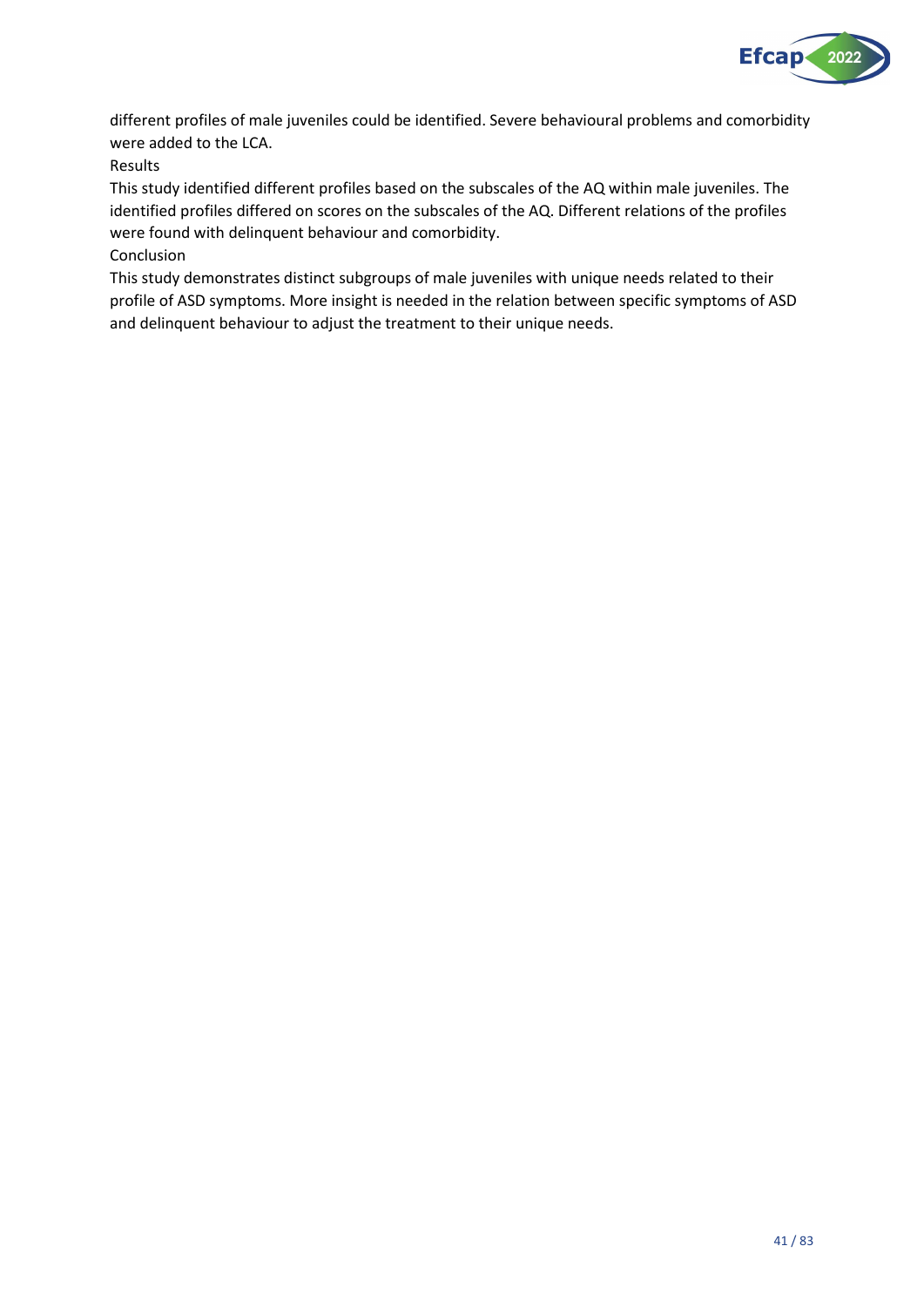

## **72 Optimizing reintegration and crime resistance by focusing on recovery: the theory, the practice, and the follow-up**

C.A. Fortune <sup>2</sup>, C Serie <sup>3</sup> D.C. Buitenweg<sup>1</sup>, Ch. Van Nieuwenhuizen<sup>4</sup>, S. Pleysier<sup>5</sup>, D. Roeg<sup>4</sup>, J. Put<sup>5</sup> <sup>1</sup> GGzE Institute for Mental Health Care Eindhoven Netherlands <sup>2</sup> Victoria University of Wellington Wellington New Zealand <sup>3</sup> Leuven Belgium <sup>4</sup> Tilburg University, Scientific Center for Care & Welfare (Tranzo) Tilburg Netherlands <sup>5</sup> KU Leuven Leuven Belgium

**Date:** 18-05-2022 **Time:** 10:45 - 12:15

#### **Theme:**

Assessment and treatment of young and/or adolescent offenders

#### **Type of presentation:**

Symposium

#### **Keywords:**

- 1. Reintegration
- 2. rehabilitation
- 3. Risk-need-responsivity
- 4. recovery focus

#### **Abstract and summary**:

In recent years, there has been an increasing focus on strength-based recovery for offenders in which individuals' needs, skills and Quality of Life take a central role. An example of a theoretical reintegration framework is the Good Lives Model (GLM). Although promising in theory, empirical evidence for the GLM and its assumptions is still in its infancy, especially for young offenders. Therefore, the first presentation will provide an overview of the theoretical underpinnings of the GLM and developmental factors to consider when applying it to youth who have offended. The second presentation will examine the two main assumptions of the GLM for (detained) adolescents. The third presentation is on innovative and promising initiatives for persistent offenders to achieve personal recovery, in other words, to achieve a higher level of well-being. Finally, in the fourth talk, the life and Quality of Life after discharge from psychiatric residential care is presented.

#### **Symposium paper 1**:

## **Strength based approaches to rehabilitation: theoretical considerations for applying the Good Lives Model to youth who offend**

Historically, offender rehabilitation has taken a risk reduction focus. There is, however, increasing interest in expanding our understanding of effective strength-based rehabilitation approaches for youth who have offended. The Good Lives Model (GLM) is a strength-based rehabilitation framework which was originally developed for use with adults who had sexually abused children. Since its development there has been increasing interest in applying the GLM to an increasing range of offender populations including youth, females, and other offence types (e.g., general, violent). This presentation will consider the application of the GLM to youth who have offended including the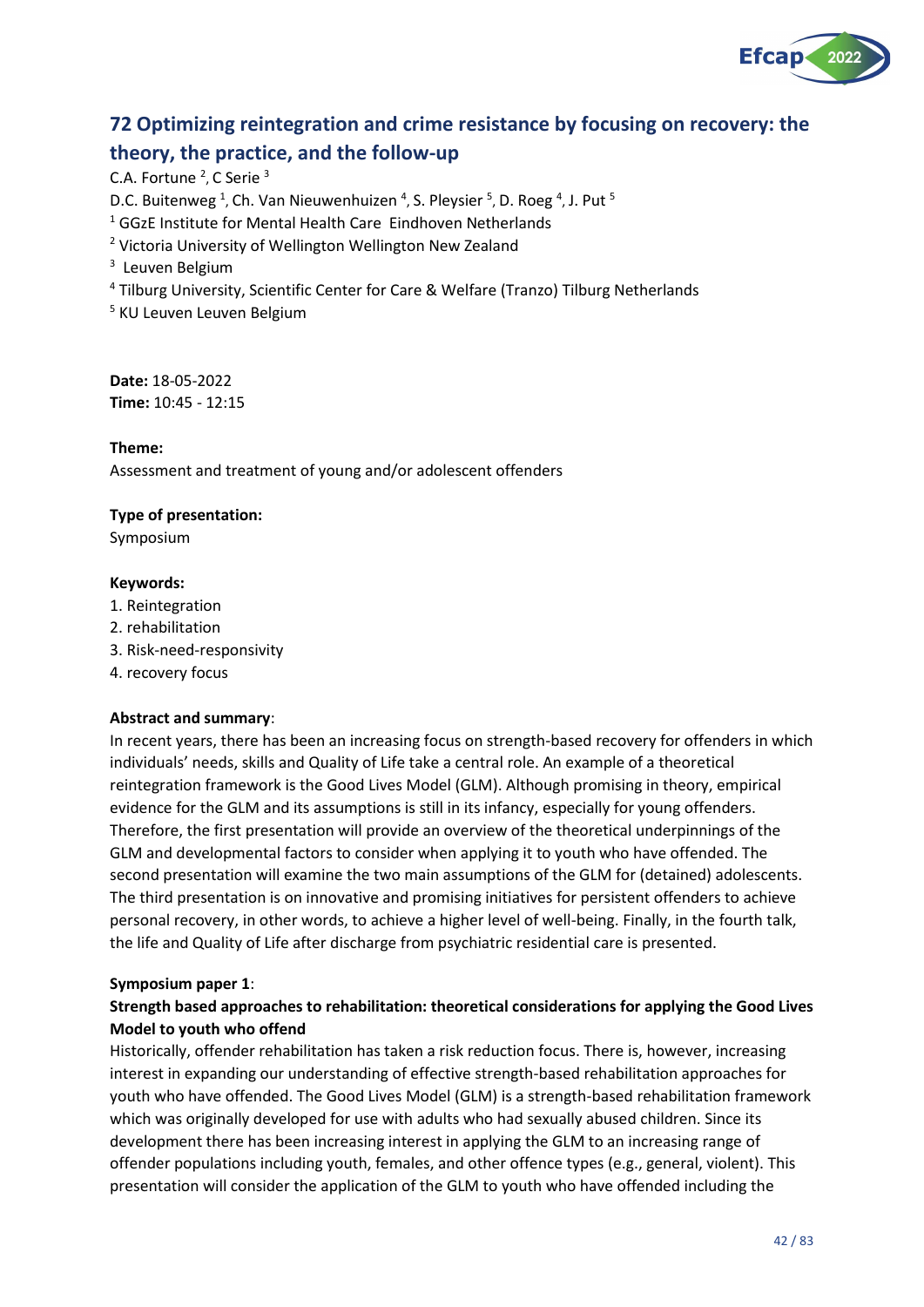

theoretical underpinnings of its application. As the GLM is a rehabilitation framework, the GLMs alignment with risk reduction approaches (i.e. the RNR) will be considered, along with how it fits with existing, evidence based, interventions. A brief overview of the extant literature will also be provided. Issues to consider for those using the GLM with youth will be highlighted, including adapting the language to be developmentally appropriate.

#### **Symposium paper 2**:

## **Primary goods, well-being and offending behaviour in (detained) adolescents: examing the assumptions of the Good Lives Model**

**Background:** Current correctional and rehabilitation interventions for adolescent offenders tend to be problem- and risk-focused. Partly as a critique to this risk-focus, 'the Good Lives Model (GLM)' was developed. The GLM argues that in order to successfully and sustainably prevent recidivism, interventions should not only aim to reduce, avoid or eliminate offender's (criminogenic) risks, problems, and deficits, but also focus on their (non-criminogenic) personal human needs, values, strengths, and capabilities to improve their well-being. This idea is based on two main assumptions. The first assumption holds that all human beings strive to obtain a universal set of life goals/human needs in order to achieve well-being, called 'primary goods'. The second assumption states that a failure in pro-socially obtaining these primary goods (due to personal limitations and/or environmental disadvantages) can result in offending behaviour, as an alternative, anti-social attempt to pursue the valued goods. Although promising in theory, empirical evidence for the GLM and its assumptions is still in its infancy, especially for young offenders.

**Methods:** This study therefore examined the two main GLM assumptions on the relationships between primary goods, well-being and offending behaviour in adolescents, based on self-report data from both a general population sample (from a large-scale school survey in Flanders, Belgium) and a sample of detained adolescents (from juvenile justice institutions in Belgium and the Netherlands).

**Results and conclusion:** The preliminary results show that youngsters who report on having offended in the past year, indeed show a lower level of global well-being. The results will further show if and which primary goods are related to adolescent well-being and offending behaviour.

## **Symposium paper 3**:

## **Be a barista: Evaluation of innovative reintegration programs with recovery focus for persistent offenders**

**Background:** Due to the high recidivism rates of persistent offenders, it is clear further developments in service initiatives are needed. Recently, several innovative initiatives came up to better suit the personal needs of persistent offenders to achieve more successful personal recovery and rehabilitation, and thereby reducing their recidivism risks. Previously, we studied nine of such innovative reintegration programs, that proved to be successful in practice, and identified a number of unique ingredients that contributed to the engagement and reintegration of persistent offenders. The aim of this follow-up study was to further build the evidence of these reintegration programs. **Methods:** A longitudinal, multiple case study design was used. Twenty persistent offenders were followed in the nine reintegration programs to collect data on changes in criminal behavior, personal recovery and rehabilitation at three moments: start, after 3 months, and after 12 months. Quantitative methods were used, including questionnaires and a diary method using the smartphone: experience sampling. Using semi-structured interviews we aimed to capture personal experiences with the program.

**Results:** First, results based on the questionnaires and experience sampling data illustrate that persistent offenders are feeling empowered in the programs as they have gathered confidence in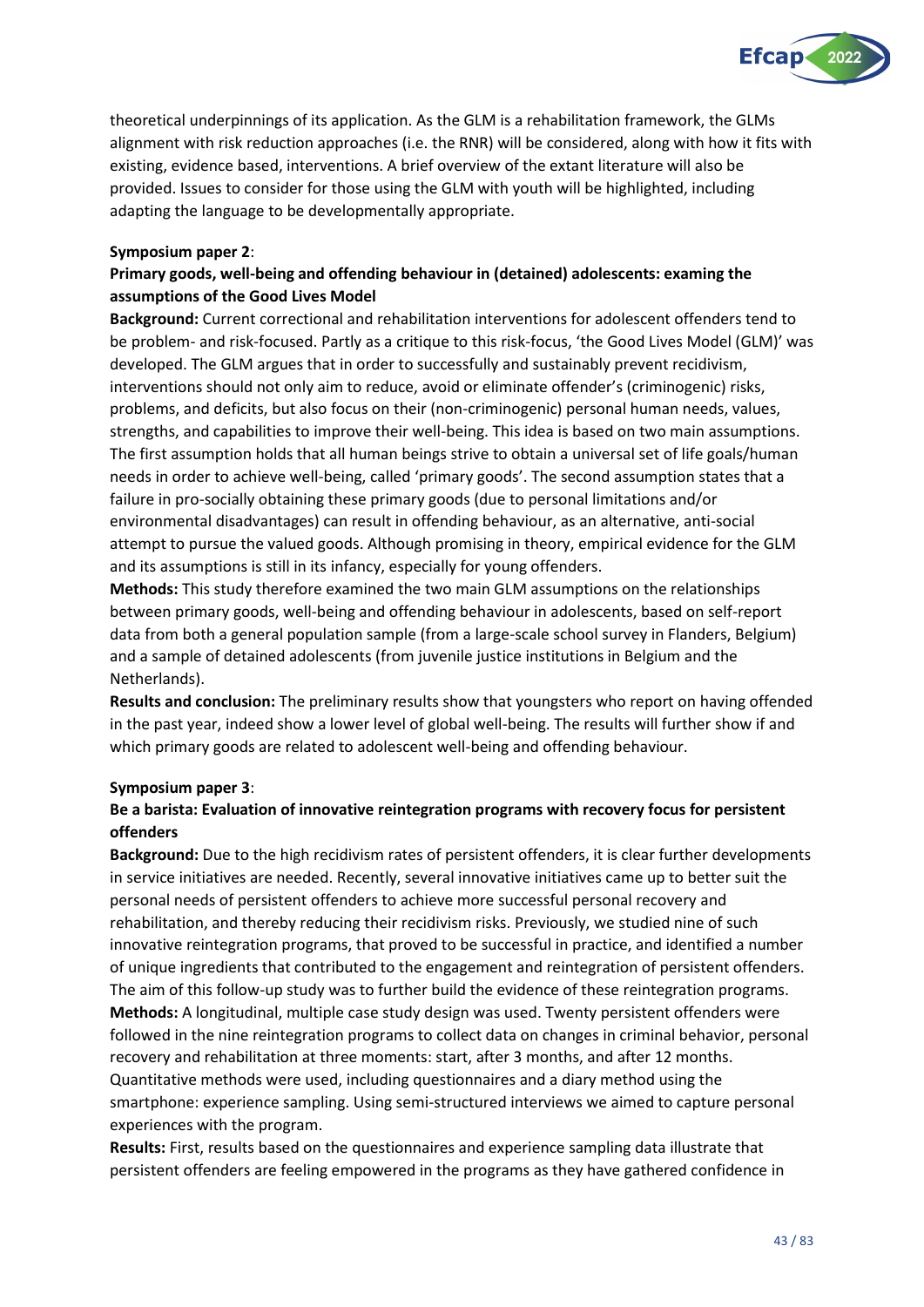

their own future. Second, the semi-structured interviews show that persistent offenders evaluate the reintegration programs as useful in building a bridge between society and their own (working) life. **Conclusion:** The included reintegration programs are positively evaluated by the persistent offenders as they fit their needs and contribute to their reintegration and rehabilitation.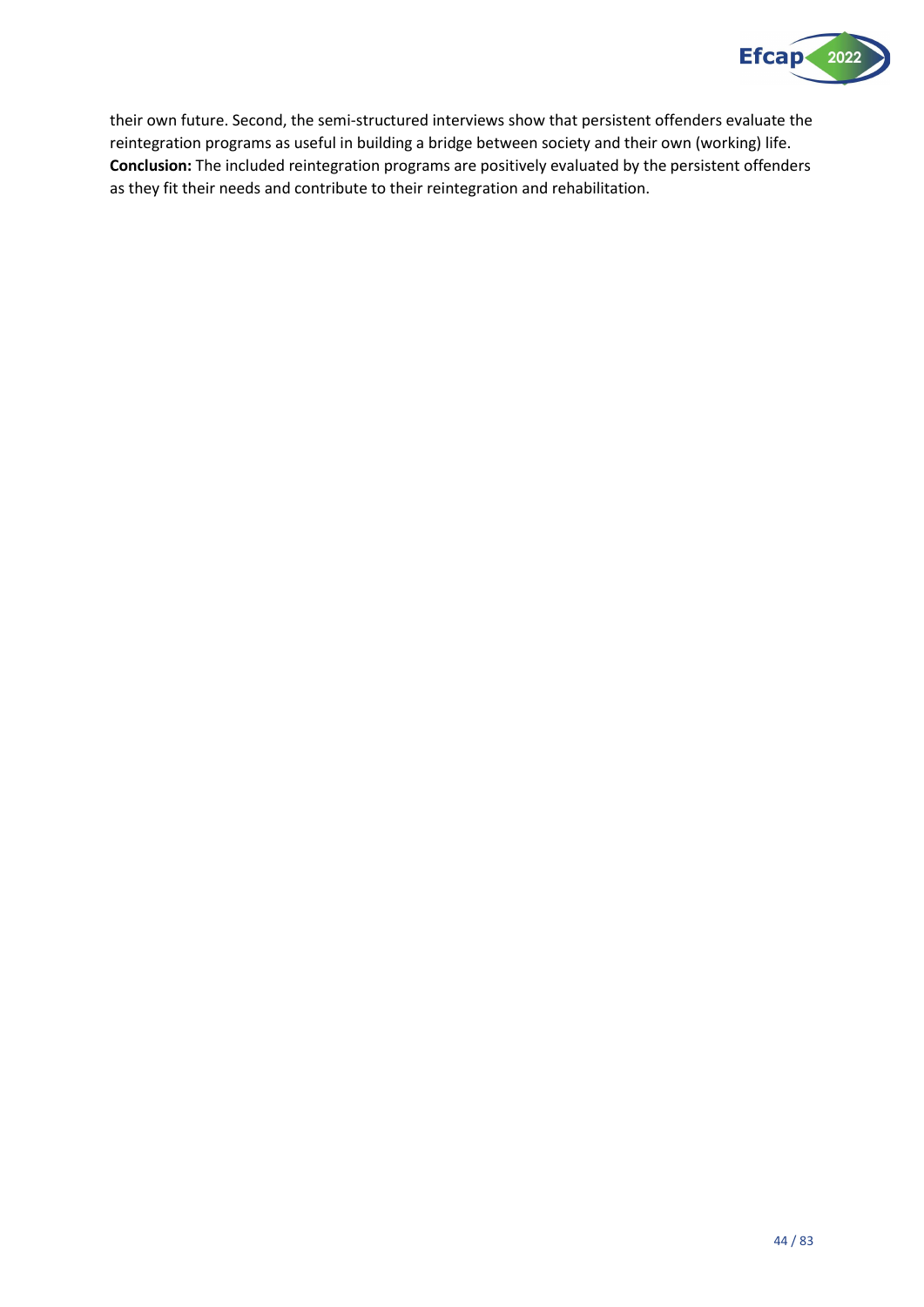

## **73 Personality Functioning in self-report and informant report in a sample of**

## **juvenile delinquents**

MB Birkhölzer University Psychiatric Clinic Basel Basel Switzerland

**Date:** 19-05-2022 **Time:** 14:00 - 15:30

**Theme:** Assessment and treatment of young and/or adolescent offenders

## **Type of presentation:**

Individual presentation

#### **Keywords:**

- 1. Personality Functioning
- 2. Personality Disorders
- 3. Assessment

## **Abstract and summary**:

The diagnostic system to diagnose Personality Disorders (PD) is fundamentally changing with the ICD-11. Almost identical to the Alternative Model of Personality Disorders (AMPD) and herein the Levels of Personality Functioning (LPF) concept, that was first introduced in Section III of the DSM 5 in 2013, PD is characterised by problems in functioning of aspects of the self (e.g., identity, self-worth, accuracy of self-view, self-direction), and/or interpersonal dysfunction (e.g., ability to develop and maintain close and mutually satisfying relationships, ability to understand others' perspectives and to manage conflict in relationships). Also, there will no longer be any age limit to diagnose PD. Methods: Inspired by the DSM 5 LPF concept, our workgroup developed the LoPF-Q 12-18 self-rating questionnaire (published in 2018) and the LoPF-Q 6-18 parent report to capture impairment in personality functioning in children and adolescents. Both inventories were used in a mixed clinical and school sample of more than 400 children and adolescents.

Result: Scale reliabilities for the parent report total score are  $\alpha$  .97 and  $\alpha$  .89 (ID),  $\alpha$  .91 (SD),  $\alpha$  .92 (EMP) and  $\alpha$  .91 (INT) for the subdomains. The LoPF-Q 6-18 parent report distinguishes between students (n=172) and PD patients (n=22) with d=2.4 standard deviations (p .000). Concerning conduct disorder (CD) and Antisocial Personality Disorder (APD) no differences in LoPF-Q self-rating scores were found compared to students. However, these groups largely differed using the LoPF-Q parent report.

Conclusion: Both, the LoPF-Q 12-18 self-report and the LoPF-Q 6-18 informant report distinguish well between PD patients (except APD) and students. However, patients with externalizing disorders seem far less impaired in self-rating than in informant rating. This generally calls into question the validity of self-rating questionnaires in suspected CD or APD cases and highlights the importance of informant ratings in this group.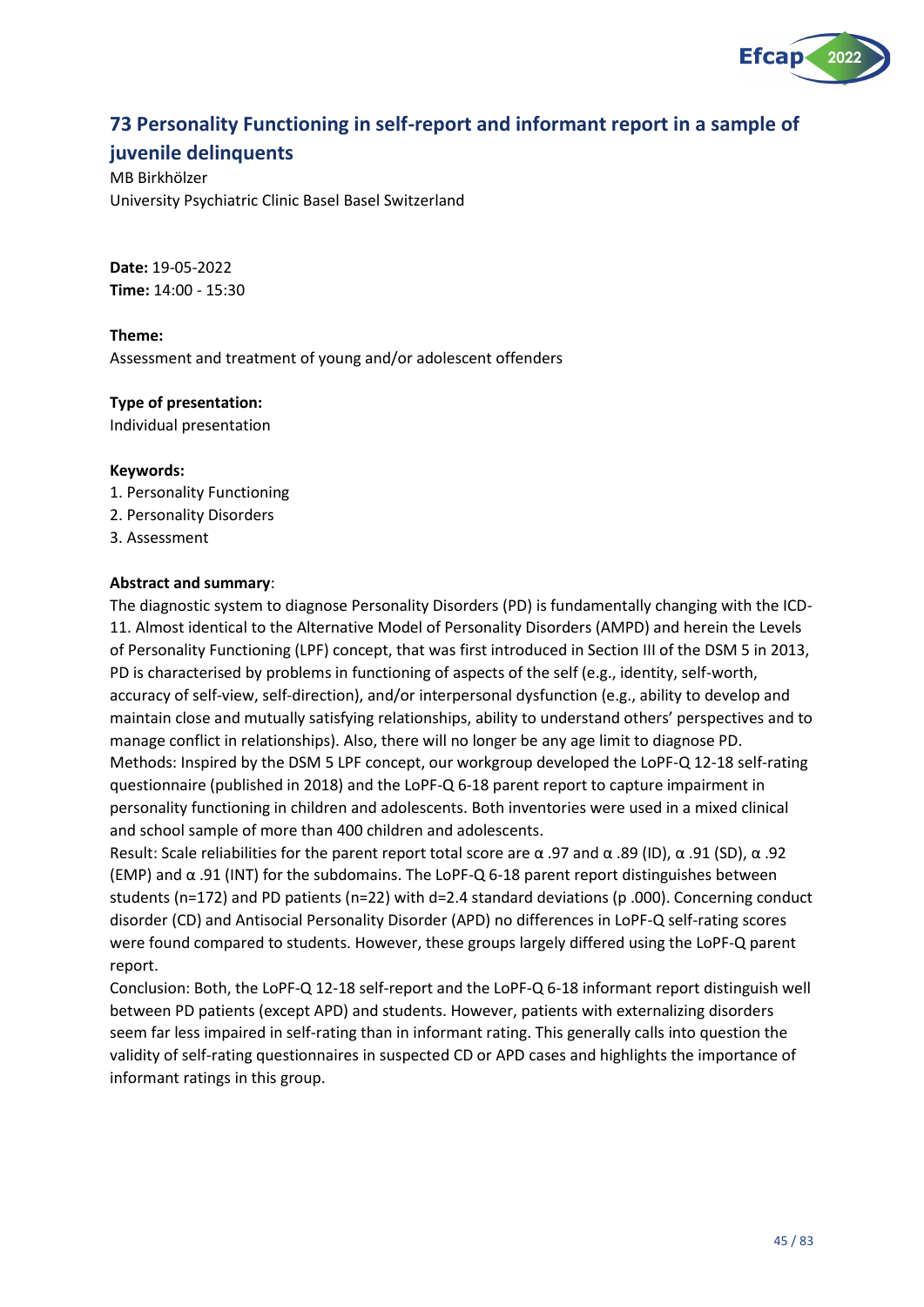

## **80 Methodology in child custody dispute assessment: what is done and what**

## **could be improved**

M. Walter-Menzinger, TD Demessence LMT Muller-Tappolet, MGM Guillen Melchiorre Hôpitaux universitaires Genève HUG Genève 14 Switzerland

**Date:** 18-05-2022 **Time:** 14:00 - 15:30

**Theme:** Criminological and legal issues

**Type of presentation:**

Symposium

#### **Keywords:**

- 1. child custody dispute
- 2. standardising and structured assessment
- 3. one report/two experts
- 4. WHO risk factors

#### **Abstract and summary**:

Two essential qualities in forensic assessments are: to rely on the most up-to-date scientific knowledge, with the highest possible level of proof and objectivity; to render our reasoning and our methodology in a manner understandable by non-specialists (judges, lawyers, social workers). In this perspective we have recently focused our work on 3 axes:

- 1. Relevant scales in the assessment of parental skills and functioning
- 2. One report, two experts: pros and cons in child custody dispute assessments.
- 3. The relevance of WHO risk factors of bad treatment in the evaluation of child's needs

#### **Symposium paper 1**:

#### **Relevant scales in the assessment of parental skills and functioning**

This abstract will develop the work of child and adolescent psychiatric experts when mandated by a civil court judge to assess a family functioning. Medical doctors and psychologists evaluate families where child custody dispute is central. We have therefore gathered specific scales used in child custody dispute: Parental Evaluation Guide of the Centre Jeunesse de Montreal, adapted from Steinhauer's guide (2006) ; M. Berger's & E. Izard of C. Malo & D. Rivard proposition of discriminative criteria between high conflictual separation and parental alienation (2013).

We have then selected items that were the most relevant for our assessments, and established a grid that standardizes the lead of the investigation and the report.

Finally we will discuss the report's redaction which synthesizes our observations and recommendations in the first interest of the child as required by the 1997 UN Convention on the Rights of the Child.

#### **Symposium paper 2**:

**One report, two experts: pros and cons in child custody dispute assessments**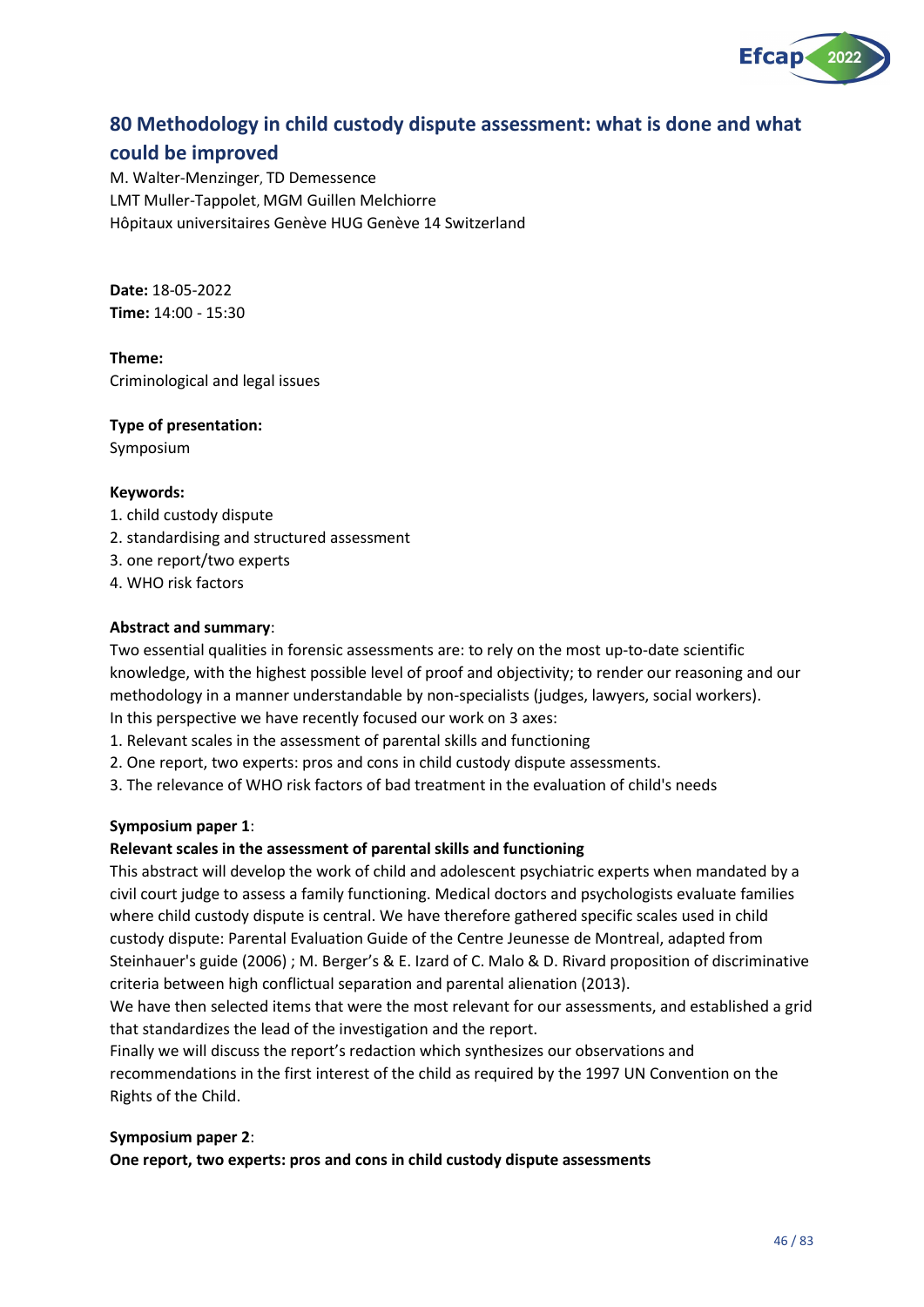

Since 2013, child custody dispute assessments at Geneva University Hospital have been conducted simultaneously by two experts instead of the usual and world-spread habit of single-driven evaluation. This has led to significant improvements in the quality of our work such as cross-checked and shared analyses on clinical statuses, diagnoses and recommendations. It also brought a stark increase in the amount of information collected during parent-child interviews. Without this method, many relevant parent-child interactions are at risk to go unnoticed due to the important flow of information occurring during this type of interviews.

The implication of two experts in child custody dispute evaluations has also shown its benefits in parent's apprehension of the overall procedure. They tend to be less inclined to suspect the experts of partiality towards the other parent, and eases their acceptance of the experts neutral position even when the assessment and the final recommendations don't give them reason.

On the other hand, the main negative aspect of mobilizing two experts on each case is the extra time and resources needed during the process. This includes a greater complexity in global organisation such as scheduling mutual appointments, and implies a precise designation of respective missions and responsibilities for each expert.

We have therefore decided to lay down a protocol that seeks the best compromise between the pros and cons of joint assessments. This implies for instance the frequency and nature of single vs joint appointments thru the procedure, the repartition of several tasks like phone calls to the family's sociomedical network, writing the report, or even attending court audiences.

#### **Symposium paper 3**:

#### **The relevance of WHO risk factors of bad treatment in the evaluation of child's needs**

World Health Organization has published a list of risk factors of child's maltreatment. These factors give a good way of methodically assess what a child lacks and what needs should be fulfilled to improve his/her well-being. It has a strong level of reliability, given its universality and the worldwide evidence-based works that led to its establishment. It allows a clear structure when writing down child's needs in a forensic assessment. Yet its universality can also be a limitation because it doesn't take the child's age into account, neither its cultural background nor the impact of maltreatment on the child. We will therefore see how those risk factors can be best applied to a family assessment according to each specific case, and what other items should be evaluated.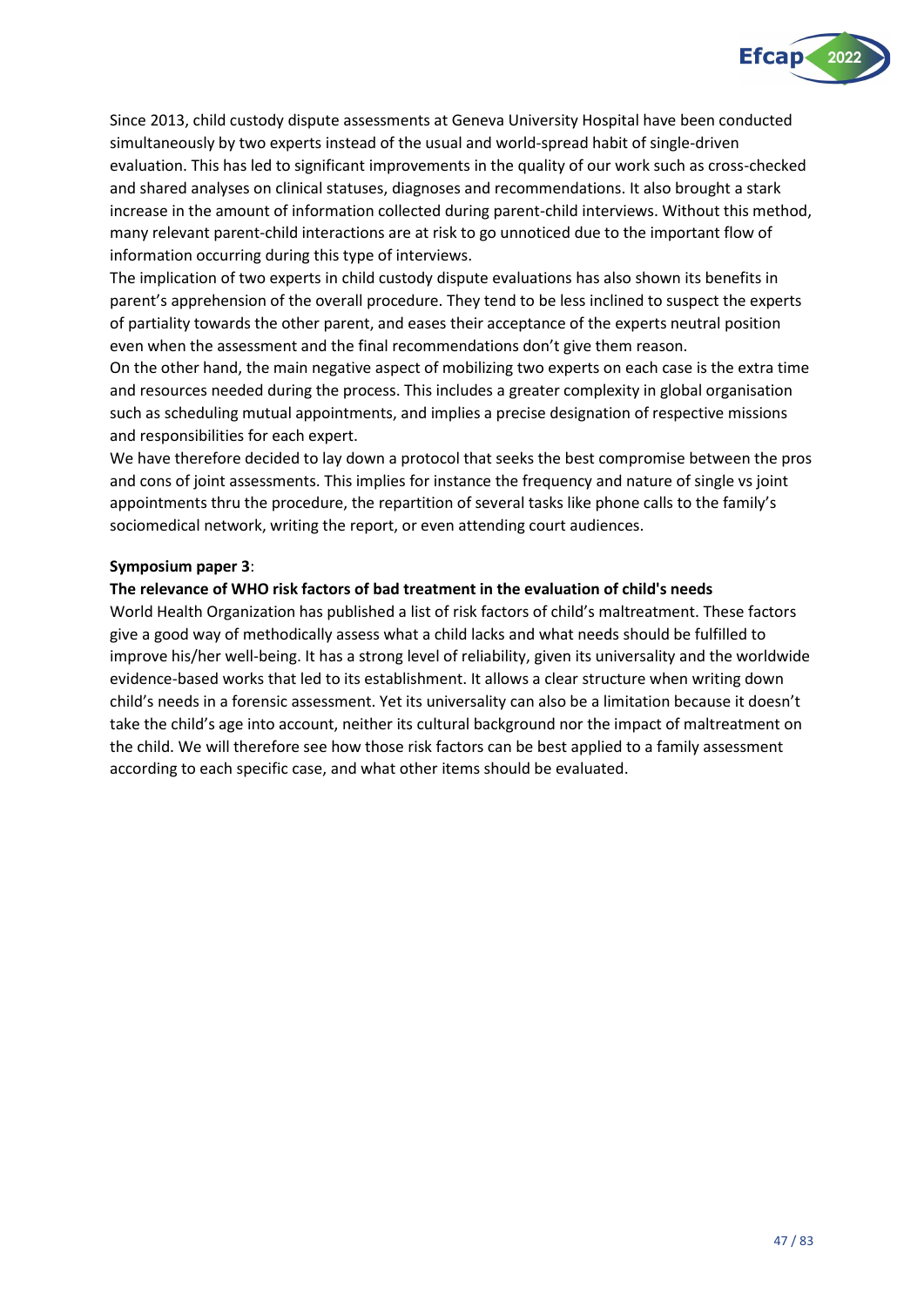

# **82 Protective factors for children with serious problem behaviour: development of and initial findings with the SAPROF-Child Version**

M. Vries Robbé<sup>1</sup>

E.L.B. Hilterman<sup>2</sup>, A. Smaragdi<sup>3</sup>

<sup>1</sup> Amsterdam UMC, VUmc Loosdrecht Netherlands

<sup>2</sup> Expertise Center Forensic Psychiatry Utrecht Netherlands

<sup>3</sup> Child Development Institute Toronto Canada

**Date:** 19-05-2022 **Time:** 14:00 - 15:30

#### **Theme:**

Assessment and treatment of young and/or adolescent offenders

#### **Type of presentation:**

Individual presentation

#### **Keywords:**

- 1. Children
- 2. Problem behavior
- 3. Protective factors
- 4. Assessment

## **Abstract and summary**:

#### Abstract:

The importance of protective factors for the effective assessment of serious problem behaviour in children is increasingly recognized. Complementing the existing risk-focused approach, the specific focus on protective factors offers new guidance to designing strength-based preventive interventions. In the footsteps of its older counterparts (SAPROF; SAPROF-Youth Version), a SAPROF-Child Version (SAPROF-CV) was developed explicitly for the assessment of protective factors for serious problem behaviour in children (age 6-15) to be used together with the risk-focused new version of the Early Assessment Risk List (EARL). In this presentation the SAPROF-CV is introduced and initial user experiences as well as interrater reliability findings with this new instrument are presented.

Presentation summary:

Risk assessment for children (age 6-15) is gradually being applied more widespread for children who display serious problem behaviour, such as aggressive and agitated behaviour or even violence towards others. In the development of the new version of the Early Assessment Risk List (EARL) for assessing risk factors for children there was also a clear demand from service providers for including a stronger focus on strengths or protective factors. The importance of protective factors for the effective assessment of violence risk in adults and juveniles has become increasingly recognized over the past decade. More and more research is becoming available to testify to the usefulness of protective factors in the risk assessment process. Following this approach, it also appears especially important in the assessment of serious problem behaviour in children to include a specific focus on protective factors and to offer guidance to designing strength-based preventive interventions, instead of a risk-only focused approach.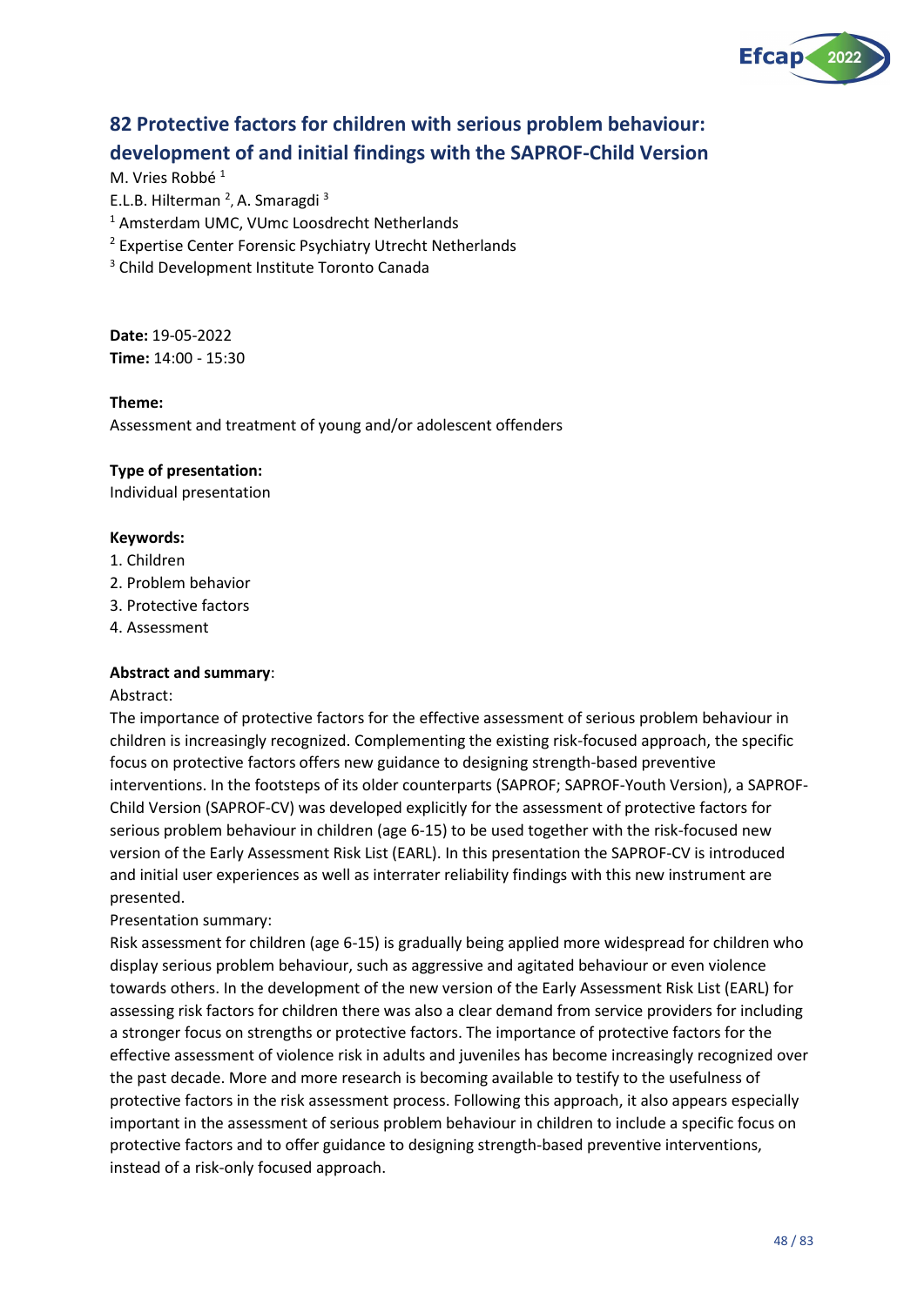

The request of clinicians for a specific protective factors assessment tool for younger individuals to be used alongside the (new) risk-focused EARL led to the development of the Structured Assessment of Protective Factors - Child Version (SAPROF-CV). The aim of the SAPROF-CV was to develop a checklist of protective factors empirically related to reduced future serious problem behaviour in children (6-15 years). In addition to the prerequisite that the factors in the SAPROF-CV are empirically well grounded, it was also considered important that the factors are of practical value for clinical and/or outpatient or supervision intervention practice.

In this session the SAPROF-CV will be introduced and its factors explained by means of a case example. In addition, initial user feedback will be shared, as well as findings from an interrater reliability study. The interrater reliability of the SAPROF-CV was tested on 40 case files of the Child Development Institute in Canada. Results from this study show good interrater reliability for the protective factors of the SAPROF-CV. Study results will be presented and the potential value of the SAPROF-CV for the treatment and supervision of children with serious problem behaviour will be discussed.

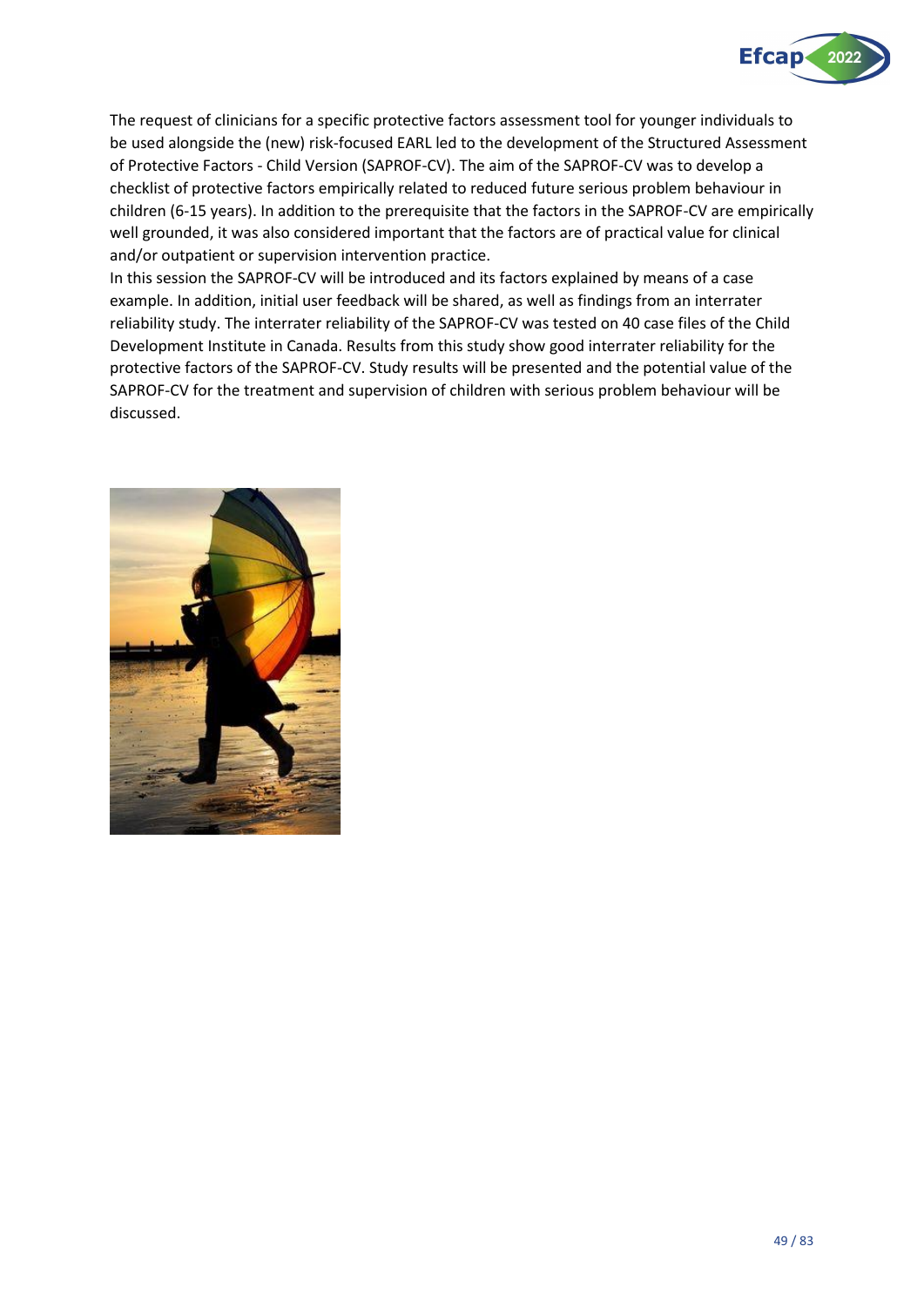

# **84 Study to identify the skills level, experience and training needs of foster carers in regards to high-risk self-harming behaviours**

M Gethin-jones University of central lancashire Preston United Kingdom

**Date:** 20-05-2022 **Time:** 14:30 - 15:25

**Theme:** Peer & family perspectives

## **Type of presentation:**

Poster presentation

#### **Keywords:**

- 1. foster children
- 2. self injurious behaviour
- 3. foster families
- 4. training needs

#### **Abstract and summary**:

Foster carers play a valuable role in meeting the needs of children who are "looked after" with Foster Care in the U.K. being the chosen method of care for children who have not been adopted or cared for by their families. This papers purpose was the evaluation of the training needs of foster carers in the North West of England with a view to examining their learning needs around self-harming behaviours, as this appeared to the local government as a major cause of placement breakdowns. The study utilised a mixed methods approach with the use of two self-administered questionnaires. The sample consisted of 48 Foster carers, who were subject of two questionnaires. The data was then analysed by the use of SPSS and qualitatively utilising thematic analysis. The research established that fosters carers regardless of their experience had major training needs around coping with self-injurious self –harming behaviours and that it was the anxiety this caused that was seen as the most likely cause of placement breakdown. This paper provides an insight into how self-injurious behaviour has the greatest impact on the foster parent's ability to deal with self-harming behaviour, and this paper in the development of appropriate support and training will assist that professionals and agencies.

Practical implications

This paper will assist professionals and agencies to understand the profound impact that selfinjurious behaviour specifically has and its impact for the potential breakdown of foster placement and will assist all those involved in foster care to develop appropriate training and support strategies for the foster carers.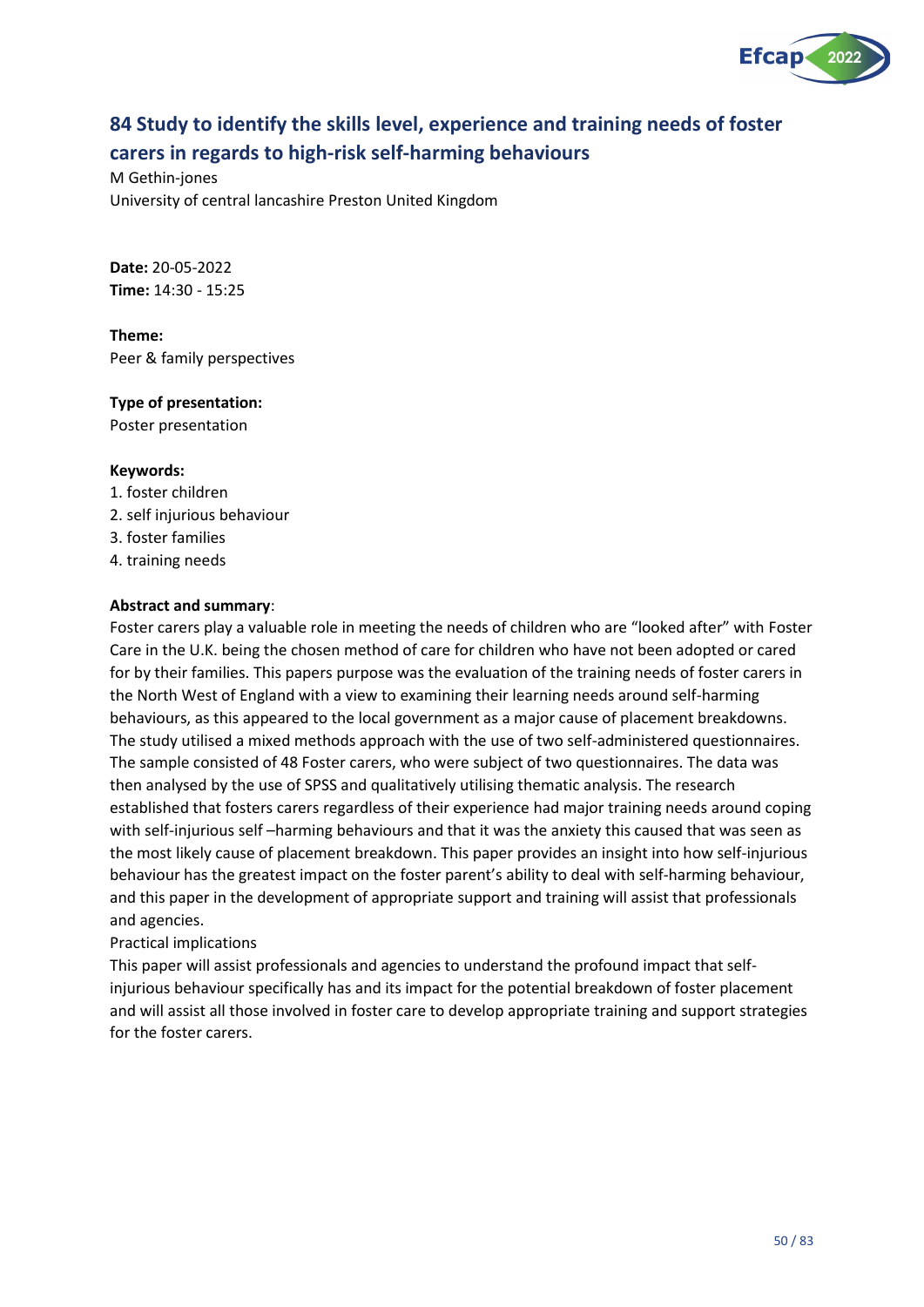

# **87 The management of aggressive behavior at schools: differential effects of intervention with students and teachers**

D. Rijo <sup>1</sup>

A.M. Xavier <sup>2</sup>, P. Vagos <sup>2</sup>

<sup>1</sup> Faculty of Psychology and Educational Sciences, University of Coimbra Coimbra Portugal

<sup>2</sup> Oporto Global University Porto Portugal

**Date:** 20-05-2022 **Time:** 14:30 - 15:25

#### **Theme:**

Assessment and treatment of young and/or adolescent offenders

#### **Type of presentation:**

Poster presentation

#### **Keywords:**

1. Aggression 2. School

#### **Abstract and summary**:

Aggressive behavior has a strong impact on adolescent's psychosocial adjustment and school arenas. The Social information processing model not only explains the aggressive behavior but also their maintenance factors. Intervention programs based on this model are mainly applied to aggressive adolescents. Interventions for all the roles included in the interpersonal cycle of the aggressive behavior has not yet been investigated.

The present study aims to present the development and design of two group intervention programs for aggressive behaviors in school contexts, one for adolescents and other for teachers. Adolescents' program is composed by 14 weekly sessions and teachers' program include 7 sessions. Both interventions will occur simultaneously by following the same timeline.

This study has a quasi-experimental design with three assessment moments for all participants: pre, post and three months follow-up. In these time points, all participants will answer self-report questionnaires. The efficacy of the intervention programs will be assessed through the comparison of four between subjects conditions: a combined intervention condition (both adolescents and their teachers receive the intervention); two individual conditions (one targeted to adolescents and other targeted only to teachers) and a control group condition. In order to assess qualitatively the innovation moments throughout the intervention, a focus group will be conducted.

The expected results are the reduction of aggressive behaviors, the increase of prosocial behaviors and also more assertive interpersonal styles, with higher effects on the combined intervention condition. . Finally, it is also expected that both programs can be useful and worth for school contexts.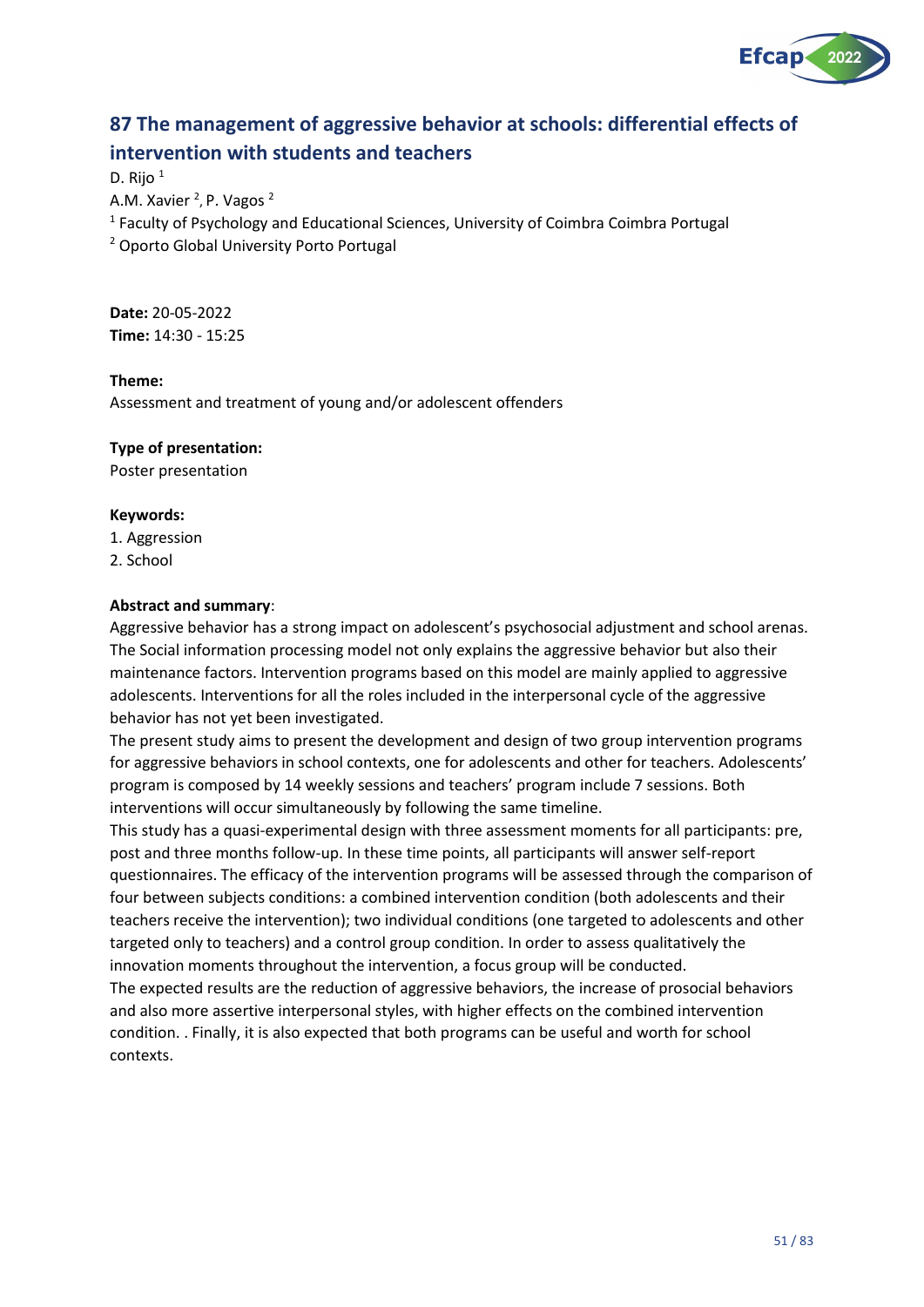

# **90 Young people's experiences of relationships with staff in the Children and Young People's Secure Estate in England**

S. D'Souza R. Lane Anna Freud National Centre for Children and Families London United Kingdom

**Date:** 19-05-2022 **Time:** 14:00 - 15:30

**Theme:** Narratives in youth forensic psychiatry

## **Type of presentation:**

Individual presentation

#### **Keywords:**

- 1. Custody
- 2. staff-client relationships
- 3. Culture

#### **Abstract and summary**:

*Objectives*: This qualitative study aims to examine the experiences custody and relationships with staff amongst young people in five secure sites in the Children and Young People's Secure Estate (CYPSE) in England. Despite relationships with staff being significant to young people's overall experience in secure settings, little is known about them. Our primary question: what are young people's experiences of their relationships with staff in secure settings? We aim to understand more about young people's feelings of being understood by staff, trust, communication and the impact of the culture of secure settings.

*Design*: In this cross-sectional study, we are using qualitative data from young people placed in secure settings on youth justice and/or welfare grounds.

*Methods*: Qualitative semi-structured interviews were conducted with 14 young people in two Secure Children's Homes, one Secure Training Centre and two Young Offender Institutions. In the next quarter, we will be analysing this data thematically to understand the nature of young people's relationships with staff and experience of the culture of the secure estate.

*Results*: Data collection will end for the current research in January 2020. Thematic analysis will follow this period.

*Conclusions*: This study aims to understand the experiences of young people in CYPSE in England focusing on relationships with staff during the placement and their observations of the culture of the CYPSE. One limitation is that different young people may be interviewed over the course of the study and so individual differences over time may not be identified.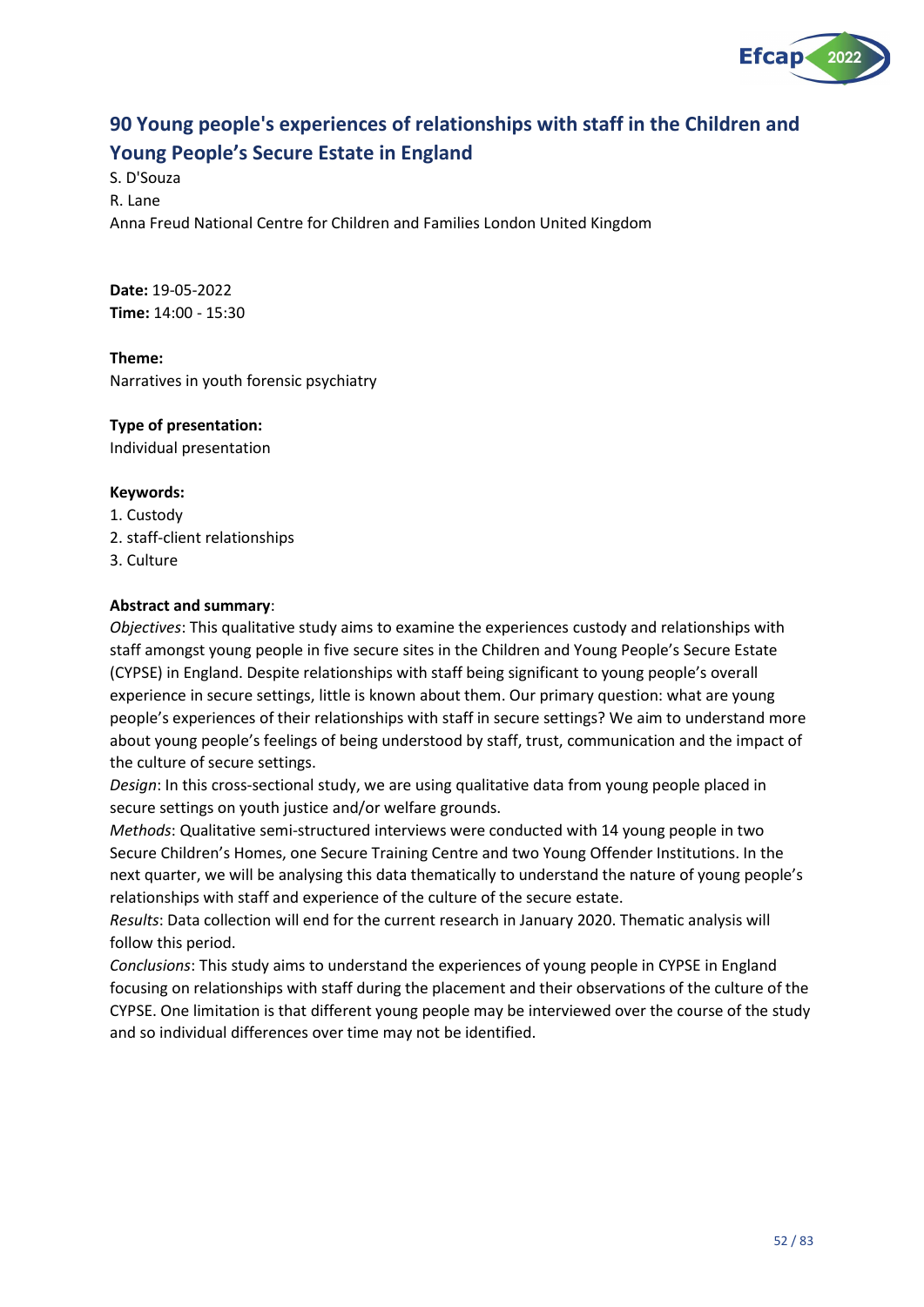

## **92 Neurobiological assessment in screening and prediction**

H Oldenhof<sup>1</sup>, E.L. De Ruigh<sup>2</sup>, N.E. Blankenstein<sup>1</sup>

L.M.C. Nauta-Jansen<sup>1</sup>

- <sup>1</sup> AmsterdamUMC Amsterdam Netherlands
- 2 Levvel Amsterdam Netherlands

**Date:** 19-05-2022 **Time:** 14:00 - 15:30

#### **Theme:**

Neurobiological & - psychological intervention studies

# **Type of presentation:**

Symposium

#### **Keywords:**

1. Neurobiology 2. Biopsychosocial model 3. prediction

#### **Abstract and summary**:

In the past decades, a wealth of knowledge has been gathered on neurobiological characteristics of antisocial youth. Among the most consistent findings is a general low arousal in antisocial youth, as can be measured on f.i. basal autonomic nervous system activity and reactivity to emotional cues. The main challenge for the upcoming years is to translate this knowledge to clinical practice. In this symposium we will explore whether neurobiological measures can help us to gain insight in specific needs of subgroups of antisocial youth. We will discuss results of some recent neurobiological studies focusing on assessment of specific subgroups of antisocial youth and how the results may help us to better predict specific delinquent behavior an eventually tailor interventions to the specific needs of youth.

#### **Symposium paper 1**:

## **GIRLS, JUST AS FEARLESS AS BOYS? COMPARING THE AUTONOMIC STRESS RESPONSE BETWEEN GIRLS AND BOYS WITH AND WITHOUT CONDUCT DISORDER**

Boys with Conduct Disorder (CD) demonstrate an attenuated neurobiological stress- response, which is suggested to index fearlessness. Fearlessness, in turn, may put children and adolescents at risk for engaging in antisocial behavior and to be more resistant to punishment. However, it is unclear whether this is also true for girls with CD, since there is evidence for sex-differences in the presentation and neurobiology of CD. Therefore, we investigated girls and boys with and without CD to identify sex-specific correlates of CD. This may aid the development of specific targets for interventions for girls and boys.

We investigated 108 girls and 72 boys with CD and compared them with 119 girls and 84 boys that were typically developing (TD). Heart rate (HR), Pre-ejection period (PEP), and Respiratory Sinus Arrhythmia (RSA) were assessed during a validated public speaking stress protocol (TSST). We distinguished between CD with/without Limited Prosocial Emotions (LPE), and CD with/without internalizing comorbidity (INT).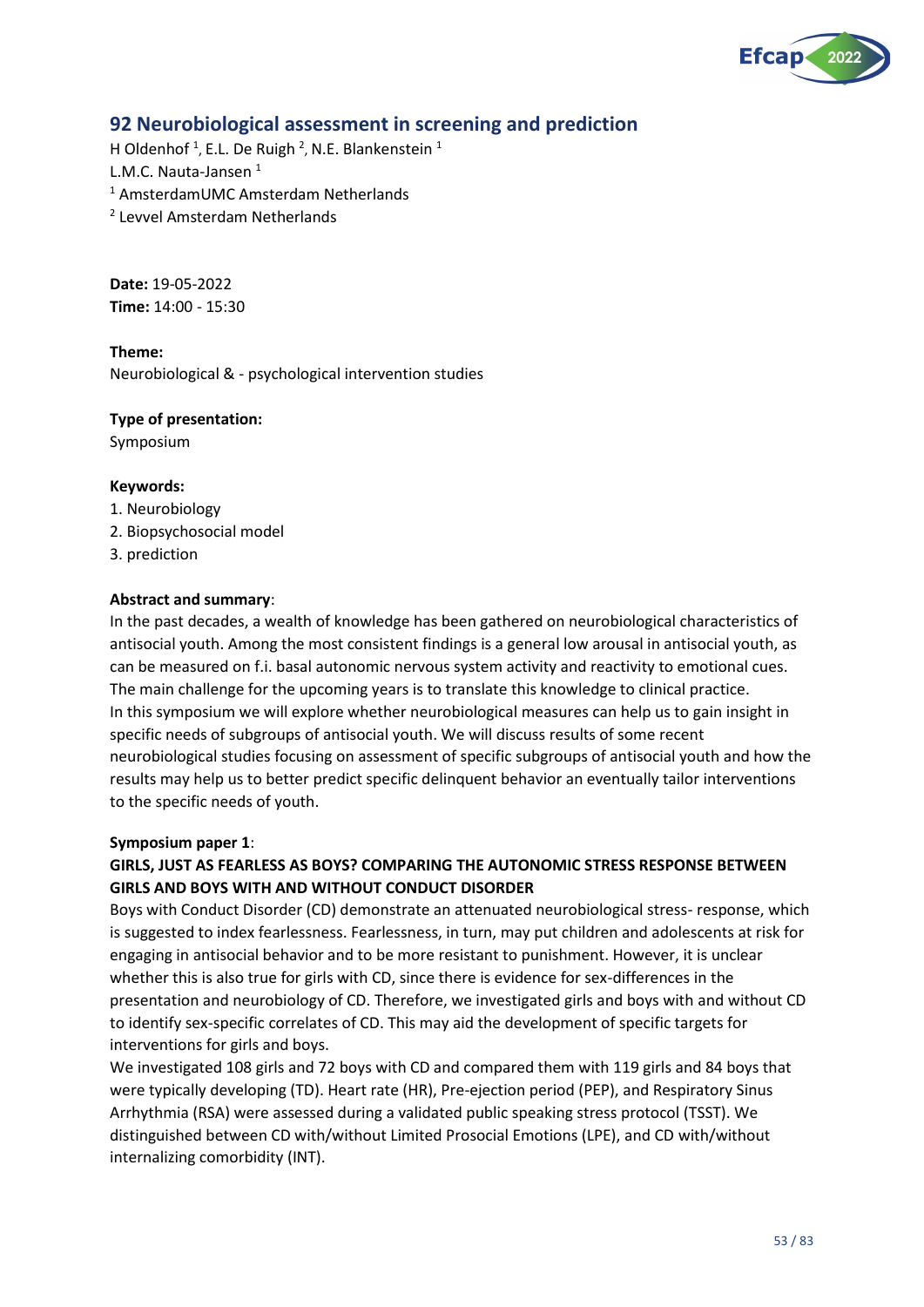

Results showed that CD youths reported similar levels of psychological stress, but exhibited diminished autonomic stress relative to TD youths, as indexed by HR, PEP and RSA. This was true for both boys and girls.

We conclude that impaired stress-regulation is a robust indicator of CD, irrespective of sex and CDsubgroup. These findings may suggest fearlessness as a specific mechanism underlying CD which may indicate specific treatment needs.

#### **Symposium paper 2**:

Development of a biopsychosocial prediction model and practical tool for identifying subgroups of detained youth

Juvenile delinquents constitute a very heterogeneous group, with different needs for treatment and risk assessment. In clinical practice, mainly psychosocial characteristics are used to establish these needs, while neurobiological variables have not yet been integrated in this context. Therefore, we aimed to develop a model to identify clinically relevant subgroups associated with youth offending outcomes, based on psychosocial and neurobiological characteristics.

A group of 263 detained youth from juvenile justice institutions was studied. Latent class regression analysis was used to detect subgroups associated with offending outcome (recidivism at 12 month follow-up). As a proof of principle, it was tested whether individual cases could be assigned to the identified subgroups.

Three subgroups were identified: a 'high risk – externalizing' subgroup, a 'medium risk – adverse environment' subgroup, and a 'low risk – psychopathic traits' subgroup. Within these subgroups, both autonomic nervous system and neuroendocrinological measures added differentially to the prediction of types of reoffending (no, non-violent, violent). With the resulting model, it was possible to assign 92.1% of the participant to the correct subgroup.

This kind of model, which provides a practical decision tool, may in the future help to actually integrate neurobiological measures in clinical practice. After further development, the tool may be used in clinical practice to identify subgroups of detained youth with similar needs. This information can then be used to further tailor treatment to the specific needs and re-offending risk of individuals in that subgroup.

## **Symposium paper 3**:

## **Who is at risk? Using the biopsychosocial model to predict delinquency: A multi-sample latentclass regression study**

Adolescents who show antisocial behavior are at high risk of developing problems throughout their lifetime, with major societal costs. The biopsychosocial model states that an interaction between biological (e.g. testosterone), psychological (e.g. empathy) and social environmental factors (e.g. trauma) contribute to the emergence and persistence of antisocial behavior in youth, such as nonviolent and violent delinquency. Here we applied the biopsychosocial model to examine who is at risk for violent and non-violent delinquency. We harmonized five datasets of youth varying in antisocial behavior severity (total N=871, 82% male, M=17.67 years old, range 9-27 years), and applied latent class regression analyses to predict non, non-violent, and violent delinquency.

First we formed classes based on biological factors (heart rate indices, skin conductance, testosterone, cortisol (awakening)) and incorporated psychological predictors (empathy; psychopathic traits; internalizing, externalizing, attention problems; proactive, reactive aggression), thus taking into account that the influence of psychological variables may differ within the biological classes. Next, we predicted delinquency (non, non-violent, violent delinquency) from these psychologically-informed biological classes, moderated by social environmental factors (age, sex, SES, ethnicity, IQ, trauma, substance use).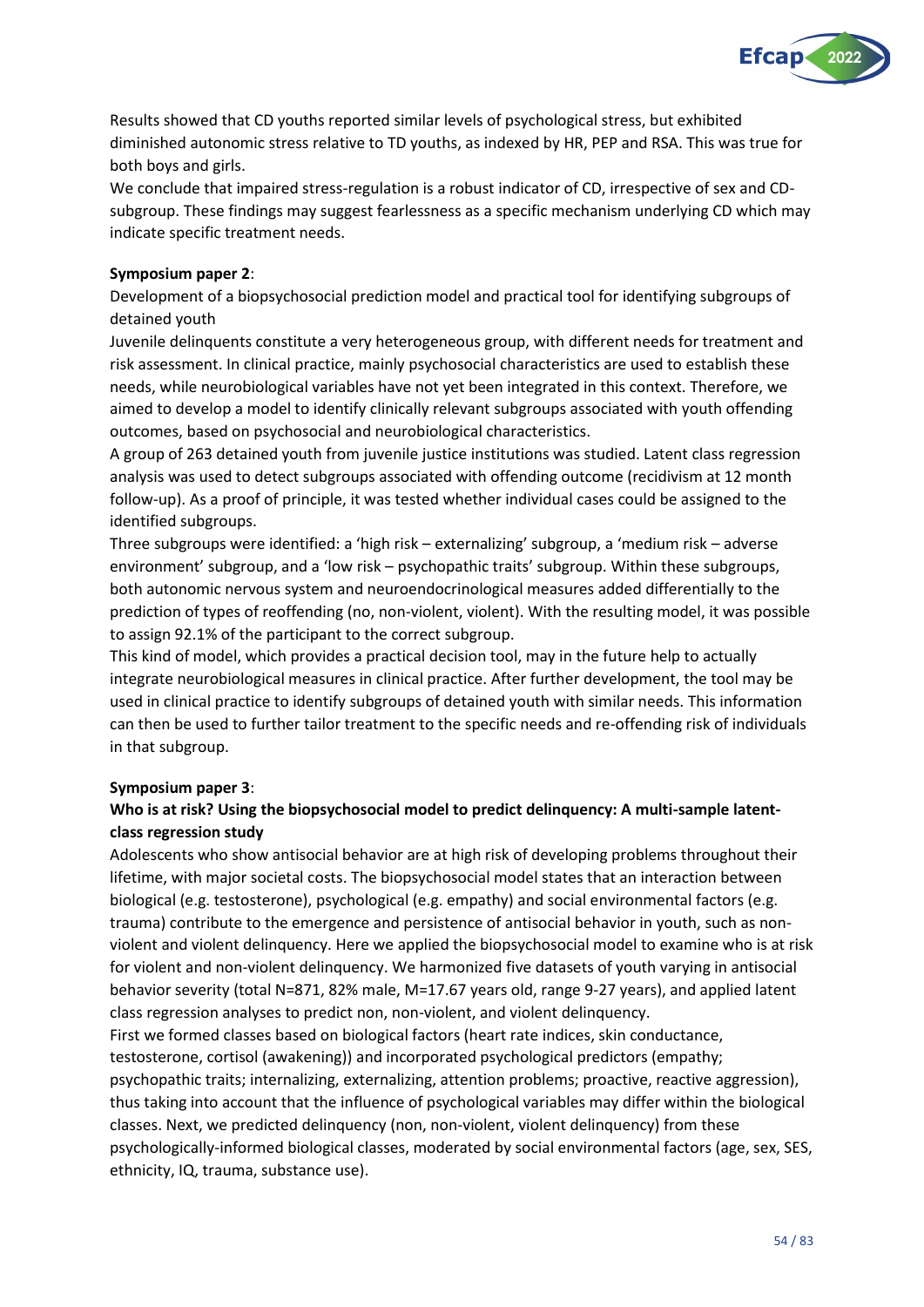

This study revealed four classes of youth; the 'biological susceptible - high psychopathic traits' group, the 'low problem group', the 'high problem – high psychopathic traits', and the 'biological susceptible – externalizing, reactive' who differ on their biological and psychological profiles, which are differentially related to violent and non-violent delinquent outcomes depending on the social environment.

These results thus highlights the complicated interplay between biological, psychological, and social factors in assessing who is truly at risk. Together, we echo the need for a comprehensive, fine-mazed biopsychosocial approach in research and clinical and forensic practice.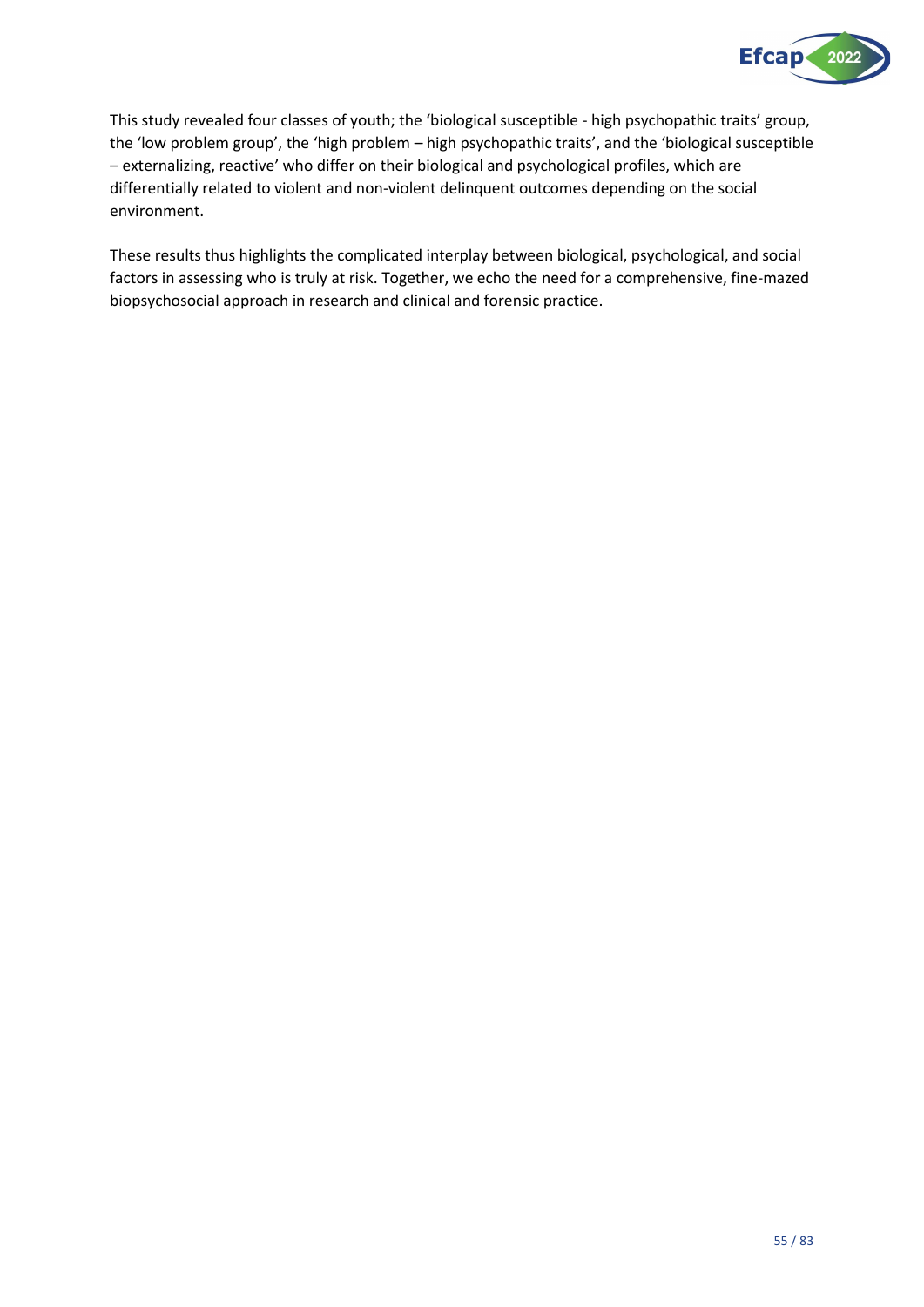

## **94 Juvenile sanctions for young adults: the Adolescent Criminal Law as a**

## **developmental approach**

A. Laan <sup>1</sup>, M. Kempes <sup>2</sup>, K. Zeijlmans <sup>1</sup> <sup>1</sup> WODC The Hague Netherlands <sup>2</sup> NIFP Utrecht Netherlands

**Date:** 18-05-2022 **Time:** 10:45 - 12:15

**Theme:** Criminological and legal issues

#### **Type of presentation:**

Symposium

#### **Keywords:**

1. sanctions 2. ACL

#### **Abstract and summary**:

In the Netherlands, young adults aged 18 up to and including 22 years old can be sanctioned with a juvenile sanction. This is part of the Adolescent Criminal Law (ACL), which was implemented in 2014. The policy theory is that, due to their immaturity, young adults will profit from the focus in juvenile law on developmental interventions and resocialisation. Although sanctions are imposed by a judge, the public prosecutor and forensic experts have an important role in preselecting young adults eligible for juvenile sanctions. This practice raises questions regarding the relevance, impact, efficiency, equity and effectiveness of sanctioning young adults with juvenile sanctions. In this symposium, a framework for an overall evaluation of the ACL is presented, combined with first evaluation results, findings from a study into the characteristics of eligible young adults as signalled by forensic experts and international alternatives for sanctioning young adults.

#### **Symposium paper 1**:

#### **Evaluating Adolescent Criminal Law: a multiple-criteria approach**

The main focus of criminological evaluation studies on interventions or sanctions is on the effectiveness on outcome, such as reducing recidivism. Environmental studies often use a more broad multiple-criteria evaluation framework, which is not limited to effectiveness, but also focuses on criteria such as relevance, impact, efficiency or equity. This framework is adopted in a case study were a post hoc evaluation is conducted of the Adolescent Criminal Law (ACL) regarding the sanctioning of young adult offenders aged 18 up to and including 22 years old with juvenile sanctions in the Netherlands. A multiple method and sources approach was used, including a reconstruction of the policy theory, a literature review, interviews with practitioners, and an analysis of empirical data of forensic experts and court decisions with regard to young adult offenders sanctioned with a juvenile sanction. Results showed that ACL is of relevance in order to stimulate desistance from a criminal career, and has impact in the sense that it is increasingly used over time and increased the use of forensic advice on the target group. Bottlenecks found in practice are, for example, vagueness of the eligible target group, unfamiliarity of public prosecutors with the possibility of this type of sanctioning, differential use of sanctioning across the Netherlands, and impossibilities for forensic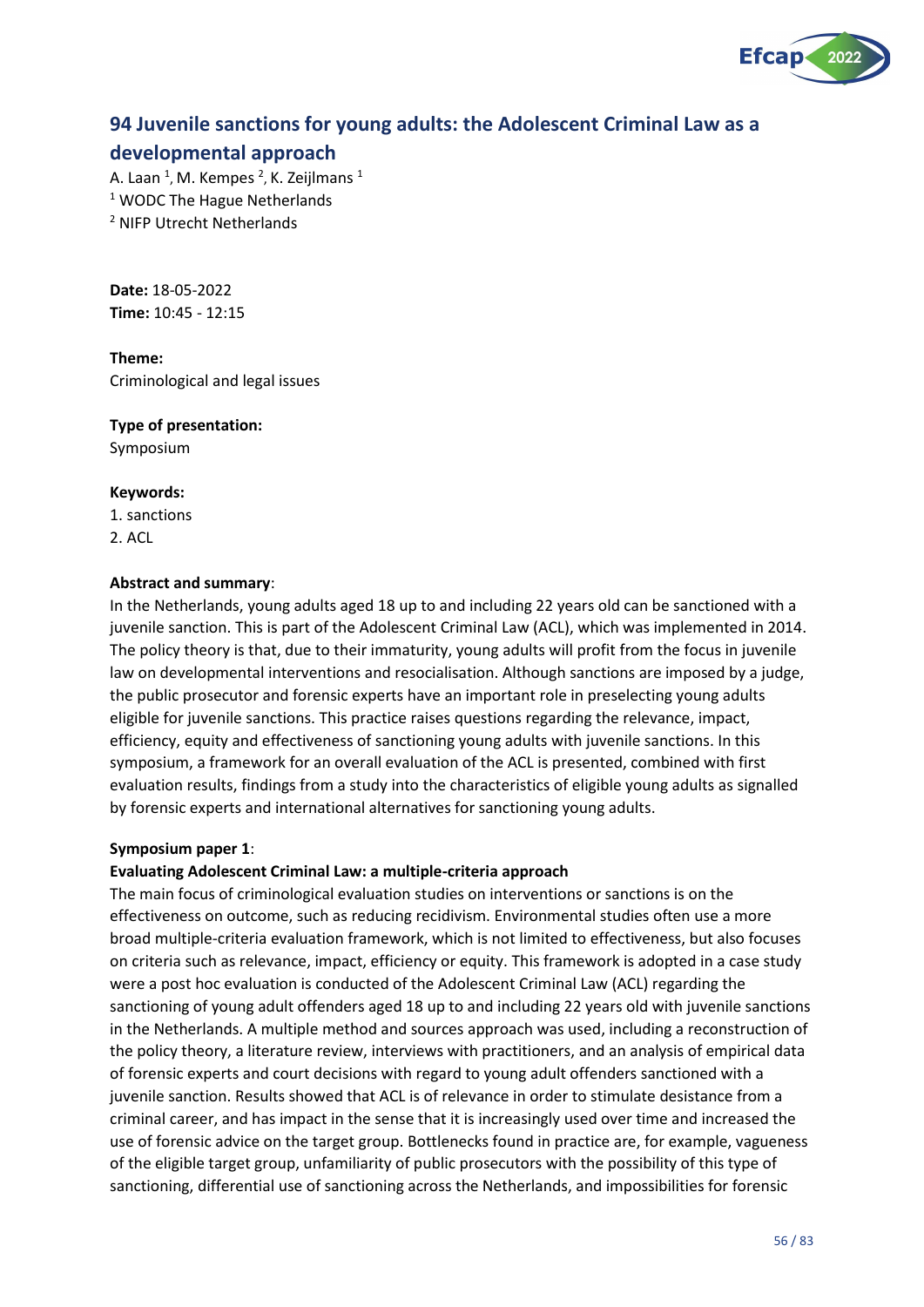

services to offer the targeted interventions. These bottlenecks indicate threats on equity in the use of ACL for young adult offenders. The multiple-criteria framework and its usefulness for evaluating ACL will be presented and results will be discussed.

#### **Symposium paper 2**:

### **Is mild intellectual disability a marker for developmental delay in juvenile offenders?**

Since April 1, 2014 Dutch aged 18 - 22 can be prosecuted under juvenile criminal law, but only when the judge finds ground in the personality of the suspect or the circumstances under which the crime has been committed. Generally, this is interpreted that there must be clear indications that the development of the young suspect is delayed. In this respect forensic psychiatrists and psychologists play an important role in advising the judge. When the law was first introduced it was generally assumed that specifically young suspects with low IQ may be candidates to be sentenced under juvenile criminal law. Therefore, we studied 192 forensic assessments to examine a possible relationship between intellectual disability and type of law advised. In addition, we also studied the relation between adaptive functioning, IQ and type of law advised. Results showed that expert witnesses advise juvenile criminal law significantly more often than adult criminal law for suspects with mild intellectual disabilities. However, this relation was fully mediated by the level of adaptive functioning the suspects were capable of. These results show that expert witnesses do not view IQ but adaptive functioning as a marker for developmental delay.

#### **Symposium paper 3**:

#### **An international comparison of young adults in the justice system**

Young adults have been the focus of a growing debate on legal boundaries, not just in the Netherlands. They can be perceived as a group with different needs compared to children and adults due to their ongoing neurological, psychological and social development. Over the past decades, an increasing number of European countries started using a distinct approach towards young adults in their criminal law. The aim of this presentation is to describe and compare European justice systems' approaches towards young adults. First, using the data from a literature review and supplementary exploratory questions to researchers from different countries, an overview is presented of the approaches used in European justice systems towards young adults. Four categories of distinct approaches for young adults are distinguished: separate placements while incarcerated; mitigation of sanctions; other measures compared to older adult offenders; and the application of distinct justice procedures. Secondly, a more in-depth comparison between the Netherlands and four other countries (Austria, Germany, Portugal, and Sweden) is presented based on a questionnaire distributed to local experts. The five countries all use a distinct approach towards young adult offenders in their criminal law; yet, differ in the possible sanctions and procedures that can be used on this specific group. Using the situation in the Netherlands as a starting position, the profiles of the four other countries provide alternative approaches that can become opportunities for the Netherlands to deal with the weaknesses and risks of the current Dutch adolescent criminal law.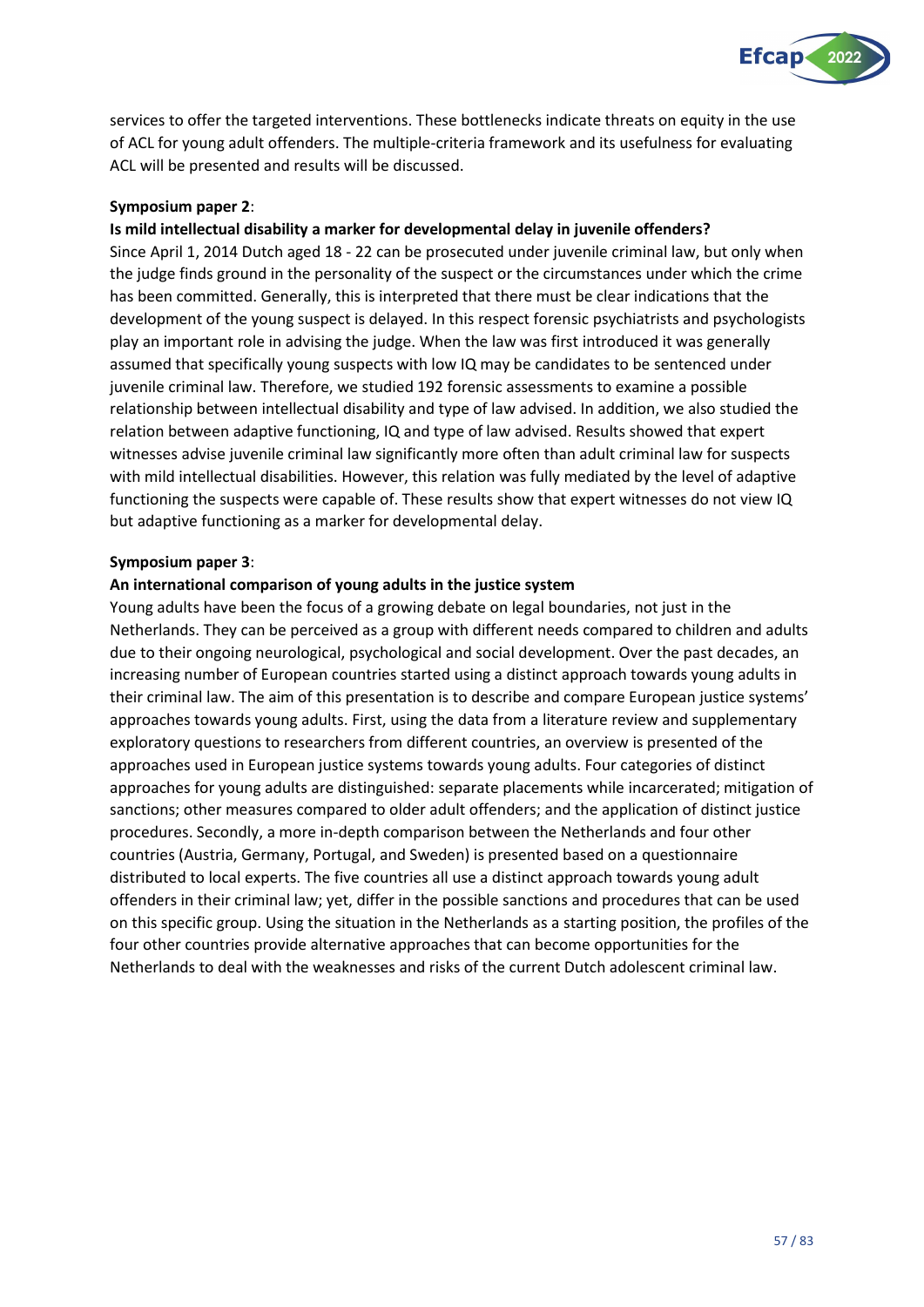

## **95 New insights on psychopathic traits in youth: Assessment, profiling and**

## **treatment**

D. Ribeiro da Silva <sup>1</sup>, D. Rijo <sup>2</sup> <sup>1</sup> University of Coimbra Coimbra Portugal <sup>2</sup> Faculty of Psychology and Educational Sciences, University of Coimbra Coimbra Portugal

**Date:** 18-05-2022 **Time:** 14:00 - 15:30

#### **Theme:**

Assessment and treatment of young and/or adolescent offenders

#### **Type of presentation:**

Symposium

#### **Keywords:**

1. psychopathic traits

#### **Abstract and summary**:

Research in adults has described different profiles of psychopathy in an attempt to delineate similarities and differences among constellations of psychopathic traits. Although such research in adolescents is limited, it is crucial as it can increase our understanding of youth psychopathic profiles and their associated risk/protective factors and etiology, as well as inform the development of tailored youth interventions. To assess these traits, the first presentation presents a new Flemish version of the Elemental Psychopathy Assessment (SF). The second presentation uses a personcentered approach to delineate different profiles in terms of delinquent behavior, internalizing symptoms, substance use and victimization, also arguing that these profiles might be related to different etiological precursors. The third presentation corroborates on this and reveals that psychopathic profiles indeed differed on evolutionary variables, highlighting their importance for treatment. The final presentation then specifically focuses on treatment, showing evidence for a new program for youth psychopathic traits.

#### **Symposium paper 1**:

## **How different psychopathic severity profiles of forensic male youth differ on evolutionary relevant variables**

A new wave of research is interested in understanding how psychopathy could be seen as a useful heritage for people who have been raised in harsh rearing environments. Although some research using variable-centered methods already tested this hypothesis, to the best of our knowledge, there is a lack of person-centered approaches to compare how different psychopathic severity profiles differ on evolutionary relevant variables. This study aimed to contribute to a better understanding of psychopathy within an evolutionary framework. A latent profile analysis (LPA) based on the threefactor model of the Youth Psychopathic Traits Inventory-Short (YPI-S) was performed with a forensic sample of 459 male adolescents. Significant mean differences on evolutionary relevant variables across profiles were also tested using the modified BCH and the DCAT methods. Results revealed the existence of three psychopathic severity profiles: a low psychopathic traits profile, an average psychopathic traits, and a high psychopathic traits profile. The psychopathic profiles differed on evolutionary relevant variables including early warmth and safeness experiences, traumatic shameful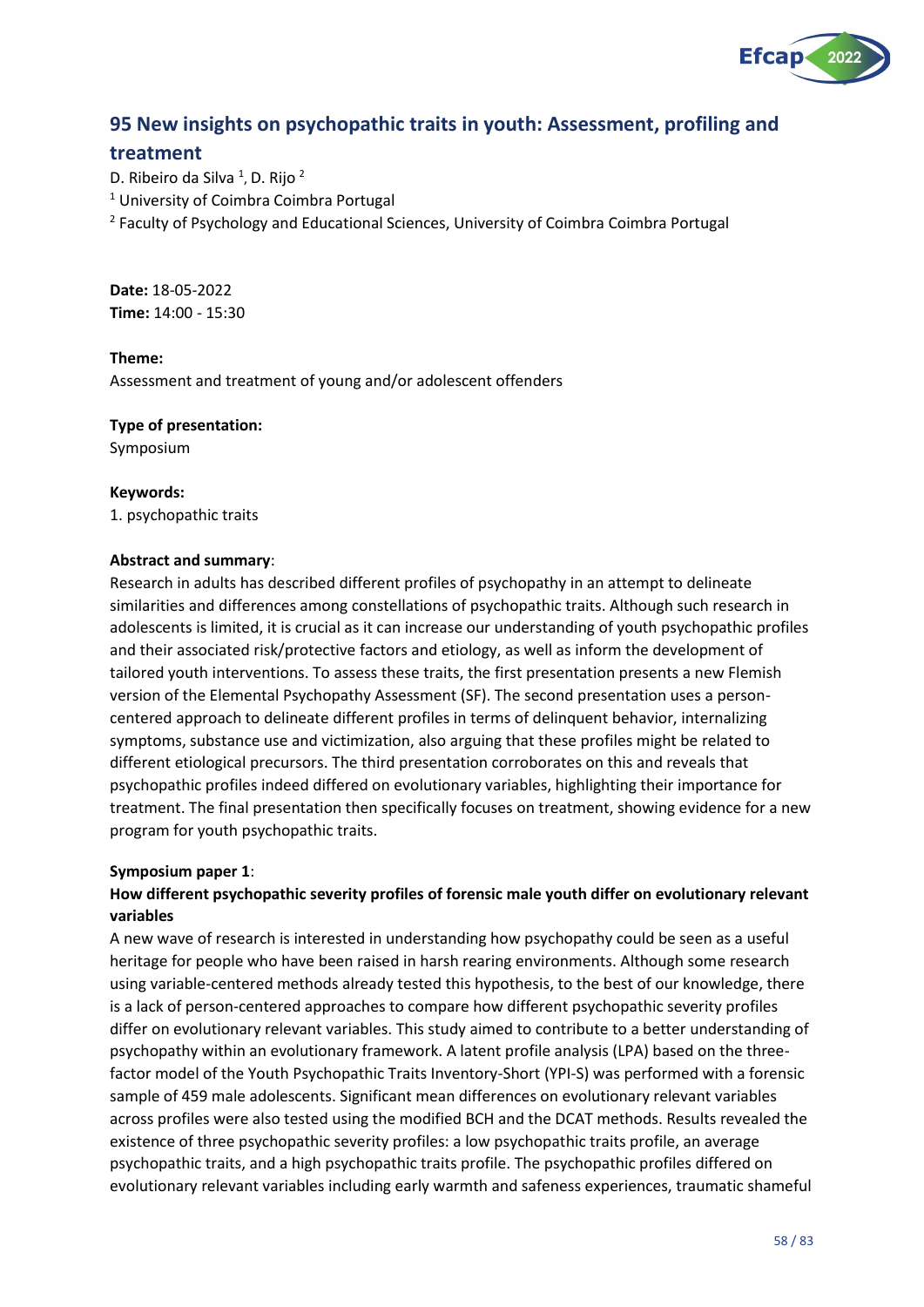

experiences, shame, shame coping strategies, and subclinical paranoid ideation. Results are discussed within an evolutionary framework, highlighting the importance of considering evolutionary variables in the conceptualization and treatment of youth with conduct problems.

#### **Symposium paper 2**:

## **Changeability of psychopathic traits and disruptive behavior in a juvenile detainee after the PSYCHOPATHY.COMP program**

There is a long debate whether psychopathic traits are treatable or not. However, there are few studies focused on the treatment of psychopathic traits, especially in samples of young offenders. More problematic, is the absence of intervention programs specifically tailored to the intervention needs of young offenders with psychopathic traits. To overcome this gap in the literature and gathering theoretical, empirical, and clinical practice insights, a research team developed the PSYCHOPATHY.COMP, which is a 20-session individual intervention program based on Compassion Focused Therapy (an evolutionary based approach) that was specifically designed to reduce psychopathic traits and antisocial behavior among young offenders by developing a compassionate motivation in these youth. This clinical case study presents the treatment process of a juvenile detainee with Conduct Disorder (severe, childhood-onset type), a high psychopathic profile, and a very high risk for criminal recidivism using the PSYCHOPATHY.COMP program. The treatment outcome data showed a significant reduction in psychopathic traits and disruptive behavior in this youth. The treatment gains were maintained increased over time (3 months after program completion). This clinical case study demonstrates the feasibility and efficacy of the PSYCHOPATHY.COMP program in reducing psychopathic traits and disruptive behavior in a juvenile detainee.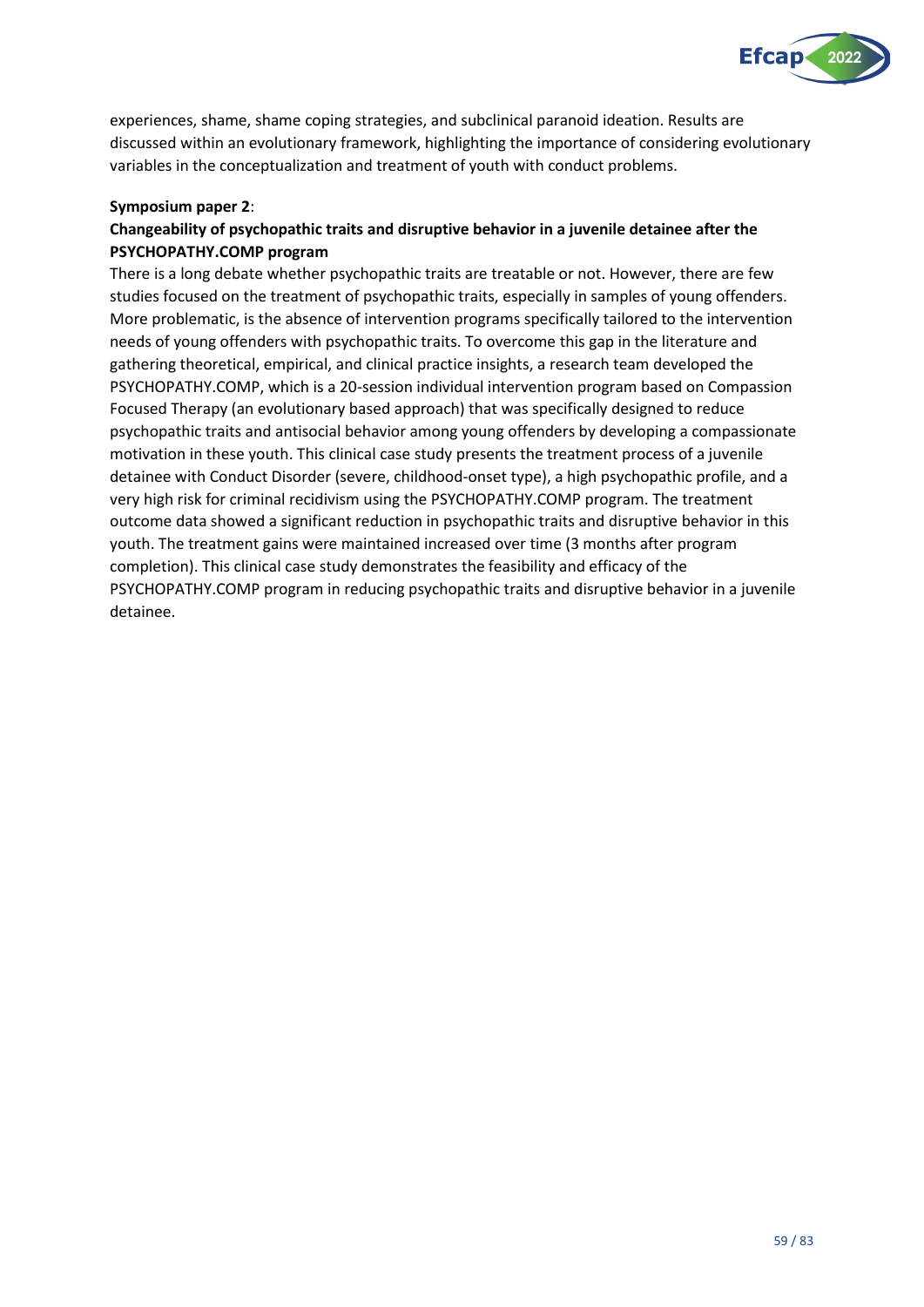

# **96 Design, Implementation and Impact of the Interpersonal Violence Prevention Programme (PREVINT; prevint.pt)**

R. Barroso<sup>1</sup>, ER Ramião<sup>2</sup>, PF Figueiredo<sup>3</sup>

<sup>1</sup> UTAD University/University of Porto Vila Real Portugal

<sup>2</sup> Faculty of Psychology and Educational Sciences, University of Porto Oporto Portugal

<sup>3</sup> Faculty of Psychology and Educational Sciences, University of Porto Porto Portugal

**Date:** 19-05-2022 **Time:** 10:30 - 12:00

#### **Theme:**

Community based interventions with young offenders

#### **Type of presentation:**

Individual presentation

#### **Keywords:**

1. PREVINT

#### **Abstract and summary**:

Violent behaviours occur in everyday life and could result in physical or psychological harm, of greater or lesser severity. Research shows that these behaviours can arise early in the different types of relationships between young people leading to serious consequences for the development of prosocial behaviours. With the purpose of preventing the occurrence of violent behaviours, the Interpersonal Violence Prevention Programme (PREVINT) was developed in order to raise awareness and sensitise adolescents towards violence in interpersonal relationships and their functioning dynamics. The intervention is based on data from studies that reinforce the principle that by understanding how the processes of aggression work (initially psychological in scope, but which can move towards physical violence), we can increase individual's capacity to anticipate and/or terminate these behaviors more quickly and effectively, thus avoiding their escalation.

#### **Design and implementation of the Interpersonal Violence Prevention Programme (PREVINT)**

The Interpersonal Violence Prevention Programme (PREVINT) was developed in order to raise awareness and sensitise adolescents towards violence in interpersonal relationships and their functioning dynamics. The aim is to promote the acquisition and development of skills to detect behaviors considered natural in everyday life and society ("just a joke"), but which are in fact personal attacks with an impact and often the beginning of an escalation process. Another aim is to train adolescents and young adults with response solutions in the event of such aggressions occur. In this first presentation we will show the characteristics, theoretical basis and contents of the programme.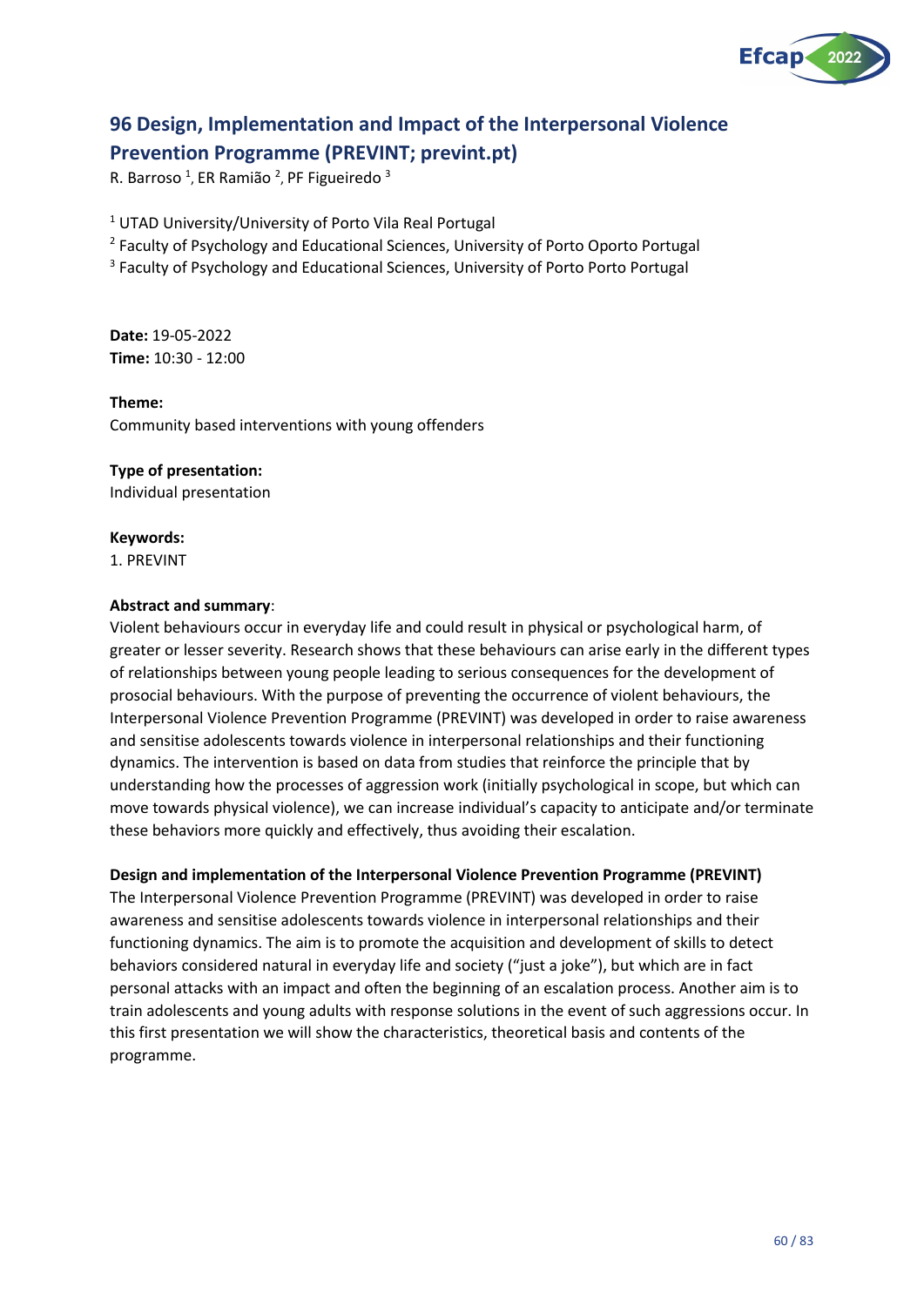

# **97 Impact of an individual intervention programme with adolescents who engage in sexually abusive behaviour**

R. Barroso<sup>1</sup>

ER Ramião <sup>2</sup>, PF Figueiredo <sup>3</sup>, A. Sousa <sup>4</sup>

<sup>1</sup> UTAD University/University of Porto Vila Real Portugal

<sup>2</sup> Faculty of Psychology and Educational Sciences, University of Porto Oporto Portugal

<sup>3</sup> Faculty of Psychology and Educational Sciences, University of Porto Porto Portugal

<sup>4</sup> UTAD University Vila Real Portugal

**Date:** 18-05-2022 **Time:** 14:00 - 15:30

#### **Theme:**

Assessment and treatment of young and/or adolescent offenders

#### **Type of presentation:**

Individual presentation

#### **Keywords:**

1. sexual violence

2. PBX

3. experiment

#### **Abstract and summary**:

Introduction and objective: The practices of sexual violence can be perpetrated by adolescents or adults, being mostly practiced by male aggressors. The PBX Programme (Barroso, Ramião, & Figueiredo, 2018) was built given the need to implement specialized interventions with adolescents who have committed sexual crimes, using the detention time to drive the desired behavioural change. Method: A group of male adolescents benefited from an individual intervention program, applied by clinical and forensic psychologists in a forensic setting. The PBX Programme was developed considering an initial phase of psychoeducational contents and a second phase of specialized therapeutic intervention, preparing for life in society. The experimental impact assessment included pre and post intervention data collection. An instrument protocol was applied, and a standardized qualitative clinical interview was conducted to find behavioural change. Results and Conclusion: Preliminary results gather sufficient evidence of the impact on juvenile's behaviour change process and support the implementation of the program.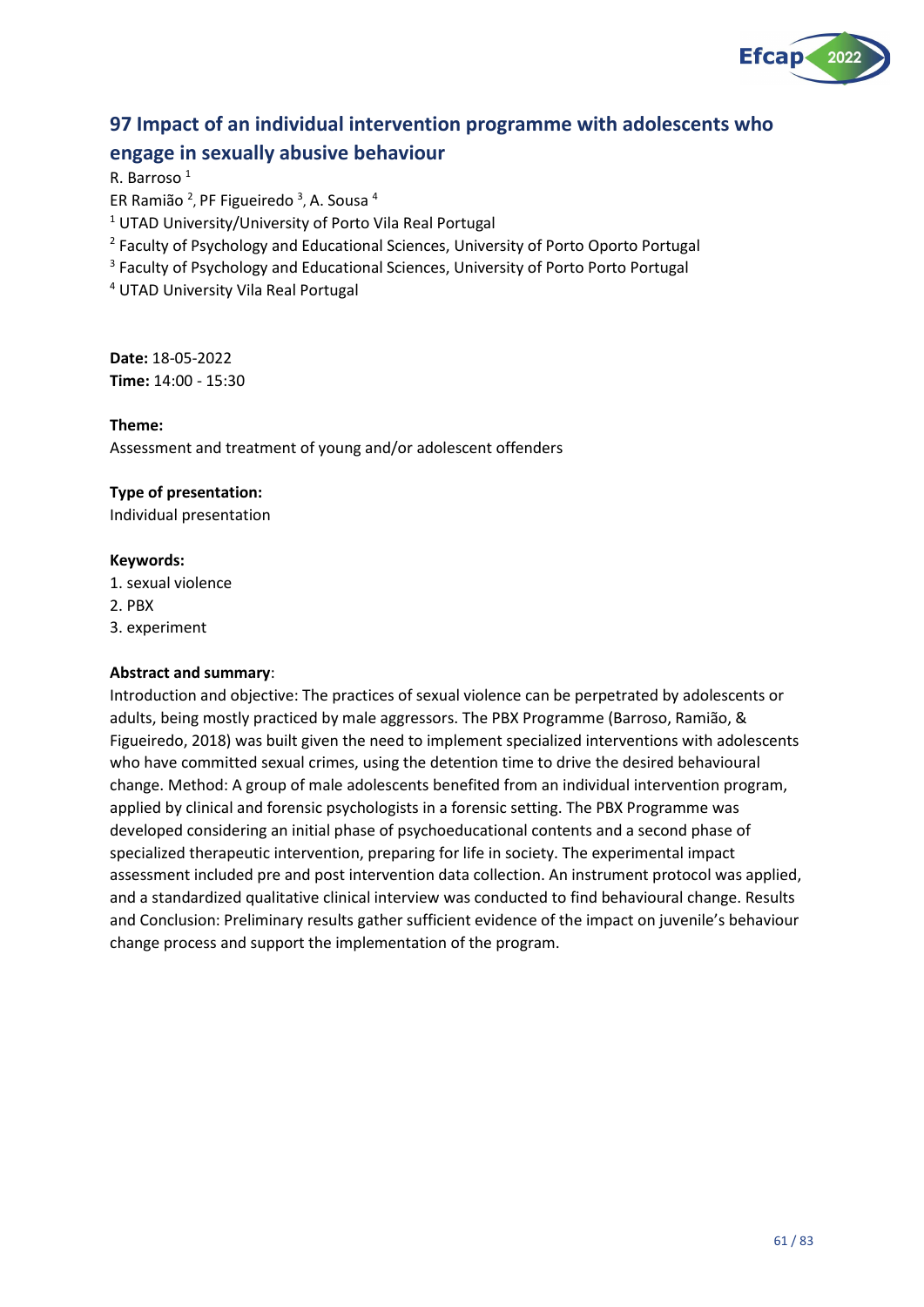

# **98 Adverse Childhood Experiences, Personality, and Crime: Distinct Associations Among a High-Risk Sample of Institutionalized Youth**

#### B.S. Barra <sup>2</sup>

D.d.H D'Huart <sup>1</sup>, M.A. Aebi <sup>3</sup>, K.S. Schmeck <sup>1</sup>, M.S. Schmid <sup>1</sup>, C.B. Boonmann <sup>1</sup>

<sup>1</sup> Psychiatric University Hospitals Basel Switzerland

<sup>2</sup> Saarland University Hospital Homburg Germany

<sup>3</sup> Medical Faculty of the University of Zürich Zürich Switzerland

**Date:** 19-05-2022 **Time:** 14:00 - 15:30

#### **Theme:**

Life course perspectives in youth forensic psychiatry

#### **Type of presentation:**

Individual presentation

#### **Keywords:**

- 1. adverse childhood experiences
- 2. personality
- 3. delinquency
- 4. child welfare and juvenile-justice institutions

#### **Abstract and summary**:

**Background:** Despite high rates of adverse childhood experiences (ACEs) and personality-related disturbances among delinquent juveniles, associations among ACEs, youth personality, and juvenile crime involvement are still unclear. High-risk samples of institutionalized youth are in specific need of a comprehensive assessment of ACEs and personality features in order to broaden the current knowledge on the occurrence and persistence of juvenile crime and to derive implications for prevention and intervention.

**Aims:** This talk will focus on the question of whether and how ACEs and different aspects of youth personality influence future crime involvement.

**Methods:** 342 adolescents (35.1% females) aged between 12 and 18 years (M = 15.74, SD = 1.61 years) living in child-welfare or juvenile-justice institutions, were examined regarding cumulative ACEs, psychopathic traits, temperament, clinical personality disorder ratings, and criminal involvement before and up to 10 years after assessment.

**Results:** We found considerable rates of ACEs, although cumulative ACEs did not predict future crime. Latent Profile Analysis based derived six distinct personality profiles, which were differently related to ACEs, personality disturbances, clinical psychopathology, and future delinquency. A socially difficult personality profile was associated with increased risk of future crime, whereas avoidant personality traits appeared protective.

**Conclusion:** Findings indicate that the role of ACEs in the prediction of juvenile delinquency is still not sufficiently clear and that relying on single personality traits alone is insufficient in the explanation of juvenile crime.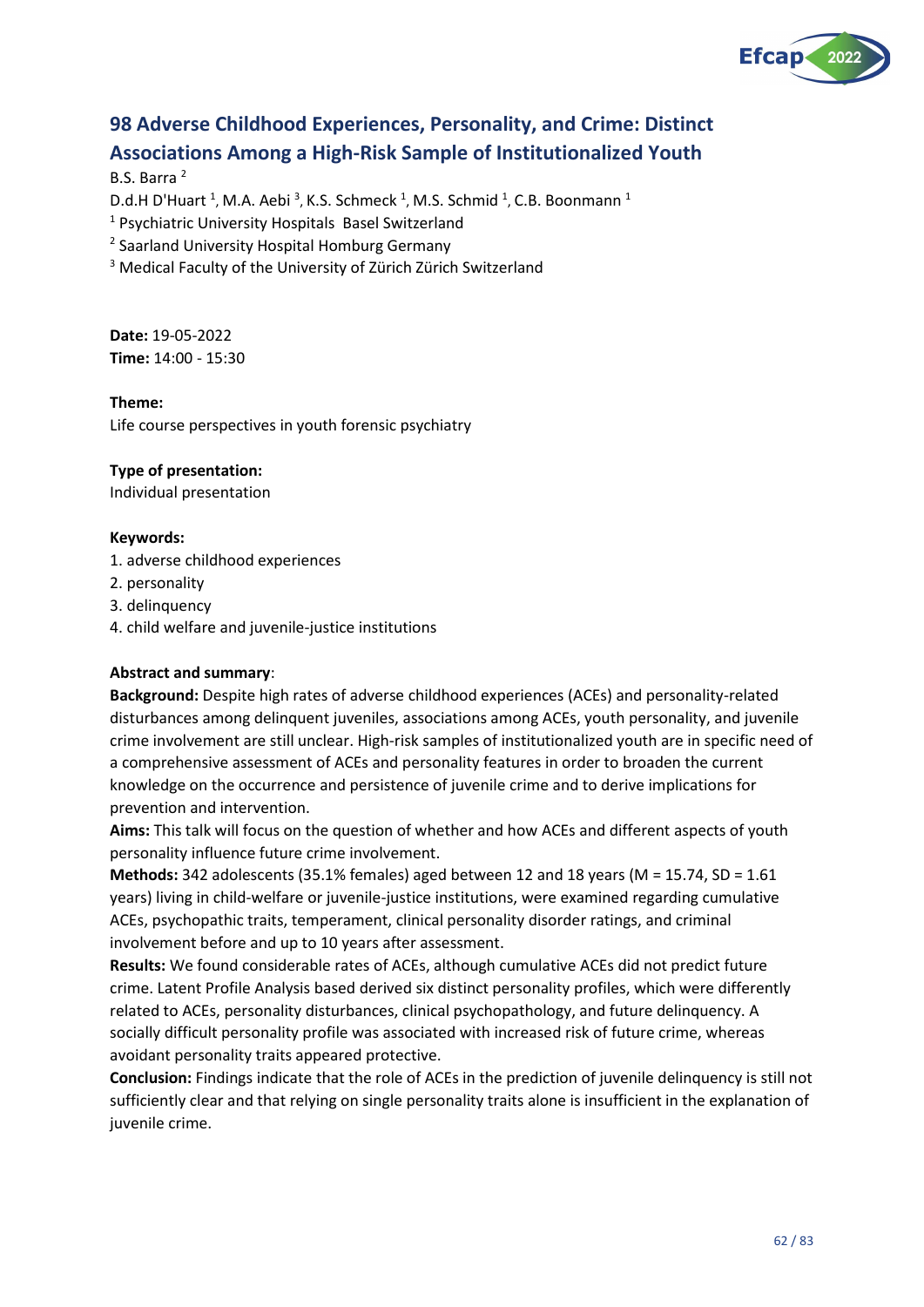

# **100 Implications of UN General Comment Number 24 (2019) in relation to the recommendation to increase minimum age of criminal responsibility?**

T I Irani <sup>1</sup> ED Delmage <sup>2</sup> <sup>1</sup> Southern Health NHS Foundation Trust Southampton United Kingdom <sup>2</sup> Nga Taiohi Unit Wellington New Zealand

**Date:** 19-05-2022 **Time:** 10:30 - 12:00

**Theme:** Criminological and legal issues

## **Type of presentation:**

Individual presentation

#### **Keywords:**

1. age of criminal responsibility

#### **Abstract and summary**:

This workshop will consider the impact of increasing the Minimum age of Criminal Responsibility in relation to mental health services, welfare services, education services, and the taxpayer. Whilst the speakers have expertise in the implications for the United Kingdom, we will be seeking views from audience members about their respective systems and how the different services may need to be reconfigured to meet the needs of young people who commit offences. The workshop will have a focus on health economics and the potential long-term outcomes of early intervention in young offenders with mental health problems.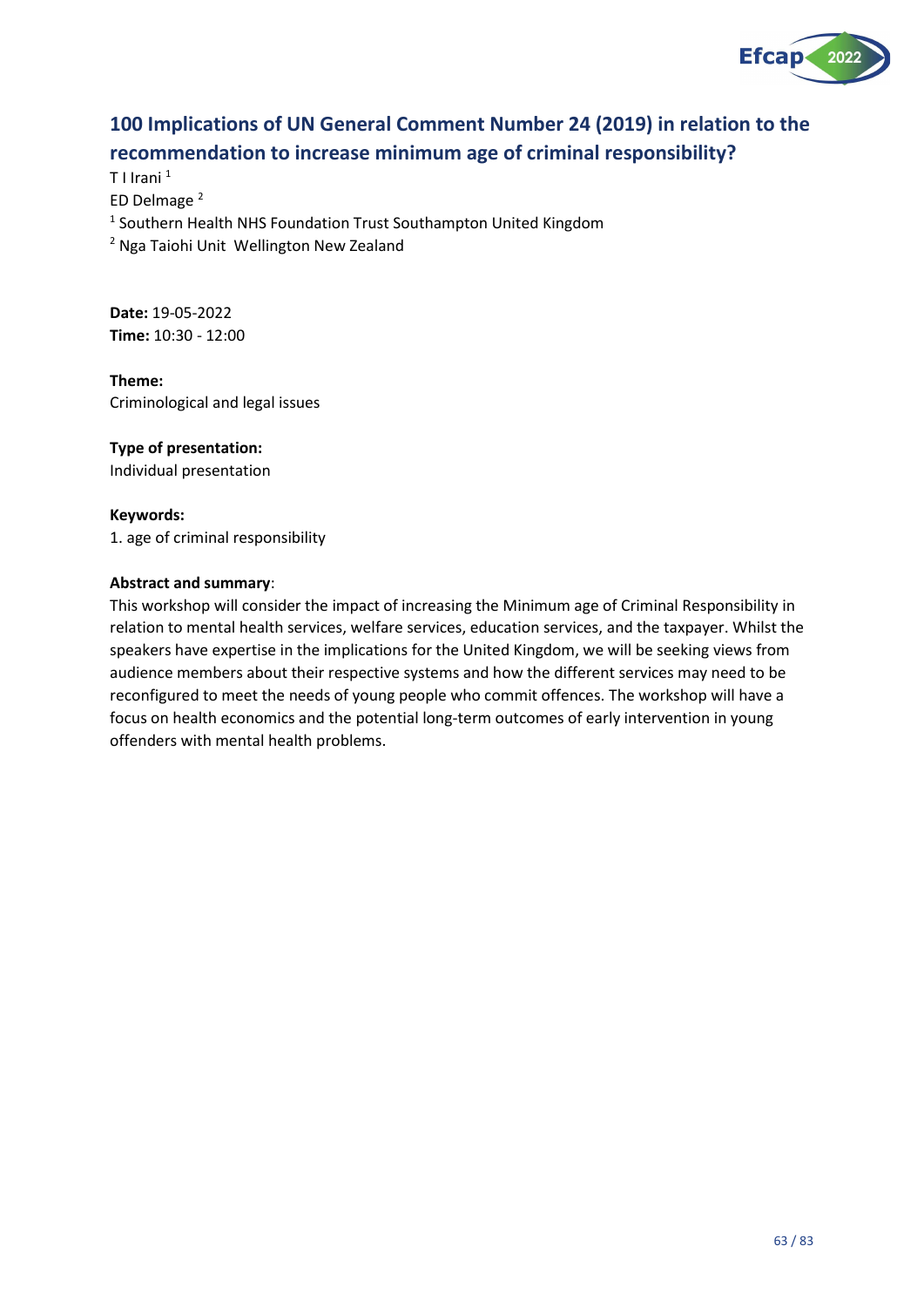

# **101 ThePaS- A therapy program for adequate sexual behaviour: indication, contents and clinical application**

L. Vertone<sup>1</sup>

T. Best , D. Imbach , M.A. Aebi  $^2$ , C. Bessler  $^1$ 

<sup>1</sup> University Hospital of Psychiatry Zurich Zurich Switzerland

<sup>2</sup> Medical Faculty of the University of Zürich Zürich Switzerland

**Date:** 18-05-2022 **Time:** 14:00 - 15:30

#### **Theme:**

Assessment and treatment of young and/or adolescent offenders

#### **Type of presentation:**

Individual presentation

#### **Keywords:**

1. Sexual behaviour

#### **Abstract and summary**:

The ThePaS - A therapy program for adequate sexual behaviour has been developed by combining cognitive behavioural and specific relapse prevention methods. It is in clinical practice in several forensic institutions and professionals in the German speaking part of Switzerland. The results of our recently conducted study (Aebi et al., 2019) suggest – from a clinical point of view – that it makes sense to use specific relapse prevention techniques to address youth's criminogenic needs (risk factors) and to lower the risk of sexual recidivism. A combination of specific relapse prevention skills with elements of the good-lives model and with social and emotional skills trainings may further increase the commitment to therapy and improve mental health. Based on research findings the revised ThePaS addresses the following topics: Analysis of the individual acts of crime, accounting consequences, empathy for the victim, relapse prevention techniques; life aims, personal skills and strengths, knowledge in the body-anatomy, sexuality, flirting, in engaging and holding relationship, mindfulness, reflecting own feelings, self-control, problem & conflict-solving, say "no", moral judgment; country's law, exam, certification, booster. The ThePaS is indicated for youth who sexually offended with contact. It is not indicated for youth with IQ < 70, severe crimes, severe psychotic / depressive disorders and full-blown paraphilias. Further clinical implications are discussed.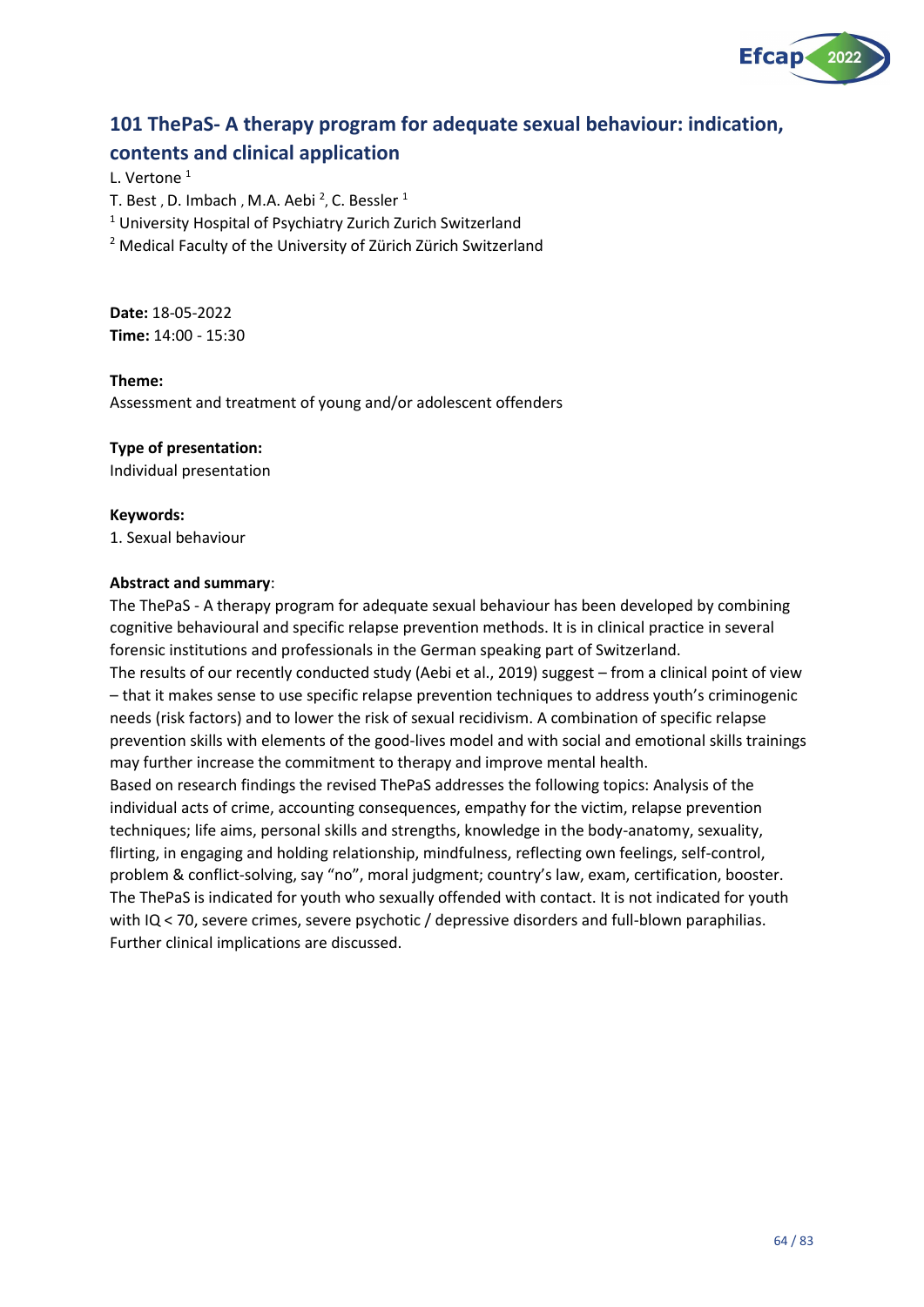

## **103 Community Forensic Child and Adolescent Mental Health Services in**

## **London and commissioning across England**

J Hales <sup>1</sup>, A Bhatti <sup>1</sup>, E Curtis <sup>1</sup>, A Nicols-Clarke <sup>2</sup>

<sup>1</sup> West London NHS Trust London United Kingdom

<sup>2</sup> NHS England London United Kingdom

**Date:** 19-05-2022 **Time:** 14:00 - 15:30

### **Theme:**

Assessment and treatment of young and/or adolescent offenders

#### **Type of presentation:**

Symposium

#### **Keywords:**

- 1. community
- 2. FCAMHS
- 3. CAMHS
- 4. services

#### **Abstract and summary**:

This workshop comprises of 4 presentations regarding Community Forensic Child and Adolescent Mental Health Services in England. Forensic Adolescent Mental Health Services provide assessment, care and support for young people who present with high risk behaviours, significant emotional and mental health difficulties and/or young offenders. In this symposium, we will discuss the development of our North West London Forensic CAMHS and discuss the characteristics of the patients referred to this service. We will consider in particular their sensory and OT needs and impact of cultural and racial differences. We will then place this in context of development of adolescent forensic mental health services commissioning across England.

#### **Symposium paper 1**:

## **Unpacking the complex overlay of services commissioned in London to support young people at risk of violence**

#### *Background*

Serious violence perpetrated by young people has been increasing in London. Young people are known to be victims of Child Criminal Exploitation by gangs run by adults, using young people to transport and sell drugs. This is causing much concern and has been high on the agenda of the London Assembly, Metropolitan Police, NHS England and Government. A Public Health Approach to knife crime is the favoured approach.

Services are being commissioned by different National and Local Government agencies to support young people to try to reduce this wave of violence in London. Our North West London FCAMHS service offers advice, consultation, assessments and coproduced interventions to professionals working with young people across 8 London Boroughs.

#### *Presentation*

We will produce a mapping of services for young people across several levels: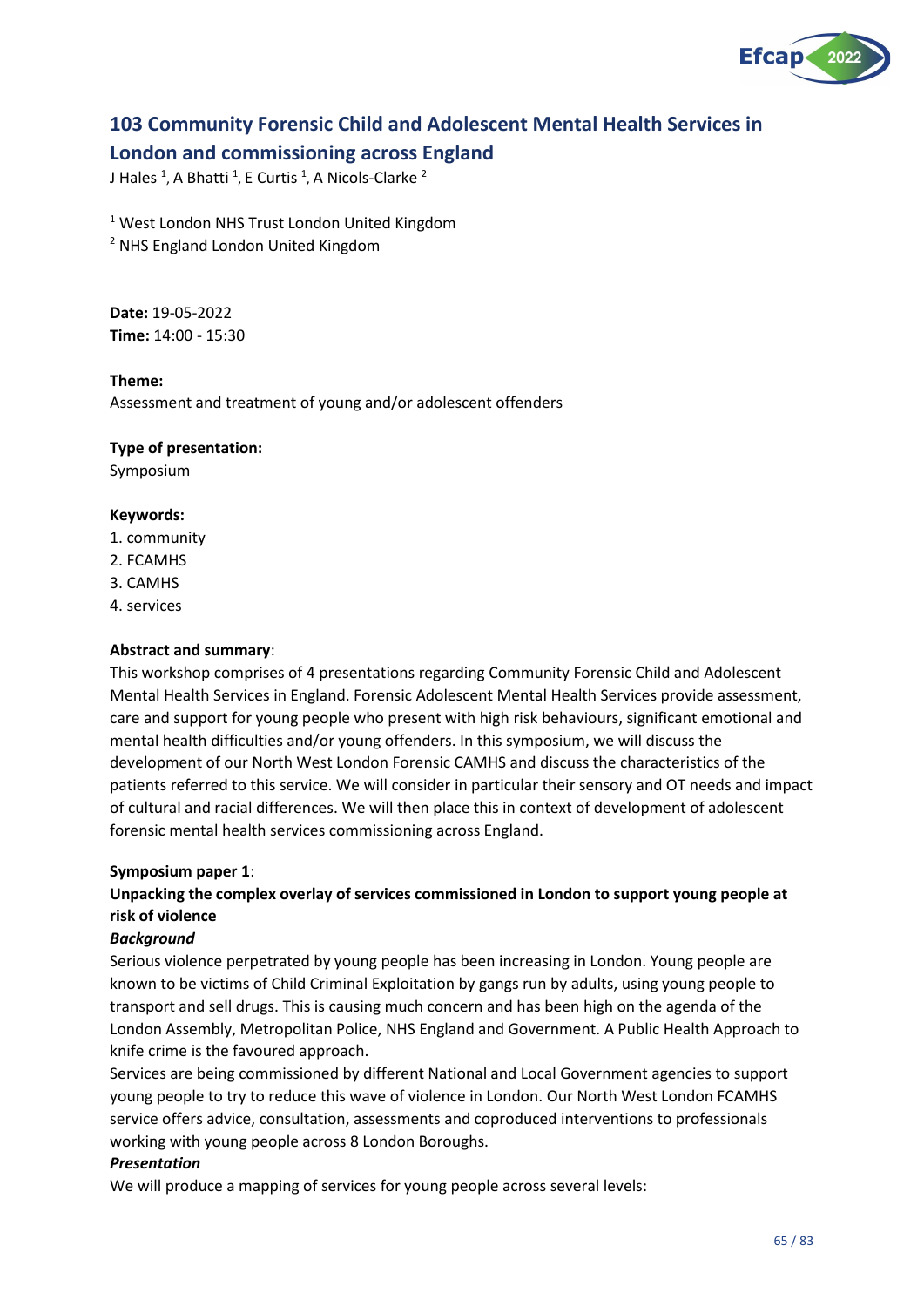

Within the individual 8 Boroughs in which our FCAMHS service works, such as the individual statutory agencies of CAMHS, social care, education, Youth Offending Services and smaller voluntary agencies Across several Boroughs as joined services, such as Speech and Language teams working across 2 or 3 boroughs and Hospital Trusts working across several boroughs

Pan London services, such as the Metropolitan Police or voluntary sector agencies.

Commissioning agencies include:

NHS England

MOPAC (the London Mayor's Crime and Policing Commissioners)

Local Government

## Charities

We will consider our FCAMHS referrals since the service started in August 2018 and consider the agencies with which we liaise to consider the needs of young people in London.

## *Discussion*

One ex-gang member noted how the communication in local gangs is more effective than communication across different children's agencies in London. We will discuss how to ensure that our services work effectively together.

## **Symposium paper 2**:

## **Community Forensic CAMHS in London**

The North West London Forensic Child and Adolescent Mental Health Service (NWL FCAMHS) is a community-based service covering a population of approximately 2 million people.

Our FCAMHS service received 378 referrals between August 2018 and December 2021. Of these referrals, 138 (37.2%) young people were of a White ethnic background, 169 (45%) young people were of a Black and Minority Ethnic (BAME) background and 64 (17.3%) young people were of a dual heritage background. The disproportionate number of referrals received for young people of a BAME background relative to the demographics of the 8 London Boroughs our service covers poses the question as to the cause of this disproportionality.

In this workshop, we consider the following questions in an attempt to explore the complex relationship between the ethnic background of young people and disproportionate number of referrals received by our Forensic Child and Adolescent Mental Health Service:

Did the route of referral to our FCAMHS service differ for those from a White ethnic background compared to those from a BAME background?

Was there a difference in the number of other services involved in the young person's care prior to their referral to our FCAMHS service based on their ethnic background?

Was placement of a young person in a secure or custodial setting more likely than a community or hospital based setting based on their ethnic background?

Was there a correlation between risk (on referral to FCAMHS, risk on discharge from FCAMHS and overall risk reduction) and ethnic background?

## **Symposium paper 3**:

## **Sensory needs in the forensic CAMHS population – what are we doing to highlight and address these**

**Background**: There is currently little data on the percentage of young people in the criminal justice system in the UK with diagnoses of ASD, LD or sensory needs, however local observation puts it at at least double that of the general population, and data shows over 60% of young people in the criminal justice system have speech language and communication needs. This is a high need cohort, with low rates of assessment and intervention in place. As an Occupational Therapist (OT), new to the FCAMHS role, this was notable.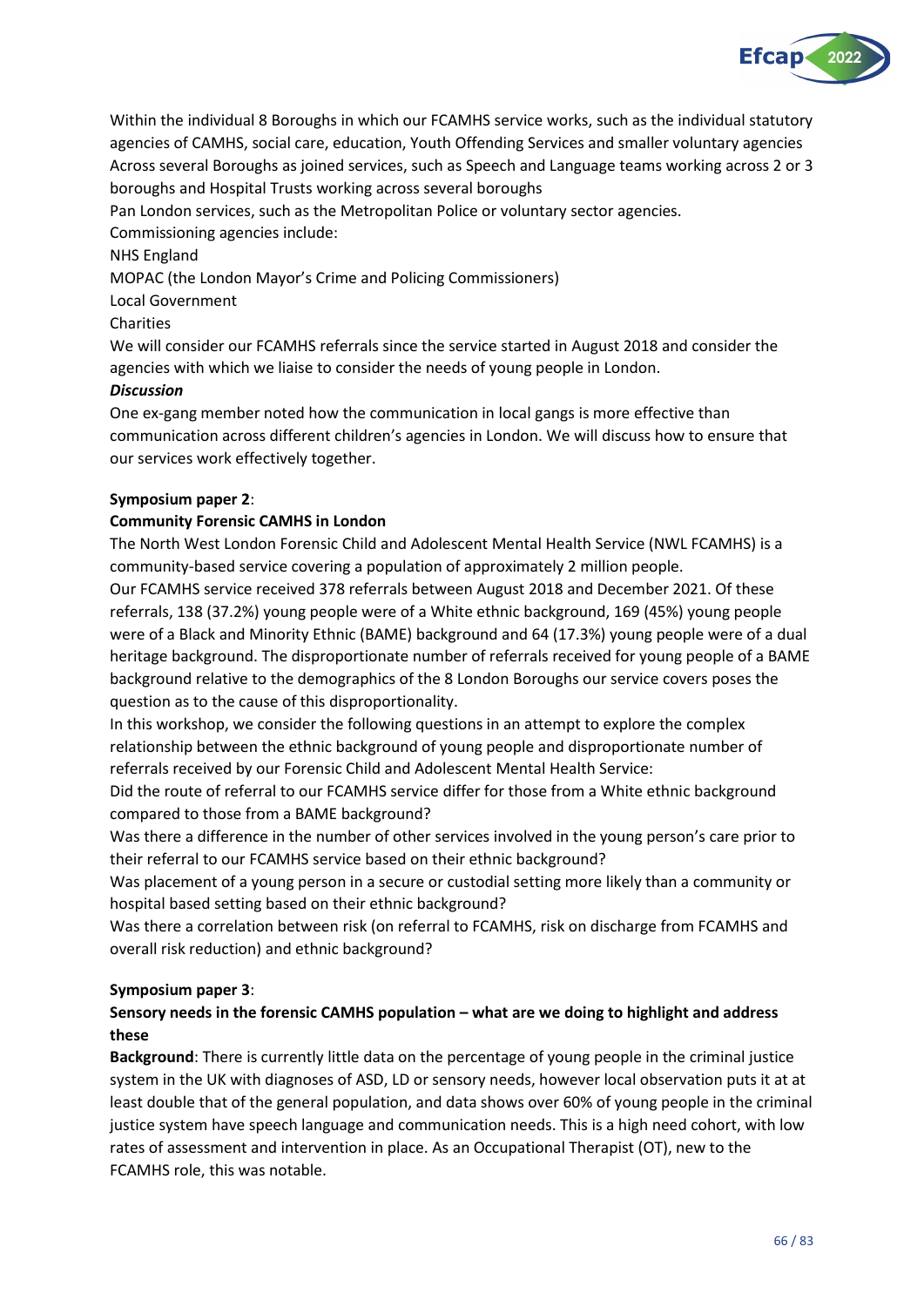

#### **This review aims to:**

Assess the number of YP's referred into FCAMHS with sensory needs Highlight those with unmet sensory needs

Identify pathways for these YP's to receive appropriate assessment

Offer assessment and treatment to those who can not access elsewhere

**Method:** A 'moment in time' caseload audit was used, from December 2021. The 48 young people that were active on the FCAMHS caseload were reviewed. The OT met with the case holders and enquired about any sensory needs mentioned on the initial referral or subsequently highlighted. **Results and discussion**: From the 48 cases reviewed, 17 had suspected sensory needs 35%, 12 (25%) also would benefit from Occupational therapy (sleep hygiene and routine, activity of daily living support, social skills). These results were subjective to the case holder/ OT discussion and identification, and real need is likely to be higher.

This review has raised a number of questions and development opportunities. What are the needs we are seeing? What can be done to address them? What benefits will addressing them have on the young person. Future work needs to evaluate the impact of sensory intervention on reducing risk and increasing young people's participation in pro social lifestyles and occupations.

#### **Symposium paper 4**:

### **The National Community FCAMHS network in England** *Background*

In 2018 NHS England commissioned 13 new Community Forensic Child and Adolescent Mental Health Service (Community FCAMHS) Teams, covering the whole of England. These are tertiary services accessible to all agencies (e.g. CAMHS, social services, YOTs, prisons, courts, solicitors, education, health commissioners etc.) within a region that may have contact with young people exhibiting high risk of harm to others or young people in the youth justice system who have mental health difficulties.

#### *Presentation*

We will outline the National Community FCAMHS provision in England including:

Development of the Community FCAMHS service model

How the service model has been implemented differently across the country based on local need. How the 13 services work together and via the development of the National Community Forensic CAMHS Clinical Network.

Current national referral data and implications from the national evaluation.

Further planning around complex needs and integration of service framework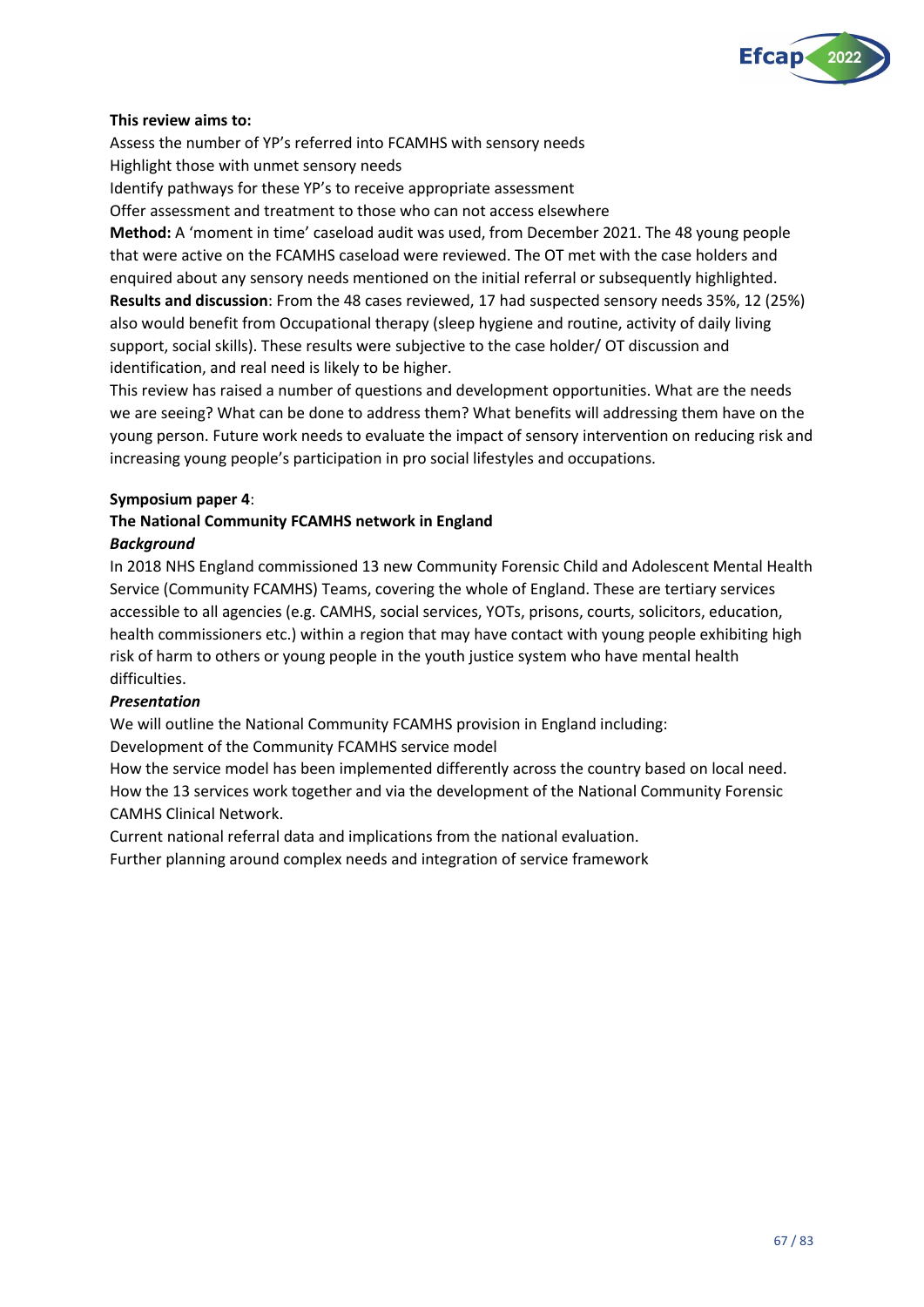

# **104 Tele-therapeutic care during Sars-Cov-2 pandemic in the Forensic Child and Adolescence Psychiatry Zurich**

SW Wölfle Psychiatric University Hospital Zurich Zürich Switzerland

**Date:** 18-05-2022 **Time:** 14:00 - 15:30

**Theme:** Assessment and treatment of young and/or adolescent offenders

## **Type of presentation:**

Individual presentation

#### **Keywords:**

- 1. Tele-therapeutic care
- 2. Sars-Cov-2
- 3. blended treatment
- 4. working alliance

## **Abstract and summary**:

#### **Abstract**

On account of the covid pandemic, conventional outpatient treatment of juvenile offenders was interrupted. Before the pandemic, empirical evidence already indicated that web-based or blended therapy comprises advantages (e.g. accessibility) and difficulties (e.g. withdrawal rate). With the present investigation we aimed to evaluate video- and telephone based interventions in the outpatient clinic in Zurich (CH) during the first covid lock down in 2020. We therefore analysed descriptive data on tele-therapeutic interventions and compared these to standard treatment. Further we (assessed individual experiences of therapists and clients. Results show that professionals had a more sceptical view compared to clients. Commitment of the clients to the setting (e.g. unexcused absences was equal to classical face to face settings. Our data indicate comparable outcomes to recent scientific findings in non-forensic settings. Findings may enhance the implementation of tele-therapeutic approaches during regular outpatient psychotherapeutic treatment with juvenile offenders.

#### **Summary**

On account of the covid pandemic, conventional outpatient treatment of juvenile offenders was interrupted. Before the pandemic, empirical evidence already indicated that web-based or blended therapy comprises advantages (e.g. accessibility) and difficulties (e.g. withdrawal rate). With the present investigation we aimed to evaluate video- and telephone based interventions in the outpatient clinic in Zurich (CH) during the first covid lock down in 2020. We therefore analysed descriptive data on tele-therapeutic interventions and compared these to standard treatment. Further we (assessed individual experiences of therapists and clients. Results show that professionals had a more sceptical view compared to clients.

During a time period of eight weeks, between march, and may, 2020 57% of our outpatient clients received tele-therapeutic treatment. We compared descriptive data of the tele-therapeutic treatment with data of the same cases in a preceding and comparable time period. Frequency (4.5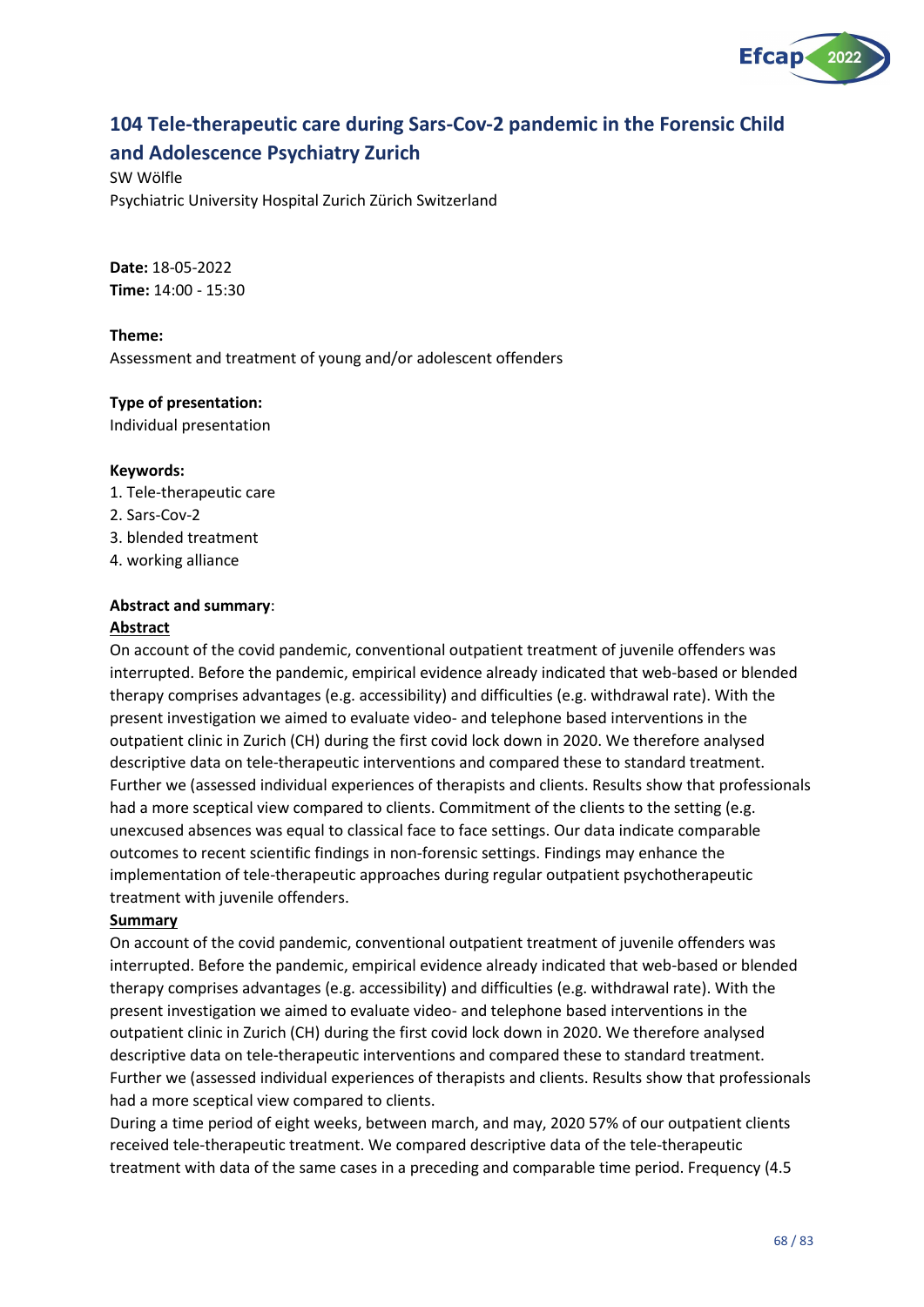

vs. 2.7 sessions) and duration (45 vs. 53 minutes) of the treatment sessions differ in a noteworthy way. In contrast unexcused absences wich were almost equal (22% vs. 19%). Overal clients were satisfied with tele-therapeutic setting. About 81% reported that they would be open for blended treatment - in the future. However therapeutic professionals valued the working alliance within a tele-therapeutic setting less profound compared to the clients. They enforced that i.a. using treatment materials was hindered (56%) because of the setting.

These basic findings correspond with research in this field (e.g. Simpson und Reid, 2014). They showed that blending both settings could be an useful opportunity of recent pandemic days to be both satisfactory and accessible in treating adolescent offenders.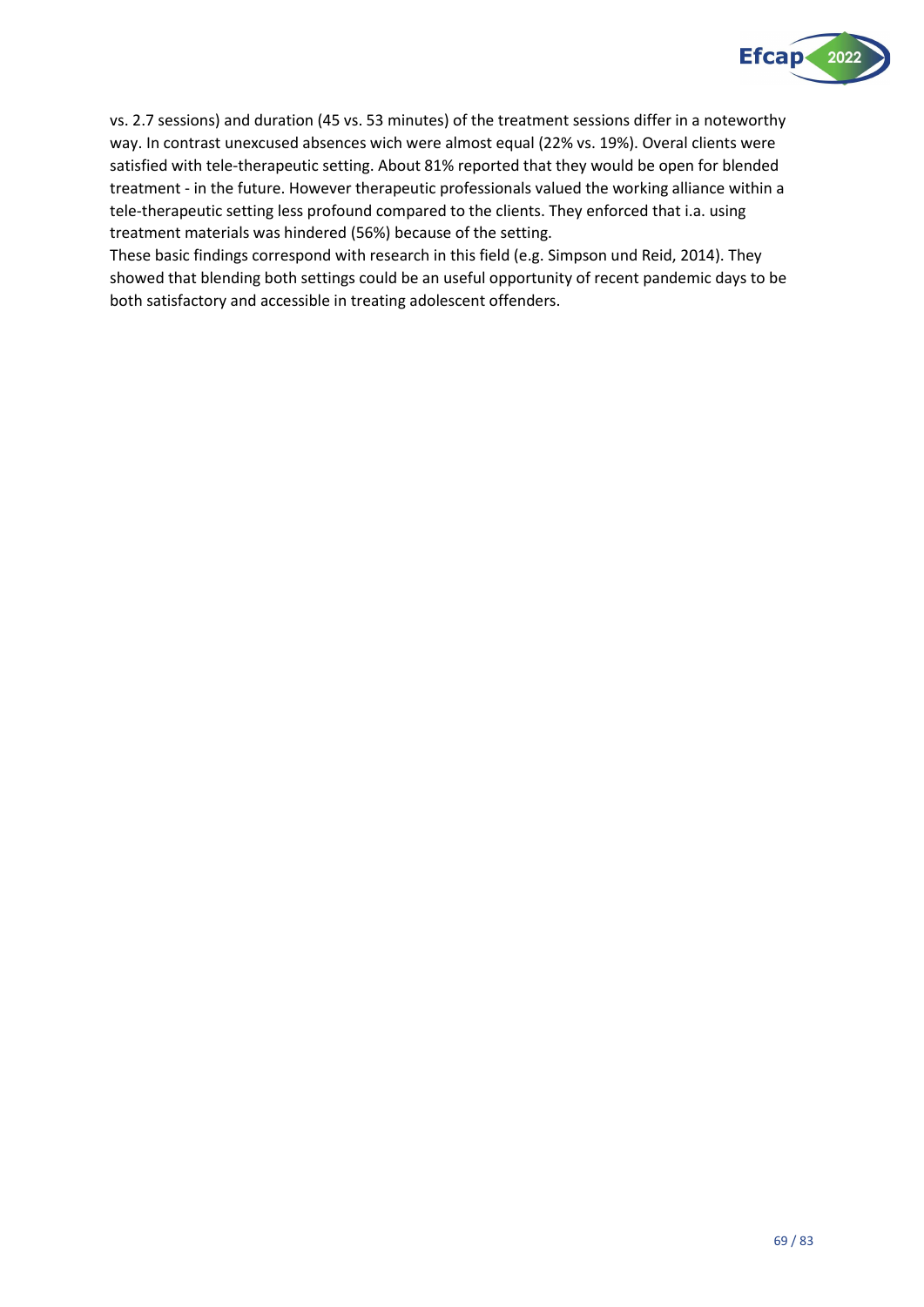

# **110 Parental readiness for behavior change and support of juvenile offenders – implications for complex intervention planning**

G. Ratkajec Gašević <sup>1</sup>

D. Dodig Hundrić <sup>2</sup>

<sup>1</sup> University of Zagreb - Croatia

<sup>2</sup> University of Zagreb Zagreb Croatia

**Date:** 19-05-2022 **Time:** 14:00 - 15:30

#### **Theme:**

Assessment and treatment of young and/or adolescent offenders

#### **Type of presentation:**

Individual presentation

#### **Keywords:**

1. Behaviour change

#### **Abstract and summary**:

Since the purpose of interventions for juvenile offenders is behaviour change, the main question is which factors contribute to that process. Given the interdependence of family members, especially of children in relation to parents, it is interesting to see how readiness to change of juveniles involved in interventions is influenced by the support of the parents or whether the parents are ready to change their behaviour for the benefit of their child.

With the aim of understanding the relationship between the readiness to change of juveniles and their parents and providing and perceiving support, pairs of juveniles and parents were involved in research, at the beginning of intervention after committing the crime. Parallel forms of Readiness to Change Scale and Readiness to support (for parents) and Perception of parental support (for juveniles) were used. Data were processed on a sample of 56 pairs.

Statistically significant differences between parental and juvenile readiness for behaviour change speak in favour of a higher level of parental readiness. Such results have been found in identifying differences between the readiness for parental support and the juvenile's perception of that support, where parents express more support than juveniles perceive. Through regression analysis, it was found that the perception of parental support by the juvenile significantly contributes to the child's readiness for behaviour change, while other predictors such as age, self-efficacy, family and child risk levels, parental readiness to change were not significant.

Presentation will provide the implications for complex interventions planning based on received results.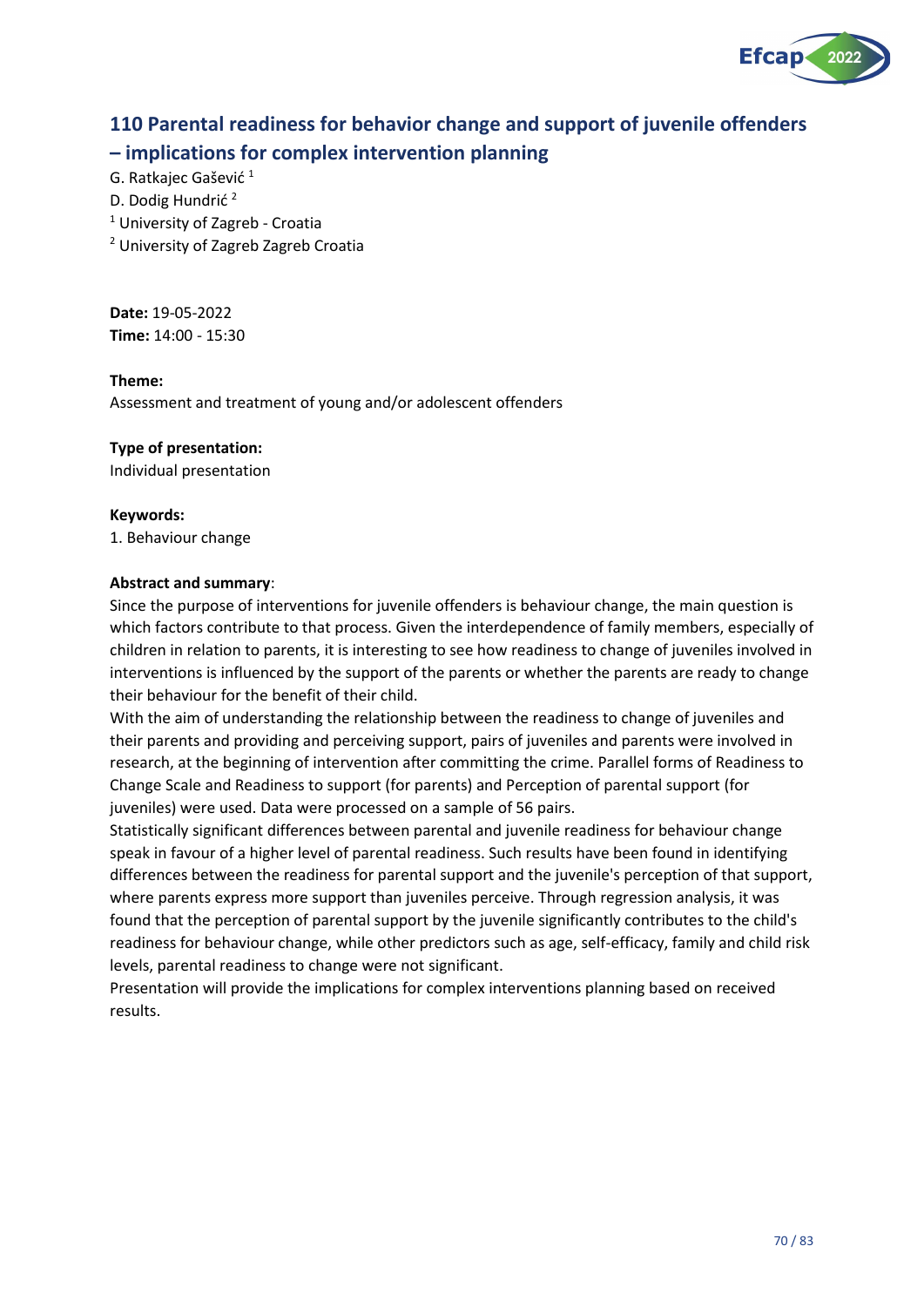

## **111 Stalking in Adolescents - An attachment perspective**

N. Champaneri T. Irani Sussex United Kingdom Sussex United Kingdom

**Date:** 18-05-2022 **Time:** 14:00 - 15:30

#### **Theme:**

Assessment and treatment of young and/or adolescent offenders

#### **Type of presentation:**

Individual presentation

#### **Keywords:**

of behaviour.

1. Stalking in adolescent

#### **Abstract and summary**:

Stalking in adolescents is currently a poorly researched area and yet the consequences of this behaviour has far reaching effects on individuals, families and society as a whole. This workshop will address the assessment model for stalking in Adolescents and how this might inform intervention to reduce risk from an attachment perspective.

Our aim is to understand the presentation, identify risk factors and discuss with the audience to develop a working intervention framework which can be used across all Forensic Child & Adolescent Mental Health Service (FCAMHS) services.

We will first discuss definitions of harassment and stalking and review the current literature and legislation in the UK on adolescents who exhibit these behaviours.

We will look in depth at clinical cases of both male and female stalkers identified from the West Midlands community FCAMHS in the UK to understand the similarities and differences in presentations between the two genders. We will also look at individual profiles of both the stalkers and their victims and identify themes which will aid future recognition of individuals with this pattern

Some common themes identified from our current sample include comorbidity with Autism Spectrum Disorder, early attachment difficulties, the link with physical violence and the effect of social media.

We hope the workshop will promote discussion but also allow clinicians to develop an understanding of the aetiology of stalking in Adolescents and identify key approaches to intervention.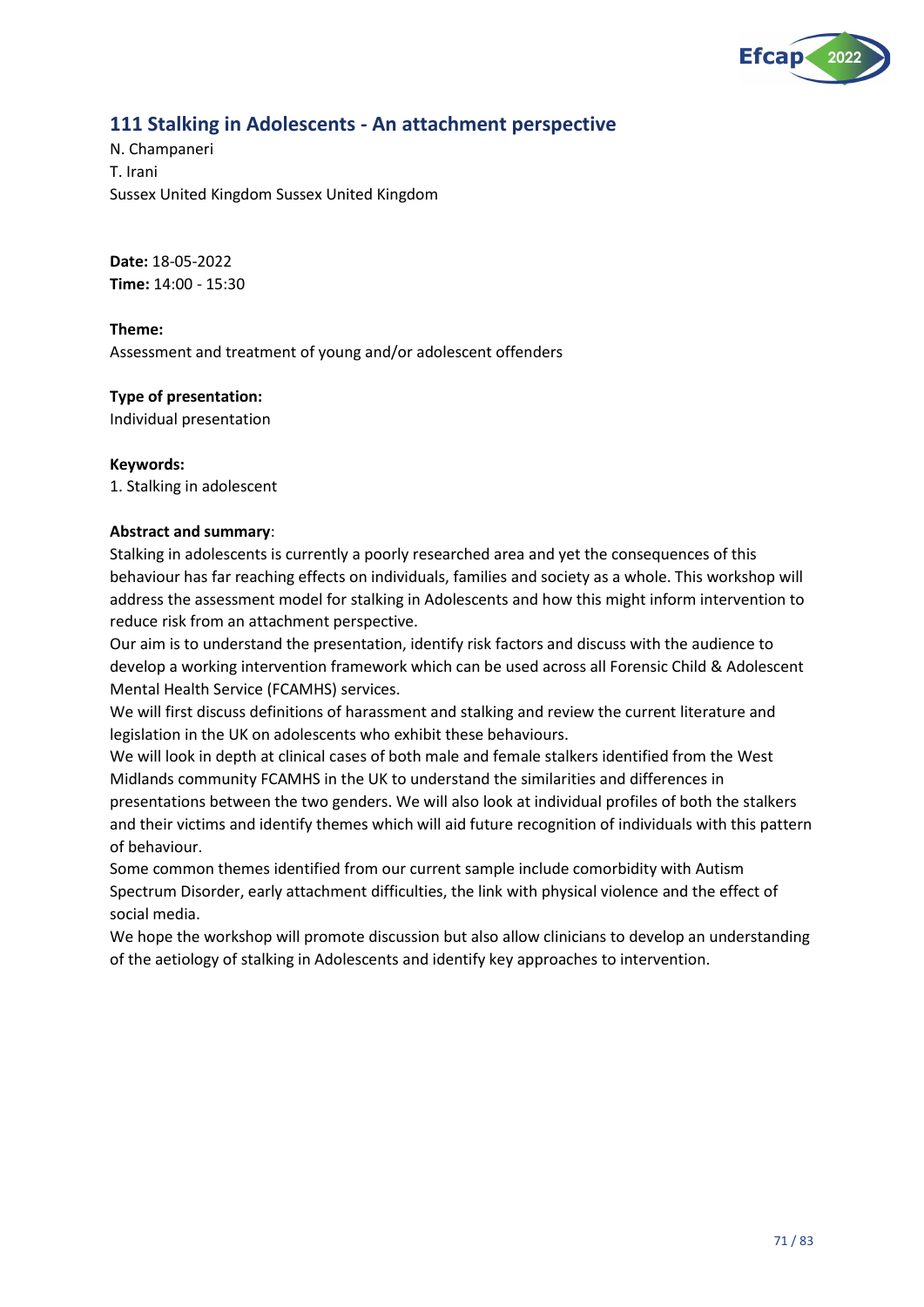

## **112 Social Brain responses in Antisocial Behavior Development**

I. Groep <sup>1</sup> M.G.N. Bos<sup>2</sup>, L. Nauta-Jansen<sup>3</sup>, A. Popma<sup>4</sup>, E.A. Crone<sup>5</sup> <sup>1</sup> Erasmus University Rotterdam - Netherlands <sup>2</sup> Leiden University Leiden Netherlands <sup>3</sup> Amsterdam UMC Amsterdam Netherlands <sup>4</sup> Child and Adolescent Psychiatry Amsterdam Netherlands

<sup>5</sup> Erasmus University Rotterdam Rotterdam Netherlands

**Date:** 18-05-2022 **Time:** 10:45 - 12:15

**Theme:** Neurobiological & - psychological intervention studies

#### **Type of presentation:**

Individual presentation

#### **Keywords:**

1. Anitocial behavior

#### **Abstract and summary**:

Over the past few years, many efforts have been made to understand why some youth persist over time in showing antisocial behavior, whereas others do not. While various imaging studies have shown functional and structural impairments that may contribute to these different developmental trajectories, it is surprisingly that these studies often fail to consider that people do not act in a social vacuum, and specifically that one of the key features of antisocial behavior is that perpetrators often act in disregard of others. Here, we present results from 3 social information processing studies, in which we examined whether developmental heterogeneity can be explained by the social mechanisms of self-concept evaluation and reactive aggression (in response to social evaluation) and their neural correlates. Throughout this talk, we will use fMRI data from young adults with a childhood-onset history of antisocial behavior (n = 55) and young adults without a history of antisocial behavior ( $n = 40$ ). We will show (1) how self-concept evaluation and aggression in response to social evaluations differ in these samples, (2) how these differences are reflected in differential neural activation in social brain regions such as the medial prefrontal cortex and (3) how these two social evaluative processes and their neural correlates relate to each other. This will help us to gain a better understanding of whether social mechanisms drive multi-finality in antisocial behavior, and whether this should be incorporated into prevention and intervention efforts.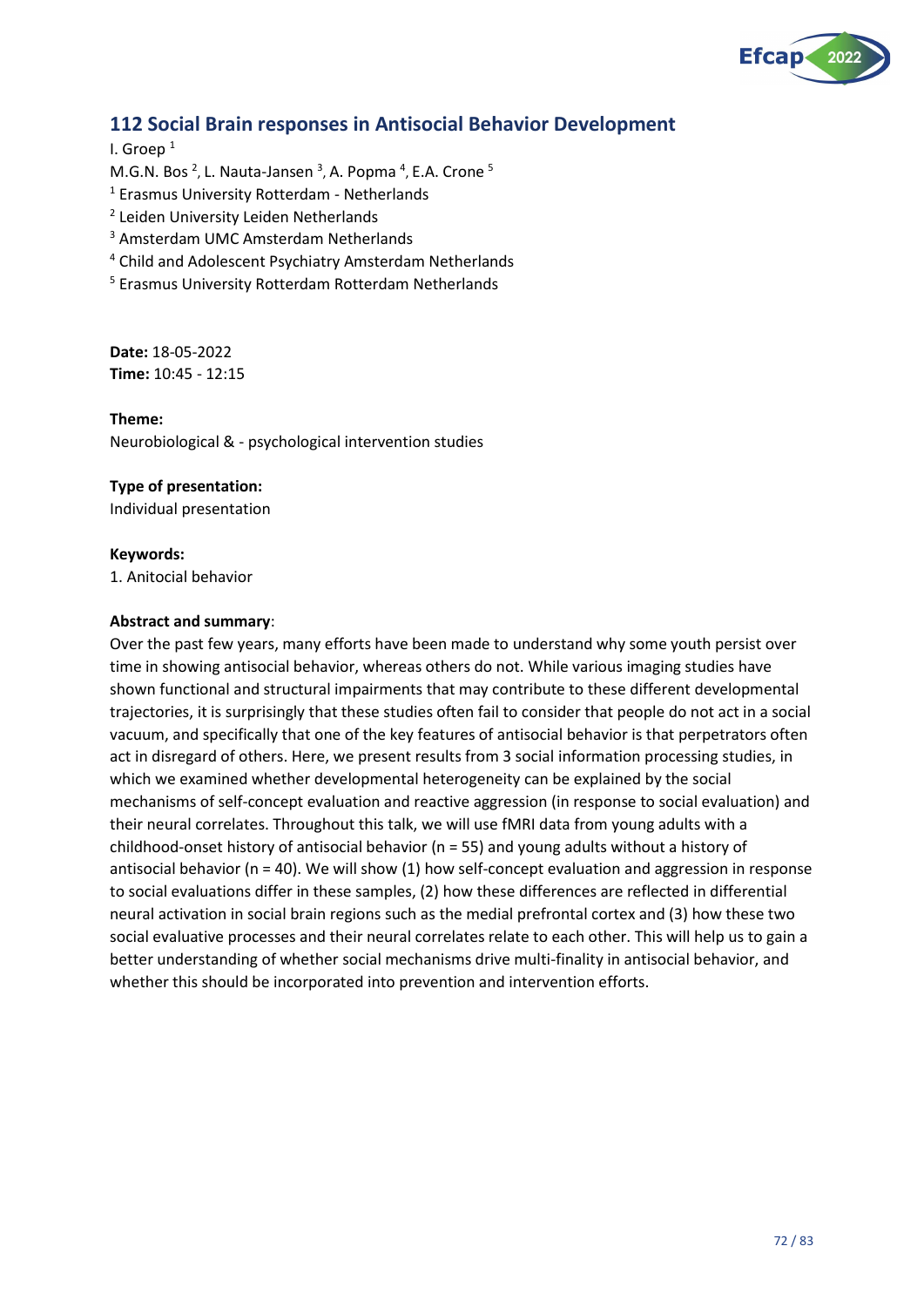

## **114 Juvenile Offender's Risk Assessment protocol (VRAI): Overview and**

## **preliminary results**

L Maneiro  $1$ O Cutrín<sup>1</sup>, P.H. Vedder<sup>2</sup>, X.A. Gómez-Fraguela<sup>1</sup>  $1$  University of Santiago de Compostela Santiago de Compostela Spain <sup>2</sup> Leiden University Leiden Netherlands

**Date:** 18-05-2022 **Time:** 10:45 - 12:15

#### **Theme:**

Assessment and treatment of young and/or adolescent offenders

#### **Type of presentation:**

Individual presentation

#### **Keywords:**

- 1. Risk assessment
- 2. Risk management
- 3. Juvenile offenders
- 4. VRAI

#### **Abstract and summary**:

The interest in the study of the predictors of juvenile antisocial behavior has increased over the last years, together with the use of risk assessment instruments which contribute to risk prediction and management. In order to overcome some of the limitations of previous instruments, a new risk assessment tool was developed in the Spanish context, namely the Juvenile Offender's Risk Assessment (VRAI). The VRAI was developed as a risk assessment tool to serve as a guide for intervention with adolescents in the Juvenile Justice System, providing information about 24 risk factors (i.e., historical, psychosocial, and individual), three protective factors, and three other relevant variables. The information is collected, on the one hand, from the technical staff of the centers and, on the other hand, from self-reports by adolescents through an online questionnaire. Some preliminary results are presented as regards the differences and commonalities in all the factors between juvenile offenders and a sample of community adolescents from Galicia (NW Spain). Overall, juvenile offenders showed higher levels of risk in most of the risk factors and lower scores in the protective factors. A total of five profiles were identified based on the scores on a set of factors, namely, low-needs, socio-familiar, moderate needs, antisocial-drugs, and high-antisocial. These results are discussed regarding the relevance of evaluation of specific risk factors for risk management.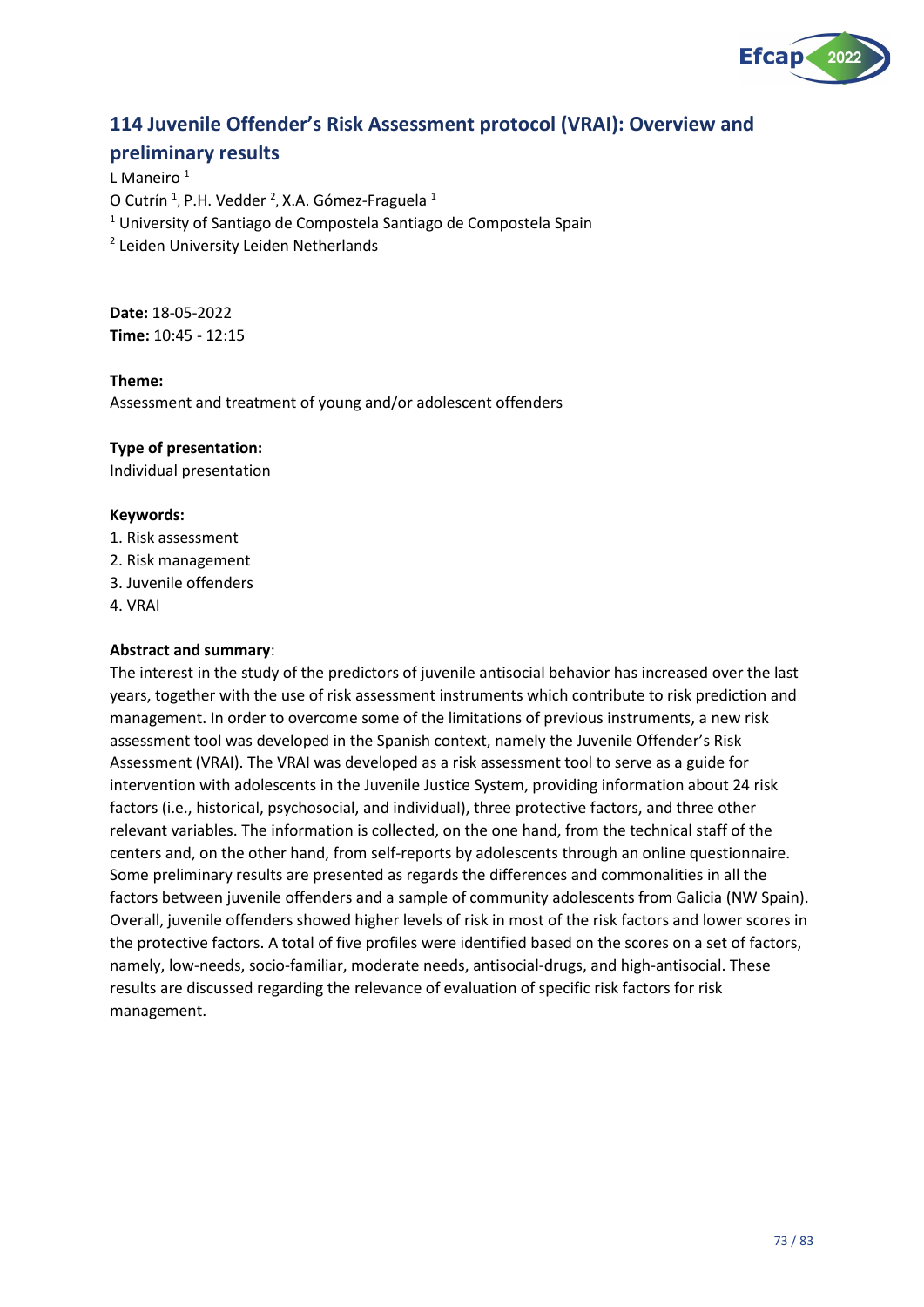

# **115 Risk profiles among juvenile justice-involved youth and associations with adverse childhood experiences**

L Maneiro O Cutrín, M.P. Navas, L López-Romero University of Santiago de Compostela Santiago de Compostela Spain

**Date:** 20-05-2022 **Time:** 14:30 - 15:25

**Theme:** Assessment and treatment of young and/or adolescent offenders

#### **Type of presentation:**

Poster presentation

#### **Keywords:**

- 1. Risk profiles
- 2. Adverse childhood experiences
- 3. Juvenile offenders
- 4. Risk management

#### **Abstract and summary**:

Adverse childhood experiences (ACEs) are overrepresented in youth involved in the juvenile justice system. Yet there is limited research on the role of ACEs and how they relate to specific risk profiles in this population. This might help practitioners not only in the identification of "high-risk" profiles but also in the adaptation of trauma-informed interventions. The aim of the current study is to identify different subgroups of youth involved in the juvenile justice system based on a set of factors (e.g., family, peers, individual) and analyze their associations with ACEs (i.e., exposure to domestic violence, physical and emotional abuse, and neglect). The sample was composed of 231 juvenile offenders (73.2% males), aged 14-21. Data were collected by means of the Juvenile Offender's Risk Assessment protocol (VRAI). The results of the latent profile analysis (LPA) showed a better fit for the five-class model, which classified individuals in five different subgroups according to their scores in ten risk and protective factors: 1) low-needs; 2) moderate-needs; 3) socio-familiar needs; 4) antisocial/drugs; and 5) high-antisocial. Some differences among subgroups emerged regarding ACEs. Specifically, the high-antisocial and antisocial/drugs scored higher in exposure to domestic violence, and in emotional abuse and physical abuse, respectively. Interestingly, the socio-familiar needs subgroup scored higher in neglect. These results are discussed in terms of implications for risk management.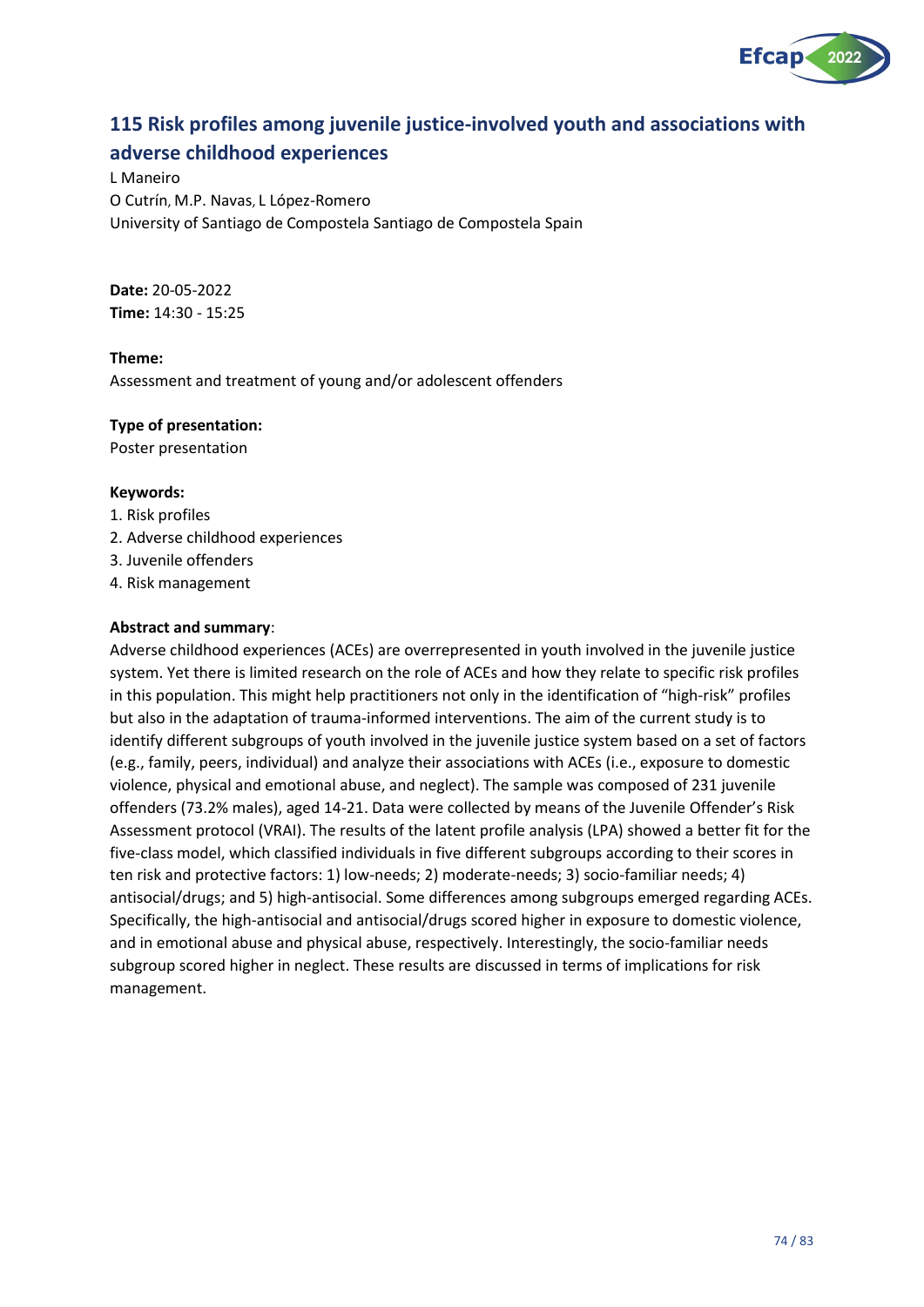

# **117 Risk Assessment of Violence - doing with not just to!**

R Morland, B Bethan Rawlins

Cambridgeshire and Peterborough NHS Foundation Trust Peterborough United Kingdom

**Date:** 18-05-2022 **Time:** 10:45 - 12:15

**Theme:**

Assessment and treatment of young and/or adolescent offenders

**Type of presentation:**

Individual presentation

#### **Keywords:**

- 1. Violence
- 2. Risk
- 3. Child-centred
- 4. Collaborative

#### **Abstract and summary**:

Structured risk tools are commonly used when assessing violence in children and young people, however they can rely on third party information. Excluding the voice of the child means that information is missed, their views are lost, and formulation is therefore incomplete. This presentation will review the literature and research in relation to conducting structured forensic assessments for children and young people. It will also consider what good practice may look like when completing a child-centred risk assessment and the ethical dilemmas that can occur.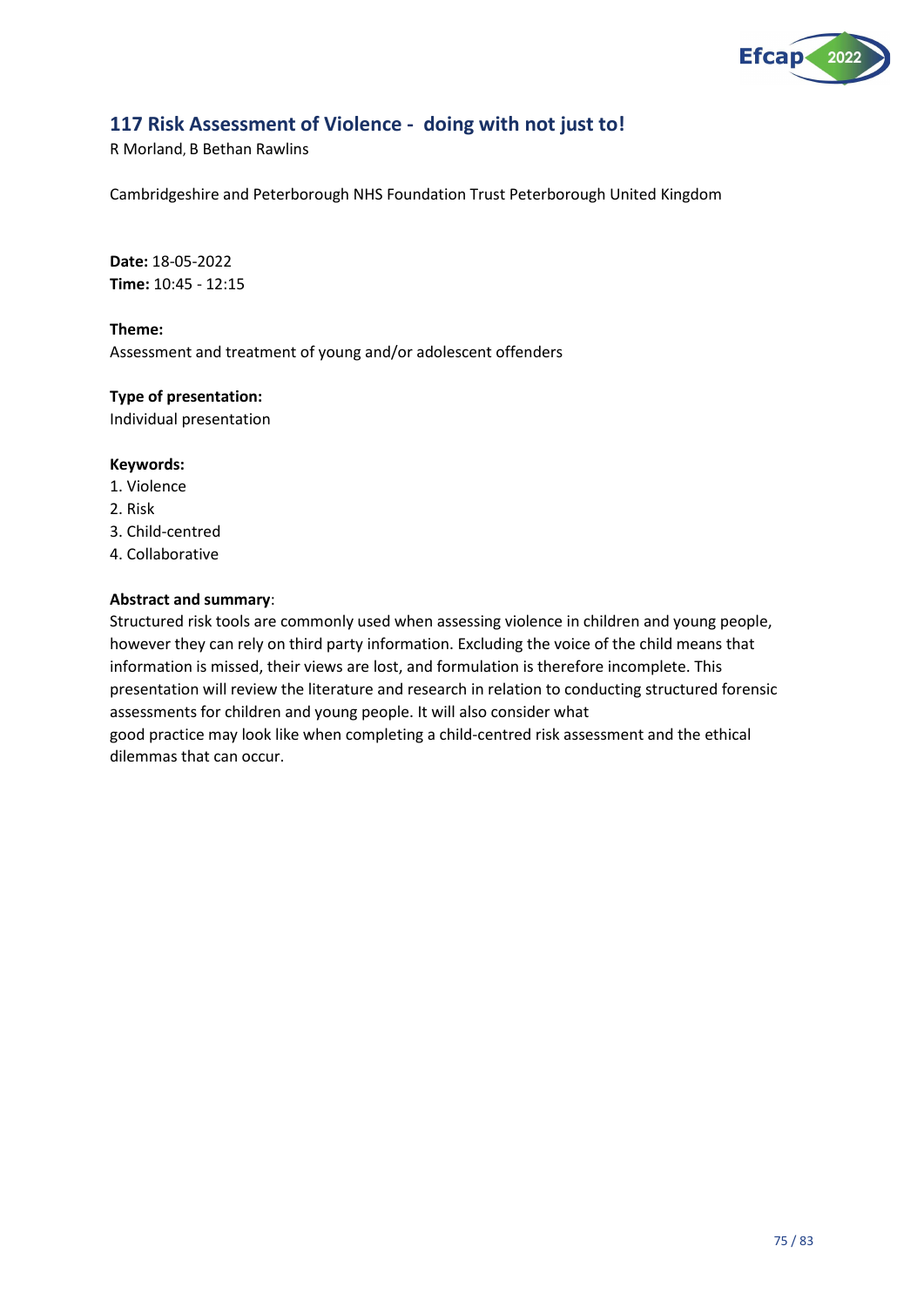

## **118 Individual assessment of juvenile offenders in Croatia: the experts'**

#### **perspective**

A. Mirosavljević D. Dodig Hundric, N. Ricijas, S. Mandic University of Zagreb Zagreb Croatia

**Date:** 19-05-2022 **Time:** 10:30 - 12:00

**Theme:** Assessment and treatment of young and/or adolescent offenders

#### **Type of presentation:**

Individual presentation

#### **Keywords:**

- 1. procedural safeguards
- 2. IA-CHILD

3. legislation

#### **Abstract and summary**:

The aim of this paper is to present the results of the project Procedural safeguards of accused or suspected children: improving the implementation of the right to individual assessment (IA-CHILD) funded by EC and EU. The main objective is to gain insight into the perspective of experts conducting and using the assessment of juvenile offenders in Croatia on the status of individual assessment and the implementation of the Directive 800/2016. Data was collected via three focus groups in three biggest Croatian cities. Overall, 17 experts doing the assessment of juveniles who are suspects or accused of perpetrating criminal offences (social pedagogues, psychologists and social workers employed in state attorney's offices, courts, educational institutions and social welfare centres) and 12 experts using this assessment (legal professionals working at the Municipal and County State Attorney's Offices as deputies of the Municipal and County State Attorneys, and at the Municipal and County Courts as judges) participated in this study.

Data was analysed using deductive thematic analysis.

Results show that the legislation in Croatia respects the international guidelines and recommendations on procedures towards suspected or accused juveniles and integrates them in the contents of relevant acts. Individual assessment is recognized as an essential and indispensable and is implemented on different levels and in different phases of criminal proceedings. Furthermore, it is legally well standardized, implemented in practice for many years and in various institutions. On the other hand, there are still some shortcomings as well as possibilities for improvement: implementation of uniform process of individual assessment, harmonization of interventions with

beneficiary needs and improving the quality of sanction implementation in practice.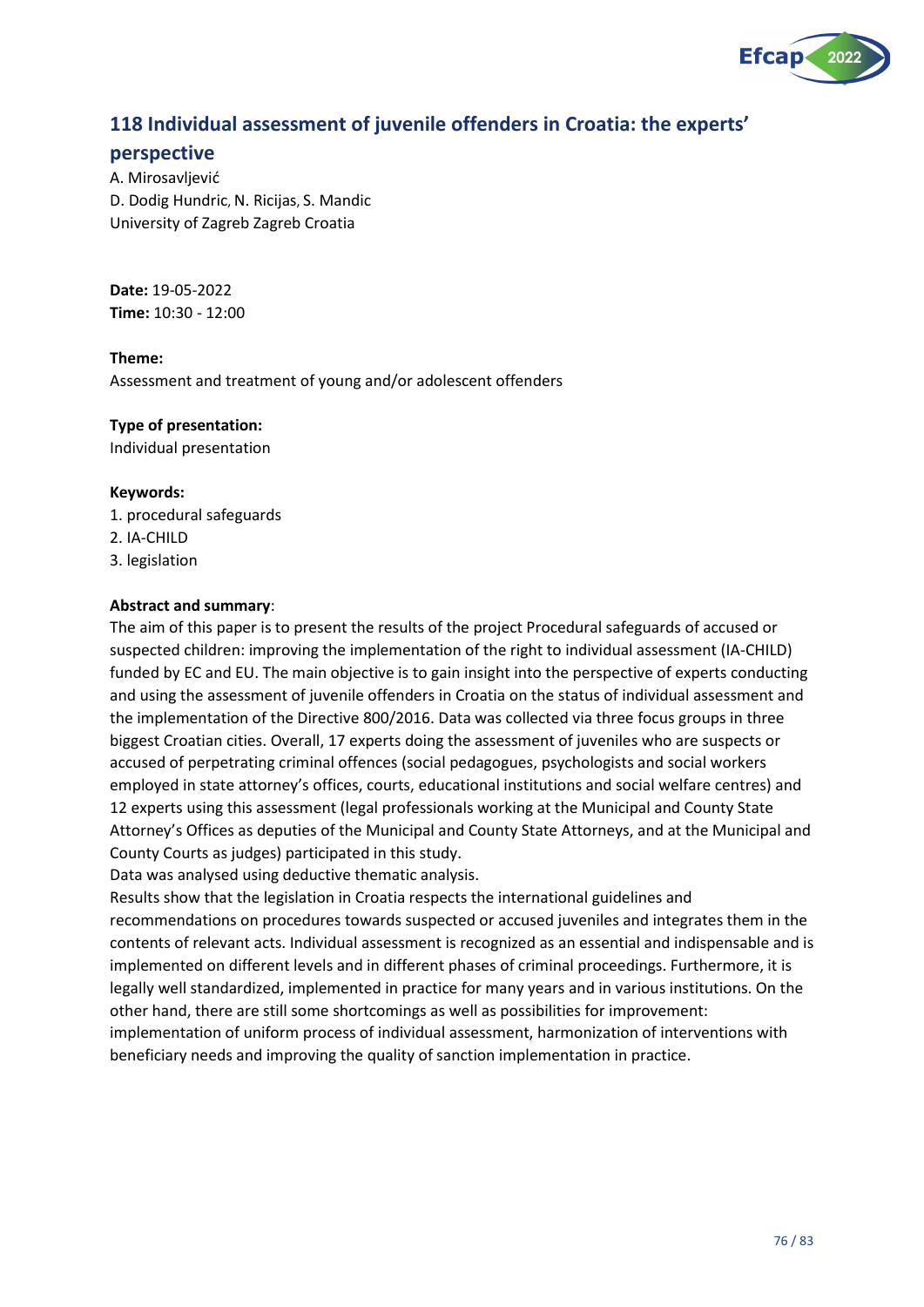

## **119 The utility of the Developmental Propensity Model to differentiate**

## **among diverse forms of disruptive behaviors**

B Domínguez-Álvarez

L Maneiro, A Isdahl-Troye, M.P. Navas, L López-Romero, E Romero University of Santiago de Compostela Santiago de Compostela Spain

**Date:** 20-05-2022 **Time:** 14:30 - 15:25

#### **Theme:**

Life course perspectives in youth forensic psychiatry

#### **Type of presentation:**

Poster presentation

#### **Keywords:**

- 1. Disruptive behavior
- 2. Children
- 3. Temperament
- 4. Parenting

#### **Abstract and summary**:

Early-onset disruptive behavior can negatively impact children's development by becoming, in some cases, the precursor of later developmental trajectories characterized, long-term, by more severe and harmful forms of antisocial behavior. Advancing towards sound etiological models that could inform early preventive interventions is, therefore, of paramount importance. Lahey & Waldman (2003) have proposed that high Negative Emotionality (NE), high Daring (DAR) and low Prosociality (PROS), are the main components of an "antisocial propensity", suggesting that these temperament dimensions should be necessarily examined simultaneously when studying the risk for disruptive behavior, because of their additive, and possible interactive, effects. Similarly, the environmental transactions (i.e. family interactions) through which they operate. Our objectives were: 1) to study the separate and combined contribution of the temperamental dimensions (i.e. NE, DAR, PROS) to predict distinct forms of child disruptive behavior (e.g. ADHD, ODD, CU traits), and 2) to analyze the possible interactive effects between these temperament dimensions and different parenting styles. We used parent-reported data on child temperament, disruptive behavior, and parenting practices from the third data wave of ELISA Project, a large-scale ongoing longitudinal study conducted in Galicia (NW Spain). The initial community sample was composed of 2467 preschoolers (48% girls), aged 3-6 (Mean=4.25; SD=0.91). We tested different structural equation (SEM) models in Mplus.7. Our findings support the convenience of considering not only the three temperamental dimensions, but including also parenting practices for their utility to better account for levels of child disruptive behaviors through their interactive specific associations with the dispositional antisocial propensity.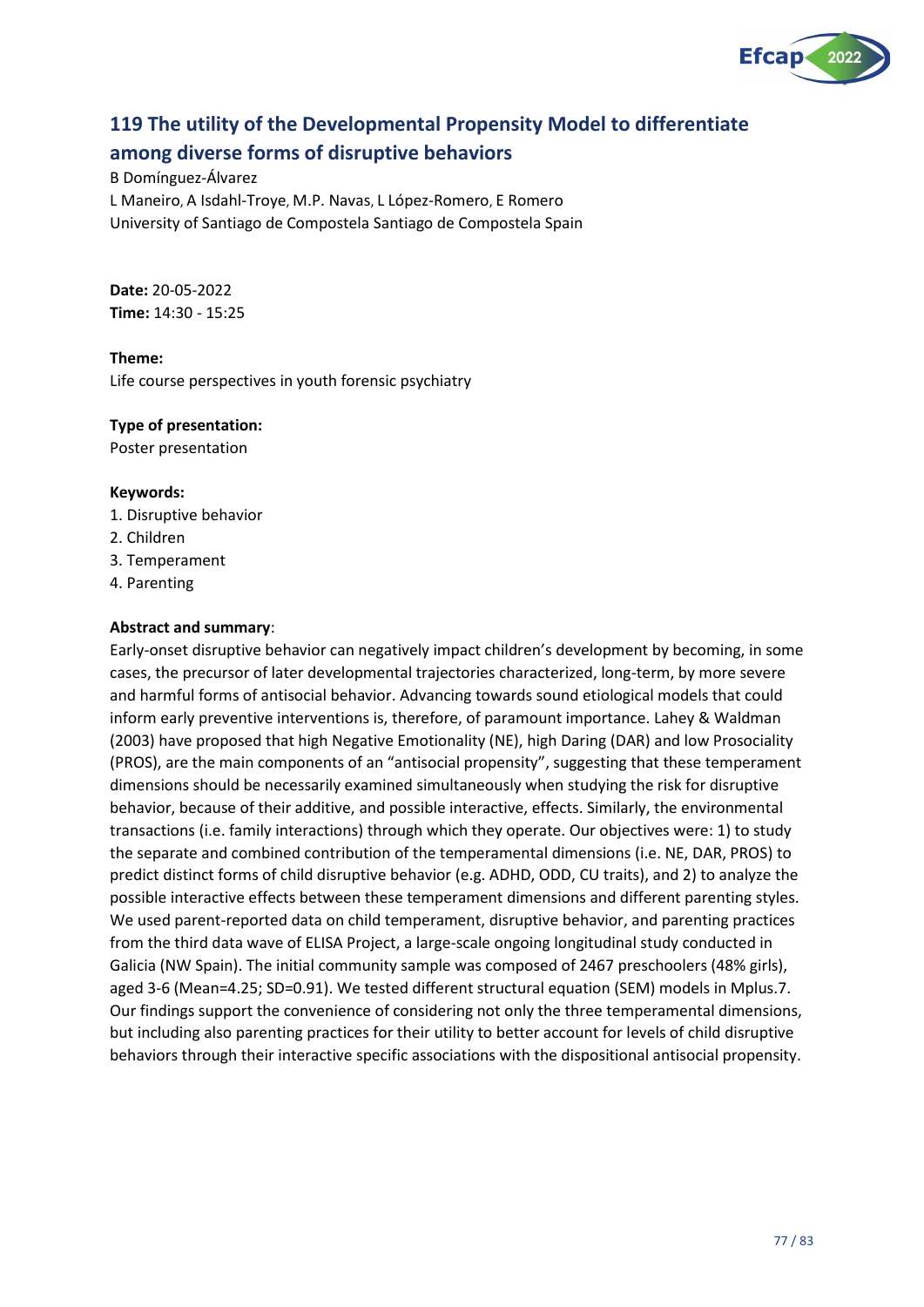

# **120 Mechanisms of experiential peer support for individuals engaging in**

## **criminal behaviour**

M Lenkens IVO Research Institute Den Haag Netherlands

**Date:** 19-05-2022 **Time:** 14:00 - 15:30

**Theme:** Life course perspectives in youth forensic psychiatry

**Type of presentation:**

Individual presentation

#### **Keywords:**

- 1. experiential peer
- 2. peer mentoring
- 3. desistance
- 4. support

#### **Abstract and summary**:

"You might think 'hmm, that doesn't sound nice, being locked up'. But the empty feeling when that cell door closes, the feeling you get when guards walk past your cell… You cannot feel that. You cannot understand that", says an experiential peer.

Experiential peer support is increasing in the forensic youth field, because of an increased appreciation of the (ex-)client perspective in addition to clinical expertise and research. In addition, (perceived) similarities might lead to better working alliances and, in the end, better results. But what do experiential peers actually have to offer in the contact with clients? And is what they do fundamentally different from how formal care providers approach youngsters?

In our study we interviewed 17 experiential peers (EP) who provide individual support to adolescents and young adults with criminal behavior. We found that EPs identify with clients, leading to more empathy and a milder response towards criminal behavior. In addition, clients also seem to consider EPs as 'one of them', which makes EPs credible and respected as role models, and which can lead to more hope and perspective. Lastly, we found that, as a consequence of their own lived experiences, EPs strive to establish a humane relationship, characterized by equality, reciprocity, trust, sincerity and flexibility, and they tend to have a realistic view on desistance.

In this presentation, Margriet Lenkens will illustrate how these mechanisms play a role in the relationship between youngsters and EPs, and she will talk about the implications for the forensic youth psychiatry.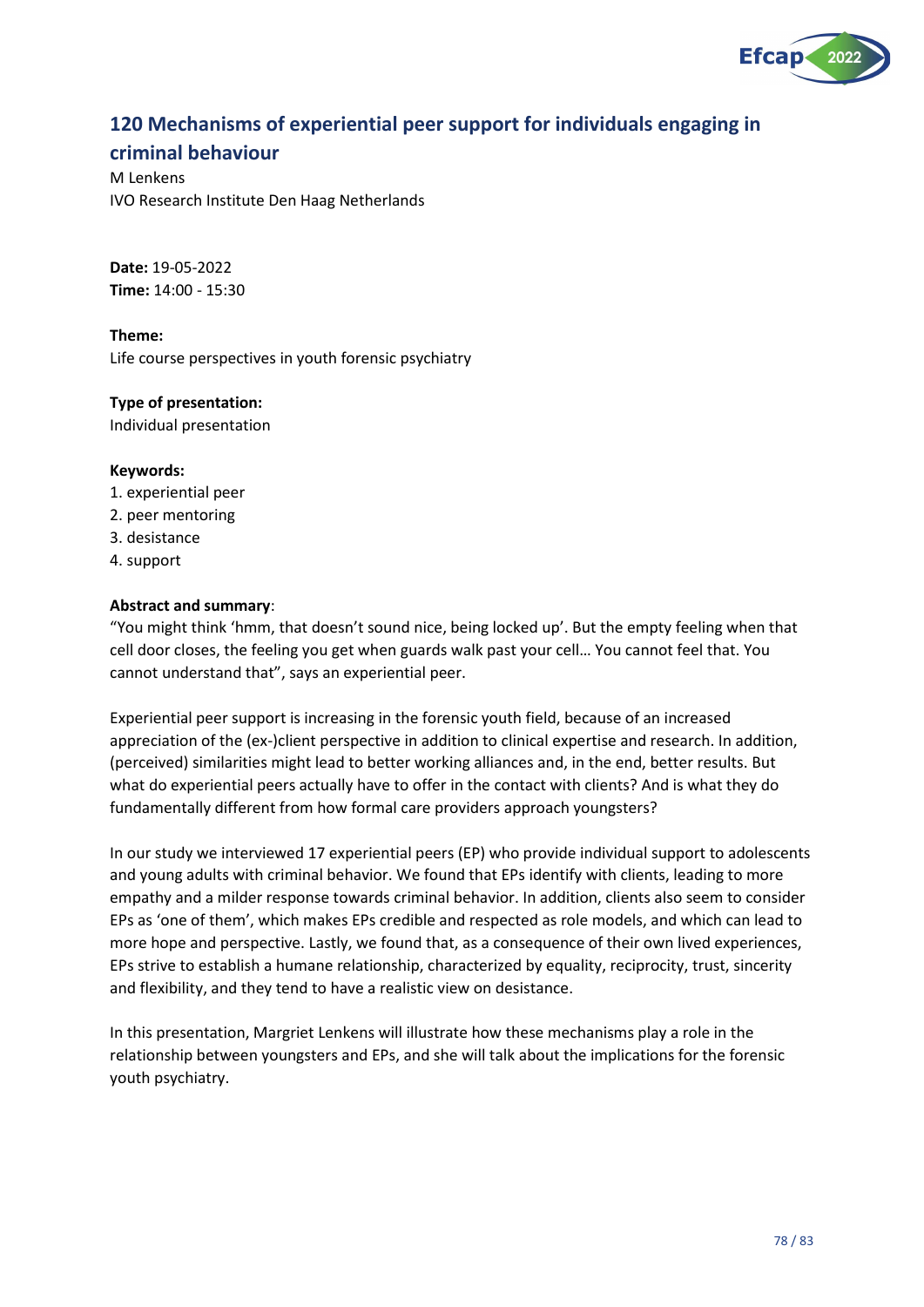

## **121 Patient satisfaction of adolescents and young adults in forensic psychiatry**

W. Weissbeck T. In-Albon Leiterin Pfalzklinukum Klingenmünster Germany

**Date:** 18-05-2022 **Time:** 10:45 - 12:15

**Theme:** Narratives in youth forensic psychiatry

**Type of presentation:** Individual presentation

**Keywords:**

1. Imprisonment

#### **Abstract and summary**:

Background: The German penal system is dividing between imprisonment and hospitalisation in a forensic-psychiatric hospital. Hospitalisation follows committing an unlawful act in a state of incapacity or diminished criminal responsibility. So far, there is hardly any research on patient satisfaction in forensic psychiatry, however questioning patient satisfaction is an important part of quality management. The goal of the present study was to assess patient satisfaction in adolescents and young adults in the years 2017 to 2019.

Method: The present study was conducted with a total of 48 young offenders (16-25 years of age) from the adolescent forensic department in Klingenmünster, Germany. The self-report questionnaire consists of 41 items, identifying potentials for improvement in the care of forensic inpatients. The mean values are compared between the years 2017, 2018 and 2019. The relationship between specific patient satisfaction and global patient satisfaction will be investigated.

Results. The patient satisfaction was high and stable in all three years (2017: M = 1.79; 2018: M = 1.95; 2019: M = 1.76). The results show that there are no significant differences in global patient satisfaction over the three years. The most dissatisfied category in all three years are housing and food. There is a significant correlation (r = .61) between therapeutic interventions and global patient satisfaction,  $F(1,46) = 60.85$ ,  $p < .001$ . Further, the therapeutic interventions explained a variance of 56.95 % (R2 = 0.5695) of global patient satisfaction.

Discussion. Adolescents and young adults in a forensic-psychiatric unit are mostly satisfied. To improve patient satisfaction, a continuing dialogue between staff and patients is necessary.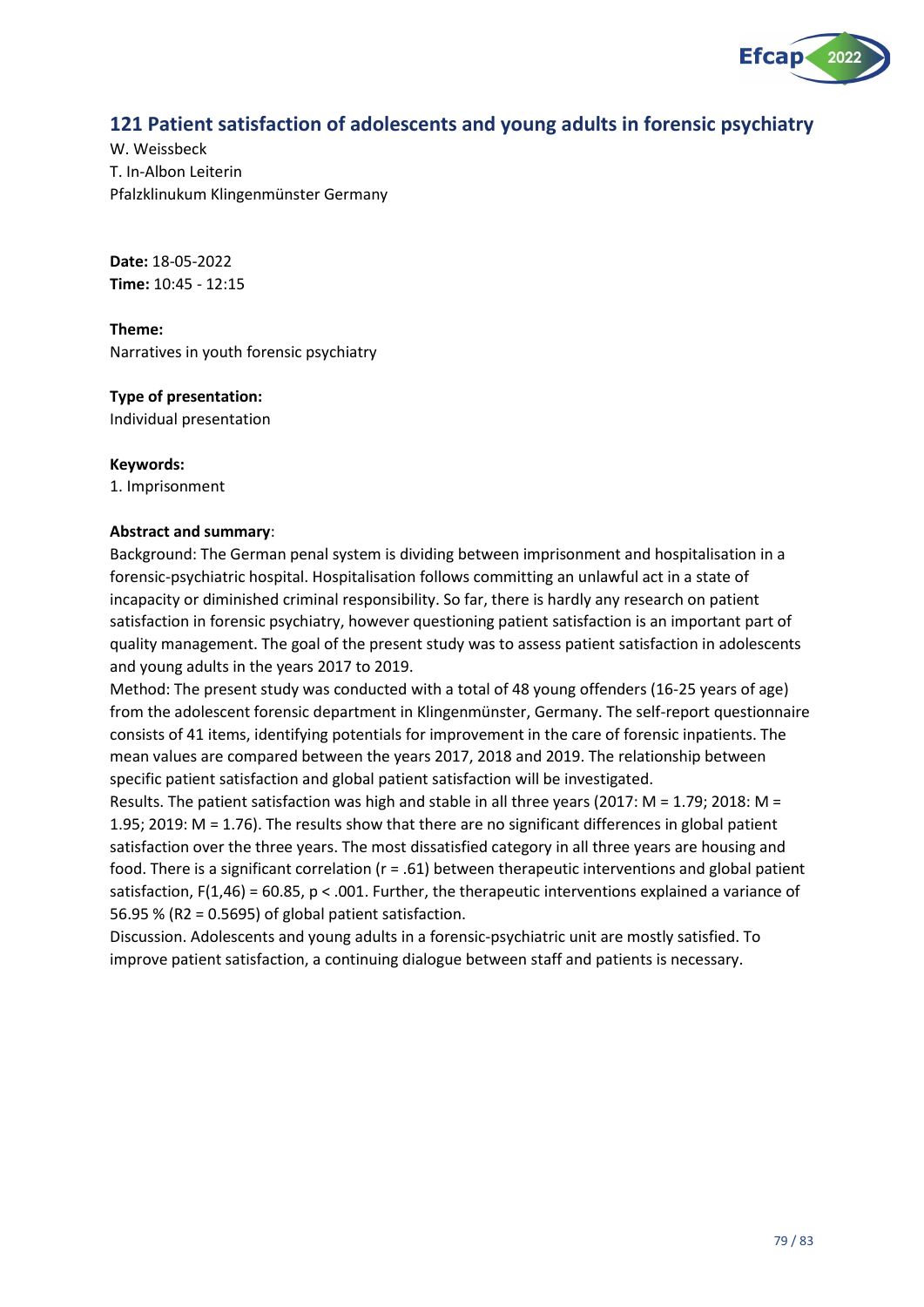

# **122 Quality Forensic Care-Youth: a selection of projects to improve the**

## **quality of the forensic youth care**

E.L.B. Hilterman <sup>1</sup>, M. Vries Robbè <sup>2</sup>, A.T.H. Kleeven <sup>3</sup>, B. Riegman <sup>4</sup>, J.V. Aar <sup>5</sup>, I. Eekhout <sup>4</sup>, C. Hoogeveen<sup>4</sup>, C. Mos<sup>6</sup>

- <sup>1</sup> Expertise centre of Forensic Psychiatry Utrecht Netherlands
- <sup>2</sup> Amsterdam UMC location VUmc Amsterdam Netherlands
- <sup>3</sup> Amsterdam UMC, VUmc
- <sup>4</sup> VanMontfoort Woerden Netherlands
- 5 Woerden Netherlands
- 6 Forensic Centre Teylingereind/RIJ De Hartelborgt Sassenheim Netherlands

**Date:** 18-05-2022 **Time:** 10:45 - 12:15

#### **Theme:**

Assessment and treatment of young and/or adolescent offenders

#### **Type of presentation:**

Symposium

#### **Keywords:**

- 1. Risk screen
- 2. intervention
- 3. family-based
- 4. social skills

#### **Abstract and summary**:

"Together we are stronger": The Quality Forensic Care-Youth (KFZ-J) program was launched in 2018 with this idea in mind. Within the program the field of forensic youth care works together to increase the quality and effectiveness of interventions and treatments. The aim is providing better care for atrisk youth, and a safer society for everyone. Through a selection of three different projects that are financed within the program an overview of the available projects is given. The projects that will present itself are: 1) Risk Screener – Youth, a risk screener that was developed from scratch, 2) So-Cool, an intervention that is researched on effectiveness in the increase of social skills, social problem-solving and self-confidence, and the reduction of recidivism) and 3) MDFT, a family-based intervention that was further developed.

#### **Symposium paper 1**:

#### **What is Quality Forensic Care-Youth?**

**Background**: The Quality Forensic Care-Youth (KFZ-J) program was launched in 2018 to unite strengths and to coordinate quality improvement in forensic care for juveniles. Within the program the field of forensic youth care works together to increase the quality and effectiveness of interventions and treatments. The aim is providing better care for at-risk youth, and a safer society for everyone.

**Objective**: Present a short explanation of the program Quality Forensic Care-Youth (KFZ-J). **Methods**: Through directed and open calls KFZ-J invites institutions and professionals to participate in projects and to work on quality improvement of forensic care for juveniles.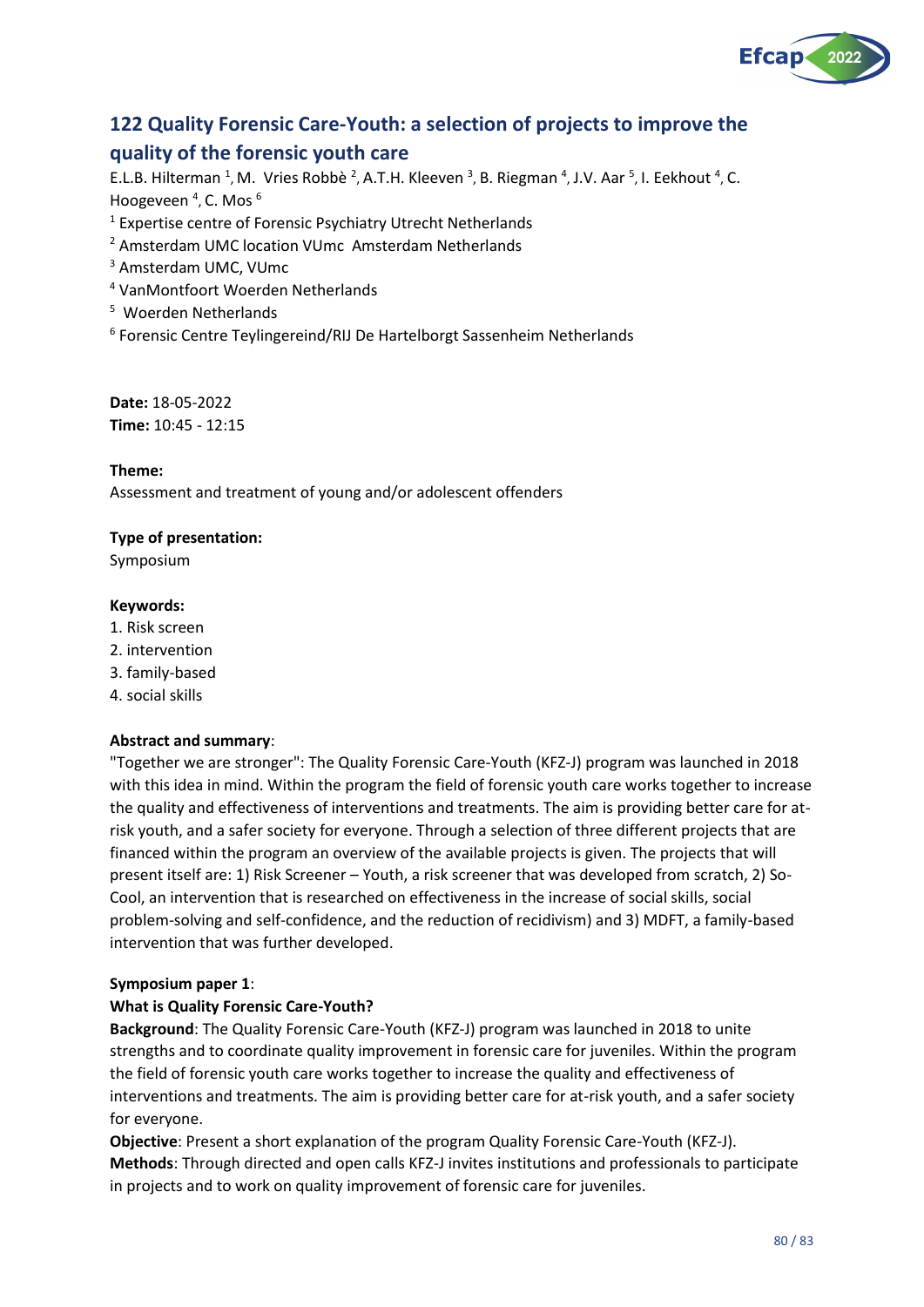

**Results**: KFZ-J finances and supervises different types of projects that are all directed towards the improvement of the quality of care in juvenile forensic care.

**Conclusion**: Uniting knowledge and strengths leads to a focus on quality improvement: *"Together we are stronger".*

#### **Symposium paper 2**:

#### **Risk screening for (violent) recidivism by juveniles and young adults: introducing the new Risk Screener - Youth**

**Background:** Juvenile justice seeks better insight into risk and protective factors for treatment planning, allocating interventions, triaging comprehensive assessment, measuring progress and informing release decision-making. However, comprehensive risk assessment is not always feasible, necessary, or desirable. Therefore, simplified risk evaluation was developed that includes risks and strengths regarding concerns about future violence and criminality.

**Objective:** The newly development Risk Screener-Youth (RS-Y) is presented, providing easy-to-use screening as feasible alternative for juveniles and young-adult risk evaluation. The RS-Y contains a staff rated version and a self-assessment version, to help juveniles gain insight. Potential value for assessment and intervention in forensic practice is discussed.

**Method:** The RS-Y was tested retrospectively and evaluated prospectively in clinical practice. For 98 individuals the RS-Y, SAVRY and SAPROF-YV were rated at discharge from Dutch juvenile justice institutions (30 cases double-rated).

**Results:** The RS-Y interrater-reliability was excellent (ICC=.92). Predictive validity was moderate-good for general and violent recidivism within 1yr and long-term follow-up (AUC=.66-.79), comparable to comprehensive risk assessment tools. Prospective evaluation showed positive feedback from treatment providers and juveniles.

**Conclusion:** The RS-Y offers a feasible easy-to-use screening alternative to evaluate risks and strengths to better inform intervention goals and ensure improved decision-making preventing violent and non-violent recidivism.

#### **Symposium paper 3**:

#### **So-Cool**

**Background:** So-Cool (*Sociaal-Cognitieve Oplossingen Leren*; Social-Cognitive Solutions Training) is an individual behavioural intervention based on the social-information processing model, for young people aged from 12 to 23 years with a mild intellectual disability (IQ of 50-85) who commit offences. The main aim is to reduce recidivism among these delinquent youngsters, by increasing social skills, social problem-solving and self-confidence.

**Objectives:** To test whether So-Cool indeed increases social skills, social problem-solving and selfconfidence, and reduces recidivism.

**Methods**: We compared pre- and post-measures of 411 youngsters who participated in So-Cool on social skills (TOPS-A), social problem-solving (SIVT) and self-confidence (CBSA). We also have data on the number of offences these youngsters committed three years after participation in So-Cool, which we compared to the number of offences of a matched control group (care as usual).

**Results:** After participation in So-Cool, youngsters show better social skills, response generation and selection, and self-confidence (pre-post measures differ significantly). Recidivism analyses are still running.

**Conclusion**: So-Cool seems effective in improving the social problem solving skills and selfconfidence, which -if low- are considered risk-factors for recidivism. Whether So-Cool also reduces recidivism is still to be determined.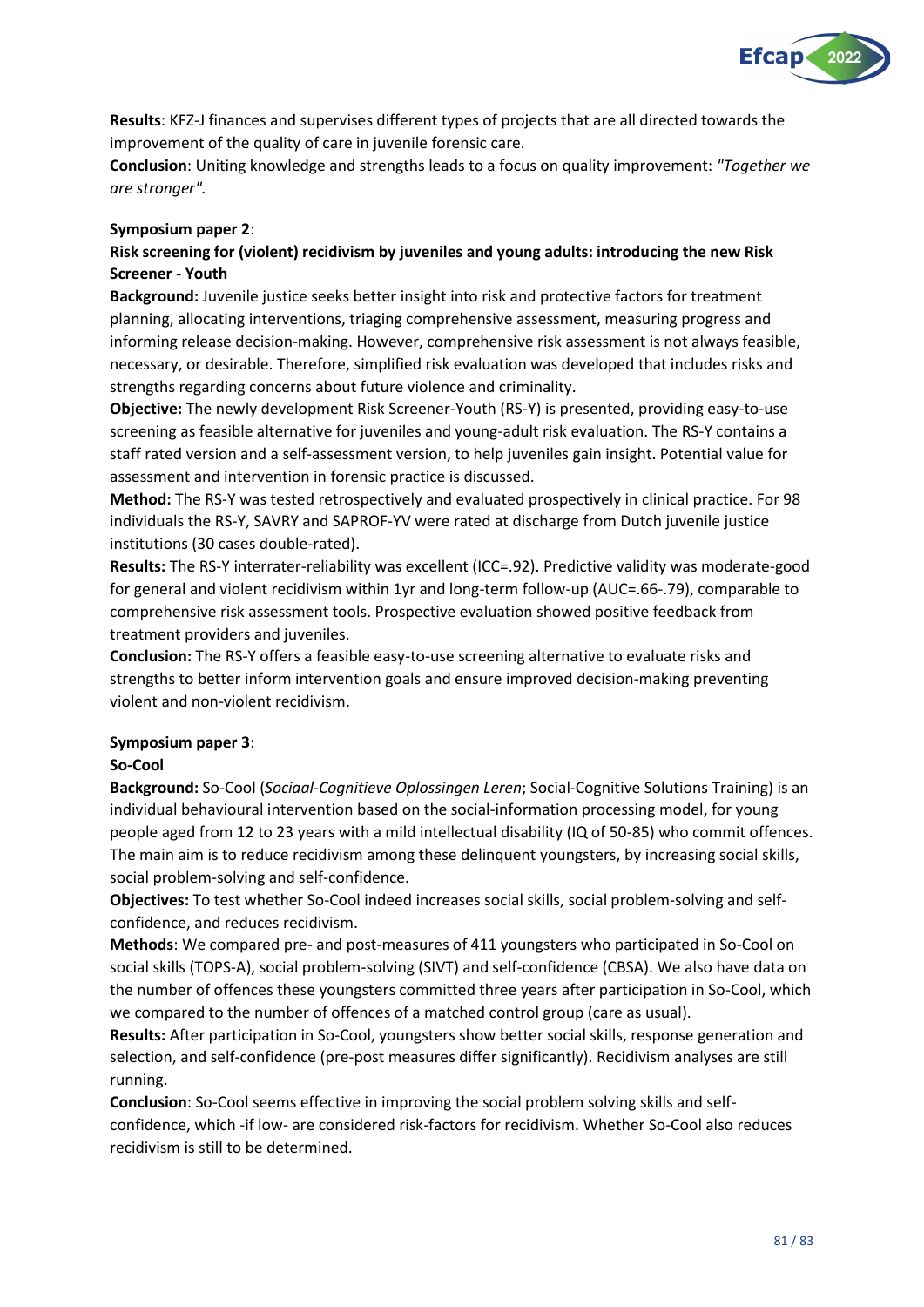

#### **Symposium paper 4**:

#### **Working from inside to outside: experiences with family therapy for young adults**

**Background:** We will present results of a pilot-study focused on the further development of the family-/system-therapy Multidimensional Family Therapy (MDFT) for young adults of 18-23 years (funded by KFZ-J (Quality Forensic Care-Youth)). The project was in two Juvenile Justice Institutions (JJI) in the Netherlands, Teylingereind and Hartelborgt. Starting with family therapy in detention offers opportunities, research showed increased motivation to participate in family-therapy. **Objectives:** What are the developmental needs of emerging adults and outcomes of the pilot-study? **Methods**: In JJI's the number of young adults (18-23yrs) has increased since in 2014 the age was raised at which this group could be treated as juveniles. This permits detention in JJI's with the possibility of a more pedagogical approach.

**Results:** We examined if MDFT could be implemented as effective treatment for young adults placed in a JJI. We followed a cohort of 20 males, who committed serious violence crimes. The results confirmed that MDFT improves social re-integration of convicted youths. During and after treatment, they hardly committed any offence. Positive changes were noted in substance use, school- and workorientation and debt repayment.

**Conclusion: It's feasible to implement system therapy in a JJI. First outcomes are promising, but more research is needed.**